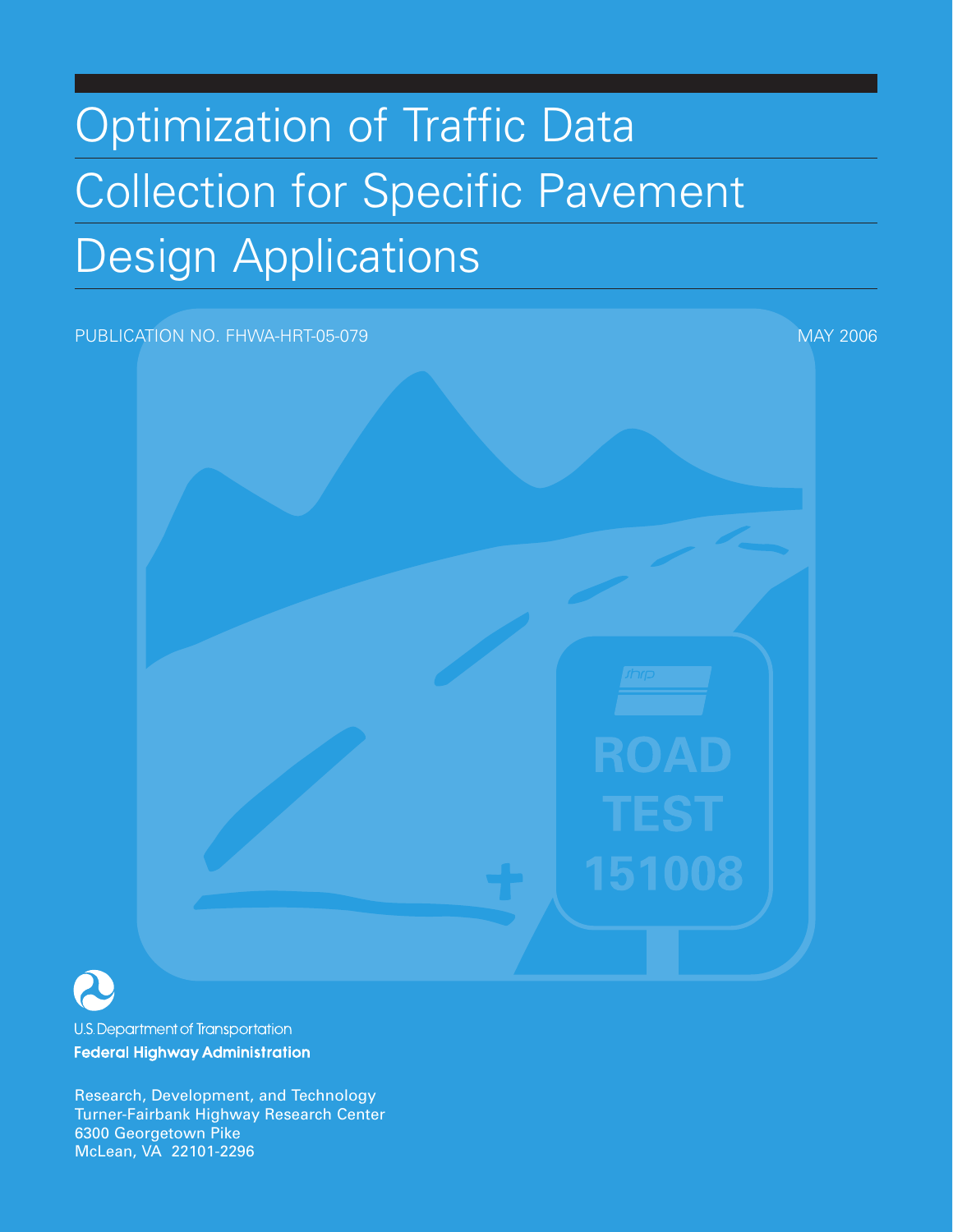#### **FOREWORD**

The objective of this study is to establish the minimum traffic data collection effort required for pavement design applications satisfying a maximum acceptable error under a prescribed confidence level. The approach consists of simulating the traffic data input to the 2002 National Cooperative Highway Research Program (NCHRP) 1-37A design guide for 17 distinct traffic data collection scenarios using extended-coverage, weigh-in-motion (WIM) data from the Long-Term Pavement Performance database. They include a combination of site-specific, regional, and national WIM, automated vehicle classification, and automated traffic recorder data of various lengths of coverage. Regional data were obtained using clustering techniques. Pavement life was estimated using mean traffic input and low-percentile input to the NCHRP 1-37A design guide for three levels of confidence: 75 percent, 85 percent, and 95 percent. For each confidence level, ranges in pavement life prediction errors were estimated. A three-dimensional plot was produced, indicating the maximum error by confidence level for each of the traffic data collection scenarios analyzed. This plot can be used to establish the minimum required traffic data collection effort, given the acceptable error and the desirable level of confidence.

> Gary L. Henderson. Director, Office of Infrastructure Research and Development

#### **NOTICE**

This document is disseminated under the sponsorship of the U.S. Department of Transportation in the interest of information exchange. The U.S. Government assumes no liability for its contents or use thereof. This report does not constitute a standard, specification, or regulation.

The U.S. Government does not endorse products or manufacturers. Trade and manufacturers' names appear in this report only because they are considered essential to the object of the document.

#### **QUALITY ASSURANCE STATEMENT**

The Federal Highway Administration (FHWA) provides high-quality information to serve Government, industry, and the public in a manner that promotes public understanding. Standards and policies are used to ensure and maximize the quality, objectivity, utility, and integrity of its information. FHWA periodically reviews quality issues and adjusts its programs and processes to ensure continuous quality improvement.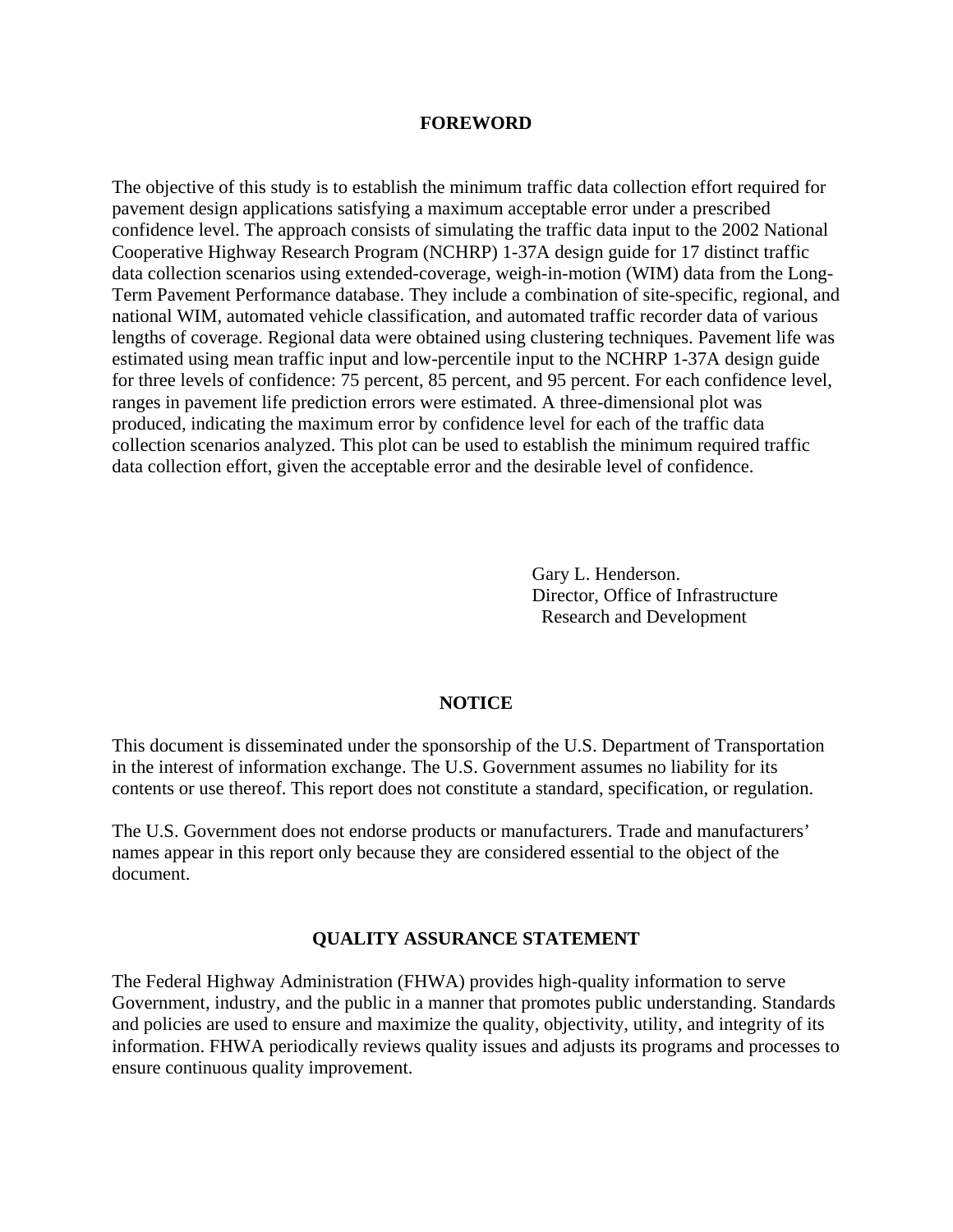| <b>Technical Report Documentation Page</b>                                                                                                                                                                                                                                                                                                                                                                                                                                                                                                                                                                                                                                                                                                                                                                                                                                                                                                                                                                                                                                                                                                                                                                                                                                                                                                                                                            |                                                                                                                    |                                                                                                   |                                                          |           |
|-------------------------------------------------------------------------------------------------------------------------------------------------------------------------------------------------------------------------------------------------------------------------------------------------------------------------------------------------------------------------------------------------------------------------------------------------------------------------------------------------------------------------------------------------------------------------------------------------------------------------------------------------------------------------------------------------------------------------------------------------------------------------------------------------------------------------------------------------------------------------------------------------------------------------------------------------------------------------------------------------------------------------------------------------------------------------------------------------------------------------------------------------------------------------------------------------------------------------------------------------------------------------------------------------------------------------------------------------------------------------------------------------------|--------------------------------------------------------------------------------------------------------------------|---------------------------------------------------------------------------------------------------|----------------------------------------------------------|-----------|
| 1. Report No.<br>FHWA-HRT-05-079                                                                                                                                                                                                                                                                                                                                                                                                                                                                                                                                                                                                                                                                                                                                                                                                                                                                                                                                                                                                                                                                                                                                                                                                                                                                                                                                                                      | 2. Government Accession No.                                                                                        |                                                                                                   | 3. Recipient's Catalog No.                               |           |
| 4. Title and Subtitle                                                                                                                                                                                                                                                                                                                                                                                                                                                                                                                                                                                                                                                                                                                                                                                                                                                                                                                                                                                                                                                                                                                                                                                                                                                                                                                                                                                 |                                                                                                                    |                                                                                                   | 5. Report Date                                           |           |
| Optimization of Traffic Data Collection for Specific Pavement Design                                                                                                                                                                                                                                                                                                                                                                                                                                                                                                                                                                                                                                                                                                                                                                                                                                                                                                                                                                                                                                                                                                                                                                                                                                                                                                                                  |                                                                                                                    | May 2006                                                                                          |                                                          |           |
| Applications                                                                                                                                                                                                                                                                                                                                                                                                                                                                                                                                                                                                                                                                                                                                                                                                                                                                                                                                                                                                                                                                                                                                                                                                                                                                                                                                                                                          |                                                                                                                    | <b>6. Performing Organization</b><br>Code                                                         |                                                          |           |
| 7. Author(s)<br>A.T. Papagiannakis, M. Bracher, J. Li, and N. Jackson                                                                                                                                                                                                                                                                                                                                                                                                                                                                                                                                                                                                                                                                                                                                                                                                                                                                                                                                                                                                                                                                                                                                                                                                                                                                                                                                 |                                                                                                                    |                                                                                                   | 8. Performing Organization<br><b>Report No.</b> 123210-8 |           |
| 9. Performing Organization Name and Washington State University<br><b>Address</b>                                                                                                                                                                                                                                                                                                                                                                                                                                                                                                                                                                                                                                                                                                                                                                                                                                                                                                                                                                                                                                                                                                                                                                                                                                                                                                                     | Department of Civil and                                                                                            |                                                                                                   | 10. Work Unit No. (TRAIS)                                |           |
| 1885 South Arlington Avenue,<br>Suite 111                                                                                                                                                                                                                                                                                                                                                                                                                                                                                                                                                                                                                                                                                                                                                                                                                                                                                                                                                                                                                                                                                                                                                                                                                                                                                                                                                             | <b>Environmental Engineering</b><br><b>Nichols Consulting Engineers</b><br>101 Sloan Hall<br><b>Spokane Street</b> |                                                                                                   | 11. Contract or Grant No.<br>DTFH61-02-D-00139           |           |
| Reno, NV 89509-3370                                                                                                                                                                                                                                                                                                                                                                                                                                                                                                                                                                                                                                                                                                                                                                                                                                                                                                                                                                                                                                                                                                                                                                                                                                                                                                                                                                                   | Pullman, WA 99164-2910                                                                                             |                                                                                                   |                                                          |           |
| 12. Sponsoring Agency Name and Address<br>Office of Infrastructure Research and Development<br>Federal Highway Administration<br>6300 Georgetown Pike                                                                                                                                                                                                                                                                                                                                                                                                                                                                                                                                                                                                                                                                                                                                                                                                                                                                                                                                                                                                                                                                                                                                                                                                                                                 |                                                                                                                    | 13. Type of Report and Period<br><b>Covered</b><br><b>Final Report</b><br>March 2003 to July 2005 |                                                          |           |
| McLean, VA 22101-2296                                                                                                                                                                                                                                                                                                                                                                                                                                                                                                                                                                                                                                                                                                                                                                                                                                                                                                                                                                                                                                                                                                                                                                                                                                                                                                                                                                                 |                                                                                                                    |                                                                                                   | <b>14. Sponsoring Agency Code</b>                        |           |
| <b>15. Supplementary Notes</b>                                                                                                                                                                                                                                                                                                                                                                                                                                                                                                                                                                                                                                                                                                                                                                                                                                                                                                                                                                                                                                                                                                                                                                                                                                                                                                                                                                        |                                                                                                                    |                                                                                                   |                                                          |           |
| Contracting Officer's Technical Representative (COTR): Larry Wiser, Long-Term Pavement Performance Team                                                                                                                                                                                                                                                                                                                                                                                                                                                                                                                                                                                                                                                                                                                                                                                                                                                                                                                                                                                                                                                                                                                                                                                                                                                                                               |                                                                                                                    |                                                                                                   |                                                          |           |
| 16. Abstract<br>The objective of this study is to establish the minimum traffic data collection effort required for pavement design<br>applications satisfying a maximum acceptable error under a prescribed confidence level. The approach consists of<br>simulating the traffic data input to the 2002 National Cooperative Highway Research Program (NCHRP) 1-37A<br>design guide for 17 distinct traffic data collection scenarios using extended-coverage, weigh-in-motion (WIM)<br>data from the Long-Term Pavement Performance database. They include a combination of site-specific, regional,<br>and national WIM, automated vehicle classification, and automated traffic recorder data of various lengths of<br>coverage. Regional data were obtained using clustering techniques. Pavement life was estimated using mean<br>traffic input and low-percentile input to the NCHRP 1-37A design guide for three levels of confidence: 75<br>percent, 85 percent, and 95 percent. For each confidence level, ranges in pavement life prediction errors were<br>estimated. A three-dimensional plot was produced, indicating the maximum error by confidence level for each of<br>the traffic data collection scenarios analyzed. This plot can be used to establish the minimum required traffic data<br>collection effort, given the acceptable error and the desirable level of confidence. |                                                                                                                    |                                                                                                   |                                                          |           |
| <b>18. Distribution Statement</b><br>17. Key Words                                                                                                                                                                                                                                                                                                                                                                                                                                                                                                                                                                                                                                                                                                                                                                                                                                                                                                                                                                                                                                                                                                                                                                                                                                                                                                                                                    |                                                                                                                    |                                                                                                   |                                                          |           |
| Traffic input, NCHRP 1-37A design guide, LTPP,<br>No restrictions. This document is available to the<br>clustering, tolerable errors, confidence level.<br>public through the National Technical Information<br>Service, Springfield, VA 22161.                                                                                                                                                                                                                                                                                                                                                                                                                                                                                                                                                                                                                                                                                                                                                                                                                                                                                                                                                                                                                                                                                                                                                       |                                                                                                                    |                                                                                                   |                                                          |           |
| 19. Security Classification (of this<br>20. Security Classification (of                                                                                                                                                                                                                                                                                                                                                                                                                                                                                                                                                                                                                                                                                                                                                                                                                                                                                                                                                                                                                                                                                                                                                                                                                                                                                                                               |                                                                                                                    |                                                                                                   | 21. No. of                                               | 22. Price |
| report)                                                                                                                                                                                                                                                                                                                                                                                                                                                                                                                                                                                                                                                                                                                                                                                                                                                                                                                                                                                                                                                                                                                                                                                                                                                                                                                                                                                               | this page)                                                                                                         |                                                                                                   | Pages                                                    |           |
| Unclassified<br>Unclassified<br>126                                                                                                                                                                                                                                                                                                                                                                                                                                                                                                                                                                                                                                                                                                                                                                                                                                                                                                                                                                                                                                                                                                                                                                                                                                                                                                                                                                   |                                                                                                                    |                                                                                                   |                                                          |           |
| <b>Form DOT F 1700.7</b>                                                                                                                                                                                                                                                                                                                                                                                                                                                                                                                                                                                                                                                                                                                                                                                                                                                                                                                                                                                                                                                                                                                                                                                                                                                                                                                                                                              |                                                                                                                    |                                                                                                   | Reproduction of completed page authorized                |           |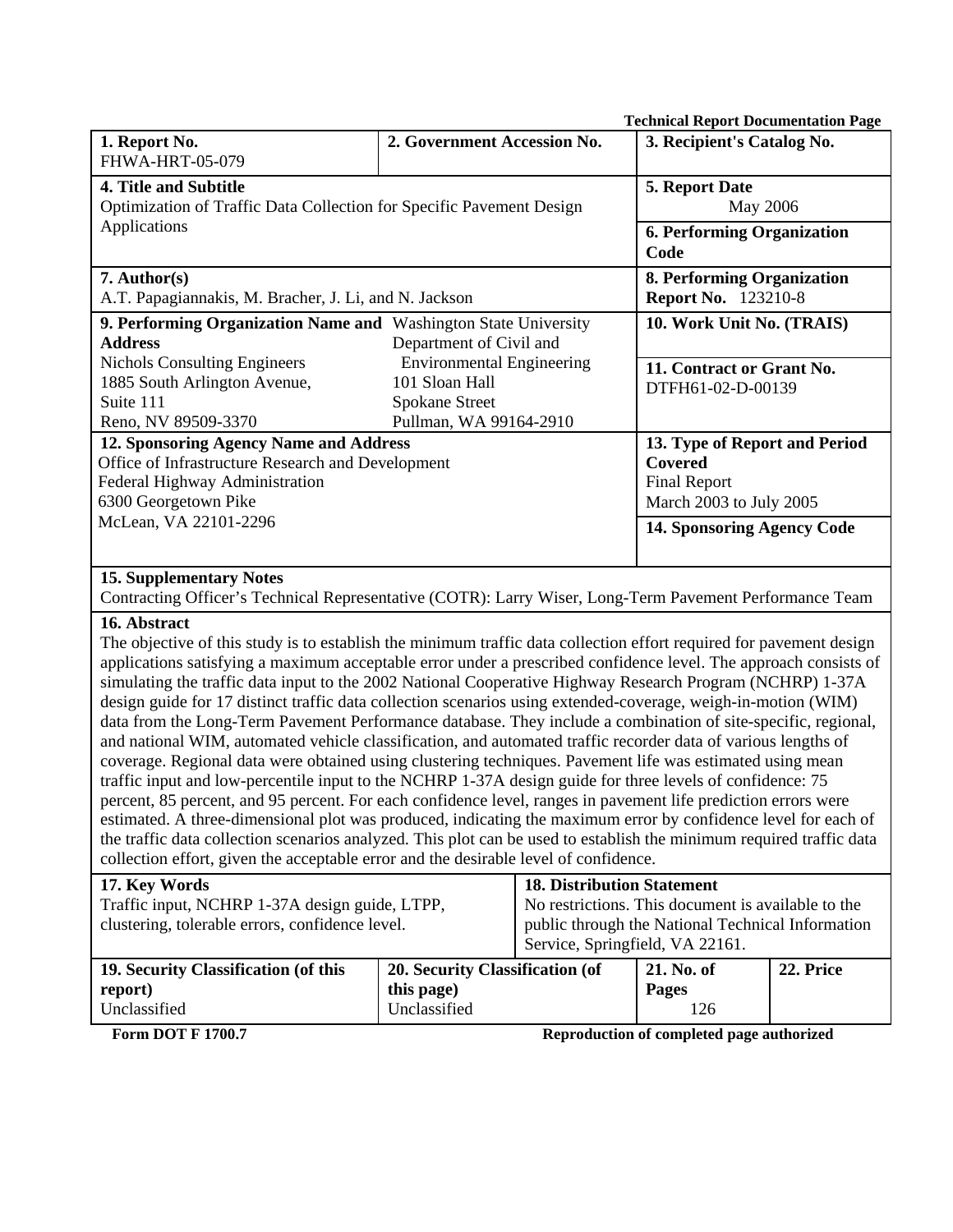| SI* (MODERN METRIC) CONVERSION FACTORS |                             |                                                                    |                                |                                 |
|----------------------------------------|-----------------------------|--------------------------------------------------------------------|--------------------------------|---------------------------------|
|                                        |                             | <b>APPROXIMATE CONVERSIONS TO SI UNITS</b>                         |                                |                                 |
| <b>Symbol</b>                          | <b>When You Know</b>        | <b>Multiply By</b>                                                 | <b>To Find</b>                 | <b>Symbol</b>                   |
|                                        |                             | <b>LENGTH</b>                                                      |                                |                                 |
| in                                     | inches                      | 25.4                                                               | millimeters                    | mm                              |
| ft                                     | feet                        | 0.305                                                              | meters                         | m                               |
| yd                                     | yards                       | 0.914                                                              | meters                         | m                               |
| mi                                     | miles                       | 1.61                                                               | kilometers                     | km                              |
| $in^2$                                 |                             | <b>AREA</b>                                                        |                                |                                 |
| $ft^2$                                 | square inches               | 645.2<br>0.093                                                     | square millimeters             | $\text{mm}^2$<br>m <sup>2</sup> |
| $yd^2$                                 | square feet                 | 0.836                                                              | square meters<br>square meters | m <sup>2</sup>                  |
| ac                                     | square yard<br>acres        | 0.405                                                              | hectares                       | ha                              |
| mi <sup>2</sup>                        | square miles                | 2.59                                                               | square kilometers              | $\mbox{km}^2$                   |
|                                        |                             | <b>VOLUME</b>                                                      |                                |                                 |
| fl oz                                  | fluid ounces                | 29.57                                                              | milliliters                    | mL                              |
| gal                                    | gallons                     | 3.785                                                              | liters                         | L                               |
| $\tilde{t}^3$                          | cubic feet                  | 0.028                                                              | cubic meters                   | m <sup>3</sup>                  |
| $yd^3$                                 | cubic yards                 | 0.765                                                              | cubic meters                   | m <sup>3</sup>                  |
|                                        |                             | NOTE: volumes greater than 1000 L shall be shown in m <sup>3</sup> |                                |                                 |
|                                        |                             | <b>MASS</b>                                                        |                                |                                 |
| 0Z                                     | ounces                      | 28.35                                                              | grams                          | g                               |
| lb                                     | pounds                      | 0.454                                                              | kilograms                      | kg                              |
| т                                      | short tons (2000 lb)        | 0.907                                                              | megagrams (or "metric ton")    | $Mg$ (or "t")                   |
|                                        |                             | <b>TEMPERATURE (exact degrees)</b>                                 |                                |                                 |
| $\mathrm{P}$                           | Fahrenheit                  | 5 (F-32)/9                                                         | Celsius                        | $^{\circ}$ C                    |
|                                        |                             | or (F-32)/1.8                                                      |                                |                                 |
|                                        |                             | <b>ILLUMINATION</b>                                                |                                |                                 |
| fc                                     | foot-candles                | 10.76                                                              | lux                            | lx                              |
| fl                                     | foot-Lamberts               | 3.426                                                              | candela/m <sup>2</sup>         | cd/m <sup>2</sup>               |
|                                        |                             | <b>FORCE and PRESSURE or STRESS</b>                                |                                |                                 |
| Ibf                                    | poundforce                  | 4.45                                                               | newtons                        | N                               |
| lbf/in <sup>2</sup>                    | poundforce per square inch  | 6.89                                                               | kilopascals                    | kPa                             |
|                                        |                             | <b>APPROXIMATE CONVERSIONS FROM SI UNITS</b>                       |                                |                                 |
| <b>Symbol</b>                          | <b>When You Know</b>        | <b>Multiply By</b>                                                 | <b>To Find</b>                 | <b>Symbol</b>                   |
|                                        |                             | <b>LENGTH</b>                                                      |                                |                                 |
| mm                                     | millimeters                 | 0.039                                                              | inches                         | in                              |
| m                                      | meters                      | 3.28                                                               | feet                           | ft                              |
| m                                      | meters                      | 1.09                                                               | yards                          | yd                              |
| km                                     | kilometers                  | 0.621                                                              | miles                          | mi                              |
|                                        |                             | <b>AREA</b>                                                        |                                |                                 |
| mm <sup>2</sup>                        | square millimeters          | 0.0016                                                             | square inches                  | $in^2$                          |
| m <sup>2</sup><br>m <sup>2</sup>       | square meters               | 10.764                                                             | square feet                    | $ft^2$                          |
|                                        | square meters<br>hectares   | 1.195<br>2.47                                                      | square yards                   | $yd^2$<br>ac                    |
| ha<br>km <sup>2</sup>                  | square kilometers           | 0.386                                                              | acres<br>square miles          | mi <sup>2</sup>                 |
|                                        |                             | <b>VOLUME</b>                                                      |                                |                                 |
| mL                                     | milliliters                 | 0.034                                                              | fluid ounces                   | fl oz                           |
| L.                                     | liters                      | 0.264                                                              | gallons                        |                                 |
| m <sup>3</sup>                         | cubic meters                | 35.314                                                             | cubic feet                     | $\frac{gal}{ft^3}$              |
| m <sup>3</sup>                         | cubic meters                | 1.307                                                              | cubic yards                    | $yd^3$                          |
|                                        |                             | <b>MASS</b>                                                        |                                |                                 |
| g                                      | grams                       | 0.035                                                              | ounces                         | oz                              |
|                                        |                             |                                                                    | pounds                         | lb                              |
| kg                                     | kilograms                   | 2.202                                                              |                                |                                 |
| Mg (or "t")                            | megagrams (or "metric ton") | 1.103                                                              | short tons (2000 lb)           | T                               |
|                                        |                             | <b>TEMPERATURE (exact degrees)</b>                                 |                                |                                 |
| $^{\circ}$ C                           | Celsius                     | $1.8C + 32$                                                        | Fahrenheit                     | $\circ$ F                       |
|                                        |                             | <b>ILLUMINATION</b>                                                |                                |                                 |
| lx                                     | lux                         | 0.0929                                                             | foot-candles                   | fc                              |
| cd/m <sup>2</sup>                      | candela/ $m2$               | 0.2919                                                             | foot-Lamberts                  | fl                              |
|                                        |                             | <b>FORCE and PRESSURE or STRESS</b>                                |                                |                                 |
| N<br>kPa                               | newtons                     | 0.225                                                              | poundforce                     | Ibf<br>lbf/in <sup>2</sup>      |

\*SI is the symbol for the International System of Units. Appropriate rounding should be made to comply with Section 4 of ASTM E380.<br>(Revised March 2003)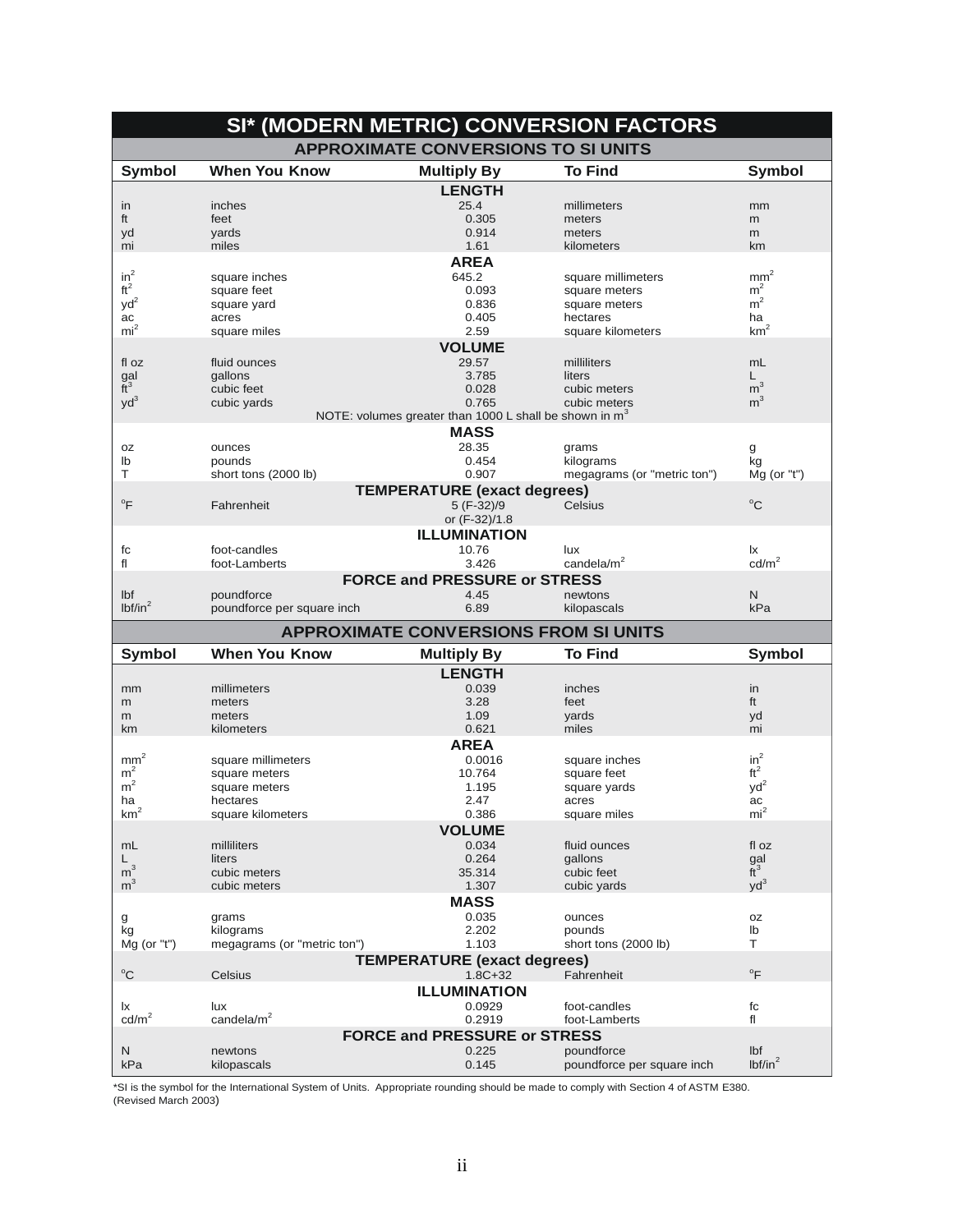| METHODOLOGY FOR IDENTIFYING KEY PAVEMENT DESIGN SCENARIOS  21                     |              |
|-----------------------------------------------------------------------------------|--------------|
| KNOWLEDGE GAPS IN THE SENSITIVITY OF THE PAVEMENT DESIGN                          |              |
|                                                                                   |              |
| KNOWLEDGE GAPS IN DATA VARIATION FROM DIFFERENT TRAFFIC                           |              |
|                                                                                   |              |
|                                                                                   |              |
|                                                                                   |              |
| CHAPTER 3. DEFINE TRAFFIC DATA COLLECTION REQUIREMENTS FOR EACH                   |              |
|                                                                                   |              |
|                                                                                   |              |
|                                                                                   |              |
|                                                                                   |              |
| RATIONALE FOR SELECTING SITES FOR THE DETAILED SENSITIVITY                        |              |
|                                                                                   |              |
| IDENTIFYING GROUPS OF SITES FOR OBTAINING REGIONAL DATA 33                        |              |
|                                                                                   |              |
|                                                                                   |              |
|                                                                                   |              |
|                                                                                   |              |
| Scenario 2-0: Continuous Site-Specific AVC Data and Regional WIM Data 47          |              |
| Scenario 2-1: Site-Specific AVC Data for 1 Month/Season and Regional WIM Data  47 |              |
| Scenario 2-2: Site-Specific AVC Data for 1 Week/Season and Regional WIM Data 47   |              |
| Scenario 2-3: Site-Specific AVC Data for 1 Week/Year and Regional WIM Data  47    |              |
| Scenario 3-0: Continuous Site-Specific ATR Data, Regional AVC Data, and Regional  |              |
|                                                                                   | $\dots$ . 47 |
| Scenario 3-1: Site-Specific ATR Data for 1 Week/Season, Regional AVC Data, and    |              |
|                                                                                   |              |
| Scenario 4-0: Continuous Site-Specific ATR Data, Regional AVC Data, and           |              |
|                                                                                   |              |
| Scenario 4-1: Site-Specific ATR Data for 1 Week/Season, Regional AVC Data, and    |              |
|                                                                                   |              |
| Scenario 4-2: Site-Specific ATR Data for 1 Week/Year, Regional AVC Data, and      |              |
|                                                                                   |              |
| Scenario 4-3: Site-Specific ATR Data for 1 Weekday Plus 1 Weekend/Year, Regional  |              |
|                                                                                   |              |

# **TABLE OF CONTENTS**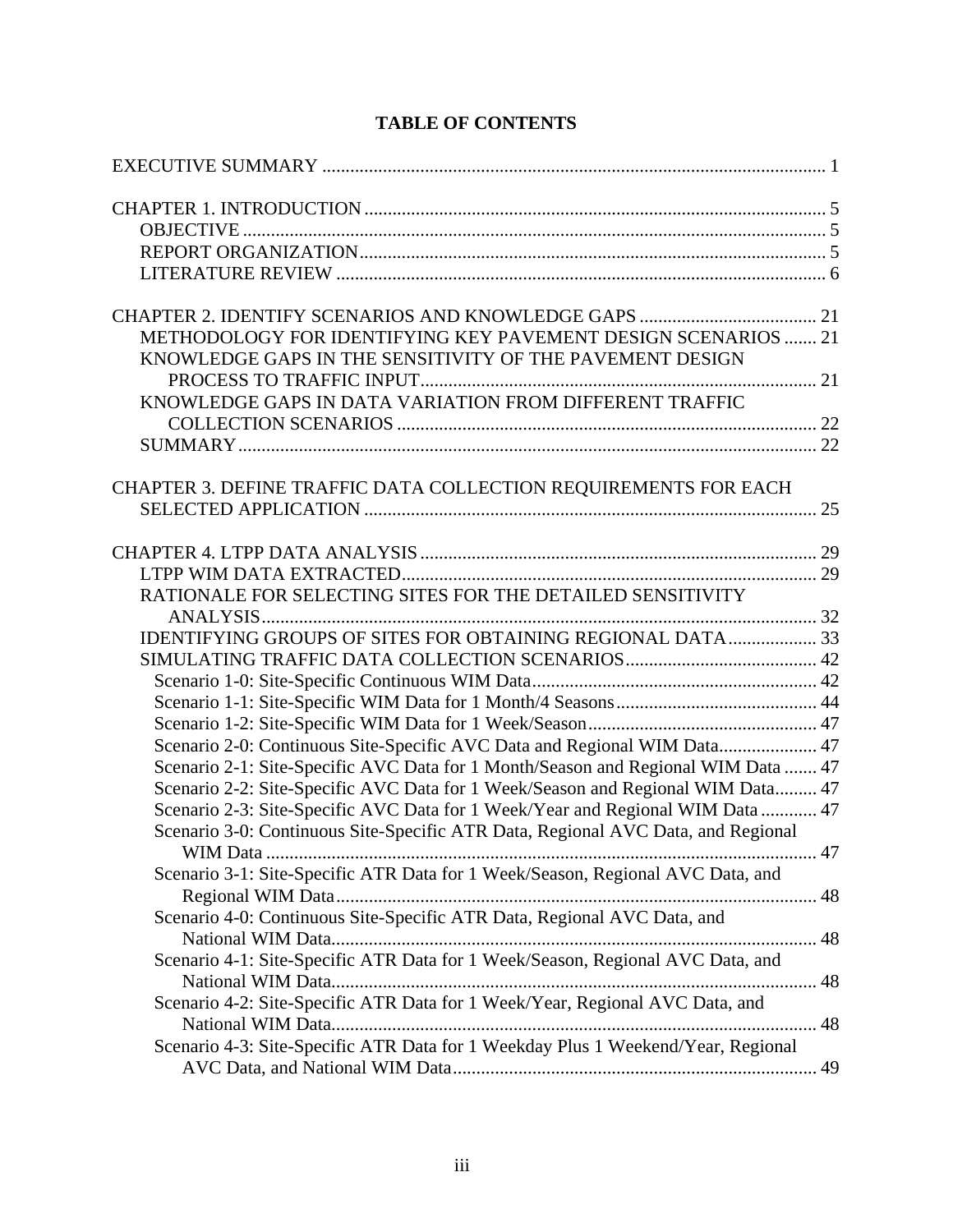| Scenarios 4-4 through 4-7: Various-Coverage, Site-Specific ATR Data, National AVC |  |
|-----------------------------------------------------------------------------------|--|
|                                                                                   |  |
|                                                                                   |  |
|                                                                                   |  |
|                                                                                   |  |
|                                                                                   |  |
|                                                                                   |  |
|                                                                                   |  |
|                                                                                   |  |
|                                                                                   |  |
|                                                                                   |  |
|                                                                                   |  |
|                                                                                   |  |
|                                                                                   |  |
|                                                                                   |  |
|                                                                                   |  |
|                                                                                   |  |
| STRUCTURE: JOINTED PORTLAND CEMENT CONCRETE PAVEMENT  91                          |  |
| STRUCTURE: CONTINUOUSLY REINFORCED CONCRETE PAVEMENT 92                           |  |
|                                                                                   |  |
|                                                                                   |  |
|                                                                                   |  |
|                                                                                   |  |
|                                                                                   |  |
|                                                                                   |  |
|                                                                                   |  |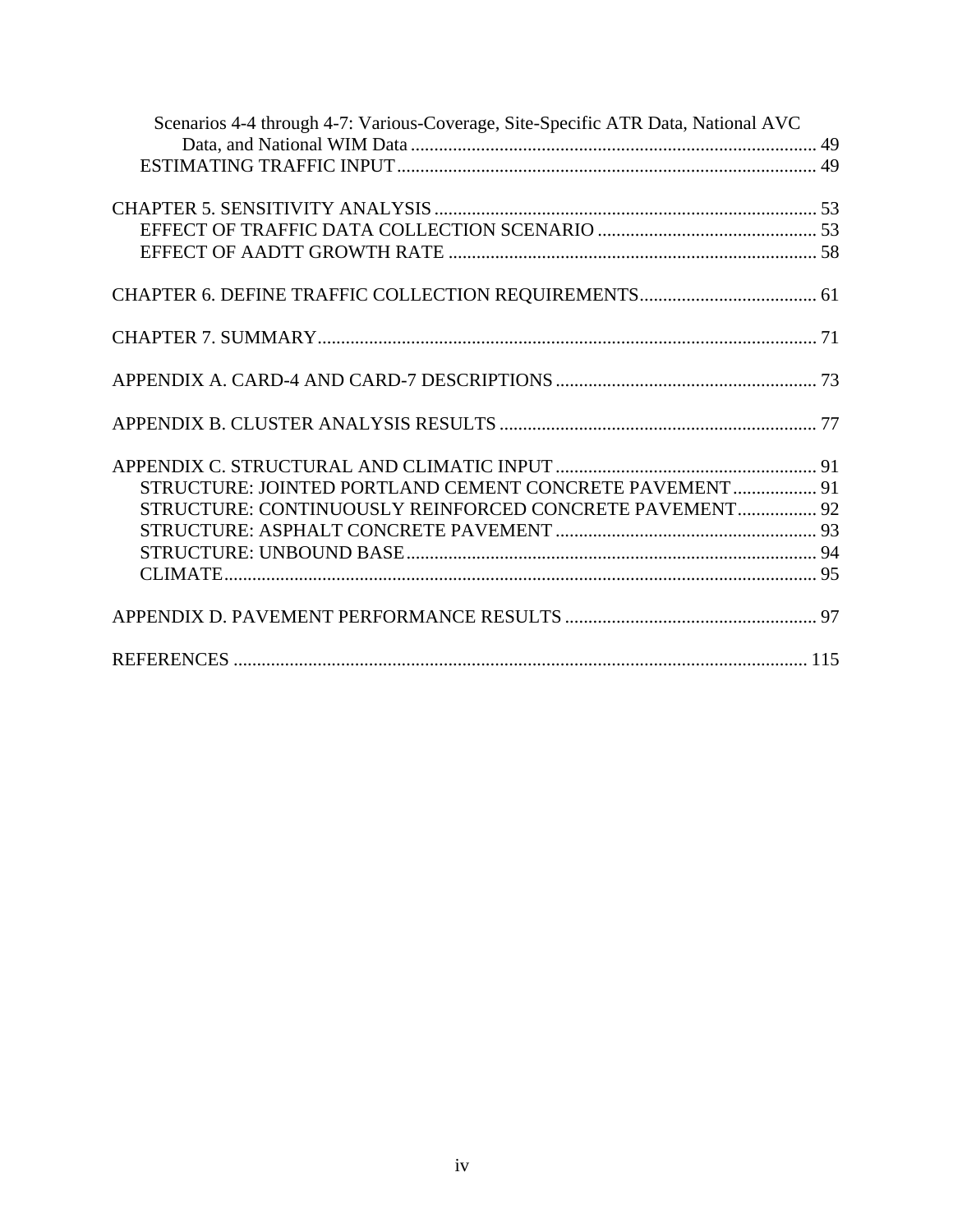# **LIST OF FIGURES**

| Figure 1. Schematic of the sensitivity of distress predictions to load spectra input  26       |    |
|------------------------------------------------------------------------------------------------|----|
| Figure 2. LTPP sites with WIM data available for periods longer than 359 days per year  30     |    |
| Figure 3. LTPP sites with WIM data available for periods longer than 299 days per year  31     |    |
|                                                                                                |    |
|                                                                                                |    |
| Figure 6. Annual distributions of tandem-axle loads, Washington State LTPP sites 39            |    |
| Figure 7. Tandem-axle load distributions for the cluster of Washington State LTPP site 604840  |    |
| Figure 8. Tandem-axle load distributions for the cluster of Washington State LTPP site 100740  |    |
| Figure 9. Example of NCHRP 1-37A design guide output, site 181028 in Indiana 54                |    |
| Figure 10. Summary of mean in life predictions, site 181028 in Indiana, confidence             |    |
|                                                                                                |    |
| Figure 11. Summary of the range in predictions, site 181028 in Indiana, confidence             |    |
|                                                                                                | 56 |
| Figure 12. Summary of the range in predictions, site 181028 in Indiana, confidence             |    |
|                                                                                                |    |
| Figure 13. Summary of the range in predictions, site 181028 in Indiana, confidence             |    |
|                                                                                                |    |
| Figure 14. Summary of the range in predictions, site 181028 in Indiana, confidence             |    |
|                                                                                                | 58 |
| Figure 15. Pavement life prediction comparison between actual annual AADTT growth rate         |    |
|                                                                                                |    |
| Figure 16. Pavement life prediction comparison between actual annual AADTT growth rate         |    |
|                                                                                                |    |
| Figure 17. Components of the percentage difference between pavement life predictions for       |    |
|                                                                                                |    |
| Figure 18. Statistics for error component "A" in life predictions (percent), flexible pavement |    |
|                                                                                                |    |
| Figure 19. Statistics for error component "A" in life predictions (percentage), flexible       |    |
|                                                                                                |    |
| Figure 20. Statistics for error component "A" in life predictions (percentage), rigid pavement |    |
|                                                                                                |    |
| Figure 21. Statistics for error component "A" in life predictions (percentage), rigid pavement |    |
| sites with AADTT > 1,200 trucks/day/lane                                                       | 64 |
| Figure 22. Estimated range in NCHRP 1-37A design guide pavement life prediction errors         |    |
|                                                                                                |    |
| Figure 23. Estimated range in NCHRP 1-37A design guide pavement life prediction errors         |    |
|                                                                                                |    |
| Figure 24. Clusters of LTPP sites by annual tandem-axle load distribution, Washington          |    |
|                                                                                                |    |
| Figure 25. Clusters of LTPP sites by annual tandem-axle load distribution, Vermont  78         |    |
| Figure 26. Clusters of LTPP sites by annual tandem-axle load distribution, Mississippi  79     |    |
| Figure 27. Clusters of LTPP sites by annual tandem-axle load distribution, Minnesota 80        |    |
| Figure 28. Clusters of LTPP sites by annual tandem-axle load distribution, Michigan  81        |    |
| Figure 29. Clusters of LTPP sites by annual tandem-axle load distribution, Indiana  82         |    |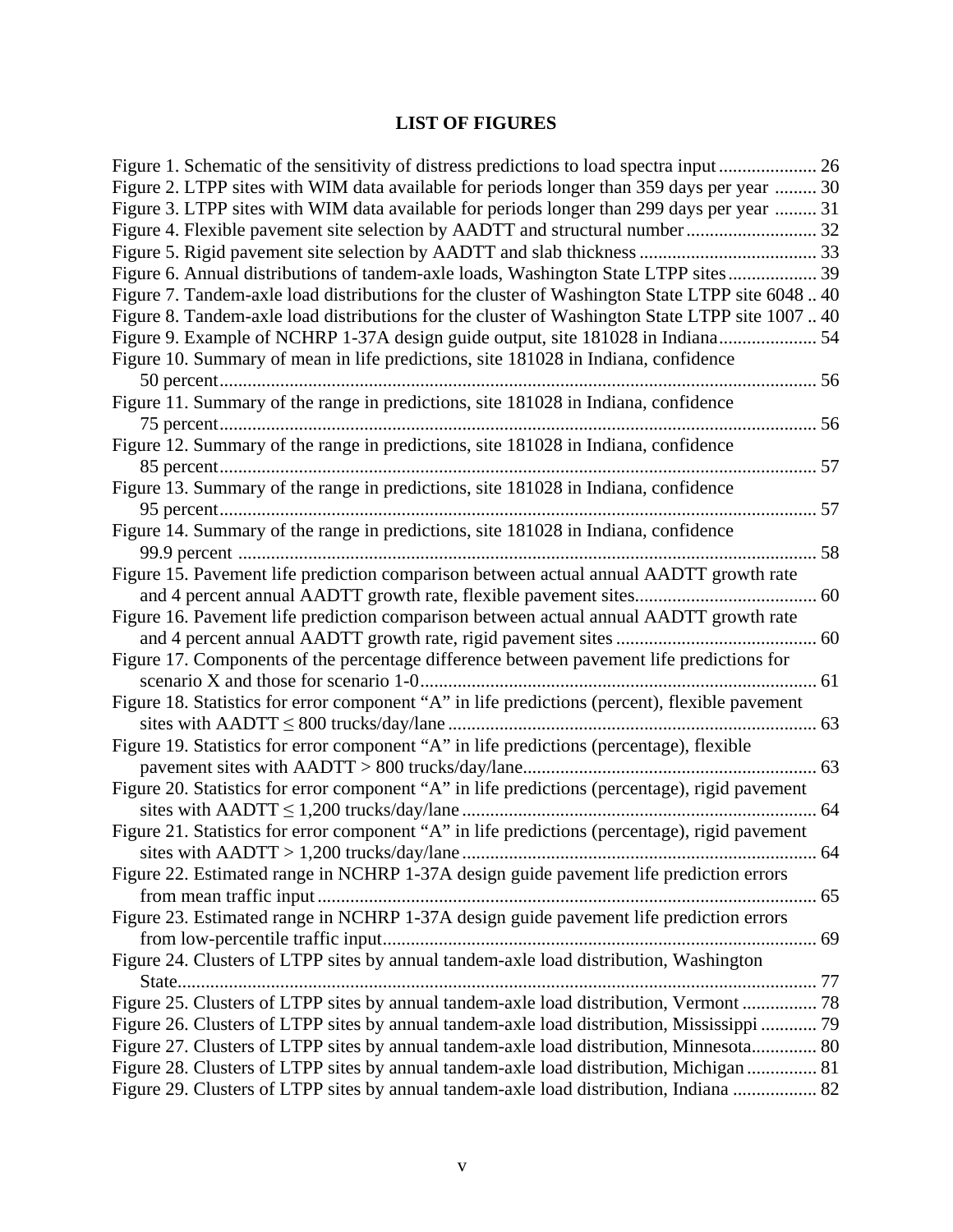| Figure 30. Clusters of LTPP sites by annual tandem-axle load distribution, Connecticut 83     |  |
|-----------------------------------------------------------------------------------------------|--|
| Figure 31. Clusters of LTPP sites by annual average truck class distribution, Washington      |  |
|                                                                                               |  |
| Figure 32. Clusters of LTPP sites by annual average truck class distribution, Vermont  85     |  |
| Figure 33. Clusters of LTPP sites by annual average truck class distribution, Mississippi  86 |  |
| Figure 34. Clusters of LTPP sites by annual average truck class distribution, Minnesota 87    |  |
| Figure 35. Clusters of LTPP sites by annual average truck class distribution, Michigan  88    |  |
| Figure 36. Clusters of LTPP sites by annual average truck class distribution, Indiana 89      |  |
| Figure 37. Clusters of LTPP sites by annual average truck class distribution, Connecticut  90 |  |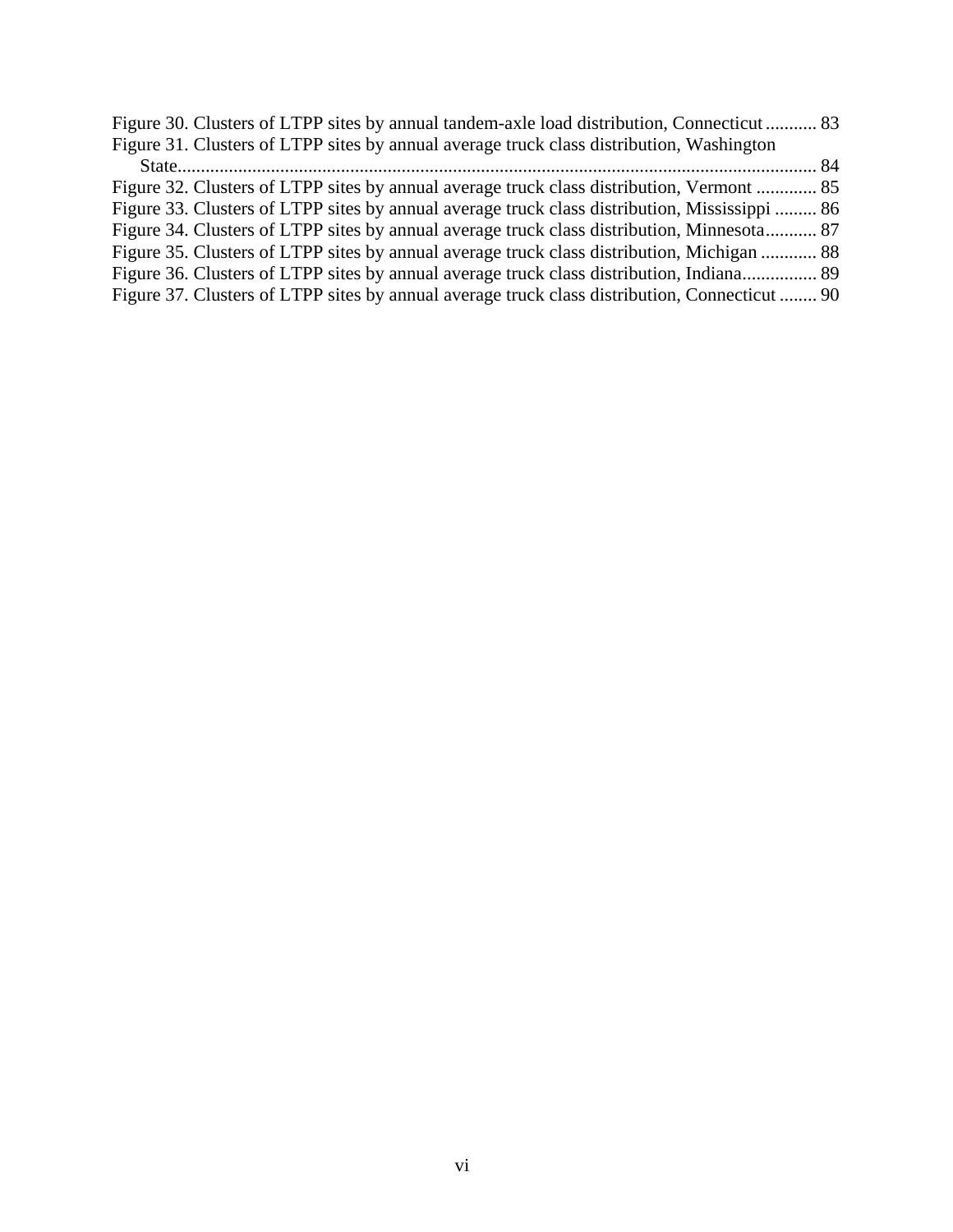# **LIST OF TABLES**

| Table 2. Range in combined life prediction errors from low-percentile traffic input3            |  |
|-------------------------------------------------------------------------------------------------|--|
| Table 3. Accuracy of AADT predictions as a function of factoring procedure 8                    |  |
|                                                                                                 |  |
| Table 5. Detailed description of the NCHRP 1-37A design guide traffic data input levels 13      |  |
| Table 6. NCHRP 1-37A design guide flow of calculations in assembling axle-load spectra  15      |  |
|                                                                                                 |  |
|                                                                                                 |  |
| Table 9. Relationship between two-sided probability of survival/failure and standard normal     |  |
|                                                                                                 |  |
|                                                                                                 |  |
|                                                                                                 |  |
|                                                                                                 |  |
| Table 13. Identification codes for roadway functional classes as defined by LTPP database       |  |
|                                                                                                 |  |
| Table 14. Euclidean distance matrix: Annual distributions of tandem-axle loads, Washington      |  |
|                                                                                                 |  |
| Table 15. Summary of clustering strategies and associated Euclidean distance: Annual            |  |
|                                                                                                 |  |
| Table 16. LTPP sites used for obtaining regional vehicle classification data  41                |  |
|                                                                                                 |  |
|                                                                                                 |  |
| Table 19. Monthly versus annual vehicle class distribution, AVC cluster, Washington State       |  |
|                                                                                                 |  |
| Table 20. Number of single axles per vehicle, annual Washington State data 46                   |  |
| Table 21. Number of tandem axles per vehicle, annual Washington State data 46                   |  |
| Table 22. Summary of the source of traffic data input to the NCHRP 1-37A design guide for       |  |
|                                                                                                 |  |
|                                                                                                 |  |
|                                                                                                 |  |
| Table 25. Scenario 1-0: Life prediction and critical distress, flexible pavement sites  55      |  |
| Table 26. Scenario 1-0: Life prediction and critical distress, rigid pavement sites 55          |  |
| Table 27. Summary of computed AADTT growth rates and corresponding scenario 1-0                 |  |
|                                                                                                 |  |
| Table 28. Summary of computed AADTT growth rates and corresponding scenario 1-0                 |  |
|                                                                                                 |  |
| Table 29. Statistics and ranges for the percentage life prediction errors from mean traffic     |  |
|                                                                                                 |  |
| Table 30. Statistics for percentage additional error in life predictions from lowest percentile |  |
|                                                                                                 |  |
|                                                                                                 |  |
| Table 32. Overall range in pavement life prediction errors ("A" plus "B" components) by         |  |
|                                                                                                 |  |
|                                                                                                 |  |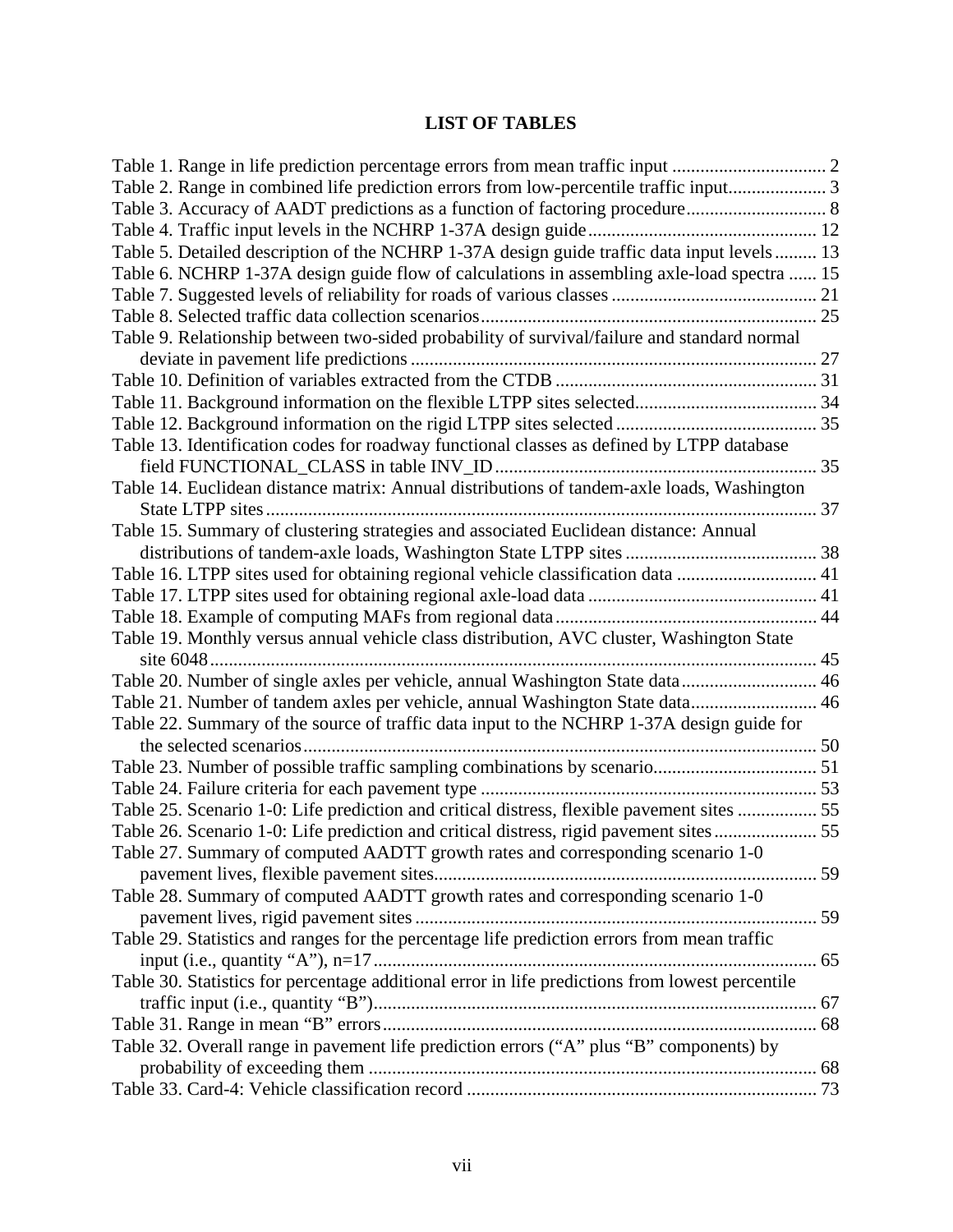| Table 39. Life prediction estimates by scenario and traffic input percentile level, |  |
|-------------------------------------------------------------------------------------|--|
|                                                                                     |  |
| Table 40. Life prediction estimates by scenario and traffic input percentile level, |  |
|                                                                                     |  |
| Table 41. Life prediction estimates by scenario and traffic input percentile level, |  |
|                                                                                     |  |
| Table 42. Life prediction estimates by scenario and traffic input percentile level, |  |
|                                                                                     |  |
| Table 43. Life prediction estimates by scenario and traffic input percentile level, |  |
|                                                                                     |  |
| Table 44. Life prediction estimates by scenario and traffic input percentile level, |  |
|                                                                                     |  |
| Table 45. Life prediction estimates by scenario and traffic input percentile level, |  |
|                                                                                     |  |
| Table 46. Life prediction estimates by scenario and traffic input percentile level, |  |
|                                                                                     |  |
| Table 47. Life prediction estimates by scenario and traffic input percentile level, |  |
|                                                                                     |  |
| Table 48. Life prediction estimates by scenario and traffic input percentile level, |  |
|                                                                                     |  |
| Table 49. Life prediction estimates by scenario and traffic input percentile level, |  |
|                                                                                     |  |
| Table 50. Life prediction estimates by scenario and traffic input percentile level, |  |
|                                                                                     |  |
| Table 51. Life prediction estimates by scenario and traffic input percentile level, |  |
|                                                                                     |  |
| Table 52. Life prediction estimates by scenario and traffic input percentile level, |  |
|                                                                                     |  |
| Table 53. Life prediction estimates by scenario and traffic input percentile level, |  |
|                                                                                     |  |
| Table 54. Life prediction estimates by scenario and traffic input percentile level, |  |
|                                                                                     |  |
| Table 55. Life prediction estimates by scenario and traffic input percentile level, |  |
|                                                                                     |  |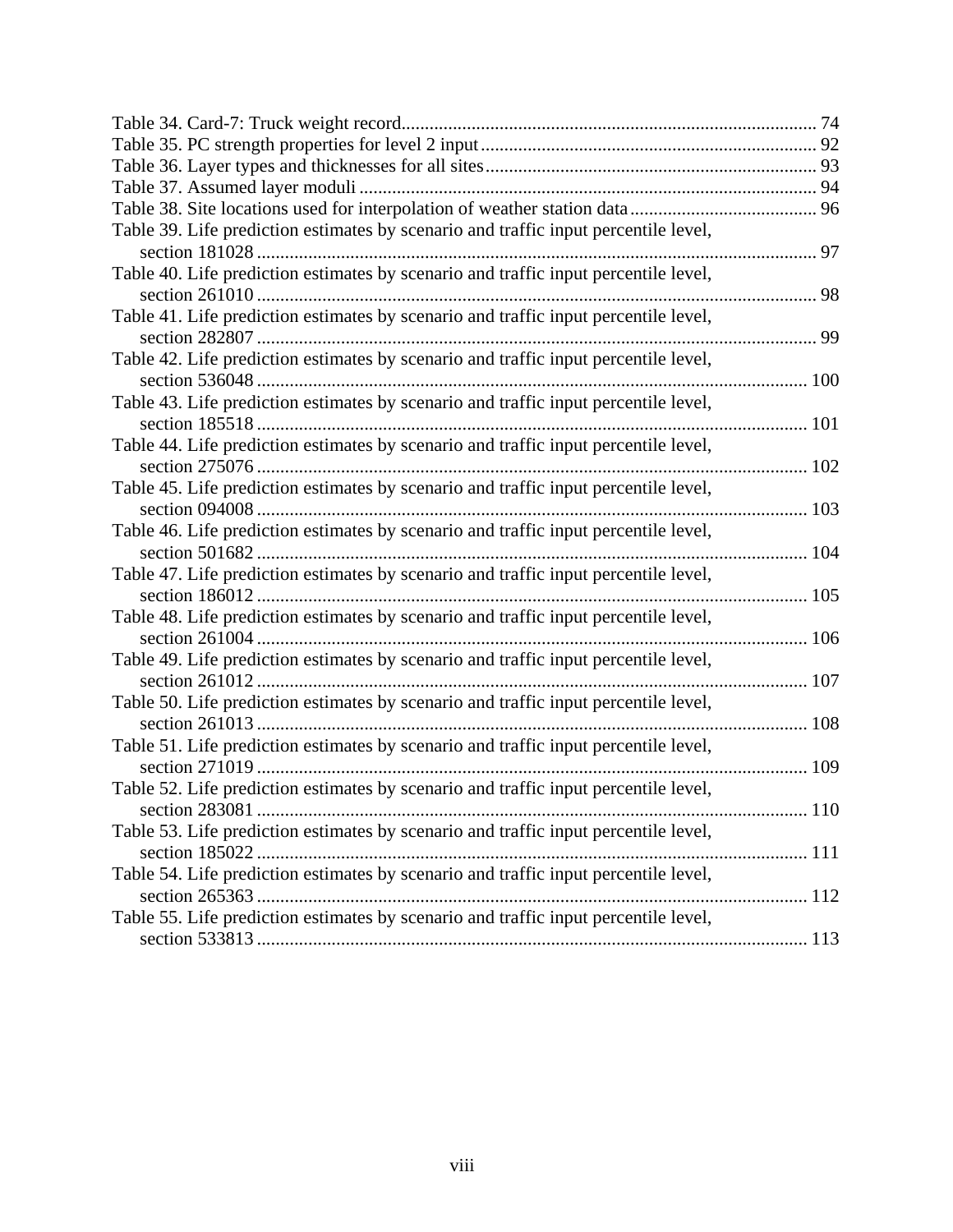# **LIST OF ACRONYMS AND ABBREVIATIONS**

| AADT          | <b>Average Annual Daily Traffic</b>                                |
|---------------|--------------------------------------------------------------------|
| <b>AADTT</b>  | <b>Average Annual Daily Truck Traffic</b>                          |
| <b>AADW</b>   | Annual Average Day of Week                                         |
| <b>AASHTO</b> | American Association of State Highway and Transportation Officials |
| AC            | <b>Asphalt Concrete</b>                                            |
| <b>AEPV</b>   | Average ESALs per Vehicle                                          |
| <b>ATR</b>    | <b>Automated Traffic Recorder</b>                                  |
| <b>AVC</b>    | <b>Automated Vehicle Classification</b>                            |
| <b>CMAWD</b>  | Combined Month and Average Weekday                                 |
| <b>CMDW</b>   | Combined Month and Day of Week                                     |
| <b>COTR</b>   | Contracting Officer's Technical Representative                     |
| <b>CRC</b>    | <b>Continuously Reinforced Concrete</b>                            |
| <b>CRCP</b>   | <b>Continuously Reinforced Concrete Pavement</b>                   |
| <b>CTDB</b>   | <b>Central Traffic Database</b>                                    |
| <b>CWAWD</b>  | Combined Week and Average Weekday                                  |
| <b>DAR</b>    | Daily Adjustment Ratio                                             |
| <b>DOT</b>    | Department of Transportation                                       |
| <b>DOW</b>    | Day of Week                                                        |
| <b>DTR</b>    | Daily Traffic Ratio                                                |
| <b>ESAL</b>   | Equivalent Single-Axle Load                                        |
| <b>FHWA</b>   | Federal Highway Administration                                     |
| <b>GPS</b>    | <b>General Pavement Study</b>                                      |
| <b>GVW</b>    | Gross Vehicle Weight                                               |
| <b>ICM</b>    | <b>Integrated Climatic Model</b>                                   |
| IRI           | <b>International Roughness Index</b>                               |
| <b>JPCP</b>   | <b>Jointed Plain Concrete Pavement</b>                             |
| <b>LTPP</b>   | Long-Term Pavement Performance                                     |
| M             | Monthly Adjustment Factor                                          |
| <b>MADT</b>   | Monthly Average Daily Traffic                                      |
| <b>MADW</b>   | Monthly Average Day of Week                                        |
| <b>MAF</b>    | Monthly Adjustment Factor                                          |
| <b>MAR</b>    | <b>Monthly Adjustment Ratio</b>                                    |
| MDW           | Month and Day of Week                                              |
| <b>MDWTR</b>  | Monthly Day of Week Traffic Ratio                                  |
| <b>MTR</b>    | <b>Monthly Traffic Ratio</b>                                       |
| N             | National                                                           |
| <b>NCHRP</b>  | National Cooperative Highway Research Program                      |
| PCC           | <b>Portland Cement Concrete</b>                                    |
| <b>PDG</b>    | Pavement Design Guide                                              |
| <b>PSI</b>    | <b>Present Serviceability Index</b>                                |
| QC            | <b>Quality Control</b>                                             |
| $\mathbf{R}$  | Regional                                                           |
| <b>RFP</b>    | <b>Request for Proposal</b>                                        |
| <b>RH</b>     | <b>Relative Humidity</b>                                           |
|               |                                                                    |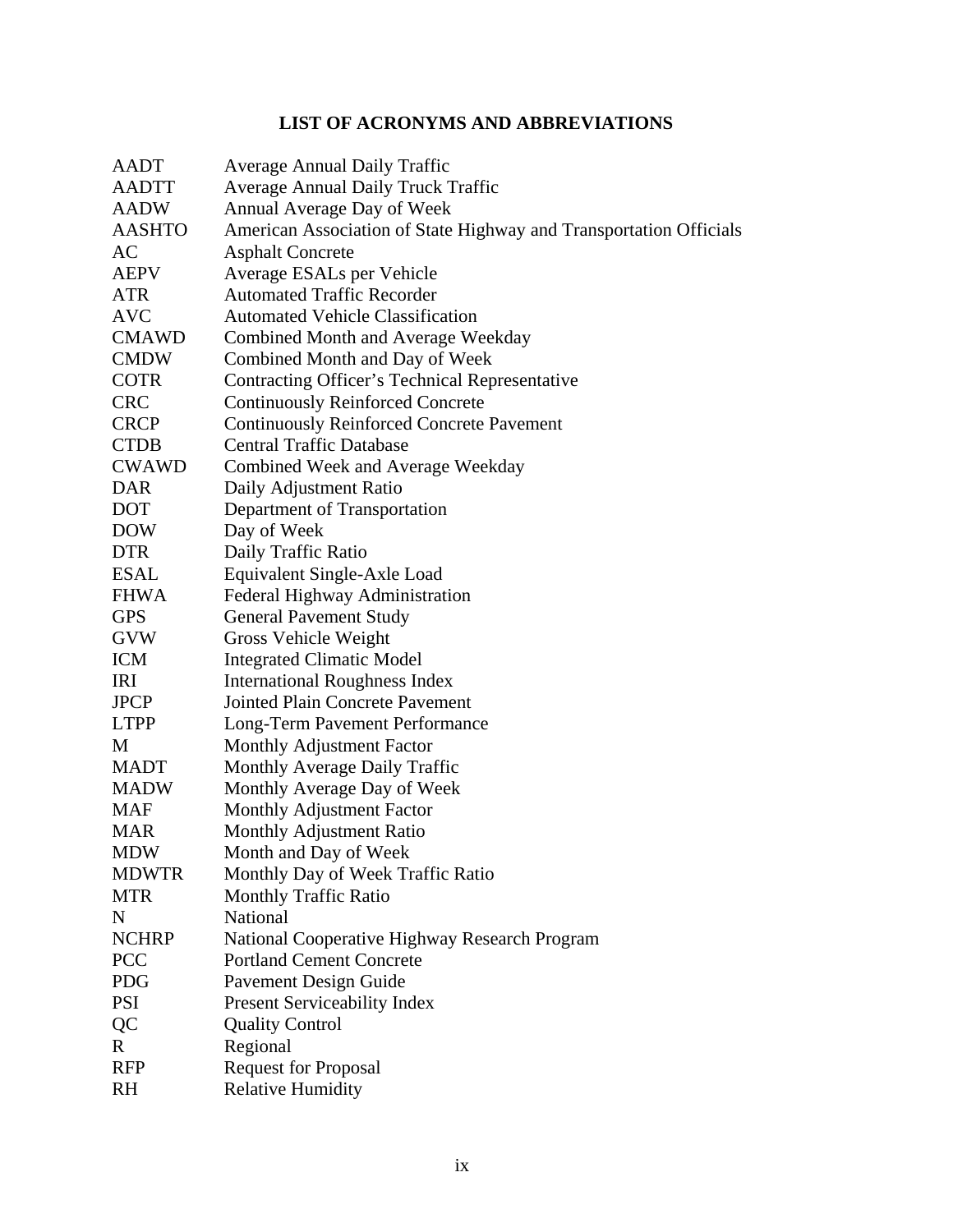| <b>SAS</b>  | Statistical Analysis System®           |
|-------------|----------------------------------------|
| SD          | Specific Day                           |
| SD          | <b>Standard Deviation</b>              |
| <b>SDNN</b> | Specific Day With Noon-to-Noon Factors |
| SΝ          | <b>Structural Number</b>               |
| <b>SS</b>   | Site Specific                          |
| <b>SWDW</b> | Separate Week and Day of Week          |
| <b>TMG</b>  | <b>Traffic Monitoring Guide</b>        |
| <b>TTC</b>  | <b>Truck Traffic Class</b>             |
| <b>TWRG</b> | <b>Truck Weight Road Group</b>         |
| <b>VC</b>   | <b>Vehicle Class</b>                   |
| <b>VMT</b>  | Vehicle-Miles Traveled                 |
| <b>VOL</b>  | Daily Vehicle Volume Count             |
| WIM         | Weigh-in-Motion                        |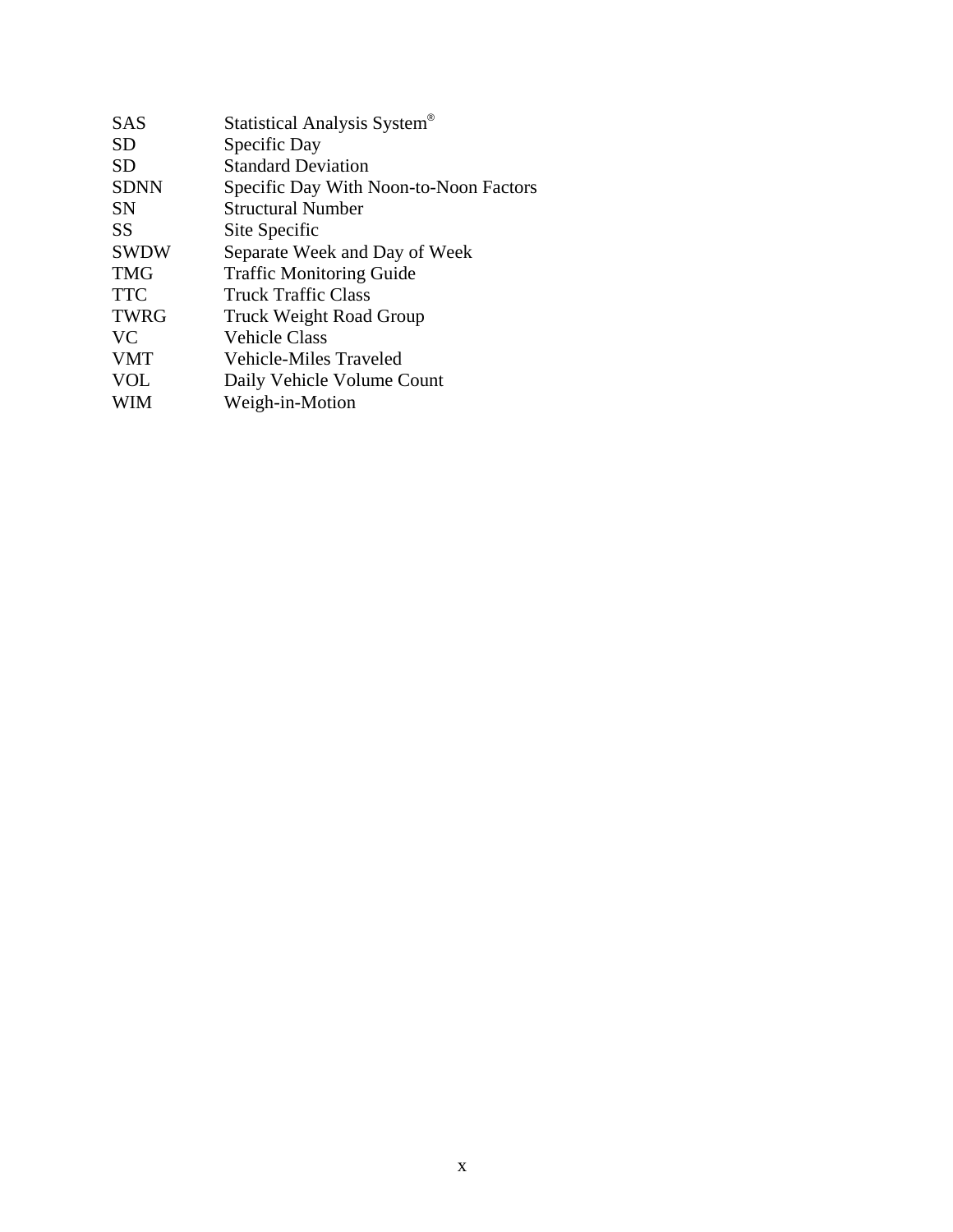#### **EXECUTIVE SUMMARY**

This study presents a comprehensive approach for establishing the minimum traffic data collection effort required for pavement design applications satisfying a maximum acceptable error under a prescribed confidence level. This approach consists of simulating the traffic data input to the new National Cooperative Highway Research Program (NCHRP) 1-37A design guide for 17 distinct traffic data collection scenarios using extended-coverage, weigh-in-motion (WIM) data from the Long-Term Pavement Performance (LTPP) database. This simulation involves data typically collected by other technologies, such as automated vehicle classification (AVC) and automated traffic recorders (ATR). These scenarios are described in table 8 in the report.

Extended coverage was defined as 299 or more days per year of level E WIM data, (i.e., data that has passed the quality control (QC) checks conducted by State departments of transportation (DOTs) and the LTPP regional support contractor offices). Analysis of LTPP Standard Data Release 16.0 revealed a total of 178 general pavement studies (GPS) satisfying this requirement. For all of these sites, central traffic database (CTDB) data were extracted in the form of daily summaries (level 3). From these sites, a total of 30 sections (15 flexible and 15 rigid) were selected for NCHRP 1-37A design guide pavement performance estimation. The selection was based on the widest possible distribution of average annual daily truck traffic (AADTT) volumes and structural thicknesses.

A number of the traffic data collection scenarios simulated involved continuous site-specific data coverage for axle loads, classification, or counts, while others involved discontinuous sitespecific data coverage (1 month per season, 1 week per season, and so on). Data elements, which were assumed to be unavailable at a site for simulation purposes, were estimated from regional data. Regional vehicle classification and axle-load data were obtained from the remaining LTPP sites identified using clustering techniques. Scenarios involving national data used the default traffic input in the NCHRP 1-37A design guide. For each of the traffic data collection scenarios involving discontinuous coverage of site-specific data, statistics for each traffic data element were computed by considering all possible time-coverage combinations. This allowed the establishment of low percentiles for each input to simulate underestimation of the actual traffic volumes/loads at a site. This was considered to be critical since it would result in thinner pavement designs that failed prematurely. Four confidence levels were selected: 75 percent, 85 percent, 95 percent, and 99.9 percent. Traffic input for the continuous-coverage traffic data collection scenarios involved no variation because of the sampling scheme used. All scenarios were simulated using a 4 percent annual growth in AADTT. Additional analysis was conducted to compute the annual growth rate in AADTT and its effect on pavement life predictions.

The NCHRP 1-37A design guide pavement life predictions for each scenario were analyzed to compute percentage errors in pavement life predictions with respect to the life predictions obtained under continuous site-specific WIM data (scenario 1-0). Reasonable life predictions were obtained for 17 of the 30 sections analyzed; the remainder experienced either premature failures or no failure at all. Two pavement life prediction error components were identified:

• "A" is the estimated error from the traffic input of a continuous scenario or from the mean traffic input of a discontinuous time-coverage scenario.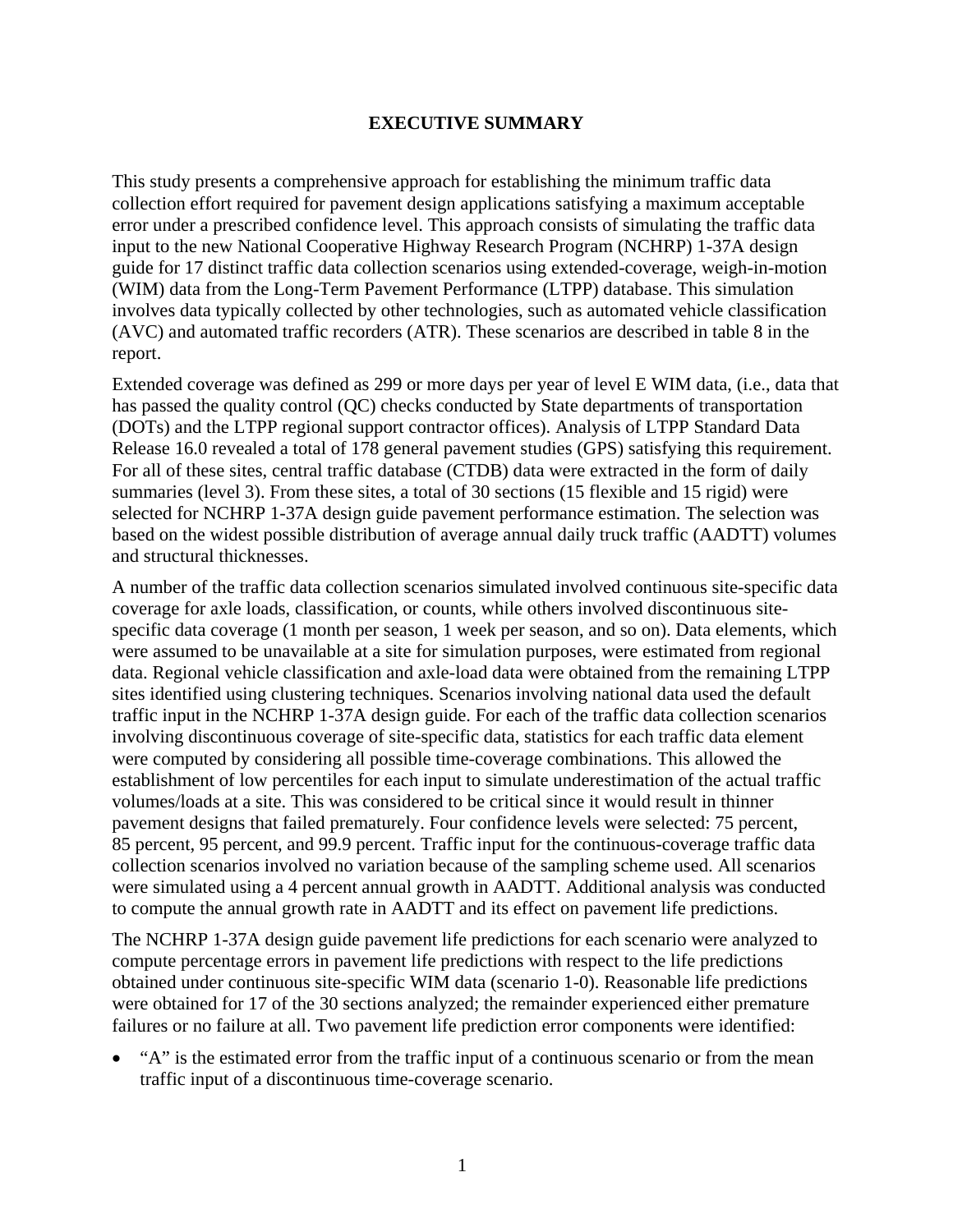• "B" is the additional error possible in discontinuous-coverage scenarios by inputting the lowest percentile input for all traffic input estimates simultaneously.

Computing statistics for error component "A" for all 17 sections revealed that its mean is negligible for all of the scenarios analyzed. Its standard deviation allowed establishment of a range of errors by confidence level (table 1 below and figure 22 in the report).

| <b>Error Range by Probability of Exceeding Them</b> |            |            |           |
|-----------------------------------------------------|------------|------------|-----------|
| <b>Scenario</b>                                     | 25 percent | 15 percent | 5 percent |
| $1 - 1$                                             | 5.32       | 8.26       | 13.42     |
| $1 - 2$                                             | 6.87       | 10.66      | 17.33     |
| $2 - 0$                                             | 10.74      | 16.65      | 27.08     |
| $2 - 1$                                             | 10.28      | 15.94      | 25.91     |
| $2 - 2$                                             | 10.72      | 16.62      | 27.03     |
| $2 - 3$                                             | 10.94      | 16.97      | 27.59     |
| $3-0$                                               | 25.29      | 39.22      | 63.78     |
| $3 - 1$                                             | 25.00      | 38.77      | 63.05     |
| $4-0$                                               | 27.08      | 41.99      | 68.29     |
| $4 - 1$                                             | 26.38      | 40.90      | 66.51     |
| $4 - 2$                                             | 25.11      | 38.94      | 63.32     |
| $4 - 3$                                             | 28.48      | 44.17      | 71.83     |
| $4 - 4$                                             | 30.17      | 46.78      | 76.08     |
| $4 - 5$                                             | 30.38      | 47.10      | 76.60     |
| $4 - 6$                                             | 30.12      | 46.71      | 75.96     |
| $4 - 7$                                             | 32.49      | 50.39      | 81.94     |

**Table 1. Range in life prediction percentage errors from mean traffic input.** 

Statistics for error component "B" were processed to yield the mean error and the standard deviation in the mean error by traffic data collection scenario. This allowed computation of the range in mean error resulting from specifying the lowest percentile for all traffic inputs simultaneously. While this is quite conservative, it addresses the question of reliability, so that the designer is guaranteed that given a level of confidence, a particular error level will not be exceeded. Overall error was computed by adding the range in error from component "A" to the range in mean error from component "B." The results were plotted in a three-dimensional plot, indicating the maximum error by confidence level for each of the traffic data collection scenarios analyzed (table 2 below and figure 23 in the report). Figure 23 can be used to establish the minimum required traffic data collection effort, given the acceptable error and the desirable level of confidence.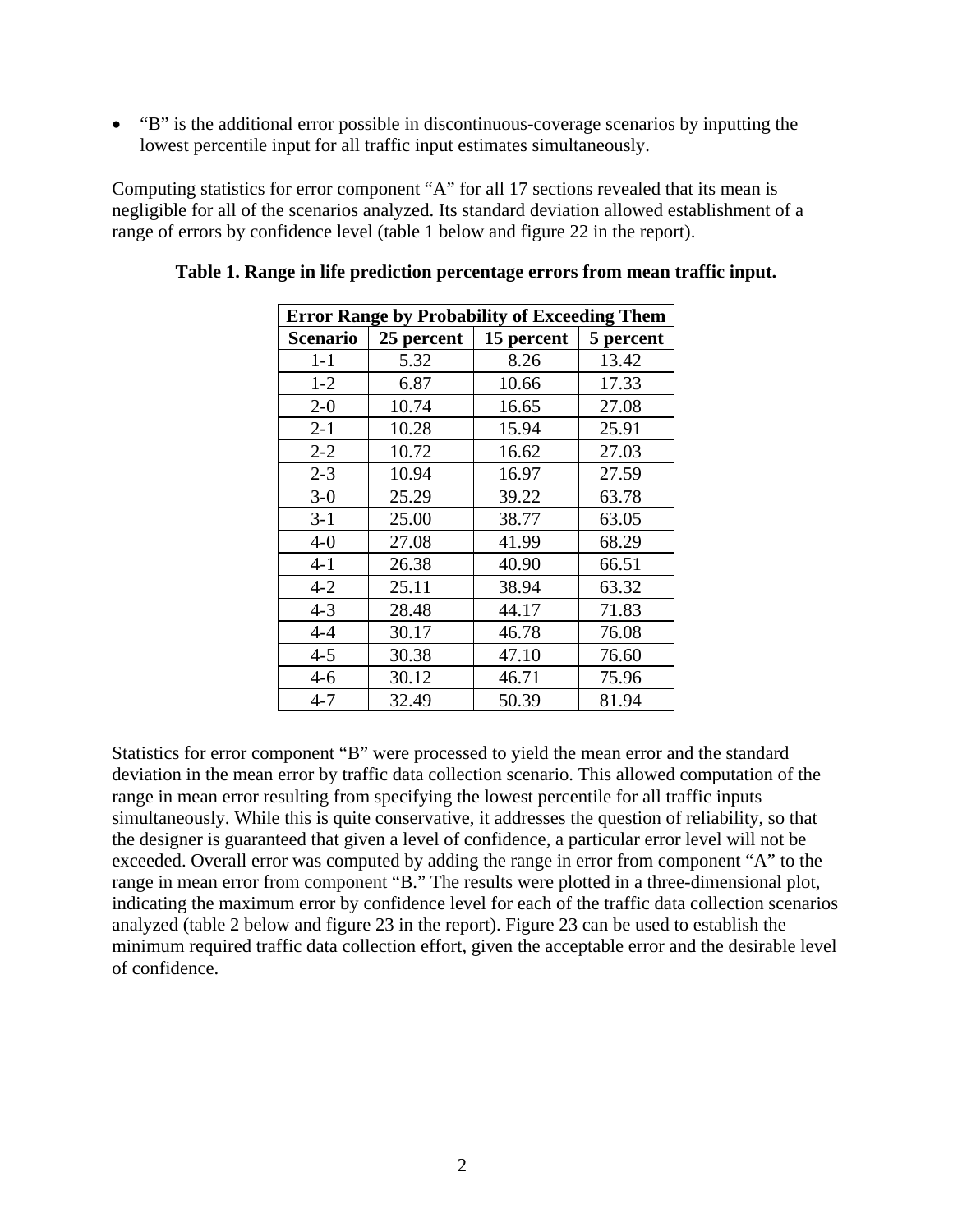| <b>Overall Range in Errors by</b> |                    |         |           |  |  |
|-----------------------------------|--------------------|---------|-----------|--|--|
|                                   | <b>Probability</b> |         |           |  |  |
|                                   | of Exceeding Them  |         |           |  |  |
|                                   | 25                 | 15      |           |  |  |
| Scenario                          | percent            | percent | 5 percent |  |  |
| $1-1$                             | 20.89              | 27.45   | 41.57     |  |  |
| $1 - 2$                           | 28.59              | 35.91   | 55.81     |  |  |
| $2 - 0$                           | 10.74              | 16.65   | 27.08     |  |  |
| $2 - 1$                           | 34.70              | 42.65   | 58.96     |  |  |
| $2 - 2$                           | 23.79              | 36.55   | 44.31     |  |  |
| $2 - 3$                           | 37.24              | 51.79   | 89.88     |  |  |
| $3-0$                             | 25.29              | 39.22   | 63.78     |  |  |
| $3-1$                             | 30.07              | 45.78   | 74.02     |  |  |
| $4-0$                             | 27.08              | 41.99   | 68.29     |  |  |
| $4 - 1$                           | 32.14              | 47.47   | 76.75     |  |  |
| $4 - 2$                           | 47.22              | 72.55   | 105.66    |  |  |
| $4 - 3$                           | 63.66              | 92.44   | 151.79    |  |  |
| $4 - 4$                           | 30.17              | 46.78   | 76.08     |  |  |
| $4 - 5$                           | 35.36              | 54.36   | 86.77     |  |  |
| $4 - 6$                           | 70.17              | 112.32  | 174.65    |  |  |
| $4 - 7$                           | 83.84              | 139.25  | 206.75    |  |  |

**Table 2. Range in combined life prediction errors from low-percentile traffic input.**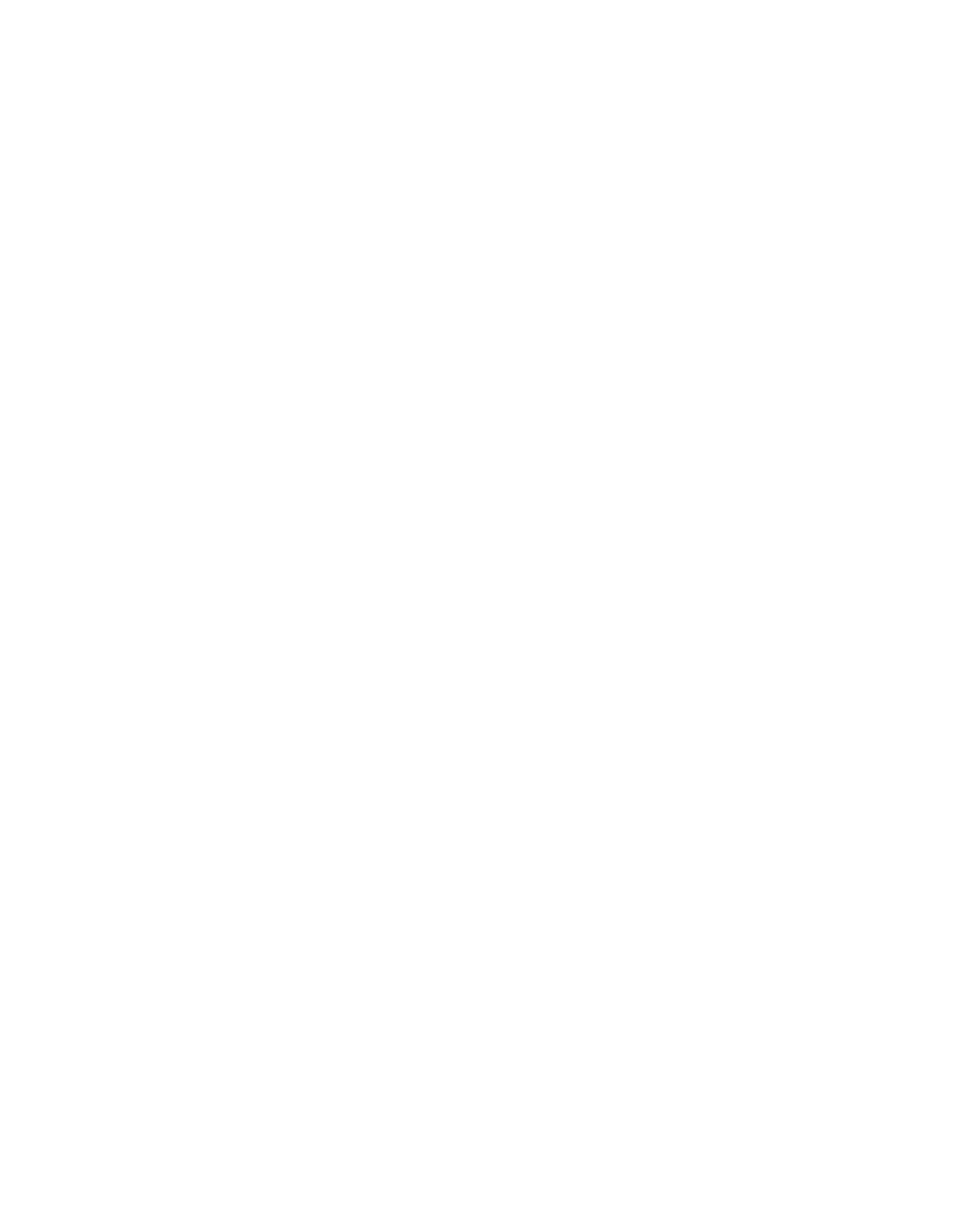## **CHAPTER 1. INTRODUCTION**

#### **OBJECTIVE**

Traffic loads are an essential input to the pavement analysis and design process. In the past, the effect of traffic was aggregated into equivalent single-axle loads (ESALs) and input into regression-based pavement performance equations. The NCHRP 1-37A design guide $^{(1)}$ characterizes traffic in terms of axle numbers by type and their load frequency distribution (i.e., axle-load spectra). This is a significant improvement over past methods because it allows a mechanistic pavement design approach. It involves computing the pavement structural responses to load (i.e., stresses and strains), translating them into damage, and accumulating the damage into distress and reduced pavement performance over time.

Traffic data collection is carried out by a combination of data acquisition technologies, including WIM systems, AVC, and ATR. Typically, traffic data unavailable at a pavement design location are borrowed from other data collection sites that exhibit similar traffic loading and classification properties.

The data coverage of traffic data acquisition systems can vary widely from continuously operating to simple 48-hour (h) (or less) data coverage. Even for continuously operating data acquisition systems; however, data coverage may be limited by system malfunctions. These are detected by performing a number of data QC checks. This technology has evolved significantly in response to the needs of the LTPP program.<sup>(2)</sup> It is typically based on the repeatability of certain traffic patterns (e.g., the distribution of the gross vehicle weight of five-axle semitrailer trucks is used for WIM load data QC). Data that fail to pass these QC tests are considered suspect and should be excluded from the data coverage of these systems.

Hence, there is wide variation in traffic data availability and time coverage between pavement design sites. The challenge at hand is to determine the combination of traffic data acquisition technology and the time coverage required for particular pavement design situations. This issue needs to be addressed in light of the sensitivity of the pavement design and performance analysis to the level of traffic data input.

The objective of this study is to resolve this problem. A comprehensive approach is used for establishing the relationship between traffic data collection efforts (e.g., combination of traffic data acquisition technologies and length of time coverage) and the variability in the predicted pavement life using the NCHRP 1-37A design guide. Extended-coverage WIM data are used from the LTPP database to simulate these traffic data collection scenarios.

### **REPORT ORGANIZATION**

The report is organized in sections that address each of the tasks identified in the request for proposals (RFPs):

- Task 1. Literature review.
- Task 2. Identification of traffic data collection scenarios and knowledge gaps.
- Task 5. Definition of traffic data collection requirements.
- Task 6. LTPP data analyzed.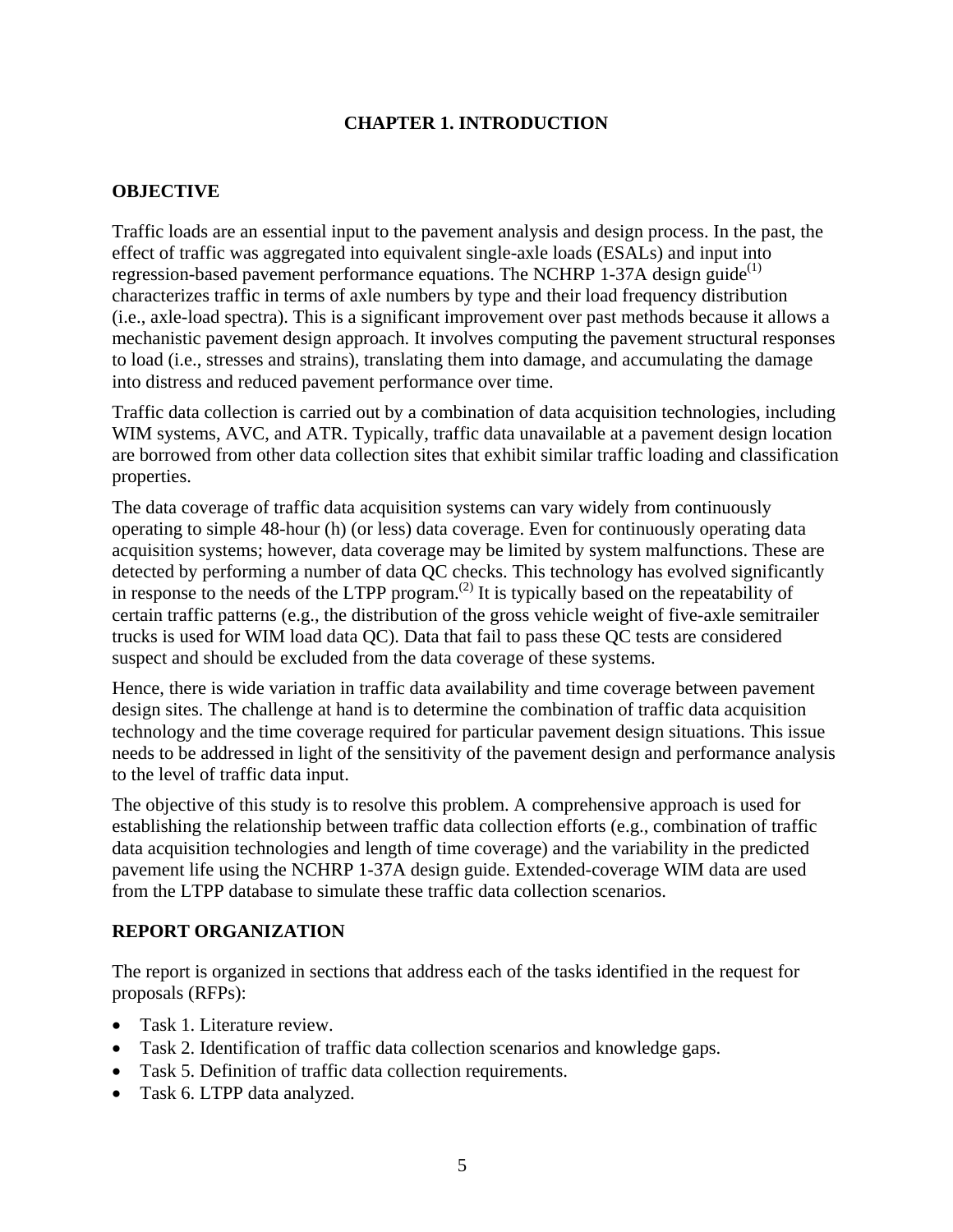- Task 4. Sensitivity analysis of the NCHRP 1-37A design guide to traffic input.
- Task 7. Recommendations on the minimum traffic data collection effort required, given a desired reliability level.

Note that task 3 as described in the RFP involved submission of an interim report. Those findings were incorporated throughout this final report.

### **LITERATURE REVIEW**

The literature review focuses on two main areas:

- Methodologies used for obtaining traffic data input to pavement design and its variability as a function of the type of data available and its time coverage.
- Sensitivity of the pavement design process to the variability in traffic-load input.

In carrying out this review, emphasis was placed on the methodologies used for estimating traffic-load data as described in the 2001 *Traffic Monitoring Guide* (TMG)<sup>(3)</sup> and the recently completed NCHRP 1-39 study,  $(4)$  as well as the handling of traffic data input to the NCHRP 1-37A design guide.<sup> $(5-7)$ </sup> The following paragraphs offer a summary of the literature reviewed.

Early work by Ritchie and Hallenbeck<sup> $(8)$ </sup> described the relationship between sampling effort in terms of the number of weekdays of continuous ATR data available and the accuracy in estimating the average annual daily traffic (AADT). Using the central limit theorem produced the expression in equation 1 for the difference interval *d* between the true and the estimated AADT:

$$
d = Z_{a/2} \frac{S_p}{\sqrt{n}} \tag{1}
$$

Where:

*d* = Difference interval between the true and the estimated AADT.

 $Z_{a/2}$  = Standard normal deviate at a confidence level (1-*a*).

 $S_p$  = Standard deviation in the population of daily traffic volumes.

*n* = Number of weekdays averaged to estimate the AADT.

Accordingly, the accuracy in predicting AADT increases with the number of days used in establishing the mean. Seasonal factors for each month, denoted by  $\beta$ , were derived using two alterative methods. First, a zero-intercept, regression-based method shown in equation 2 was used:

$$
AADT = \beta \text{ } VOL + \varepsilon \tag{2}
$$

Where:

*AADT* = Average annual daily traffic.

- *VOL* = Daily vehicle volume count obtained by averaging the counts for 3 weekdays (e.g., Tuesday through Thursday).
- *β* = Seasonal factors for each month.
- $\varepsilon =$  Error term.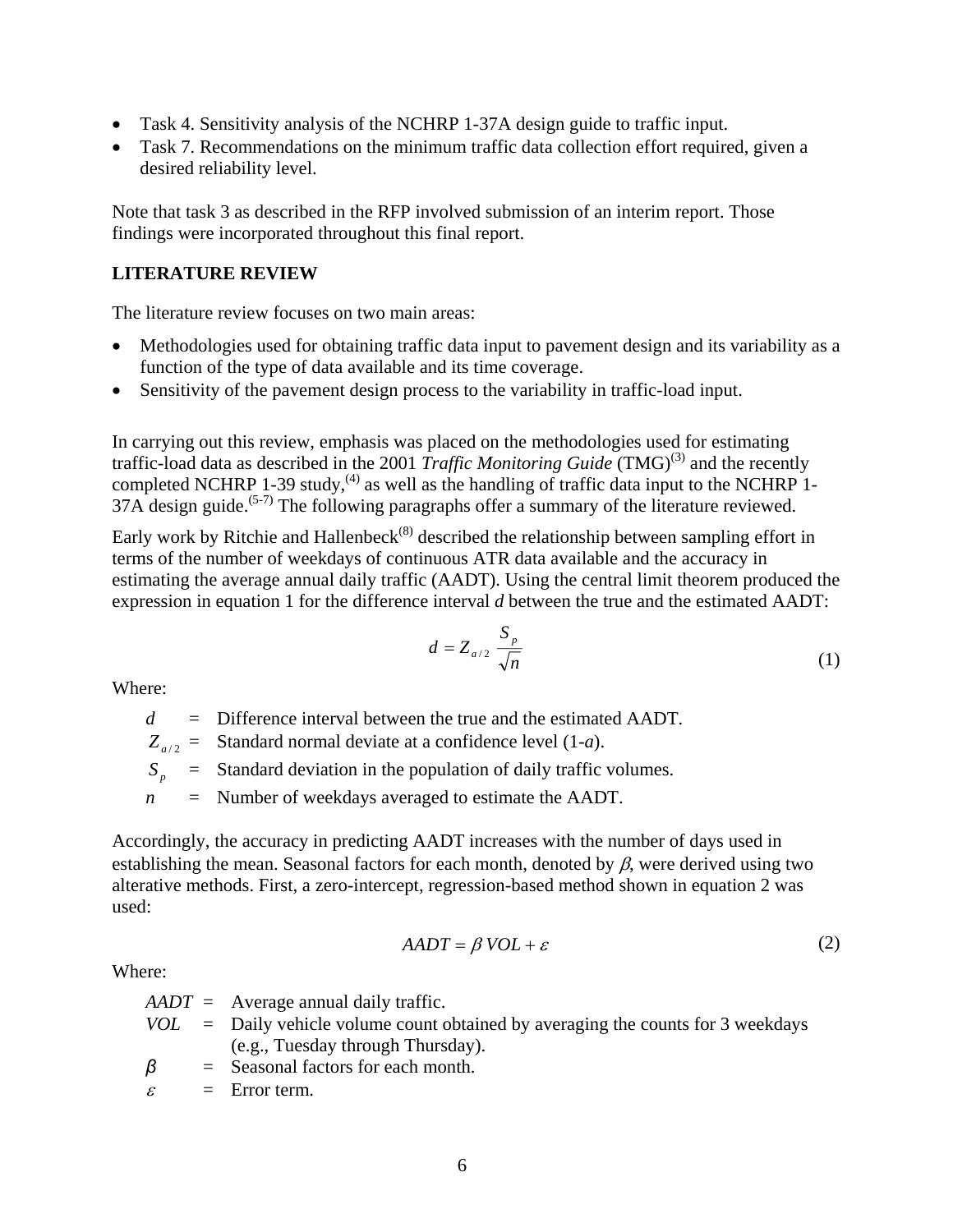Second, a simple ratio-based method shown in equation 3 was used:

$$
\frac{AADT}{VOL} = \beta + u \tag{3}
$$

Where:

|           | $AADT$ = Average annual daily traffic.                                             |
|-----------|------------------------------------------------------------------------------------|
|           | $VOL =$ Daily vehicle volume count obtained by averaging the counts for 3 weekdays |
|           | (e.g., Tuesday through Thursday).                                                  |
| $\beta =$ | Seasonal factors for each month.                                                   |
|           | $u =$ Error term.                                                                  |
|           |                                                                                    |

It was rationalized that the second method avoided the problem of heteroscedasticity (a condition where the variance in the regression error  $\varepsilon$  depends on the magnitude of the independent variable *VOL*); therefore, it was deemed preferable for the first method, and later it was adopted by the American Association of State Highway and Transportation Officials (AASHTO).<sup>(9)</sup> Statistics for these monthly ratios were calculated for groups of roads in Washington State organized by geographic region and highway functional class.

The AASHTO Joint Task Force on Traffic Monitoring Standards proposed the following method for estimating AADT from short-term daily traffic volume (i.e., ATR) counts:

- Compute the average day of week (DOW) for each month (for example, an average Monday or Tuesday).
- Compute an annual average value for that DOW.
- Compute an average of the seven DOWs to arrive at the AADT.

This method is expressed mathematically as in equation 4.

$$
AADT = \frac{1}{7} \sum_{i=1}^{7} \left[ \frac{1}{12} \sum_{j=1}^{12} \left( \frac{1}{n} \sum_{k=1}^{n} \text{VOL}_{ijk} \right) \right]
$$
(4)

Where:

*AADT* = Average annual daily traffic.

- *VOL*<sub>iik</sub> = Daily traffic volume for day *k* of DOW *i* and month *j*.
- $i =$  DOW ranging from 1 to 7 (i.e., Monday through Sunday).
- $j =$  Month of the year ranging from 1 to 12 (i.e., January through December).
- *n* = Number of data days from a particular DOW used in computing the average of that DOW in a particular month (maximum of five).
- $k =$  Data day used in computation.

This approach limits the bias that would result from simply averaging traffic volumes for the days of the year available. In implementing this approach, holidays and the days that precede and follow them should be excluded. The AASHTO procedure is the one recommended by the 2001 TMG. Accordingly, monthly adjustment factors (*MAF* or *M*) are calculated as in equation 5.

$$
MAF = M = \frac{AADT}{VOL} \tag{5}
$$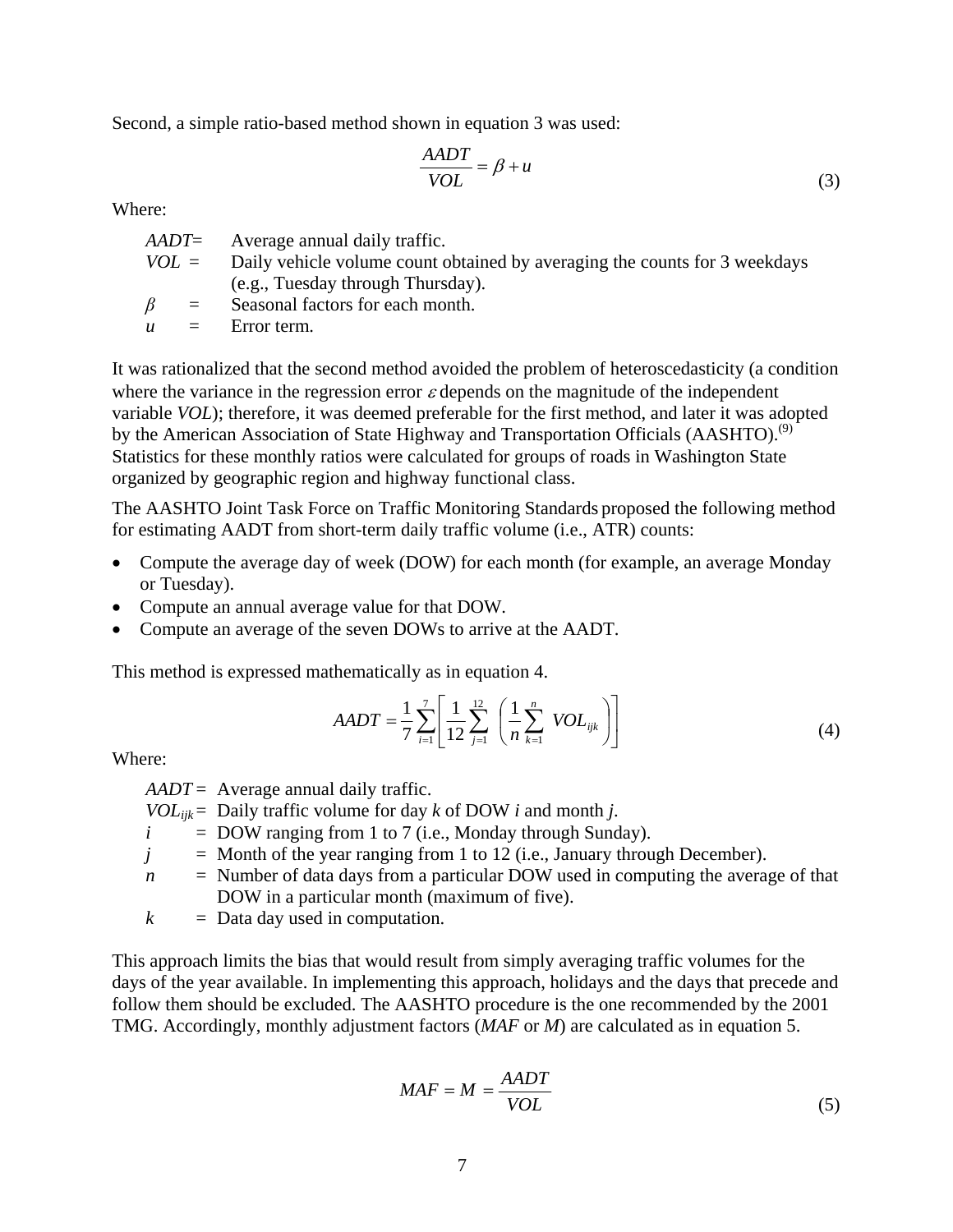Where:

- $MAF =$  Monthly adjustment factor.
- $M =$  Monthly adjustment factor.
- *AADT* = Average annual daily traffic.
- *VOL* = Average daily volume count, computed by one of the two alternative methods using either the simple averaging approach or the AASHTO approach.

Finally, AASHTO recommended an averaging procedure for estimating missing traffic volume data. For example, if the traffic volume for a Wednesday is missing, it can be estimated as equal to the average of the available traffic volumes for the other Wednesdays in a particular month. Similarly, estimating missing vehicle classification data would involve averaging the volume counts by class or groups of similar classes for the same days in the month. Furthermore, missing WIM data can be estimated from the vehicle classification data obtained this way and the frequency distribution of axle loads by axle configuration available for the same days of the month.

A Federal Highway Administration (FHWA)-funded study used continuous ATR, AVC, and WIM data from traffic monitoring sites to compute:

- AADT.
- Vehicle miles traveled (VMT).
- AADT by vehicle class.
- VMT by vehicle class.
- $\bullet$  ESALs.

The study examines the sensitivity of the computed statistics to various simulated sampling schemes and factoring procedures.<sup>(10)</sup> Seven factoring procedures were described for computing AADT from ATR (vehicle count) data, which are listed in table 3 in order of increasing accuracy and complexity. $(10)$ 

| No.          | <b>Factoring Procedure</b>                       | <b>Involves</b>                                                                             | <b>Mean</b><br><b>Absolute</b><br><b>Error</b><br>(percentage) | Average<br>Percentage<br><b>Error</b> | P(e > 0.2)<br>(percentage) |
|--------------|--------------------------------------------------|---------------------------------------------------------------------------------------------|----------------------------------------------------------------|---------------------------------------|----------------------------|
| $\theta$     | Unfactored                                       |                                                                                             | 12.4                                                           | $-0.6$                                | 18.2                       |
| $\mathbf{1}$ | Separate month and<br>DOW (MDW)                  | Set of 12 monthly<br>factors and another<br>set of 7 DOW<br>factors (total of 19)           | 7.5                                                            | $-0.5$                                | 6.2                        |
| 2            | Combined month and<br>average weekday<br>(CMAWD) | Set of average<br>weekday and<br>average weekend<br>factors for each<br>month (total of 24) | 7.6                                                            | $+0.4$                                | 5.9                        |

| Table 3. Accuracy of AADT predictions as a function of factoring procedure. $^{(10)}$ |  |  |
|---------------------------------------------------------------------------------------|--|--|
|                                                                                       |  |  |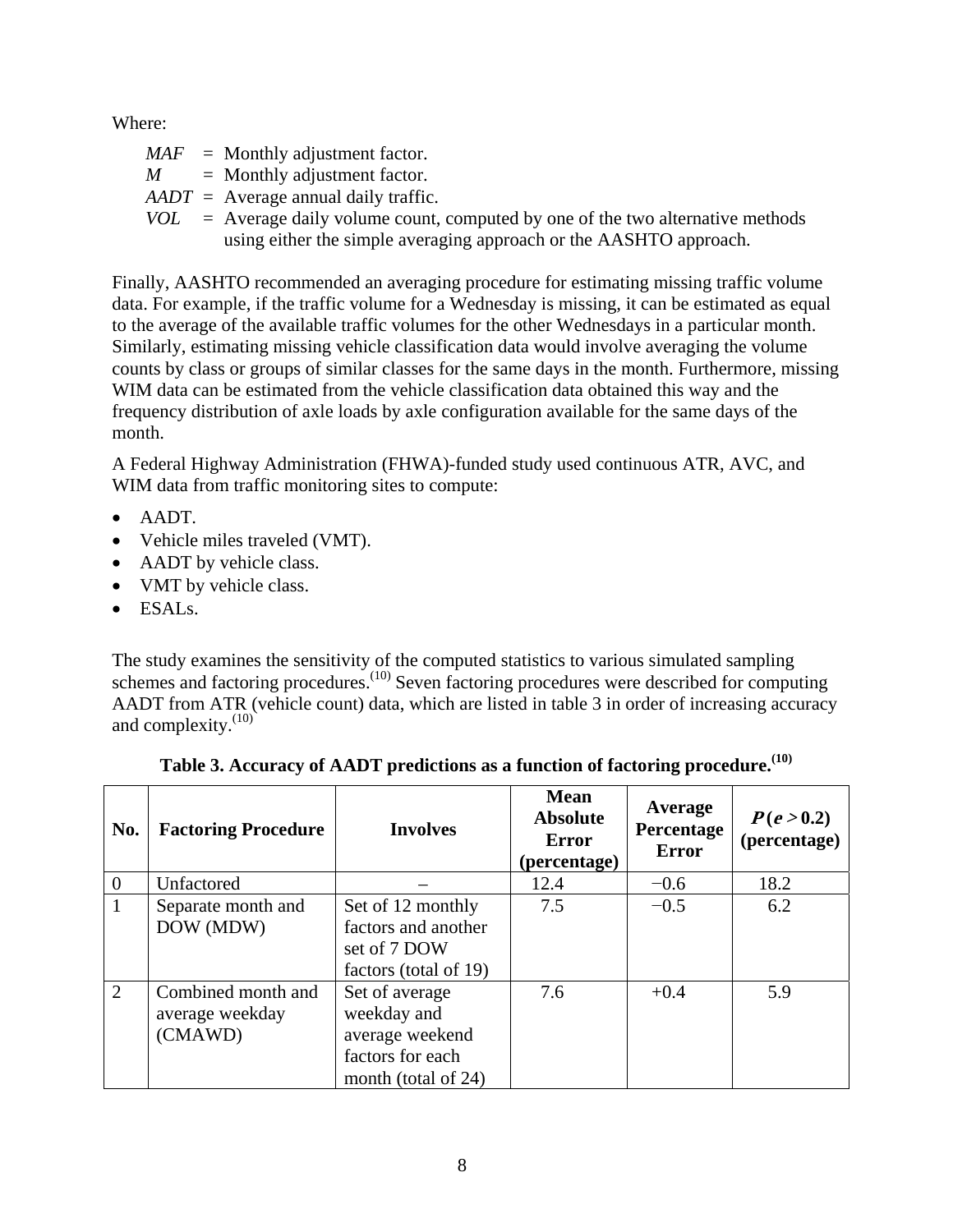| No.            | <b>Factoring Procedure</b>                          | <b>Involves</b>                                                                              | <b>Mean</b><br><b>Absolute</b><br><b>Error</b><br>(percentage) | Average<br>Percentage<br><b>Error</b> | P(e > 0.2)<br>(percentage) |
|----------------|-----------------------------------------------------|----------------------------------------------------------------------------------------------|----------------------------------------------------------------|---------------------------------------|----------------------------|
| 3              | Separate week and<br>DOW (SWDW)                     | Set of 52 weekly<br>factors and another<br>set of 7 DOW<br>factors (total of 59)             | 7.5                                                            | $-0.9$                                | 6.0                        |
| $\overline{4}$ | Combined month and<br>DOW (CMDW)                    | Set of 7 DOW<br>factors for each<br>month (total of 84)                                      | 7.4                                                            | $-0.2$                                | 5.8                        |
| 5              | Combined week and<br>average weekday<br>(CWAWD)     | Set of average<br>weekday and<br>weekend factors for<br>each week of year<br>(total of 104)  | 7.3                                                            | $+0.5$                                | 5.1                        |
| 6              | Specific day (SD)                                   | Set of day factors for<br>each day, (midnight-<br>to-midnight) of the<br>year (total of 365) | 7.1                                                            | $+0.2$                                | 5.1                        |
| $\overline{7}$ | Specific day with<br>noon-to-noon factors<br>(SDNN) | Similar to the one<br>above, except counts<br>are noon-to-noon                               | 7.0                                                            | $+0.3$                                | 4.8                        |

**Table 3. Accuracy of AADT predictions as a function of factoring procedure (continued).** 

This study recommended that procedure 4 (the CMDW method highlighted in table 3) is a good compromise between accuracy and complexity. This is the same method recommended by the 2001 TMG.<sup>(3)</sup> Accordingly, equation 6 shows the combined monthly and DOW factor for month *i* and DOW *j* at ATR station *l*, denoted by *CMDWFijl*.

$$
CMDWF_{ijl} = \frac{AADT_l}{MADW_{ijl}}\tag{6}
$$

Where:

*CMDWF*<sub>iil</sub> = Combined month and day of week factor for month *i*  and *DOW j* at station *l*. *AADT*  $\iota$  = Average annual daily traffic at station *l*.  $MADW_{ii1}$  = Average traffic volume for month *i* and *DOW j* at station *l*.

In applying this procedure, it is recommended to exclude weekdays close to holidays (e.g., the Friday after Thanksgiving), although these days should be included in computing the AADT. If instead of vehicle counts, conventional axle counts are available, additional axle factoring would be necessary to convert axle counts to vehicle counts.

The traffic patterns established from continuously operating ATR sites can be used to compute AADT from short-term volume counts at other comparable sites.<sup> $(10)$ </sup> Comparable sites are established on the basis of roadway functional class. Short-term counts should be taken over at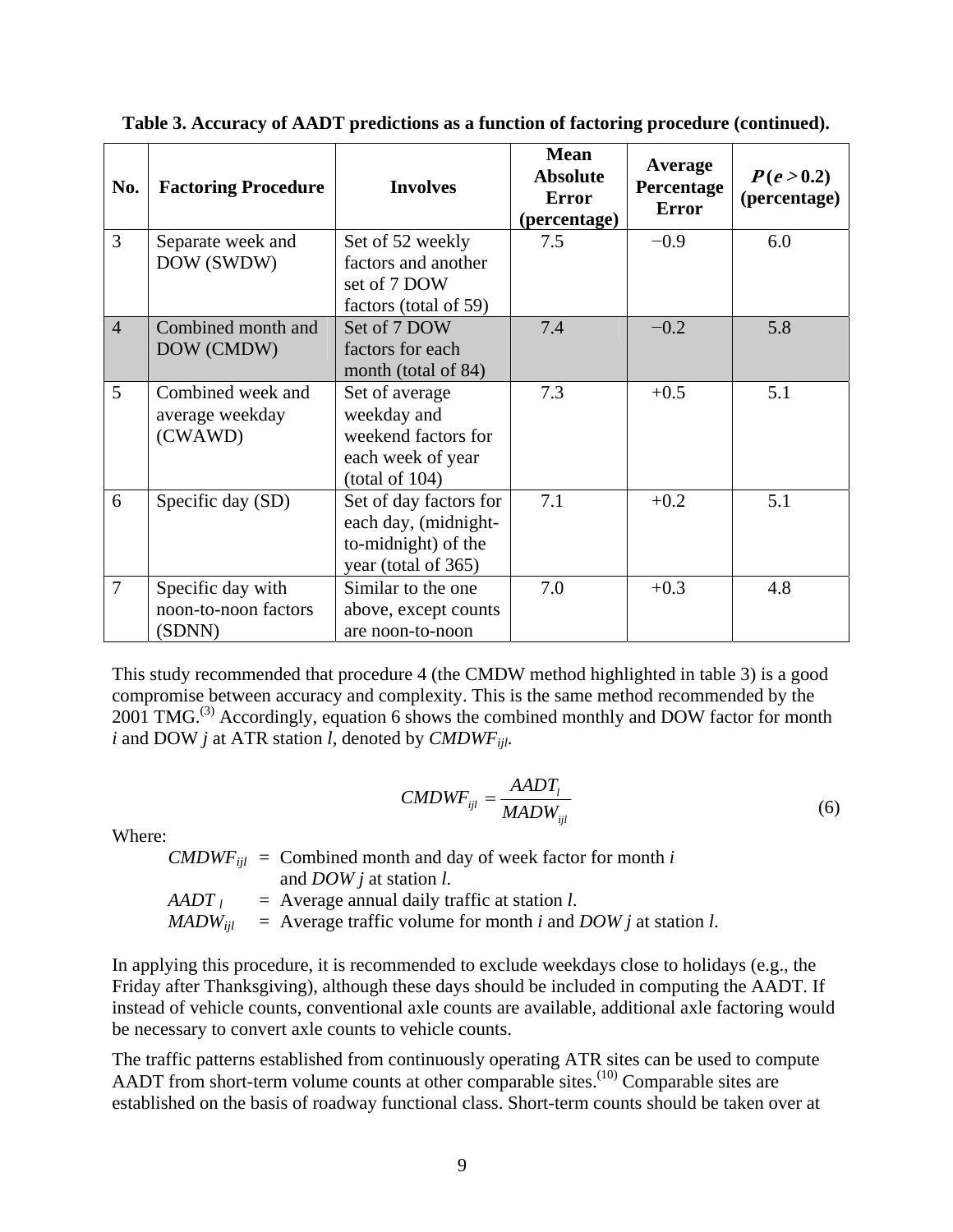least a 24-h period and preferably over multiple 24-h periods, although the improvement in predicting AADT from 24 to 48 weekday-h samples was marginal, producing a reduction in absolute error of 1 percent. The procedures described for factoring ATR data to obtain  $AADT^{(10)}$ also applies for factoring AVC data to obtain the AADTT by truck class. The essential difference is that the counts are per vehicle class rather than for all classes collectively. A subsequent study examined the effect of the traffic data collection effort and methodology used in obtaining the traffic input necessary for forecasting cumulative ESALs and the resulting difference in pavement life predictions and life-cycle pavement costs.<sup>(11)</sup>

The 2001 TMG recommends collecting traffic volume data through a combination of a limited number of continuously operating reference ATRs and a larger number of shorter duration coverage ATRs.(3) Coverage ATRs should record data over at least 24 h and preferably more than 48 h using systems that summarize the data hourly. These short-duration counts require adjustments to reduce the effects of temporal bias. Adjustment factors are developed for particular months and DOWs by analyzing data from continuously operating reference ATR stations. Data from these stations are combined into groups of similar characteristics, either subjectively (e.g., in terms of geographic location or roadway functional class) or preferably through statistical clustering techniques. Appendix 2-b of the 2001 TMG gives an example of clustering in identifying ATR sites with similar MAFs using the Statistical Analysis System  $(SAS^{\circledast})$  statistical package.<sup>(3,12)</sup>

AVC counts are collected following principles similar to those used for collecting ATR counts. The main difference is that seasonal traffic volume adjustment factors (monthly and daily) are developed for three or four broad vehicle classes (passenger cars, single-unit trucks, single-trailer trucks, and multitrailer trucks) rather than for all vehicles collectively. This is one of the major differences of the 2001 TMG compared to earlier TMG versions (1992 and 1995), and it was introduced to account for the seasonal variation in traffic volume patterns of various classes. These seasonal factors are developed by analyzing data from continuously operating reference AVC stations representing the traffic conditions of the selected roadway groups. These groups can be established subjectively (e.g., based on roadway functional class) or through clustering techniques, although no particular example for doing so is given in the TMG. Shorter duration AVC counts are to cover, at a minimum, 48 consecutive hours, with a recommended monitoring cycle of 6 years. It is suggested that an improvement of between 3 and 5 percent in the accuracy of predicting annual average traffic volumes can be achieved by increasing the duration of classification counts from 24 to 48 h.<sup> $(13)$ </sup> Low-volume roads exhibited an even higher increase in accuracy because of the higher variation in daily traffic counts.<sup>(10)</sup> The only exception to the 48-h data collection recommendation is made for urban areas, where traffic congestion imposes variable vehicle speeds. In such situations, it is allowable to collect vehicle classification data over shorter periods of time (e.g., 15 minutes (min)) during which traffic is detected to be moving at a constant speed. The AADTT for vehicle class  $c$  ( $AADTT<sub>c</sub>$ ) is computed using equation 7, an expression similar to the one for AADT in equation 4.

$$
AADTT_c = \frac{1}{7} \sum_{i=1}^{7} \left[ \frac{1}{12} \sum_{j=1}^{12} \left( \frac{1}{n} \sum_{k=1}^{n} AADTT_{ijkc} \right) \right]
$$
(7)

Where:

 $AADTT_c$  = Average annual daily truck traffic for truck class *c*.  $i =$  DOW ranging from 1 to 7 (i.e., Monday through Sunday).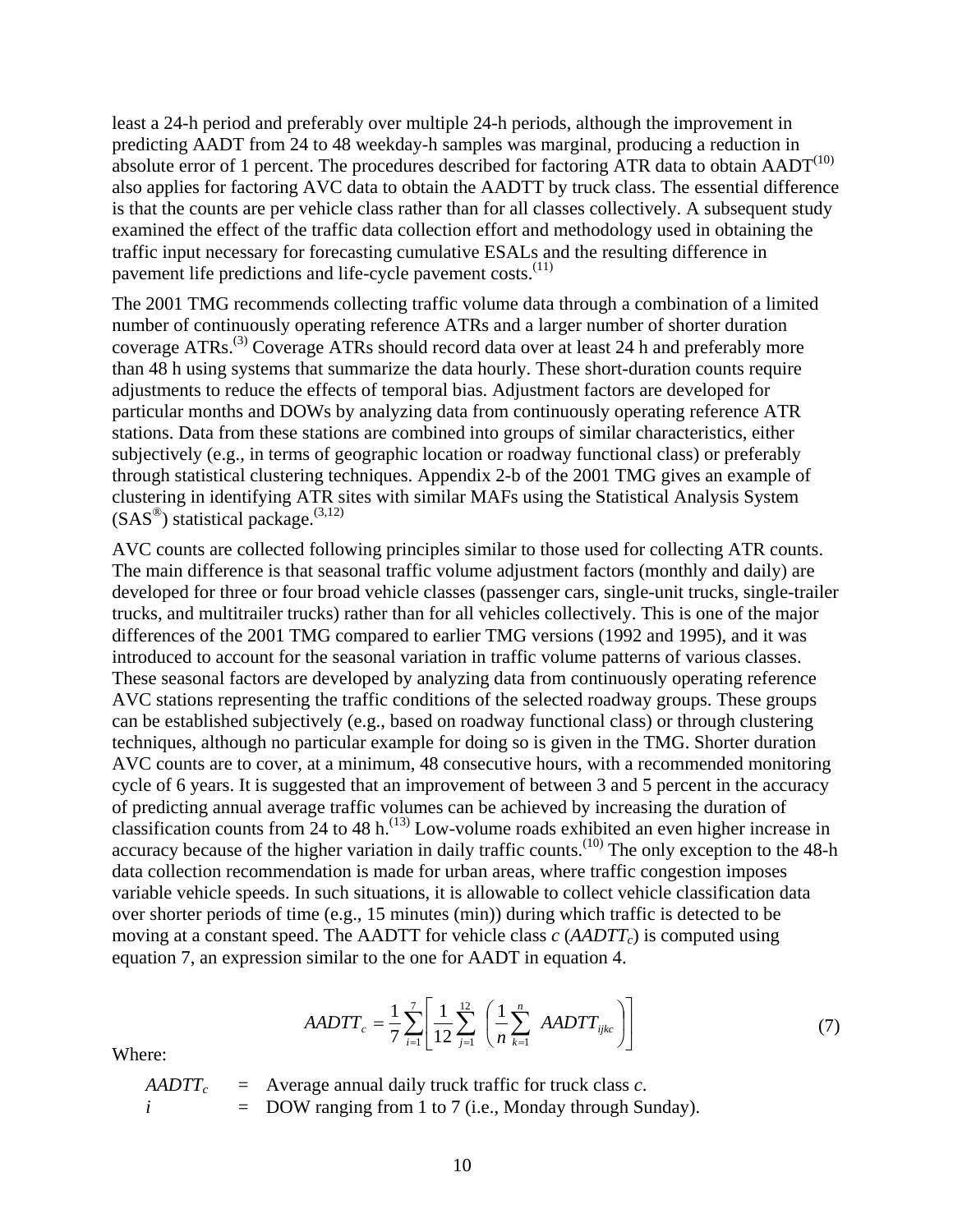|              | $=$ Month of the year ranging from 1 to 12 (January through December).                       |
|--------------|----------------------------------------------------------------------------------------------|
| n            | $=$ Number of times data from a particular DOW is available for computing the                |
|              | average in a given month (i.e., $1, 2, 3, 4$ , or 5).                                        |
|              | $AADTT_{iikc}$ = Average annual daily truck traffic volume for vehicle class c, day k of DOW |
|              | $i$ , and month $j$ .                                                                        |
| $\mathbf{k}$ | $=$ Data day used in computation.                                                            |

Consequently, adjustment factors are developed from continuously operating AVC sites for a particular vehicle class *c*, DOW *i*, and month *j* to AADTT for that vehicle class at location *l*. They are extensions of equation 6, which by dropping the subscript *l* for the sake of simplicity, is expressed as equation 8.

$$
CMDWTF_{ijc} = \frac{AADTT_c}{MADWT_{ijc}}
$$
\n(8)

Where:

*CMDWTF*<sub>iic</sub> = Combined month-DOW factor for truck class *c*, DOW *i*, and month *j*.  $AADTT_c$  = Average annual daily truck traffic for truck class *c*. *MADWT<sub>ijc</sub>* = Daily average traffic count by month by DOW for truck class  $c$ , DOW *i*, and month *j*.

The 2001 TMG<sup>(3)</sup> gives a slightly different expression, shown in equation 9, for the difference interval *d* between the true and the estimated AADT and the one used by Ritchie and Hallenbeck. $(8)$ 

$$
d = t_{1-a/2, n-1} \frac{S}{\sqrt{n}}
$$
 (9)

Where:

*d* = Difference interval between the true and the estimated AADT.

 $t_{1-a/2, n-1}$  = Standard deviate of the Student's t-distribution at a confidence level (1-a) for n - 1 degrees of freedom.

*S* = Coefficient of variation in the daily traffic volumes. *n* = Number of days averaged to estimate the AADT.

The reason for using the Student's t-distribution instead of the normal distribution is that the coefficient of variation in the daily traffic volume population is not really known from the relatively small number of days sampled.

The 2001 TMG defines truck load data collection as the means of obtaining the distribution of axle loads by axle configuration and vehicle class for selected roadway groups.<sup> $(3)$ </sup> This information can be obtained only with WIM systems. Establishing roadway groups with comparable axle-load distribution patterns is essential in maximizing the benefit of the limited number of WIM sites typically available in a jurisdiction. These roadway groups need not be identical to the roadway groups identified with reference to the vehicle classification data obtained from AVC sites. They can be established subjectively (e.g., based on roadway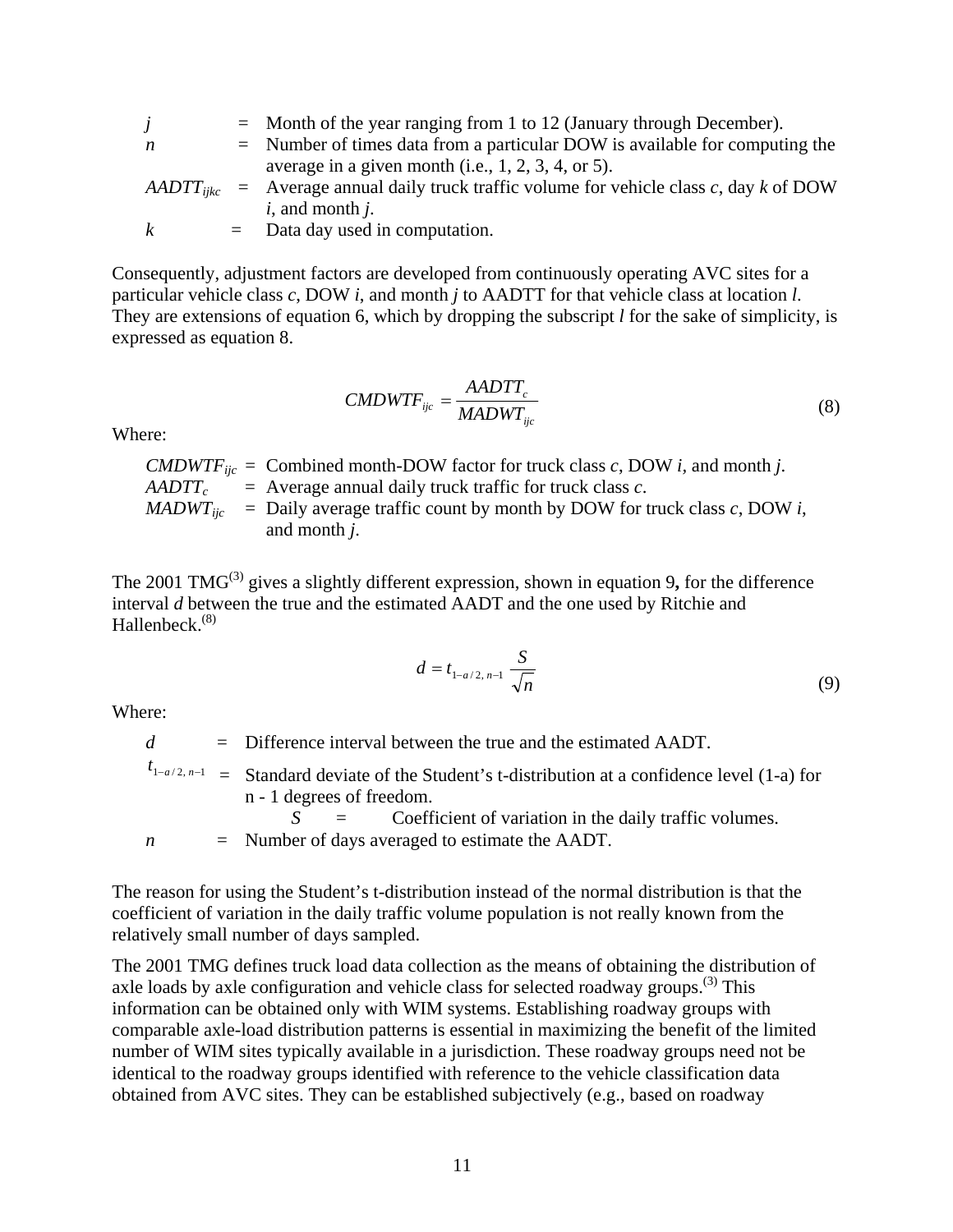functional class and predominant commodity being carried) or through clustering techniques, although no particular example for doing so is given in the TMG. In establishing the number of WIM sites *n* required per roadway group, the expression in equation 10 is used.

$$
n = t_{a/2}^2 \frac{S^2}{D^2} \tag{10}
$$

Where:

- $n =$  Number of times data from a particular DOW is available for computing the average in a given month.
- $t =$  Value of the Student's t-distribution for the selected level of confidence  $\alpha$ .  $S =$  Standard deviation established from a sample of a traffic quantity (e.g., gross
	- vehicle weight (GVW) or ESAL for FHWA class 9 vehicles).
- $D =$  Desired accuracy range in this traffic quantity.

Based on this approach and by specifying values of *D* for GVW and ESAL for class 9 vehicles of 0.19 and 0.13, respectively, a minimum required number of six WIM sites per roadway group is estimated (at 95 percent confidence). It is emphasized that it is more important to have accurate rather than continuous WIM data, although it is preferable to have at least one of the six WIM sites in each roadway group operating continuously. This allows establishment of daily, weekly, and seasonal patterns in the traffic-load data for the particular roadway group. Where continuous operation is not possible, WIM systems should operate for at least a period of 7 continuous days to capture daily variations.

NCHRP 1-37A is the main study for the development of a new pavement design guide. (See references 1, 5, 6, and 7.) The mechanistic pavement damage computations in the NCHRP 1-37A design guide require traffic-load spectra, defined as the number of axle passes by load level and axle configuration. In practice, this axle-load spectra information is synthesized by combining data from WIM, AVC, and ATR systems, including either the specific pavement site or other regional/representative traffic data collection sites. Table 4 (of this report) outlines the actual combination of the technology/data used in establishing the load spectra defines four levels of traffic input, as described in appendix  $AA$  in the final report.<sup>(1)</sup>

|                                                         | <b>Traffic Input Levels</b> |   |   |   |
|---------------------------------------------------------|-----------------------------|---|---|---|
| <b>Data Element/Input Variables</b>                     |                             |   |   |   |
| WIM data: Site/segment specific                         | Χ                           |   |   |   |
| WIM data: Regional representative                       |                             |   | X |   |
| WIM data: National representative weight (LTPP)         |                             |   |   | X |
| AVC data: Site/segment specific                         | X                           | X |   |   |
| AVC data: Regional representative                       |                             |   | Χ |   |
| AVC data: National representative classification (LTPP) |                             |   |   |   |
| ATR data: Site specific                                 |                             |   | X |   |

**Table 4. Traffic input levels in the NCHRP 1-37A design guide.** 

It should be noted that the NCHRP 1-37A design guide makes no explicit recommendations on the length of data coverage for these data sets that would produce "reliable" estimates of the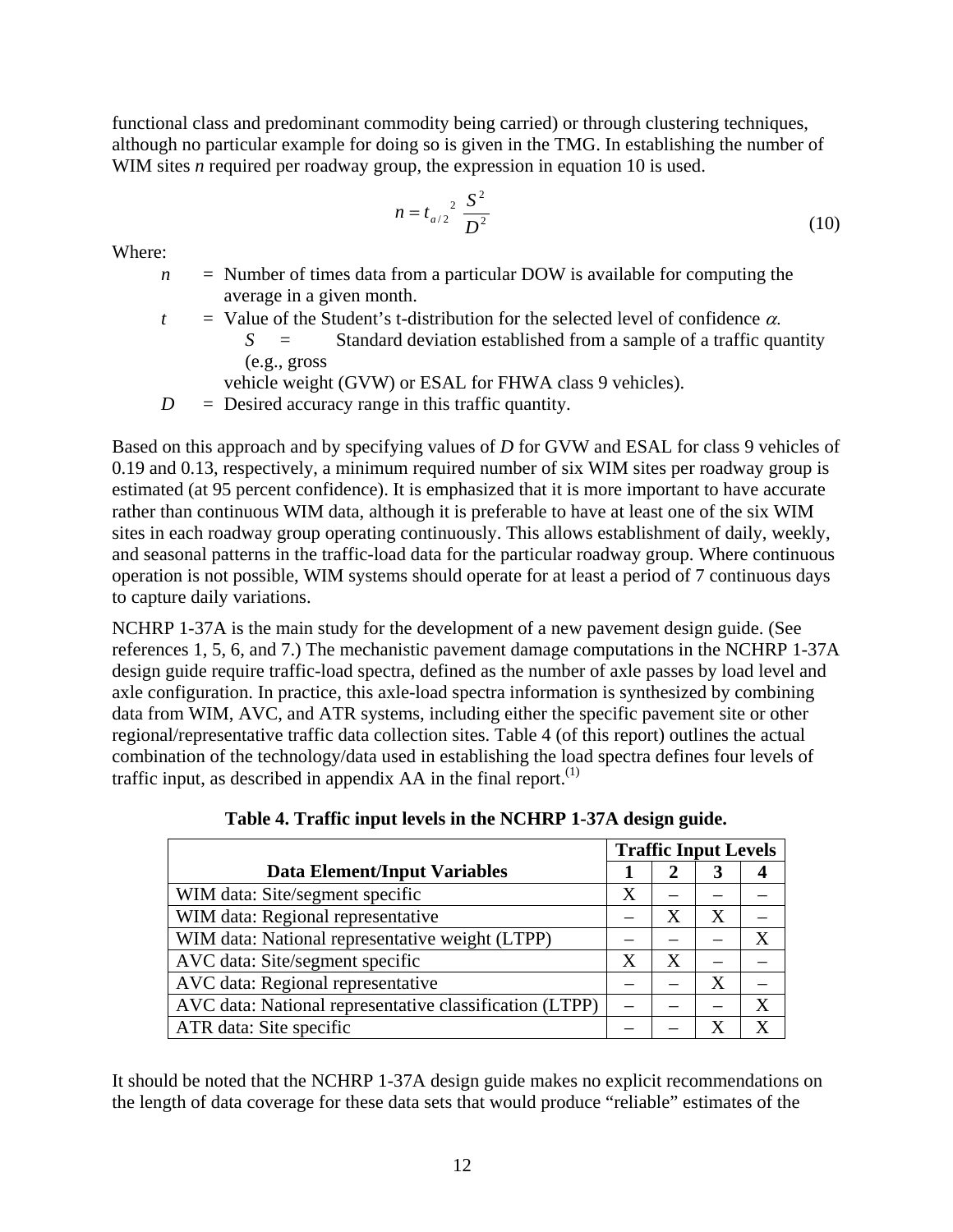required input elements. It should also be noted that these traffic input levels are not rationally related to the input levels identified by the NCHRP 1-37A design guide for other groups of input (e.g., layer properties and environmental data). A more detailed description of the traffic input levels and the technology required for obtaining them is given in table 5.

| NCHRP 1-37A         |                                                                               |
|---------------------|-------------------------------------------------------------------------------|
| <b>Design Guide</b> | <b>Description</b>                                                            |
| <b>Traffic</b>      |                                                                               |
| <b>Input Levels</b> |                                                                               |
|                     | Requires site-specific vehicle classification and axle-load data. The         |
|                     | traffic data measured at the site includes counts, classification, and        |
|                     | weighing by lane and direction over a sufficiently long period of time to     |
|                     | reliably establish patterns in these traffic inputs. It is possible only with |
|                     | an onsite WIM installation, and it is recommended for use in designing        |
|                     | most high-volume highways.                                                    |
| $\overline{2}$      | Requires site-specific vehicle classification data, but it relies on          |
|                     | representative (e.g., regional) axle weight data by vehicle class and axle    |
|                     | configuration. The regional axle-load data are to be obtained from WIM        |
|                     | installations on roadways that exhibit similar traffic-load patterns as the   |
|                     | site in question. It is possible with an onsite AVC installation and          |
|                     | sufficient WIM data from installations that have similar traffic-load         |
|                     | patterns. Recommended for roadways of lesser importance.                      |
| 3                   | Requires site-specific traffic volume counts and percentage truck data. It    |
|                     | relies on representative (e.g., regional) vehicle classification and axle     |
|                     | weight data. These regional data are to be obtained from AVC and/or           |
|                     | WIM installations from sites that exhibit similar traffic distributions and   |
|                     | load patterns as the site in question. It is possible with an onsite ATR      |
|                     | installation and onsite truck percentage counts. The latter can be either     |
|                     | automated (e.g., vehicle length based algorithm) or manual.                   |
|                     | Recommended for roadways of even lesser importance.                           |
| $\overline{4}$      | Similar to level 3 input, with the only difference being the lack of          |
|                     | regional classification and load data. This approach resorts to default       |
|                     | (i.e., national average) vehicle classification and axle-load distributions.  |
|                     | Suggested as the minimum possible traffic input level for roadways of         |
|                     | very low importance.                                                          |

**Table 5. Detailed description of the NCHRP 1-37A design guide traffic data input levels.** 

The axle-load spectra information in the NCHRP 1-37A design guide is synthesized from input arranged in four main modules:

- 1. Traffic Volume:
- Average annual two-directional, multilane daily truck traffic (i.e., FHWA classes 4 through 13).
- Number of lanes in the design direction.
- Percentage of trucks in the design direction.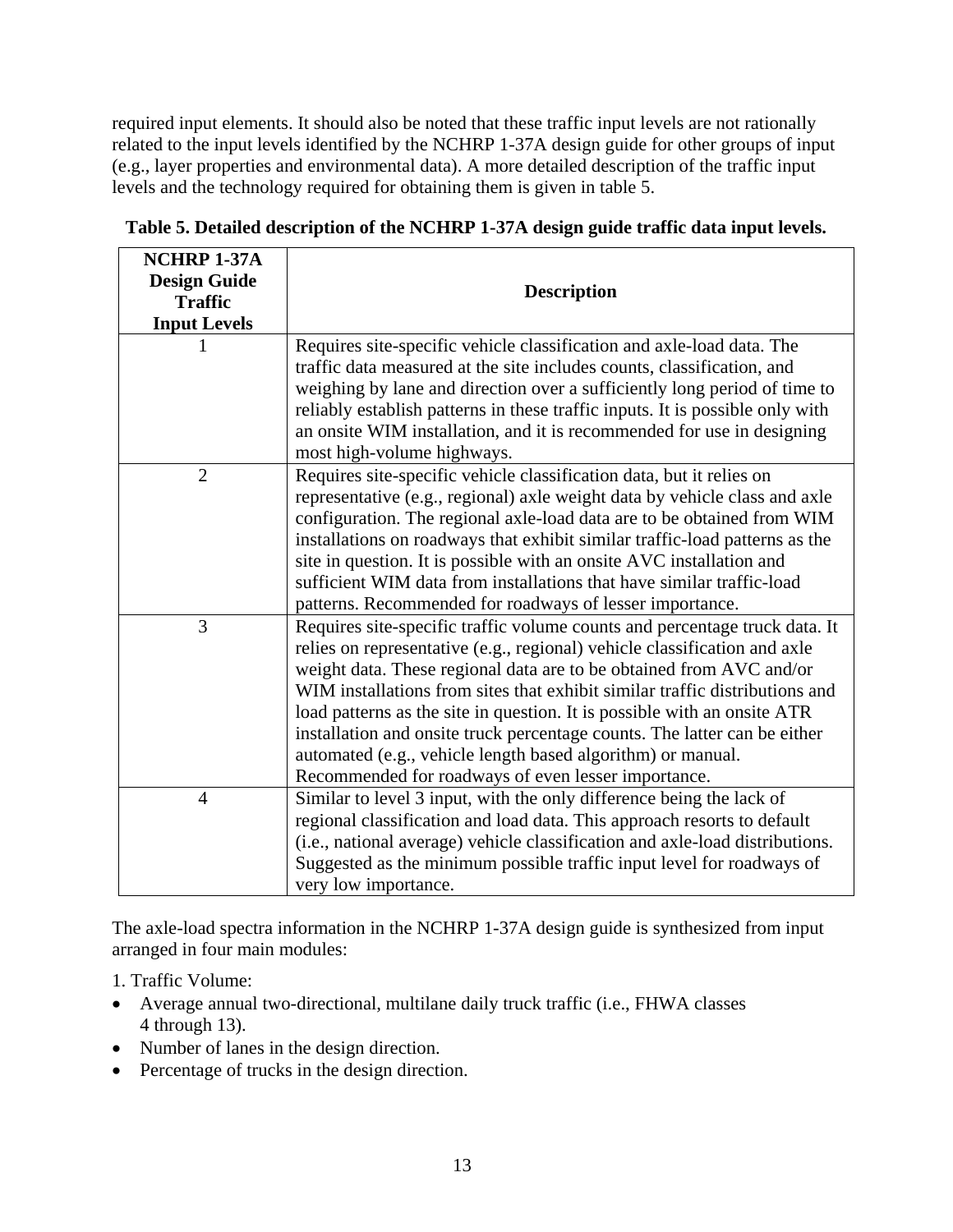- Percentage of trucks in the design lane.
- Operational speed.

Note that the first of these input components can be updated annually through a specified linear or compound growth rate (see next input module), while the remaining four are treated as constant throughout the pavement design life.

2. Traffic Volume Adjustment Factors:

- Monthly adjustments factors (MAFs as defined by equation 5) for each month per truck class (FHWA classes 4 through 13) with a default of 1.00.
- Truck class distribution, defined in terms of the percentage of the traffic volume by vehicle class (4 through 13).
- Hourly frequency distribution.
- Traffic growth factors, either the same for all classes or per individual vehicle class.

Note that all of these factors are treated as constant throughout the pavement design life.

- 3. Axle-Load Distribution Factors:
- Load frequency distribution (i.e., percent axles by load level) by axle configuration, by month, and by truck class.

Note again that these factors are treated as constant throughout the pavement design life.

- 4. General Traffic Input:
- Number of axles by axle configuration and truck class.
- Axle/tire configuration, spacing, and tire inflation pressure.
- Wheelbase data.

Note that this input is also treated as constant throughout the pavement design life. A summary of the traffic input components, the size of the associated data tables, and the flow of calculations in the NCHRP 1-37A design guide software is given in table 6. The resulting number of axles by load level, axle configuration, and month is further disaggregated by the distribution of truck traffic volume through the typical day. It should be noted that no differentiation is made in traffic volumes by the DOW within each month. For flexible pavements, the NCHRP 1-37A design guide software considers the following distresses:

- Fatigue cracking (bottom-up alligator and top-down longitudinal).
- Plastic deformation as a result of nonrecoverable strain in all pavement and subgrade layers.
- Roughness (international roughness index (IRI)).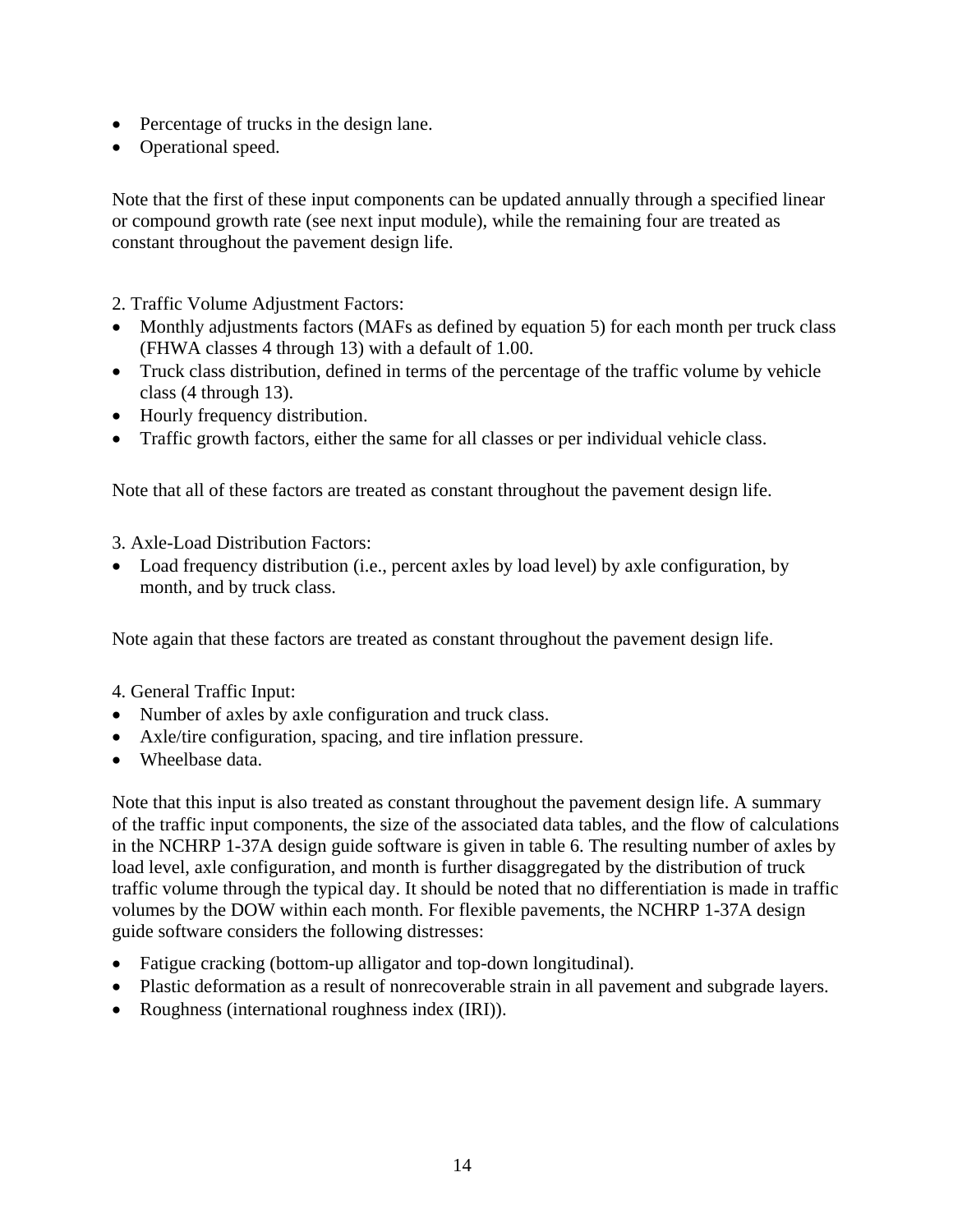| <b>Traffic</b><br>Input<br><b>Component</b> | <b>Main Data Element</b>                                                                       | Input<br><b>Array</b><br><b>Size</b> | <b>Calculation and Result</b>                                                                     |
|---------------------------------------------|------------------------------------------------------------------------------------------------|--------------------------------------|---------------------------------------------------------------------------------------------------|
|                                             | AADTT in the design lane                                                                       |                                      |                                                                                                   |
| $\overline{2}$                              | Distribution of trucks by class<br>(FHWA 4 through 13)                                         | $1$ by $10$                          | 1 by $2 =$ annual average<br>daily number of trucks by<br>class                                   |
| 3                                           | MAFs by truck class                                                                            | 12 by 10                             | 1 by 2 by $3 =$ adjusted<br>average daily number of<br>trucks by class, by month                  |
| $\overline{4}$                              | Number of axles by axle configuration<br>(single, tandem, triple, quad), by truck<br>class     | 4 by 10                              | 1 by 2 by 3 by $4 =$<br>average number of axles<br>by axle configuration, by<br>month             |
| 5                                           | Load-frequency distribution<br>(percentage) by axle configuration, by<br>month, by truck class | 4 by 12 by<br>10 by 41               | 1 by 2 by 3 by 4 by $5 =$<br>number of axles by load<br>range, by axle<br>configuration, by month |

**Table 6. NCHRP 1-37A design guide flow of calculations in assembling axle-load spectra.** 

The NCHRP 1-37A design guide considers two types of portland cement concrete (PCC) pavement structures: jointed plain concrete pavement (JPCP) and continuously reinforced concrete pavement (CRCP). JPCP can be either doweled or nondoweled. The following distress mechanisms are considered:

- Fatigue transverse cracking, both bottom-up and top-down (JPCP).
- Joint faulting (JPCP).
- Punchouts (CRCP).
- Roughness (JPCP and CRCP).

Cracking-related damage is accumulated for both flexible and rigid pavements using Miner's hypothesis. This consists of summing the damage ratios calculated by dividing the actual number of strain cycles by the number of cycles that would cause fatigue failure at this strain level.

$$
Damage = \sum_{i} \sum_{j} \sum_{k} \dots \frac{n_{ijk}}{N_{ijk}} 100 \tag{11}
$$

Where:

- *Damage* = Damage (percentage) associated with particular distress mechanism.
- $n_{ijk}$  = Actual number of pavement response cycles from axle configuration *i*, load level *j* over month *k*.
- $N_{ijk}$  = Number of pavement response cycles that cause failure from axle configuration *i*, load level *j* over month *k*.
- $i =$  Axle configuration.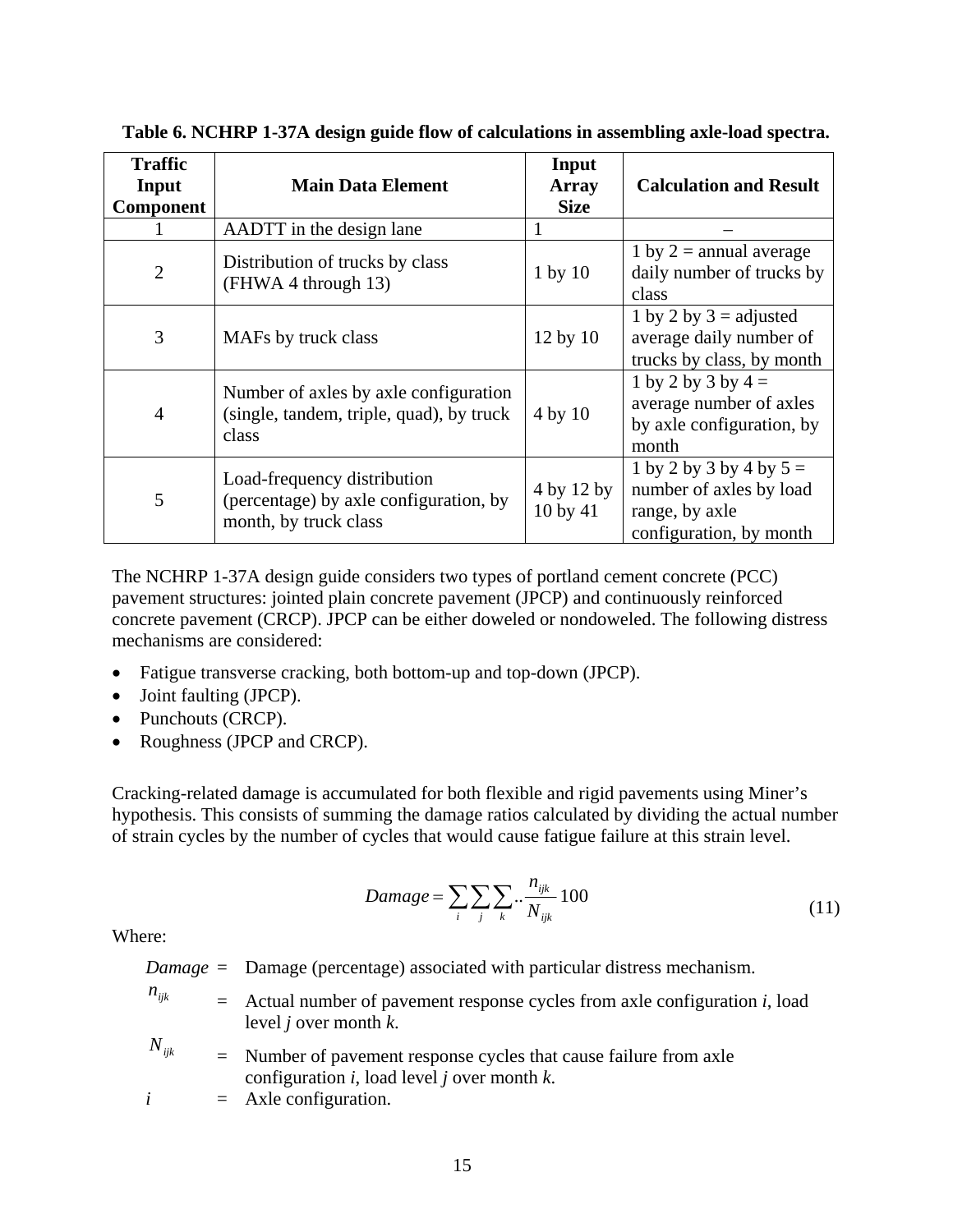$j =$  Load level.  $k =$  Month.

Plastic deformation of flexible pavements and faulting damage of rigid pavements are simply additive. More information on the actual damage functions used for each distress mechanism is given in the final report for the NCHRP 1-37A design guide.<sup>(1)</sup>

NCHRP study  $1-39^{(4)}$  developed a methodology for processing the output of a combination of AVC and WIM systems in a jurisdiction to synthesize the axle-load spectra input to the NCHRP 1-37A design guide for a particular pavement design site.<sup>(4)</sup> This methodology relies on factoring the available traffic data at that site using the temporal axle-load and vehicle classification distribution patterns from similar sites in the jurisdiction (e.g., State) as prescribed by the 2001 TMG.<sup>(3)</sup> The type of technology (AVC and WIM) and the length of coverage involved at these traffic data collection sites define the level of traffic input. This methodology is implemented in a software package called TrafLoad. The input of TrafLoad is in terms of the standardized output of AVC and WIM systems, as the hourly summary C-records or 4-cards and the individual vehicle W-records or 7-cards, respectively. The format of the standard cards is given in appendix A. These data are assumed to have passed independent QC tests before inputting into TrafLoad. In addition, the user needs to input the following information:

- Vehicle classification scheme in the jurisdiction (the 13 FHWA classes or others).
- Any aggregation of these vehicle classes.
- Grouping of traffic data sites in the jurisdiction with respect to vehicle classification distributions (e.g., the 17 truck traffic classes (TTC) distinguished in the NCHRP 1-37A design guide).
- Grouping of traffic data sites with respect to axle-load distributions (truck weight road groups (TWRGs) based on indicators of pavement loading or functional class.
- Seasonal load spectra by either month or month and DOW.

The seasonal load spectra is used in factoring incomplete sets of load spectra, as explained later. It should be noted that some of this input, especially the site grouping and the seasonal load spectra computations, may require considerable preprocessing of the available WIM and AVC data before running TrafLoad.

TrafLoad distinguishes several levels of traffic input, depending on the load and classification data available at a particular pavement design site/lane. In terms of WIM data availability, there are three pavement design levels:

Level 1. Site-specific, high-quality WIM data over periods of time sufficient to estimate monthly or monthly DOW load spectra at the site/design lane (12 sets or  $12 \times 7 = 84$  sets). In this case, "sufficient" implies a minimum length of continuous coverage of high-quality WIM data for at least each of the seven DOW in each month, which is, in effect, continuous WIM data coverage over a year. These data are calculated externally by the user and supplied as input to TrafLoad. Where partial sets of WIM data are available (e.g., missing DOW or months), TrafLoad estimates them through factoring, as explained later.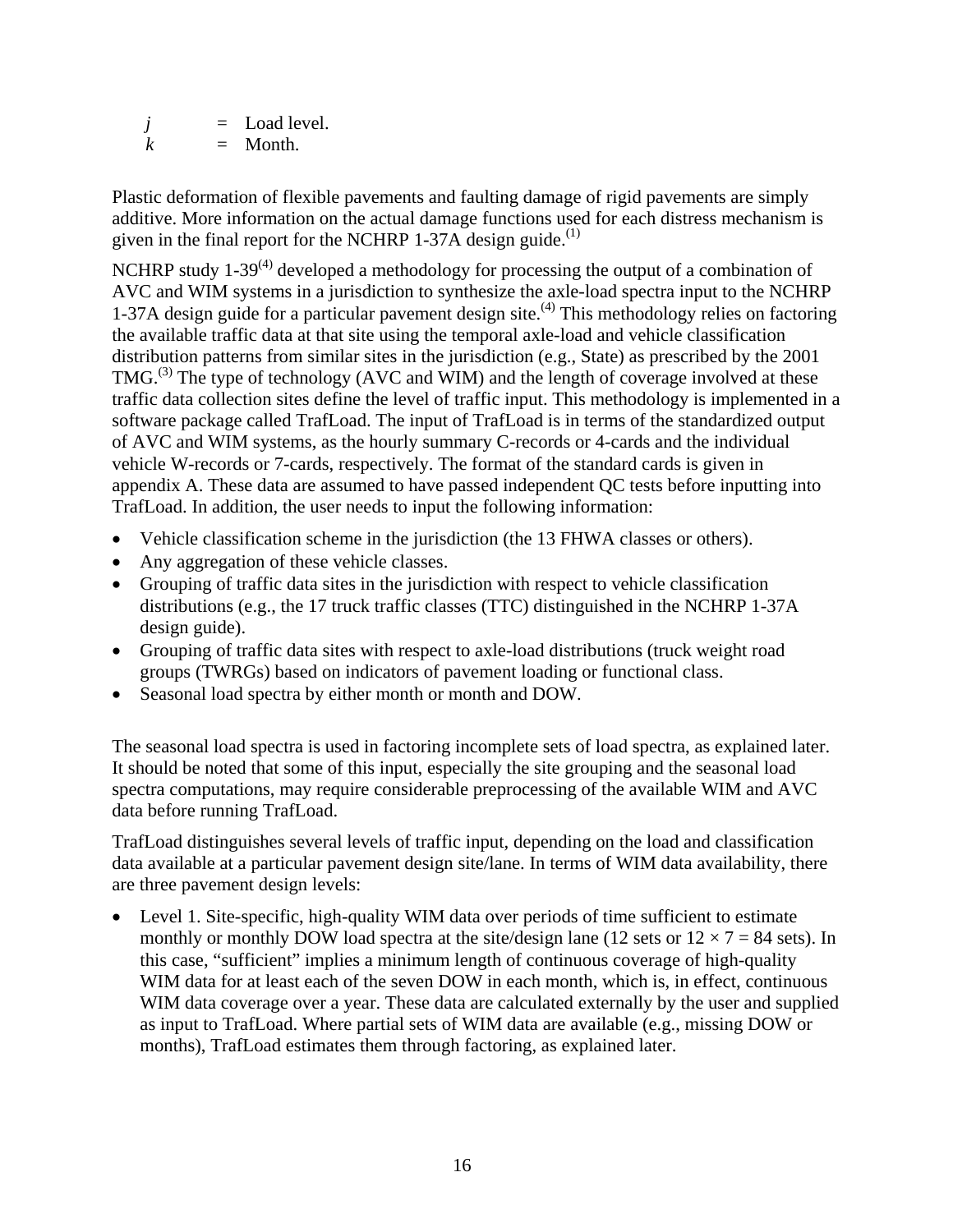- Level 2. No site-specific WIM data are available; however, the site can be clearly assigned to a TWRG for which level 1 WIM data are available.
- Level 3. No site-specific WIM data are available, and the site cannot be clearly assigned to a TWRG. In such cases, jurisdiction-wide averages of load spectra need to be used.

It should be noted that since levels 2 and 3 lack site-specific WIM data, their assignment to one of the TWRGs is, by necessity, subjective.

For complete year-long level 1 WIM data, TrafLoad produces all of the necessary input to the NCHRP 1-37A design guide. For incomplete level 1 WIM data, TrafLoad uses DOW and monthly factor ratios based on complete level 1 WIM sites belonging to the same TWRG. This is done in terms of the pavement damage affected by month and DOW as indexed by the average ESALs per vehicle (AEPV). As shown in equation 12, the daily adjustment ratio (*DAR*) for a particular DOW *d* is computed as the average over the number of months available *m* of the ratio of the *AEPV* for that missing DOW divided by the monthly *AEPV*:

$$
DAR_{ipd} = \left[ Average_m \left( \frac{AEPV_{impd}}{AEPV_{imp}} \right) \right]^{1/4}
$$
 (12)

Where:

|                  | $DAR_{i\omega d}$ = Daily adjustment ratio for WIM TWRC group <i>i</i> , pavement type <i>p</i> , |
|------------------|---------------------------------------------------------------------------------------------------|
|                  | and DOW $d$ .                                                                                     |
|                  | $Average_m = Average$ for month <i>m</i> .                                                        |
|                  | $AEPV_{impd}$ = Average ESAL per vehicle for WIM TWRG group <i>i</i> , month <i>m</i> , pavement  |
|                  | type $p$ , and day $d$ .                                                                          |
| $\dot{i}$        | $=$ WIM TWRG group.                                                                               |
| $\boldsymbol{p}$ | $=$ Pavement type (i.e., flexible versus rigid).                                                  |
| d                | $=$ DOW.                                                                                          |
| $\boldsymbol{m}$ | $=$ Month.                                                                                        |
|                  |                                                                                                   |

These ratios allow estimation of the number of vehicles by class for missing DOWs, accounting for the relative pavement damage affected in these DOWs. The monthly adjustment ratios (MARs) for a missing month *m*′ is computed from the available months *m* using equation 13.

$$
MAR_{ipm} = \left[ Average_m \left( \frac{AEPV_{ipm}}{AEPV_{ip}} \right) \right]^{1/4}
$$
 (13)

Where:

$$
MAR_{ipm}
$$
 = Monthly adjustment ratios, WIM TWRG, payment type, and month.

- $Average<sub>m</sub> = Average$  month.
- *AEPVimpd* = Average ESAL per vehicle for WIM TWRG group *i,* month *m,* pavement type *p*, and DOW *d*.

 $AEPV_{ip}$  = Average ESAL per vehicle for WIM TWRG group *i*, pavement type *p*.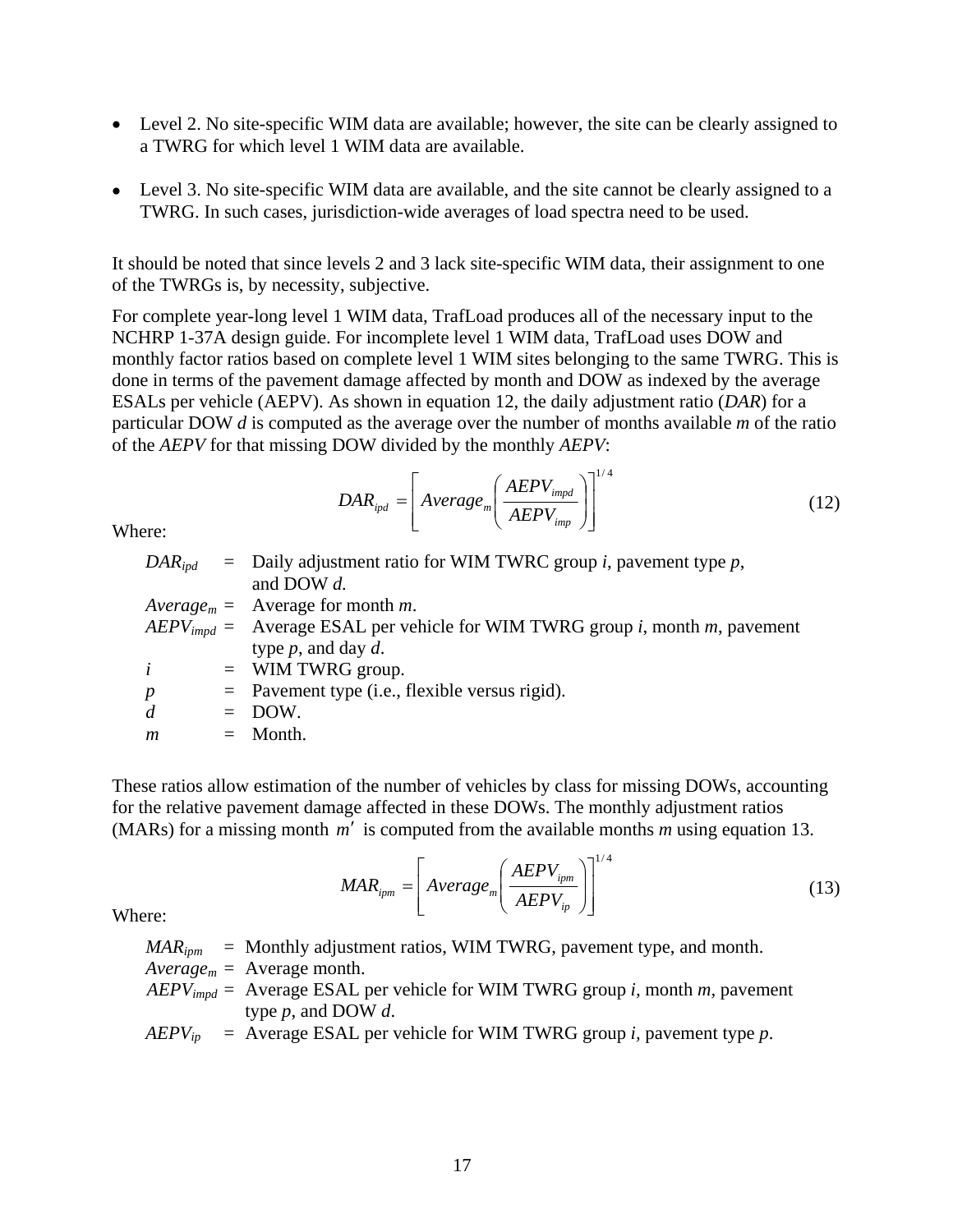This allows estimation of the number of vehicles for missing months, accounting for the relative pavement damage affected in these months. Finally, load spectra adjustment ratios are computed by load range using equation 14.

$$
A_{ijmk} = \sum_{d} \frac{MADW_{ind}}{\sum_{d} MADW_{ind}} A_{ijmkd}
$$
\n(14)

Where:

| $A_{ijmkd}$ | $\epsilon$ Load spectrum value corresponding to load range k, vehicle class i, axle               |
|-------------|---------------------------------------------------------------------------------------------------|
|             | type <i>j</i> , month <i>m</i> , and day <i>d</i> .                                               |
|             | $MADW_{ind}$ = Monthly average DOW traffic volumes for WIM TWRG group <i>i</i> , month <i>m</i> , |
|             | and day $d$ .                                                                                     |
| $A_{ijmk}$  | $\epsilon$ Load spectrum value corresponding to load range k, vehicle class i, axle               |
|             | type $j$ , and month $m$ .                                                                        |
| d.          | $=$ Data day used in computation.                                                                 |
|             |                                                                                                   |

In terms of AVC data availability, TrafLoad distinguishes the following levels:

- *Level 1*. Continuous AVC data are available for at least 1 week for each of 12 months per year. This level is further subdivided into 1A and 1B for site-specific AVC data and adjacent site/same route AVC data, respectively.
- *Level 2A*. Sites for which continuous AVC counts are available over a period of at least 48 weekday hours.
- *Level 2B*. Sites where continuous manual vehicle classification counts are available over a period of at least 6 weekday hours.
- *Level 3A*. Sites where only site-specific vehicle count data are available (no vehicle classification data are available).
- *Level 3B*. Other.

TrafLoad processes the AVC data from level 1A sites to establish monthly, daily, and hourly trends in vehicle classification counts. This is done in the following sequence:

- 1. For each vehicle class i and lane l, the average hourly vehicle count AADTil is computed by month and DOW (total of  $12\times7\times24 = 2016$  average hourly counts per vehicle class).
- 2. Average DOW volumes are computed by vehicle class by month MADWil, by summing the hourly volumes within each DOW.
- 3. Annual average DOW AADWil is computed by averaging the MADWil values for 12 consecutive months.
- 4. Annual average daily traffic for vehicle class i and lane l AADTil is computed by averaging the seven AADWil values computed above.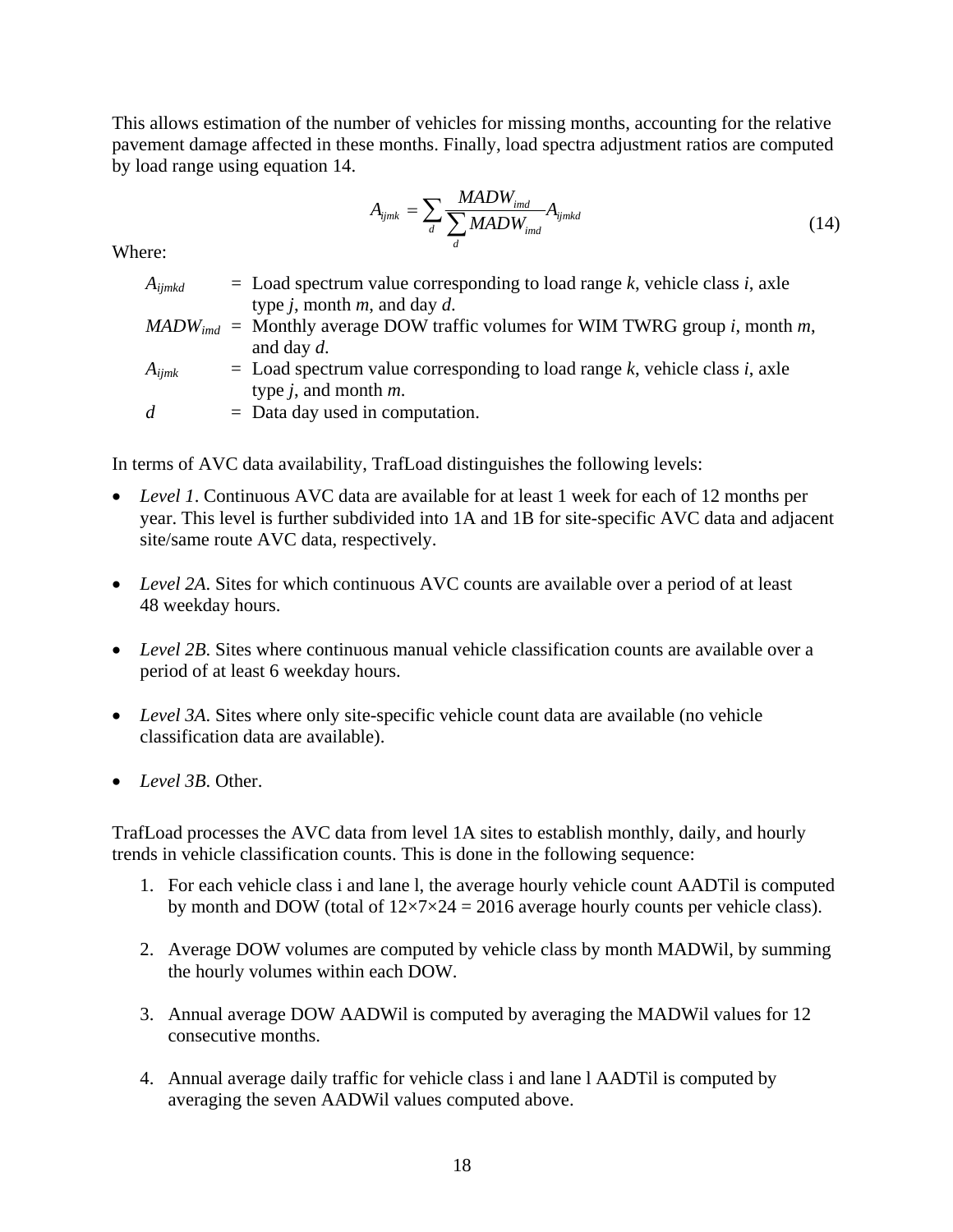This information serves two functions: (1) It contributes input to the NCHRP 1-37A design guide for analyzing the particular pavement site, and (2) it provides traffic distribution trends for factoring data from similar sites with lesser AVC information (e.g., AVC sites 1B, 2, and 3). Factoring in TrafLoad is carried out by dividing the short-term count by a traffic ratio. This is a departure from the standard practice that involves multiplying the short-term count by a traffic factor as suggested by AASHTO and the 2001 TMG (i.e., table 3 and equations 6 and 10). The difference between these two apparently equivalent factoring approaches arises when averaging factors versus averaging ratios from a group of sites. The rationale for selecting ratios is that the target value (e.g., AADTT) is in the denominator, and therefore, averaging ratios from a group of AVC sites with the same AADTT would yield the intuitive value of  $1.00<sup>(4)</sup>$ 

As explained next, this study follows the NCHRP 1-37A design guide approach in identifying four traffic data collection input levels by a *combination* of the traffic data collection technologies involved for a particular site (WIM, AVC, or ATR). It identifies a number of traffic data collection scenarios by extending these four levels identified in table 4 by specifying the length of the site-specific data coverage. Furthermore, this study uses clustering techniques for identifying regional vehicle classification groups and regional axle-load distribution groups. These yield the second and fifth traffic input components to the NCHRP 1-37A design guide, which are in frequency distribution format, as described in table 6; therefore, it is not necessary to establish regional traffic data sets in the conventional TRWG sense, nor is it necessary to use the rather outmoded ESAL concept for doing so.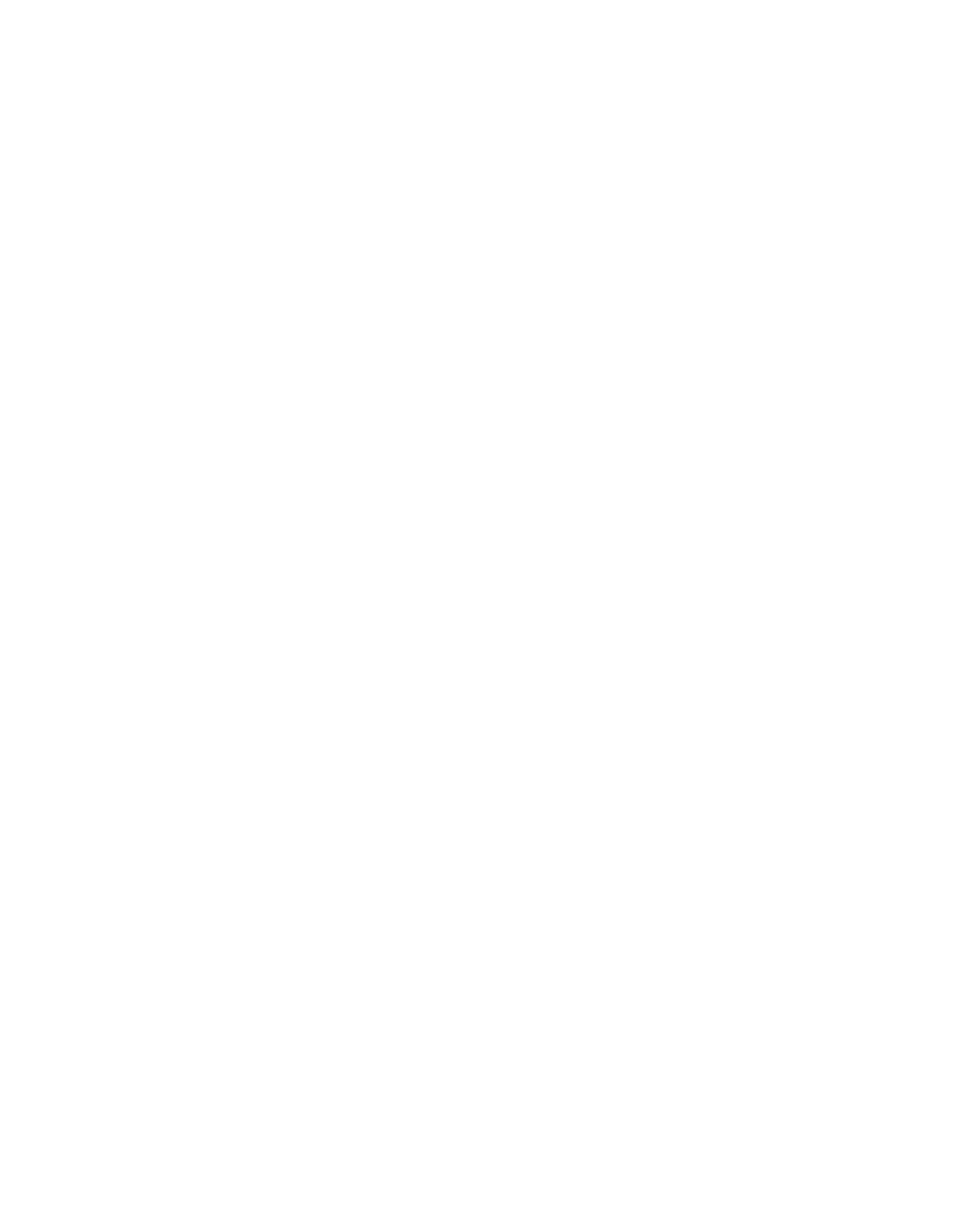## **CHAPTER 2. IDENTIFY SCENARIOS AND KNOWLEDGE GAPS**

#### **METHODOLOGY FOR IDENTIFYING KEY PAVEMENT DESIGN SCENARIOS**

Pavement design requirements are a function of the importance of a roadway facility. It is traditionally defined in terms of functional classification (Interstate, U.S. highway, State highway, or secondary road), which to a large extent reflects the traffic volumes and axle loads that need to be accommodated. Importance, in turn, defines the acceptable reliability in the pavement design of a facility and, hence, dictates the required quality of input data for both materials and traffic. Reliability is defined as the probability that a pavement section will not fail before the end of the analysis period is reached. Table 7 gives the pavement design reliability levels established by the 1993 edition of the AASHTO design guide, which provides a guideline for establishing reliability levels in the current study.  $(14)$  If the variation in the NCHRP 1-37A design guide output is known, appropriate levels of reliability of input can be selected. For traffic data input, this reliability will define the type of monitoring equipment and the length of data coverage required. This is the methodology that will be followed in establishing the traffic data collection scenarios required for specific pavement design applications.

| <b>Functional Class</b>       | <b>Urban</b><br>(percentage) | <b>Rural</b><br>(percentage) |
|-------------------------------|------------------------------|------------------------------|
| Interstate and other freeways | 85-99.9                      | $80 - 99.9$                  |
| Principal arterials           | $80 - 99$                    | $75 - 95$                    |
| Collectors                    | $80 - 95$                    | $75 - 95$                    |
| Local                         | $50 - 80$                    | 50–80                        |

**Table 7. Suggested levels of reliability for roads of various classes.** 

Results based on a survey of the AASHTO Pavement Design Task Force.

As described later, the traffic data collection scenarios will be identified by expanding the four levels of traffic input defined by the NCHRP 1-37A design guide (table 4) to account for varying time lengths of coverage in the site-specific traffic data.

### **KNOWLEDGE GAPS IN THE SENSITIVITY OF THE PAVEMENT DESIGN PROCESS TO TRAFFIC INPUT**

The majority of literature in this area treats traffic input in terms of cumulative ESALs and concerns the performance-based design process of the 1993 AASHTO design guide.<sup> $(14)$ </sup> This process treated uncertainty in predicting performance as the present serviceability index (PSI) by artificially increasing the estimated number of ESALs. This was done by adding to the logarithm of the estimated ESALs, the product of the standard normal deviate corresponding to the desired reliability multiplied by the standard error in predicting PSI. This increased significantly the number of ESALs input to the empirical performance equations (e.g., for 85 percent confidence and a standard error in predicting PSI of 0.5, the logarithm of ESALs was increased by  $1.037 \times 0.5 = 0.5185$ , which arithmetically is a factor of 3.3). Although this is not directly applicable to the design philosophy of the new NCHRP 1-37A design guide, it does reflect the significant uncertainties in quantifying traffic loading.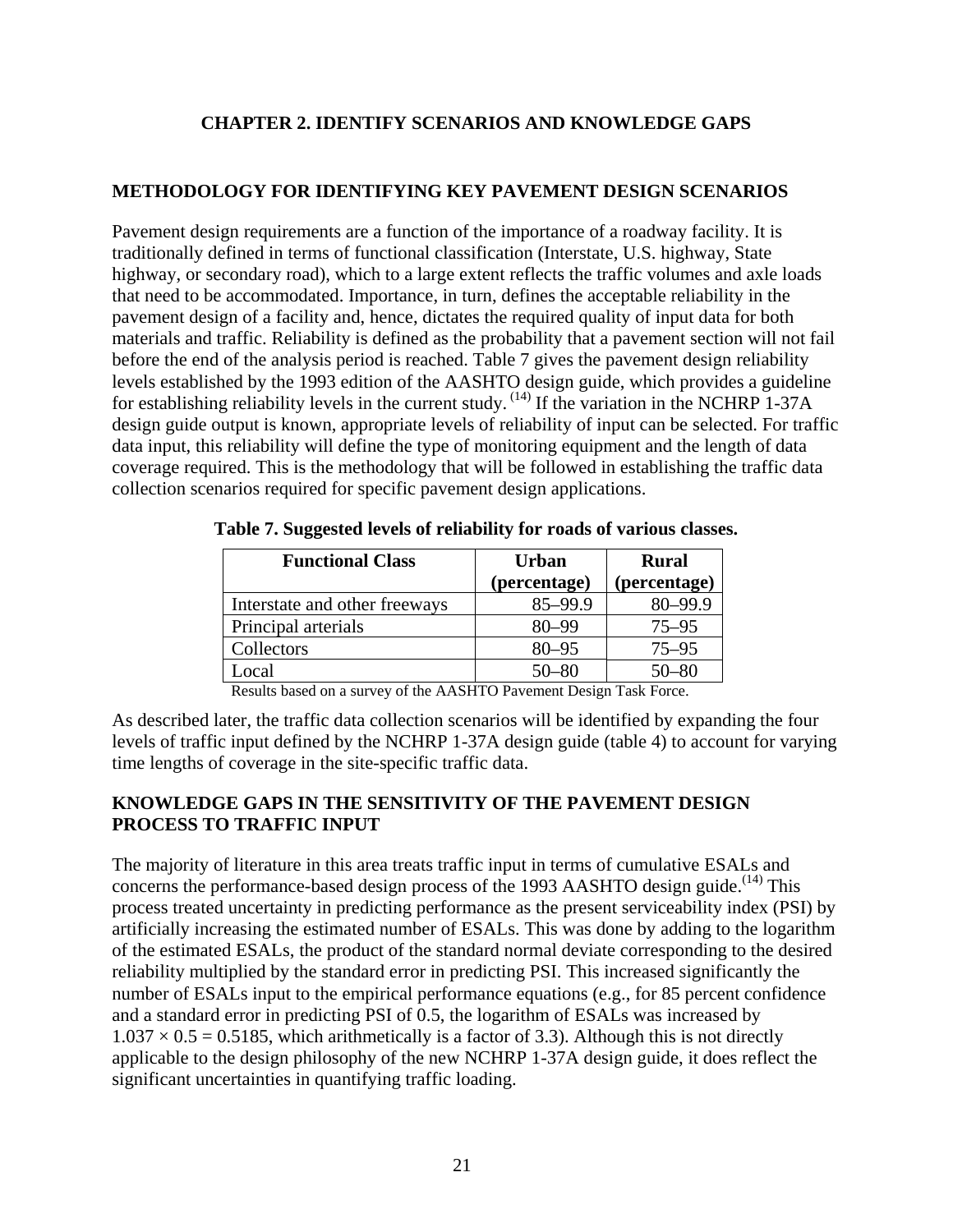There are few exceptions in the literature where axle-load spectra are used directly in damage calculations, such as the rigid pavement design procedure developed by the Portland Cement Association.<sup> $(15)$ </sup> This procedure uses axle-load spectra and computes the resulting slab fatigue damage and joint erosion through a Miner's hypothesis-type accumulation algorithm. Experience with this method shows that:

- A large number of light axle-load passes causes negligible damage.
- A significant percentage of the damage is caused by the few passes of heavy (especially over the legal limit) axle loads.
- Layer thickness indisputably affects damage accumulation.

The third fact reemphasizes the need for performing any pavement design sensitivity analysis of traffic loads by considering the thickness of the layers involved.

In summary, the knowledge gap in this area is considerable. Little is known about the sensitivity of the new NCHRP 1-37A design guide design process to traffic input. For a particular pavement type and combination of layer thicknesses, there is a need to study the extent of variation in pavement life predictions by distress type, in response to variations in traffic input.

## **KNOWLEDGE GAPS IN DATA VARIATION FROM DIFFERENT TRAFFIC COLLECTION SCENARIOS**

As summarized in the literature review, considerable work has been done to analyze the effects of various traffic data collection scenarios on the accuracy of traffic volume estimates, such as AADT and AADTT, as well as cumulative pavement damage, such as ESALs.<sup>(2,11-12)</sup> The common method used in these studies is simulating traffic data collection scenarios from continuous traffic records and comparing the traffic estimates to the ground truth, thereby establishing accuracy levels. There has been little work, however, on the accuracy in axle-load distribution estimates from short-term WIM data and particularly on the ability to capture the few high axle loads that cause disproportionately high pavement damage. Hence, there is some literature related primarily to the first four traffic input components to the NCHRP 1-37A design guide (table 6), but little is available on the fifth traffic input component, the distribution of axle loads. As described later in "LTPP Data Analysis" (chapter 4), extended-coverage WIM data from LTPP sites will be used to simulate the effects of various sampling scenarios on the traffic data input components.

# **SUMMARY**

Two main knowledge gaps were identified in selecting a traffic data collection effort for particular NCHRP 1-37A design guide applications:

- Extent of variation in traffic data input with respect to the type of traffic data monitoring equipment and length of coverage available.
- Sensitivity of the NCHRP 1-37A design guide output to variations in traffic data input.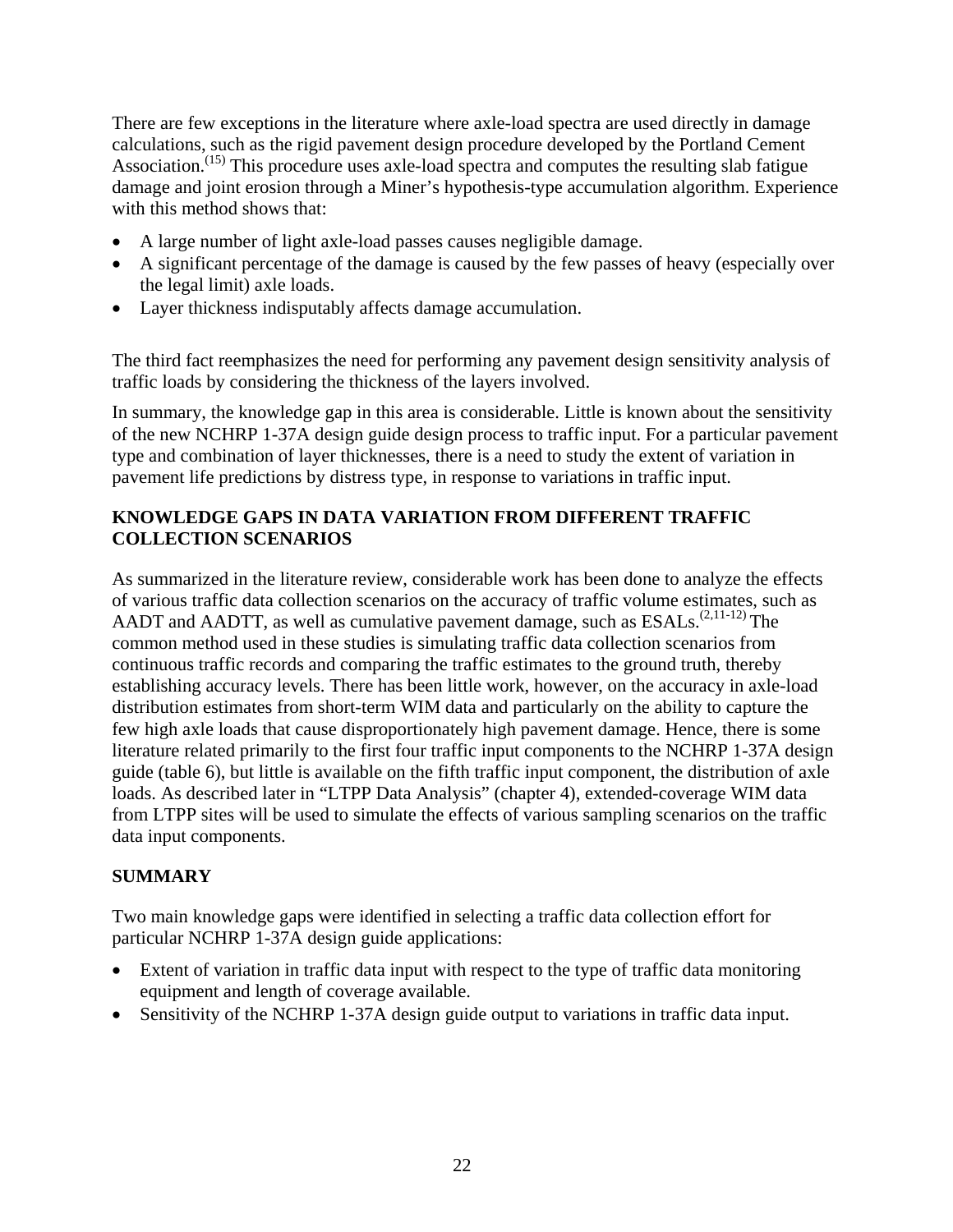These knowledge gaps will be filled by analyzing data from the LTPP database and conducting a sensitivity analysis of the new NCHRP 1-37A design guide software output with respect to traffic input.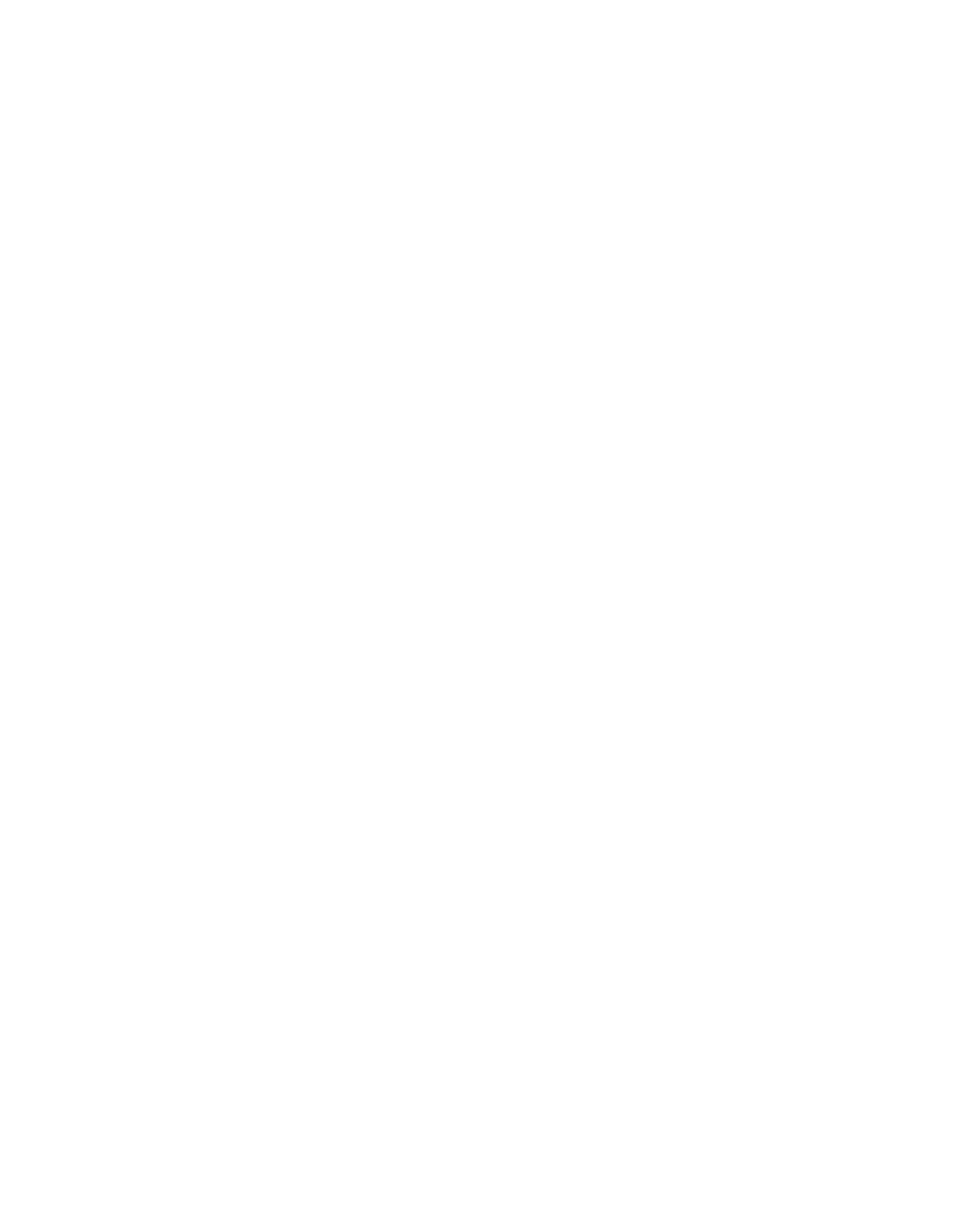### **CHAPTER 3. DEFINE TRAFFIC DATA COLLECTION REQUIREMENTS FOR EACH SELECTED APPLICATION**

Traffic data collection requirements were based on the four levels of traffic monitoring technology defined in table 4 of this report based on Appendix AA of the final NCHRP 1-37A report.(1) Distinct scenarios were developed by defining the length of data coverage of the sitespecific data. Seventeen traffic-sampling scenarios were selected, as shown in table 8, where *SS* denotes site-specific, *R* denotes regional, and *N* denotes national data. The third column of this table, highlighted by bold letters, specifies the time coverage of the site-specific data. The fourth column provides identification codes for these scenarios, consisting of two numbers separated by a dash; the first number indicates the NCHRP 1-37A design guide traffic input level, and the second number identifies the length of data coverage (e.g., scenario 2-1 signifies site-specific AVC data with a coverage of 1 month in each of 4 seasons plus regional WIM data). In selecting these scenarios, the following two main criteria were adhered to:

- WIM and AVC systems are typically fixed, and therefore, are likely to operate over longer periods of time than ATRs.
- Jurisdictions with neither AVC nor WIM data are unlikely to have extended time coverage of site-specific ATR counts.

| NCHRP 1-37A<br><b>Design Guide</b><br><b>Traffic Input</b><br><b>Level</b> | <b>Traffic Data</b><br><b>Source</b> | <b>Time Coverage of Site-</b><br><b>Specific Data Over 1-Year</b><br><b>Period</b> |         |  |  |  |  |  |  |
|----------------------------------------------------------------------------|--------------------------------------|------------------------------------------------------------------------------------|---------|--|--|--|--|--|--|
|                                                                            | $WIM Data = SS$                      | Continuous                                                                         | $1-0$   |  |  |  |  |  |  |
|                                                                            | $AVC Data = R$                       | 1 month/4 seasons                                                                  | $1 - 1$ |  |  |  |  |  |  |
|                                                                            |                                      | 1 week/4 seasons                                                                   | $1-2$   |  |  |  |  |  |  |
| $\overline{2}$                                                             | WIM Data $=$ R                       | Continuous                                                                         | $2 - 0$ |  |  |  |  |  |  |
|                                                                            | $AVC Data = SS$                      | 1 month/4 seasons                                                                  | $2 - 1$ |  |  |  |  |  |  |
|                                                                            |                                      | 1 week/4 seasons                                                                   | $2 - 2$ |  |  |  |  |  |  |
|                                                                            |                                      | 1 week                                                                             | $2 - 3$ |  |  |  |  |  |  |
| 3                                                                          | WIM Data $=$ R                       | Continuous                                                                         | $3-0$   |  |  |  |  |  |  |
|                                                                            | $AVC Data = R$                       | 1 month/4 seasons                                                                  | $3-1$   |  |  |  |  |  |  |
|                                                                            | $ATR Data = SS$                      |                                                                                    |         |  |  |  |  |  |  |
| $\overline{4}$                                                             | WIM Data $= N$                       | Continuous                                                                         | $4-0$   |  |  |  |  |  |  |
|                                                                            | $AVC Data = R$                       | 1 week/4 seasons                                                                   | $4 - 1$ |  |  |  |  |  |  |
|                                                                            | $ATR Data = SS$                      | 1 week                                                                             | $4 - 2$ |  |  |  |  |  |  |
|                                                                            |                                      | 1 weekday plus 1 weekend day                                                       | $4 - 3$ |  |  |  |  |  |  |
|                                                                            | WIM Data $= N$                       | Continuous                                                                         | $4 - 4$ |  |  |  |  |  |  |
|                                                                            | $AVC Data = N$                       | 1 week/4 seasons                                                                   | $4 - 5$ |  |  |  |  |  |  |
|                                                                            | $ATR Data = SS$                      | 1 week                                                                             | $4-6$   |  |  |  |  |  |  |
|                                                                            |                                      | 1 weekday plus 1 weekend day                                                       | $4 - 7$ |  |  |  |  |  |  |

**Table 8. Selected traffic data collection scenarios.** 

 $SS = Site-specific$ ,  $R = Regional$ ,  $N = National (NCHRP 1-37A design guide defaults)$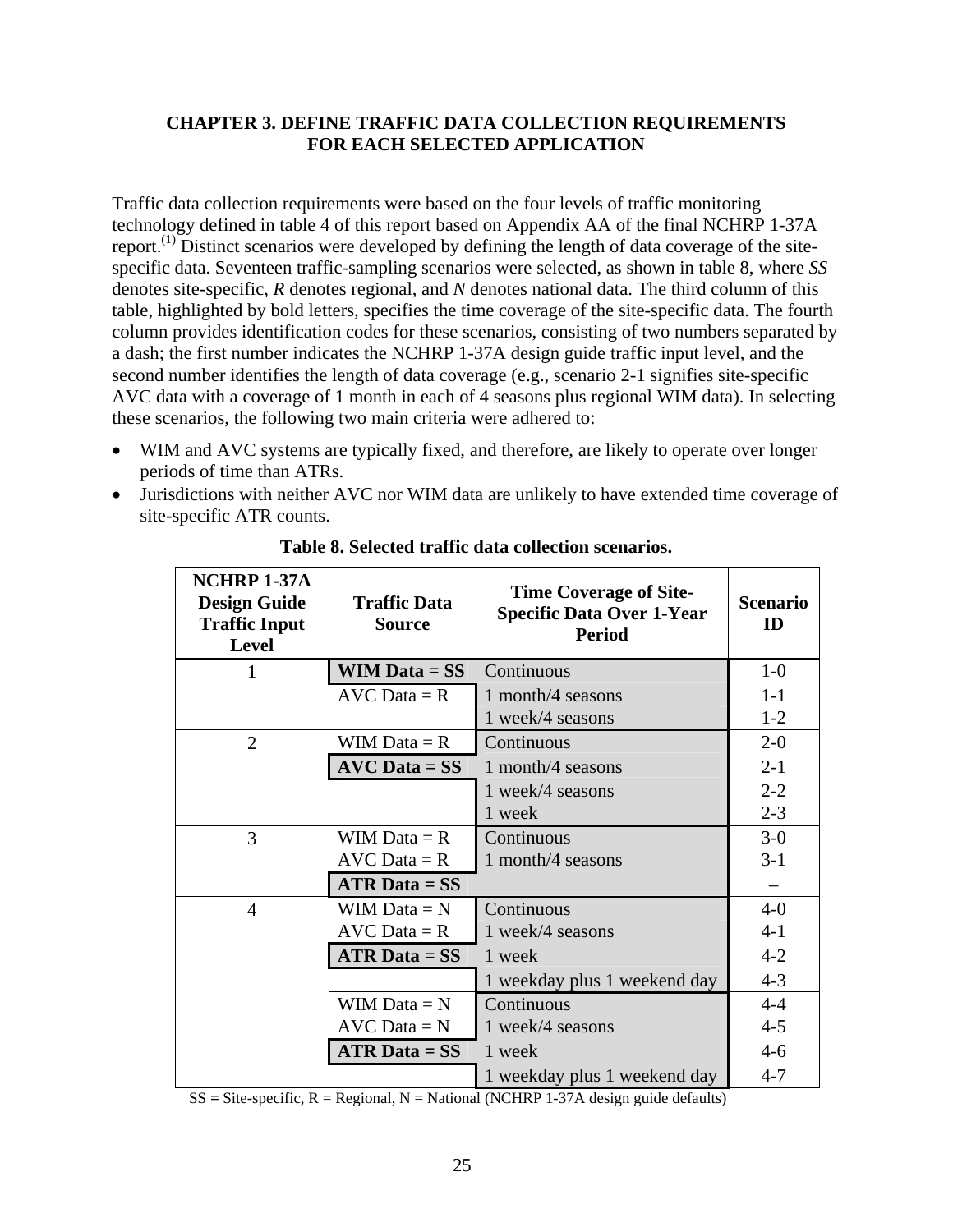As described later, representative regional (R) traffic input can be obtained by averaging data from sites with similar traffic characteristics. There are a variety of methods for establishing similarities in traffic characteristics, ranging from the purely subjective (e.g., same roadway functional class) to the fairly mathematical (e.g., clustering techniques).<sup> $(3,17)$ </sup> The clustering approach was selected for identifying similarities between the LTPP sites selected for the detailed NCHRP 1-37A design guide analysis and the remaining extended-coverage LTPP sites. Similarities were established on the basis of vehicle classification distributions and tandem-axle load distributions. The average traffic element for each cluster defined the regional data input for each site. In simulating these scenarios, the default values provided in the NCHRP 1-37A design guide software were assumed to represent the national (*N*) traffic input. For each of these traffic data collection scenarios, the range in the traffic input elements to the NCHRP 1-37A design guide (table 3) are computed and the resulting range in pavement performance predictions by distress are estimated. This process is shown schematically in figure 1, where *S* symbolizes the standard deviation in a particular traffic data input element, in this case, load frequency, and *Za* is the standard normal deviate (i.e., values for *Za* will be selected in accordance to the desired reliability level as per table 9). For each sampling scenario and reliability level selected, the range in pavement life predictions by distress mechanism is obtained using the software for the NCHRP 1-37A design guide.



**Figure 1. Schematic of the sensitivity of distress predictions to load spectra input.** 

This type of sensitivity analysis will be conducted for both flexible and rigid pavements under realistic structural conditions. This involves site-specific layer thicknesses as described in the LTPP database and environmental conditions as simulated by the NCHRP 1-37A design guide software. Layer moduli were specified in the same fashion for all sites simulated in order to keep the variation in nontraffic-related properties to a minimum. Incidentally, another study is needed to establish the sensitivity of the NCHRP 1-37A design guide design process to variations in layer properties, considering the traffic input as a constant. This would ensure that groups of input with comparable accuracy would be used in pavement design.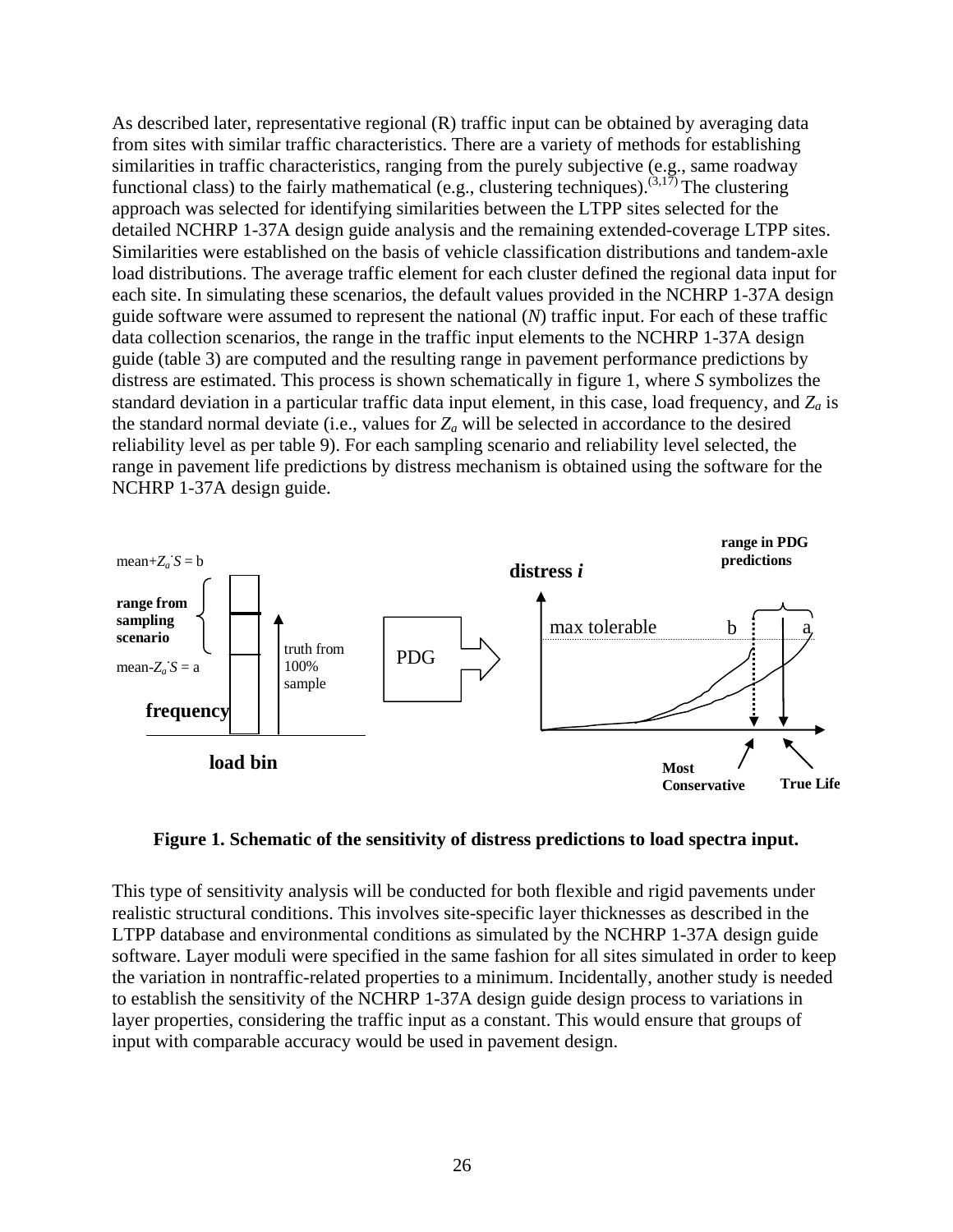| <b>Percentage of Probability</b> | <b>Standard Normal</b> |
|----------------------------------|------------------------|
| of Survival/Failure              | Deviate $Z_a$          |
| 50/50                            | 0.00                   |
| 75/25                            | 1.15                   |
| 85/15                            | 1.44                   |
| 95/5                             | 1.96                   |
| 99.9/0.1                         | 3.18                   |

**Table 9. Relationship between two-sided probability of survival/failure and standard normal deviate in pavement life predictions.**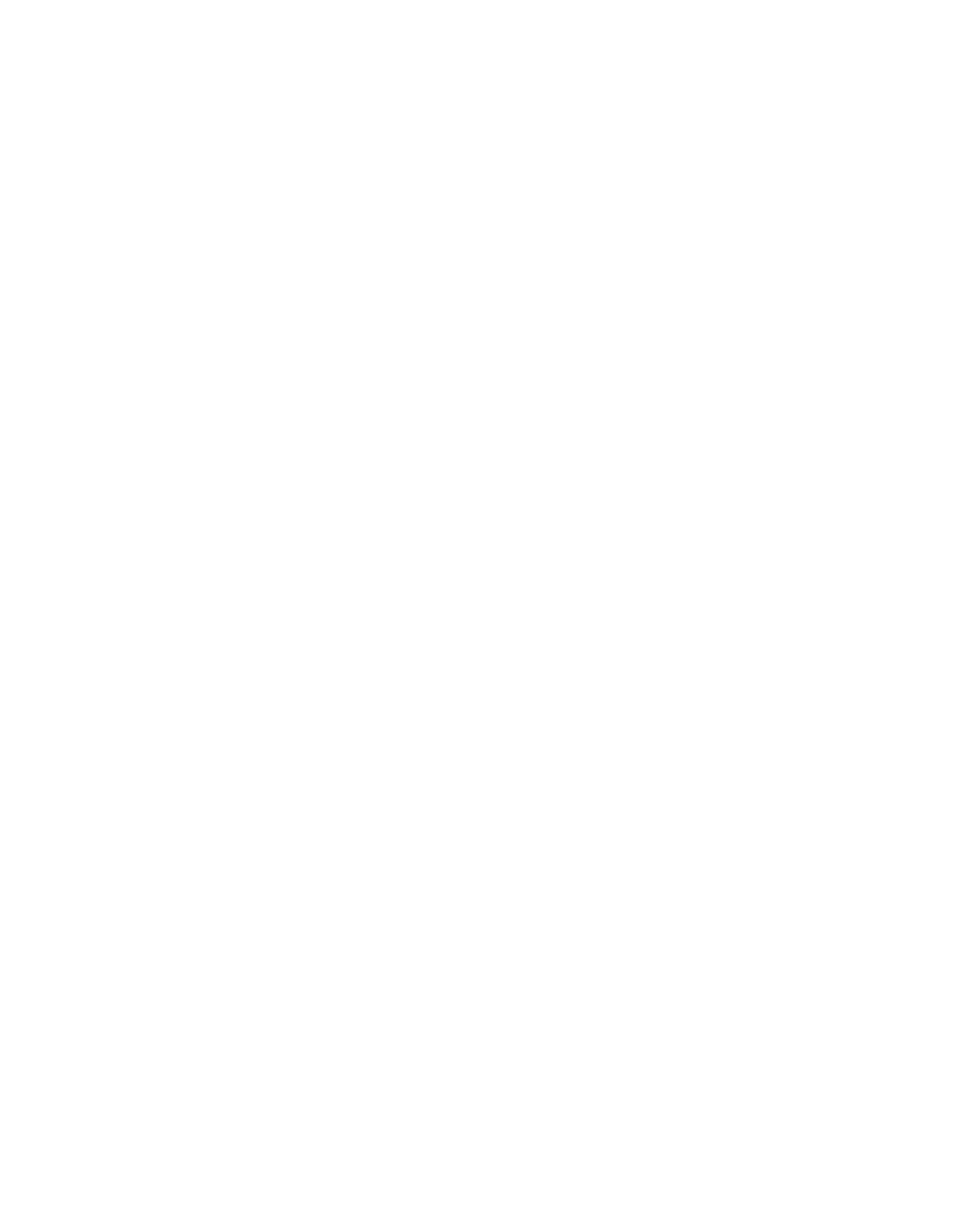# **CHAPTER 4. LTPP DATA ANALYSIS**

The data necessary for filling the two knowledge gaps identified earlier were extracted from the LTPP database:

- Extended-coverage WIM data to allow simulation of the selected traffic data collection scenarios identified in table 8.
- Detailed structural data for the pavement sites selected to ensure realistic simulation of their performance under the selected traffic input scenarios.

The following subsections present:

- Data extraction from extended-coverage WIM sites in the LTPP database.
- Rationale for selecting several of these sites for the sensitivity analysis, while using the remainder to obtain the regional data sets necessary for factoring short-term, site-specific data in simulating the selected scenarios.
- Analysis conducted for establishing the regional traffic data sets.
- Methodology used for simulating each of the traffic data collection scenarios.

# **LTPP WIM DATA EXTRACTED**

The main criterion for selecting data from the LTPP database was the extent of WIM data coverage in terms of the total number of data days per year. A search of the LTPP database<sup>(16)</sup> was performed based on this criterion. Initially, a filter of 359 days per year or greater was selected (i.e., 2 percent of days per year missing). This resulted in a total of 58 sites, some involving multiple data years. To increase the number of sites available for analysis, a lower threshold filter was used involving WIM coverage of 299 days per year or greater (i.e., 20 percent of days per year missing). This resulted in a total of 178 sites, some involving multiple data years. The number of LTPP sites meeting these two criteria versus the number of data years available are plotted in figures 2 and 3, respectively. Figure 2, for example, suggests that 46 sites have more than 359 days per year of WIM data for 1 year; 6 sites do so for 2 years, and so on. Multiple years of data for the same site are advantageous because they allow for the establishment of traffic growth patterns. The data quality for these sites was deemed to be level E (i.e., the data had passed the quality control conducted by the State DOTs and the LTPP regional support contractor offices). To further ensure data quality, the LTPP quality assurance reports pertaining to these 178 sites were examined. They revealed no particular problems with any of them. These quality assurance reports were not appended here, but they are available on request.

The highest resolution of traffic data necessary for simulating the scenarios in table 8 is daily summaries, which are not contained in Data Release; therefore, data had to be retrieved from the CTDB. It contains traffic data at five levels of resolution:

- *Level 1*. Annual load/count summary records by axle (uploaded to the information management system database to become part of the periodic Data Release).
- *Level 2*. Annual loads by vehicle class and annual load spectra by truck type.
- *Level 3*. Daily summary traffic records.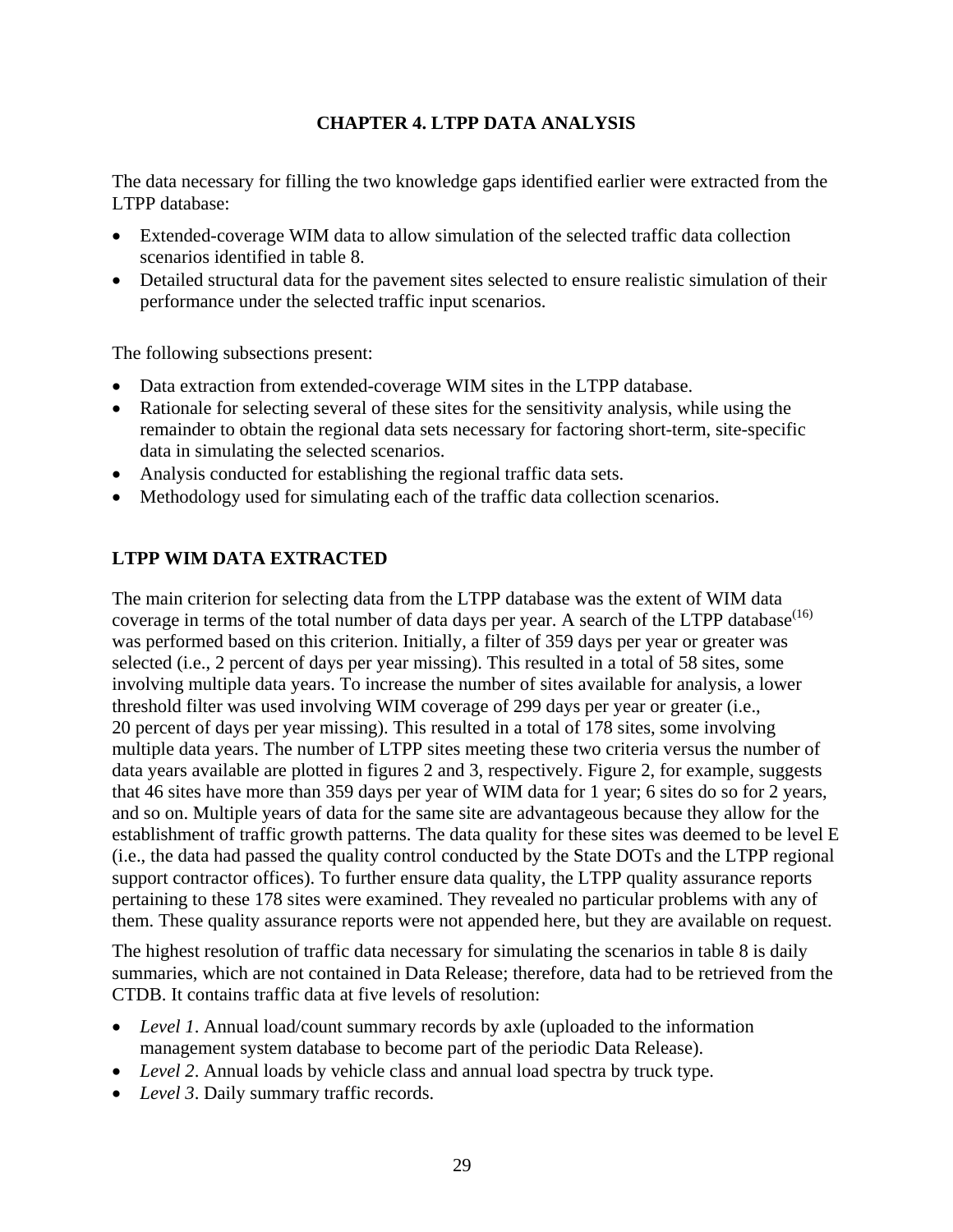- *Level 4*. Submitted traffic loading records (i.e., raw individual card-4 and card-7 data).
- *Level 5*. Additional traffic loading information.

Given the highest resolution of daily data desired for simulating the 17 traffic scenarios, level 3 WIM data were extracted from the CTDB for the 178 WIM sites for the data years identified. The data fields extracted are described in table 10. The data was in Microsoft® Access format. It contained the daily number of axle passes by truck class, axle type, and load bin as it combined axle weight and vehicle classification information.



**Figure 2. LTPP sites with WIM data available for periods longer than 359 days per year.(16)**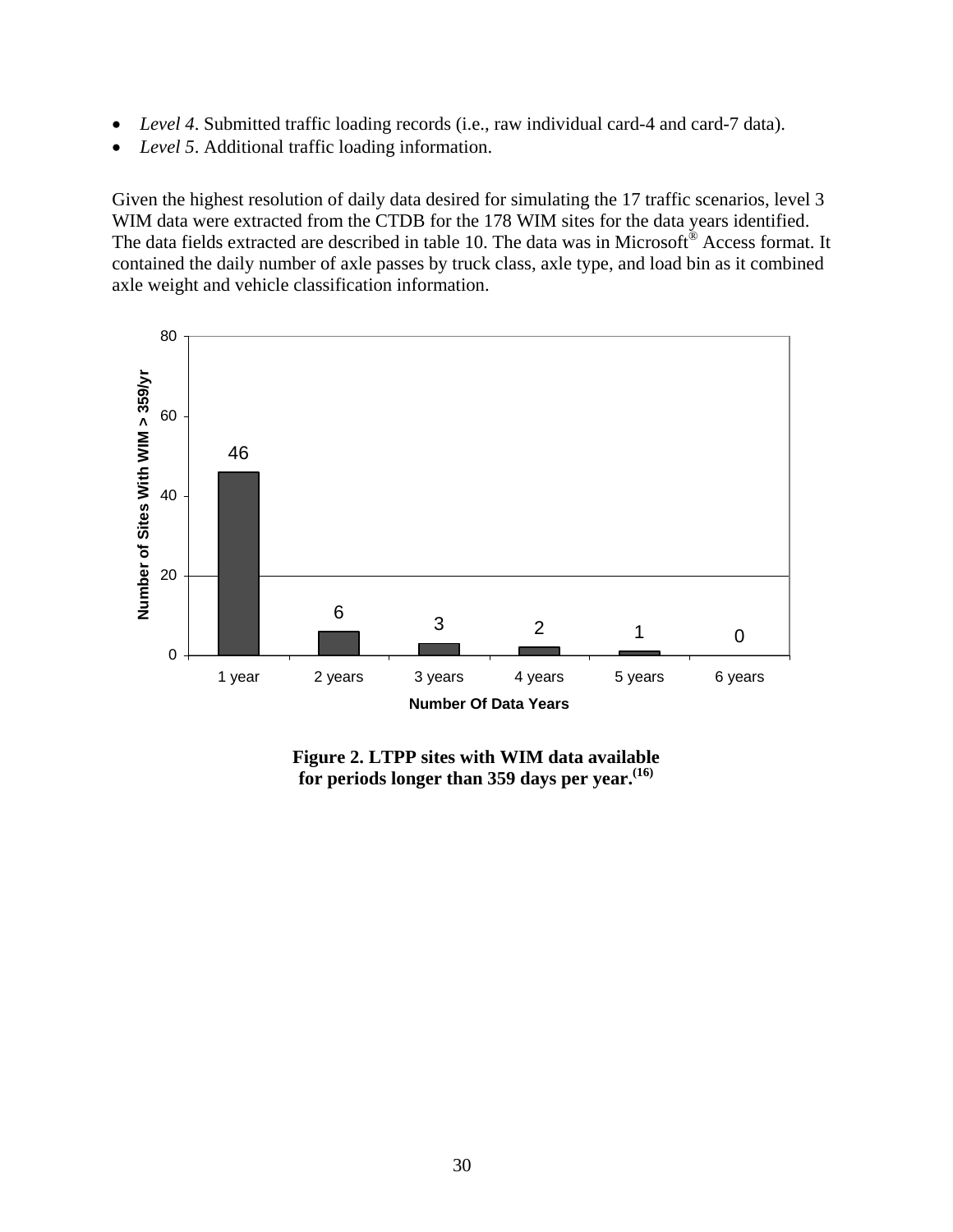

**Figure 3. LTPP sites with WIM data available for periods longer than 299 days per year.(16)**

| Table 10. Definition of variables extracted from the CTDB. |  |  |  |
|------------------------------------------------------------|--|--|--|
|------------------------------------------------------------|--|--|--|

| <b>Variable Name</b> | <b>Definition</b>                                                                                                                                         |
|----------------------|-----------------------------------------------------------------------------------------------------------------------------------------------------------|
| STATE_CODE           | State/province ID                                                                                                                                         |
| SHRP_ID              | Test section LTPP identifier                                                                                                                              |
| <b>LANE TRF</b>      | Lane identifier, where 1 is the lane nearest the right-hand shoulder                                                                                      |
| <b>DIR TRF</b>       | Traffic direction $(1, 2, 3, 4)$ indicate east, west, north, south, respectively)                                                                         |
| <b>VEH_CLASS</b>     | FHWA vehicle classes 1 through 13; 14 indicates "other," 15 indicates<br>"unknown"                                                                        |
| <b>AXLE_GROUP</b>    | Axle configuration $(1, 2, 3, 4)$ indicate single, tandem, tridem, quad axles,<br>respectively)                                                           |
| <b>YEAR</b>          | Year the data were collected                                                                                                                              |
| <b>MONTH</b>         | Month the data were collected                                                                                                                             |
| <b>DAY</b>           | Day of week                                                                                                                                               |
|                      | RECORD_STATUSQC code from A through E                                                                                                                     |
|                      | Number of axle passes by load bin. Depending on axle type, these bins are:<br>Singles: $AX\_CT\_01$ is 0 to 4.44 kilonewtons (kN) (0 to 9,892 pounds      |
| $AX_C$ $T_01$        | force (lbf)                                                                                                                                               |
| to<br>$AX_C$ $T_40$  | Tandems: AX_CT_01 is 0 to 8.89 kN (0 to 1999 lbf); subsequent bins<br>$\bullet$<br>are in increments of 907 kilograms (kg) $(2,000 \text{ pounds}$ (lb)). |
|                      | Triples/Quads: AX_CT_01 is 0 to 13.34 kN (0 to 2999 lbf); subsequent<br>bins are in increments of 13.35 kN (3001 lbf).                                    |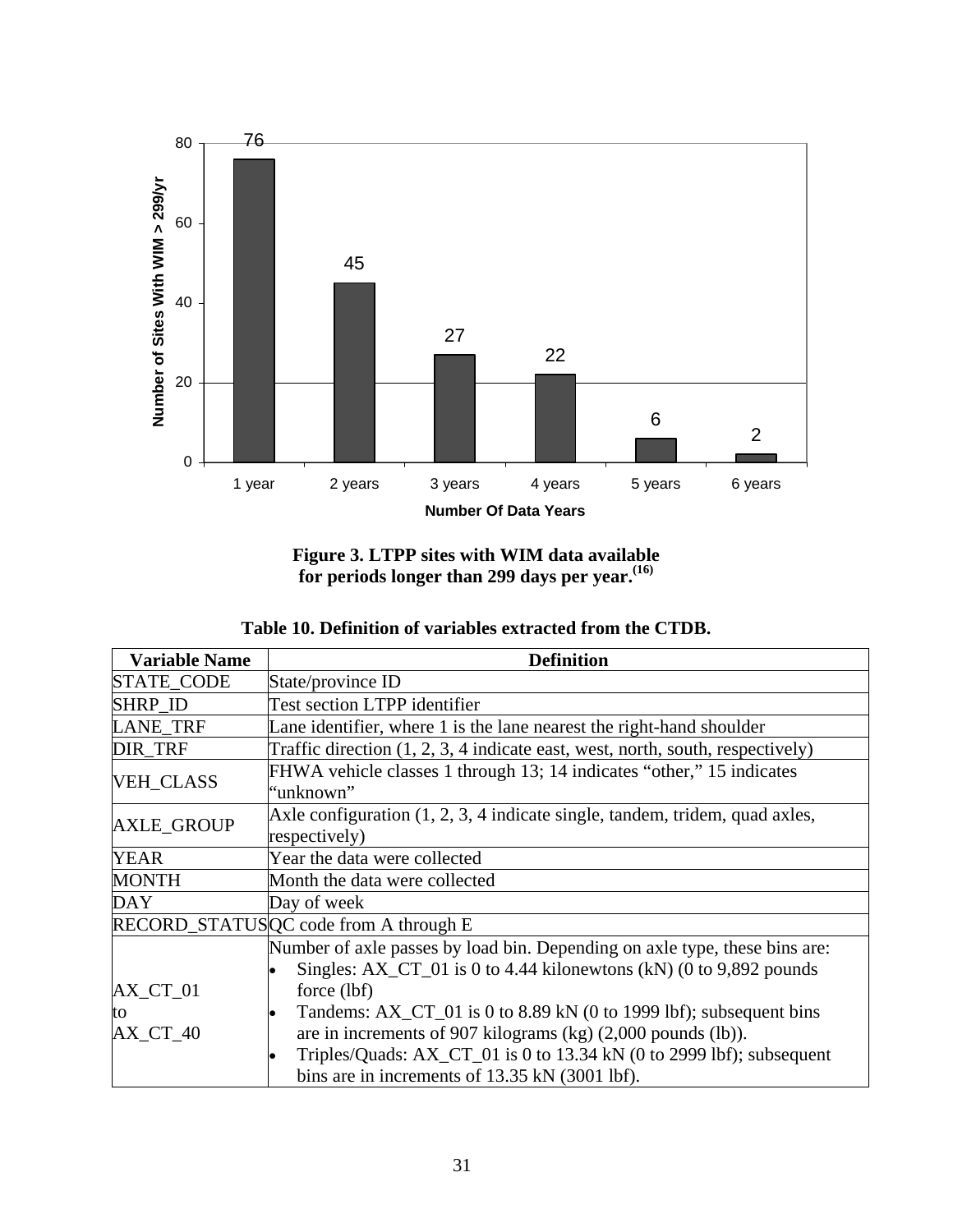### **RATIONALE FOR SELECTING SITES FOR THE DETAILED SENSITIVITY ANALYSIS**

A number of these extended WIM data coverage LTPP sites were selected for the detailed sensitivity analysis of the NCHRP 1-37A design guide with respect to the traffic input obtained from the simulated traffic data collection scenarios (table 8). The remaining sites were used for obtaining the regional traffic data sets (i.e., vehicle classification and axle-load distribution estimates for the detailed sensitivity analysis sites).

The following criteria were used for selecting sites for the detailed sensitivity analysis:

- WIM data coverage of preferably 299 days per year or greater.
- Availability of WIM data over several years to allow the study of the effect of traffic growth.
- Distribution of sites over a wide range of truck traffic volumes (i.e., AADTT) and structural thicknesses.

The latter was indexed by the structural number (SN) and the concrete slab thickness for flexible and rigid pavement sites, respectively. Figures 4 and 5 show the distribution of AADTT versus structural thickness for all of the extended-coverage WIM sites identified from the LTPP database for flexible and rigid pavements, respectively. For each pavement type, two AADTT intervals were identified.

For flexible pavements, two truck traffic volumes were defined:

- Fewer than or equal to 800 trucks/day/lane.
- More than 800 trucks/day/lane.



**Figure 4. Flexible pavement site selection by AADTT and structural number.**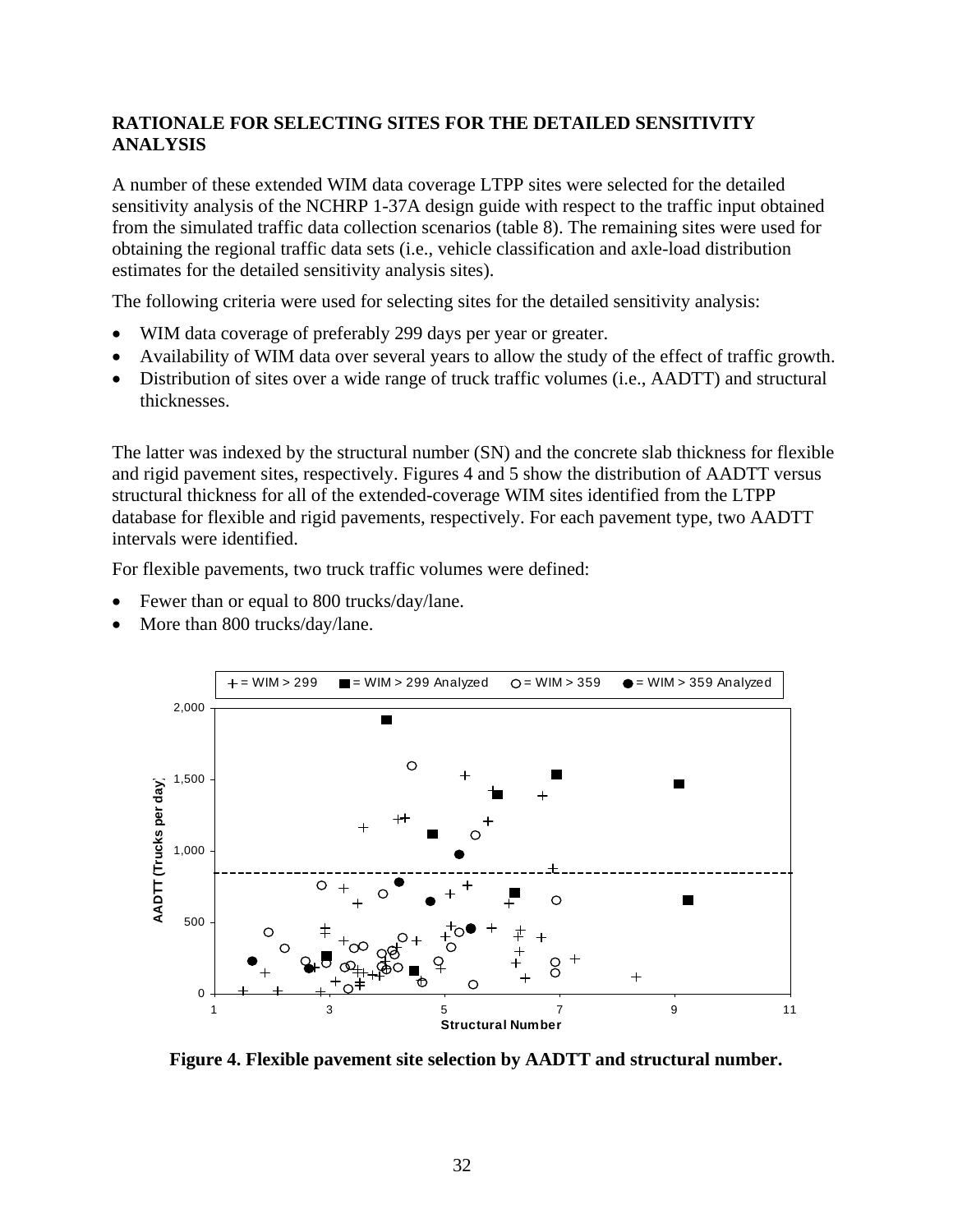

**Slab Thickness, D (centimeters) (cm)**



For rigid pavements, two truck traffic volumes were defined:

- Fewer than or equal to 1,200 trucks/day/lane.
- More than 1,200 trucks/day/lane.

The final selection of sites for the detailed sensitivity analysis was carried out by identifying 5 to 10 sites in each AADTT interval. For each interval, the sites selected covered a range in AADTT, while satisfying the other two criteria listed earlier (i.e., highest possible WIM data coverage over multiple years). For rigid pavement selection, additional consideration was given to structural configuration (roughly half of the pavement sections selected was jointed and the other half was continuously reinforced). Background information on the sections selected for the detailed sensitivity analysis of the NCHRP 1-37A design guide is given in tables 11 and 12. These tables identify the years of extended WIM data coverage (i.e., 299 days per year or greater), the AADTT for the year selected for the detailed sensitivity analysis, and the structural thickness/configuration of the sites. The data for the remaining years were used to establish the truck traffic growth rate for these sites.

### **IDENTIFYING GROUPS OF SITES FOR OBTAINING REGIONAL DATA**

As shown in table 8, the numerous traffic data collection scenarios needed for simulation involve representative regional traffic data; therefore, it was necessary to establish a formal process for developing representative regional traffic data for the detailed sensitivity analysis sites identified above (tables 11 and 12). This grouping needs to be carried out separately for establishing vehicle classification information and axle-load information (the second and fifth input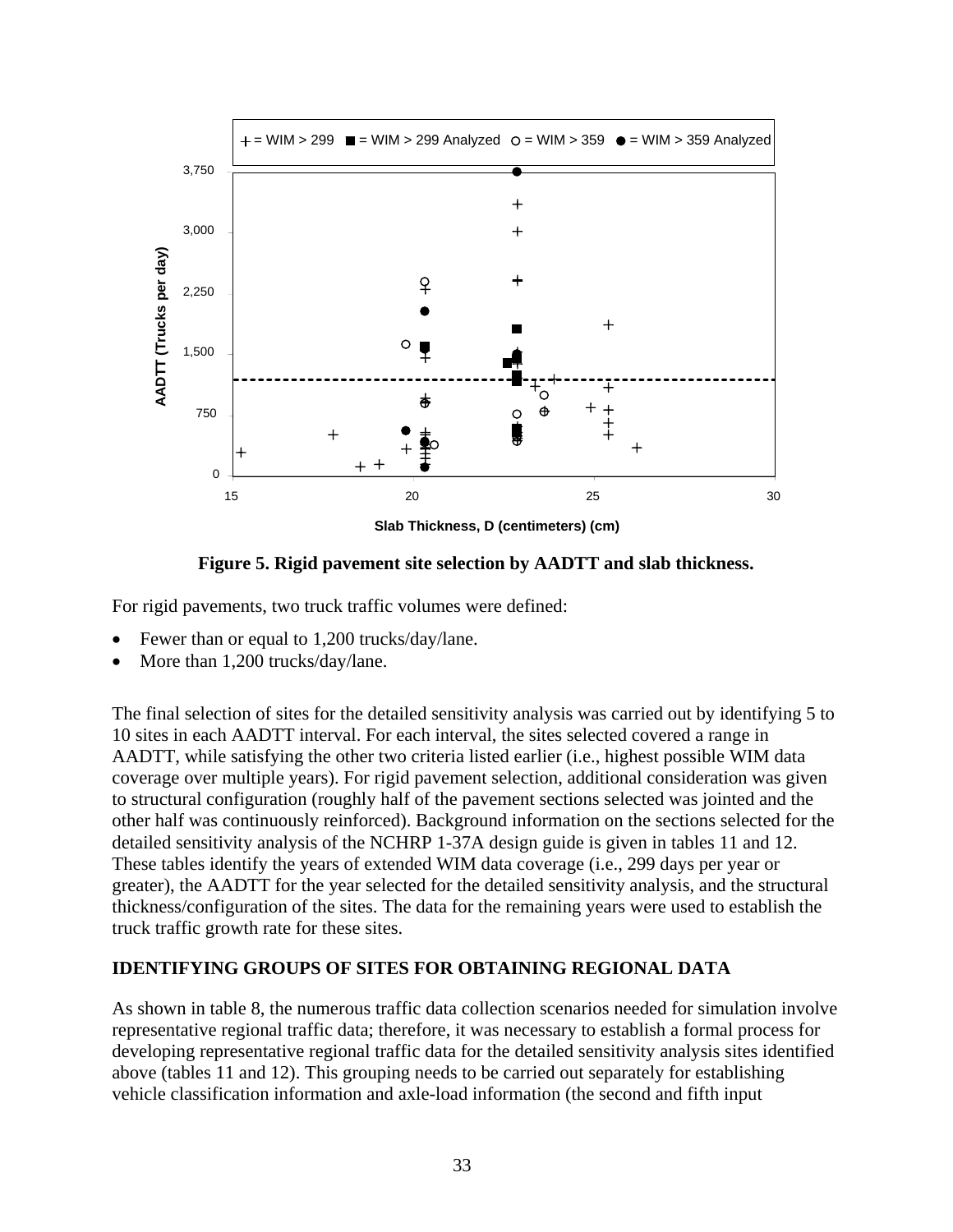components of the NCHRP 1-37A design guide, respectively, as described in table 6). It could be done subjectively using roadway functional class criteria, such as the ones shown in table 13. It is clearly better to do so using objective criteria, such as clustering techniques. As described in the literature review, clustering was introduced in the 2001 TMG (appendix 2-b as the preferred technique for identifying sites with similar seasonal traffic volume distribution patterns.)<sup>(3)</sup> Clustering is used in this study to identify sites with similar vehicle classification distributions and axle-load distributions. As mentioned earlier, the vehicle classification and axle-load distributions in the NCHRP 1-37A design guide are input in the form of frequency distributions (percentage). As a result, there is no need to establish regional sites in terms of similar pavement loading, as is done for conventional TWRGs, nor it is necessary to use the rather outmoded ESAL concept for doing so (this is likely to influence future editions of the TMG).

In terms of load distribution, regional clusters were identified with respect to tandem axles only because they are the most common in the traffic stream. It should be noted that a number of alternatives were considered, including the use of raw load distribution for all four-axle types and the load distribution of all four axle types weighed by their relative frequency in the traffic stream. Using the distribution of the tandem axles was only favored for its simplicity. Furthermore, in developing regional traffic data, clustering was done by State. Although there is no fundamental reason for partitioning the nationwide data, it better simulates the practice of individual DOTs that work primarily with their own data. A detailed description of the clustering technique can be found in statistical texts.<sup>(16)</sup> A brief overview of the method is given below and explained through an example involving the LTPP WIM sites in Washington State.

| <b>Site</b> | <b>State</b> | <b>Structural</b><br><b>Number in</b><br>millimeters<br>(mm)<br>(inches) | Data years <sup>1</sup>  | Data<br>$\mathbf{Days}^2$ | AADTT <sup>2</sup> | <b>AADTT Level</b> |
|-------------|--------------|--------------------------------------------------------------------------|--------------------------|---------------------------|--------------------|--------------------|
| 091803      | <b>CT</b>    | 114(4.5)                                                                 | 1994,95                  | 359                       | 165                |                    |
| 261004      | MI           | 43(1.7)                                                                  | 1992, 94, 95, 96, 97, 98 | 348                       | 229                |                    |
| 271019      | <b>MN</b>    | 76(3.0)                                                                  | 1992, 94, 95, 96         | 313                       | 268                |                    |
| 282807      | MS           | 140(5.5)                                                                 | 1995,96                  | 321                       | 457                |                    |
| 531007      | <b>WA</b>    | 66(2.6)                                                                  | 1993,94,95               | 365                       | 177                | $AADTT \leq 800$   |
| 182008      | IN           | 158(6.2)                                                                 | 1992, 93, 97, 98         | 349                       | 709                |                    |
| 182009      | IN           | 234 (9.2)                                                                | 1998                     | 356                       | 655                |                    |
| 261010      | MI           | 122(4.8)                                                                 | 1994, 95, 98             | 362                       | 647                |                    |
| 536048      | WA           | 107(4.2)                                                                 | 1994                     | 365                       | 783                |                    |
| 261012      | MI           | 135(5.3)                                                                 | 1994, 95, 98             | 355                       | 977                |                    |
| 181028      | IN           | 178(7.0)                                                                 | 1997,98                  | 319                       | 1535               |                    |
| 186012      | IN           | 231(9.1)                                                                 | 1992,97,98               | 324                       | 1473               | AADTT > 800        |
| 261013      | MI           | 150(5.9)                                                                 | 1994,98                  | 334                       | 1395               |                    |
| 283081      | MS           | 122(4.8)                                                                 | 1993                     | 356                       | 1120               |                    |
| 283093      | MS           | 102(4.0)                                                                 | 1995                     | 341                       | 1920               |                    |

| Table 11. Background information on the flexible LTPP sites selected. |
|-----------------------------------------------------------------------|
|-----------------------------------------------------------------------|

<sup>1</sup>Data year used in traffic data collection scenario simulation is bolded.

<sup>2</sup>AADTT volumes and data days are for the year bolded.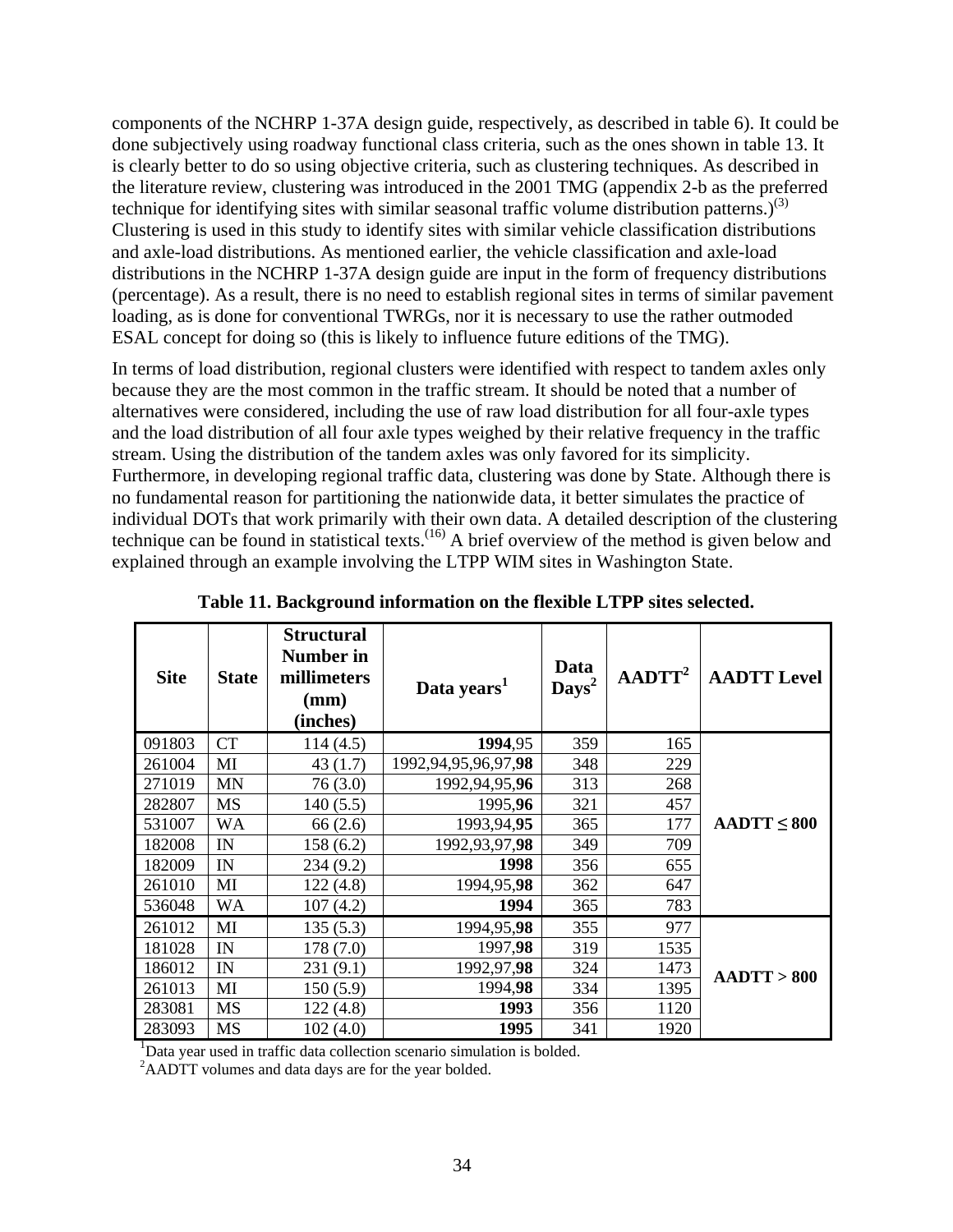| <b>Site</b> | <b>State</b> | Slab in<br>mm<br>(inches)) | <b>Configuration</b> | Data Years <sup>1</sup> | Data<br>$\mathbf{Days}^2$ | AADTT <sup>2</sup> | <b>AADTT</b><br><b>Level</b> |
|-------------|--------------|----------------------------|----------------------|-------------------------|---------------------------|--------------------|------------------------------|
| 094020      | <b>CT</b>    | 230(9.0)                   | <b>JRCP</b>          | 1994                    | 308                       | 546                |                              |
| 263069      | MI           | 230(9.0)                   | <b>JRCP</b>          | 1994,95,97              | 319                       | 577                |                              |
| 284024      | <b>MS</b>    | 200(8.0)                   | <b>JRCP</b>          | 1995                    | 360                       | 99                 | <b>AADTT</b>                 |
| 501682      | <b>VT</b>    | 200(8.0)                   | <b>JRCP</b>          | 1992, 94, 95, 97        | 363                       | 419                | $\leq 1200$                  |
| 533813      | WA           | 198 (7.8)                  | <b>JRCP</b>          | 1992,93,94              | 365                       | 548                |                              |
| 185022      | IN           | 230(9.0)                   | <b>CRCP</b>          | 1997                    | 313                       | 1164               |                              |
| 094008      | <b>CT</b>    | 230(9.0)                   | <b>JRCP</b>          | 1994                    | 364                       | 1496               |                              |
| 265363      | MI           | 230(9.0)                   | <b>CRCP</b>          | 1993, 94, 95, 97        | 355                       | 1247               |                              |
| 274055      | <b>MN</b>    | 225(8.9)                   | <b>JRCP</b>          | 1994.97                 | 300                       | 1381               |                              |
| 275076      | <b>MN</b>    | 230(9.0)                   | <b>CRCP</b>          | 1997                    | 344                       | 1438               |                              |
| 095001      | <b>CT</b>    | 200(8.0)                   | <b>CRCP</b>          | 1995                    | 323                       | 1590               | <b>AADTT</b><br>>1200        |
| 185518      | IN           | 230(9.0)                   | <b>CRCP</b>          | 1994, 97, 98            | 365                       | 3746               |                              |
| 264015      | MI           | 230(9.0)                   | <b>JRCP</b>          | 1994, 96, 97, 98        | 341                       | 1807               |                              |
| 285006      | <b>MS</b>    | 200(8.0)                   | <b>CRCP</b>          | 1993, 94, 95, 97        | 361                       | 1559               |                              |
| 285805      | <b>MS</b>    | 200(8.0)                   | <b>CRCP</b>          | 1993,94,95              | 361                       | 2024               |                              |

**Table 12. Background information on the rigid LTPP sites selected.** 

<sup>1</sup>Data year used in traffic data collection scenario simulation is bolded.

<sup>2</sup>Volumes and data days are for the year bolded.

**Table 13. Identification codes for roadway functional classes as defined by LTPP database field FUNCTIONAL\_CLASS in table INV\_ID.** 

| ID | <b>Roadway Functional Class</b>                         |
|----|---------------------------------------------------------|
|    | Rural Principal Arterial: Interstate                    |
| 2  | Rural Principal Arterial: Other                         |
| 6  | <b>Rural Minor Arterial</b>                             |
| 7  | <b>Rural Major Collector</b>                            |
| 8  | <b>Rural Minor Collector</b>                            |
| 9  | <b>Rural Local Collector</b>                            |
| 11 | Urban Principal Arterial: Interstate                    |
| 12 | Urban Principal Arterial: Other Freeways or Expressways |
| 14 | Urban Other Principal Arterial                          |
| 16 | <b>Urban Minor Arterial</b>                             |
| 17 | <b>Urban Collector</b>                                  |
| 19 | Urban Local                                             |

Clustering is a mathematical approach for establishing similarities between different objects. Objects are described by their attributes. For this particular example, the objects are the LTPP WIM sites identified in Washington State (the 17 that met the study criteria) and the attributes are the distribution of the load of tandem axles (40 load bins from 8.90 to 355.9 kN (2 to 80 thousand pounds force (kips)). In this particular example, the attributes need not be normalized because they are all frequencies adding up to 100 percent. The next step is to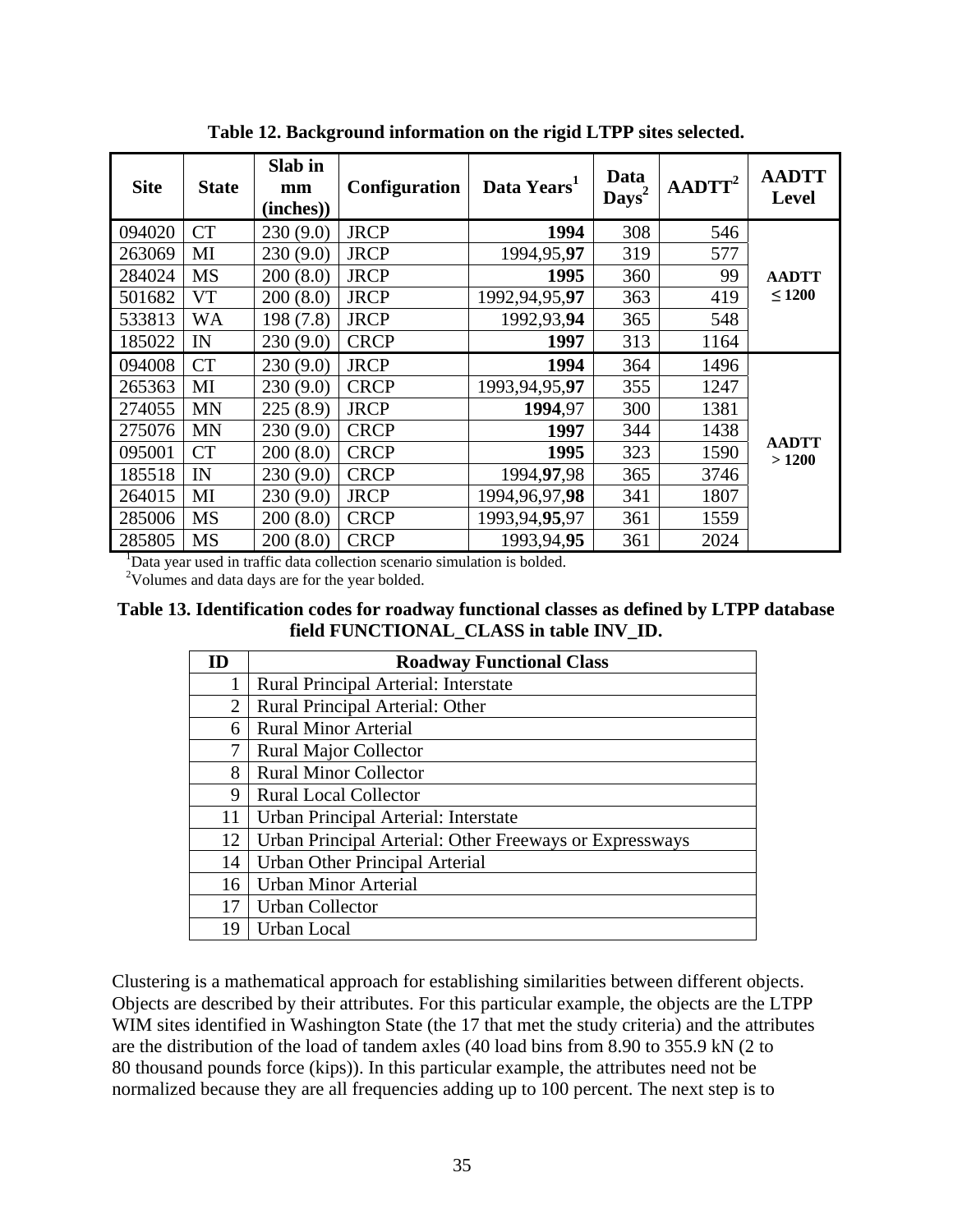compute a dissimilarity coefficient matrix. For this purpose, the so-called Euclidean distance *e* is used, which is defined as the distance between attributes for each pair of objects. If there were only two attributes, *i* and *j*, and they were plotted in a Cartesian coordinate system, the Euclidean distance *eij* would be the linear distance between the two objects defined on this plot by their coordinates. For more than two attributes, a similar definition would apply, the difference being that this would be a multidimensional plot (40 dimensional in this example). The Euclidean matrix for the annual distribution of tandem-axle loads in Washington State LTPP sites is shown in table 14. A value of the coefficient *eij* close to 0.0 suggests a similarity between the pair of objects, while higher *eij* values suggest a significant difference between the pair of objects. The next step is to construct what is referred to as a *clustering tree*, where pairs of similar objects are successively grouped together and compared with the remaining objects in order of increasing *eij*. The clustering tree for this example is presented in table 15 and plotted graphically in figure 6. This clustering method is referred to as Ward's Minimum Variance Method. All of these calculations were carried out using an add-on function to Microsoft Excel found in the statisti $\text{XL}^{\textcircled{}}$  library.<sup>(17)</sup> Figure 6 allows identification of groups of WIM sites in Washington State with similar distributions of tandem-axle loads, given a selected value of the Euclidean distance, and therefore, a level of acceptable dissimilarity. Three clusters were identified, assuming an *eij* value of 0.07.

For the two WIM sites to be analyzed (6048 and 1007 as indicated by arrows), the selected groups for obtaining regional WIM data are identified by the two uppermost squares in figure 6. Figures 7 and 8 show the frequency distributions of tandem-axle loads for these two groups and illustrate the distinct difference in the patterns between the two groups of WIM sites identified. For the LTPP sites selected for traffic scenario simulation, tables representing clustering trees by State are presented in appendix B. This includes clusters with respect to the annual average tandem-axle load distributions and clusters with respect to the annual average truck classification and distributions (i.e., FHWA classes 4 through 13). The actual LTPP sites finally selected for obtaining regional AVC and WIM data are summarized in tables 16 and 17, respectively. The highlighted sites in these two tables are the ones used in the detailed sensitivity analysis of the NCHRP 1-37A design guide, while data from the other sites are used to estimate regional vehicle classification and axle-load distributions. As an example, the regional vehicle classification data for site 182008 were estimated as the average of the vehicle classification distributions for sites 181037, 183031, and 184042. For sites that exhibit no similarities with others (e.g., site 091803), the statewide average was assumed to be representative of the regional data.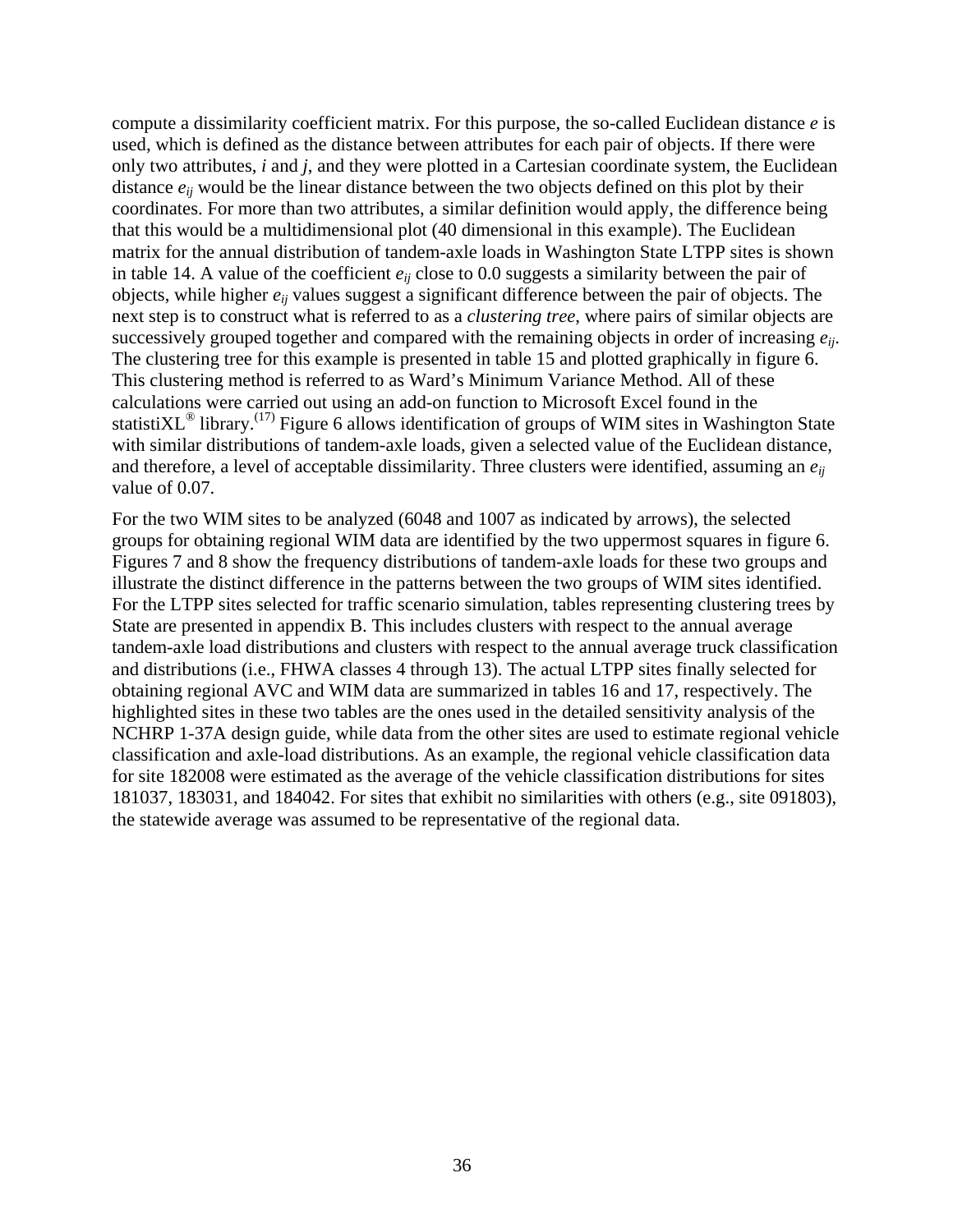|      | <b>Washington State LTPP Sites Analyzed</b> |       |       |       |       |             |       |       |       |       |       |       |       |       |       |       |
|------|---------------------------------------------|-------|-------|-------|-------|-------------|-------|-------|-------|-------|-------|-------|-------|-------|-------|-------|
|      | 1002                                        | 1005  | 1006  | 1007  | 1008  | <b>1801</b> | 3011  | 3013  | 3014  | 3019  | 3812  | 3813  | 6020  | 6048  | 6056  | 7322  |
| 1002 |                                             |       |       |       |       |             |       |       |       |       |       |       |       |       |       |       |
| 1005 | 0.016                                       |       |       |       |       |             |       |       |       |       |       |       |       |       |       |       |
| 1006 | 0.003                                       | 0.018 |       |       |       |             |       |       |       |       |       |       |       |       |       |       |
| 1007 | 0.005                                       | 0.011 | 0.013 |       |       |             |       |       |       |       |       |       |       |       |       |       |
| 1008 | 0.009                                       | 0.007 | 0.016 | 0.002 |       |             |       |       |       |       |       |       |       |       |       |       |
| 1801 | 0.021                                       | 0.025 | 0.018 | 0.030 | 0.034 |             |       |       |       |       |       |       |       |       |       |       |
| 3011 | 0.010                                       | 0.012 | 0.014 | 0.009 | 0.011 | 0.012       |       |       |       |       |       |       |       |       |       |       |
| 3013 | 0.016                                       | 0.031 | 0.012 | 0.033 | 0.039 | 0.006       | 0.017 |       |       |       |       |       |       |       |       |       |
| 3014 | 0.017                                       | 0.029 | 0.026 | 0.012 | 0.016 | 0.028       | 0.008 | 0.033 |       |       |       |       |       |       |       |       |
| 3019 | 0.024                                       | 0.008 | 0.033 | 0.015 | 0.011 | 0.034       | 0.015 | 0.044 | 0.030 |       |       |       |       |       |       |       |
| 3812 | 0.011                                       | 0.006 | 0.010 | 0.017 | 0.016 | 0.016       | 0.013 | 0.015 | 0.034 | 0.016 |       |       |       |       |       |       |
| 3813 | 0.004                                       | 0.011 | 0.005 | 0.010 | 0.013 | 0.009       | 0.004 | 0.007 | 0.016 | 0.020 | 0.006 |       |       |       |       |       |
| 6020 | 0.011                                       | 0.019 | 0.006 | 0.020 | 0.023 | 0.006       | 0.010 | 0.005 | 0.024 | 0.034 | 0.011 | 0.004 |       |       |       |       |
| 6048 | 0.003                                       | 0.010 | 0.004 | 0.006 | 0.008 | 0.011       | 0.004 | 0.012 | 0.013 | 0.019 | 0.008 | 0.002 | 0.005 |       |       |       |
| 6056 | 0.018                                       | 0.036 | 0.013 | 0.037 | 0.044 | 0.010       | 0.022 | 0.001 | 0.040 | 0.052 | 0.017 | 0.010 | 0.007 | 0.016 |       |       |
| 7322 | 0.025                                       | 0.039 | 0.017 | 0.044 | 0.050 | 0.006       | 0.024 | 0.002 | 0.043 | 0.055 | 0.020 | 0.013 | 0.008 | 0.019 | 0.002 |       |
| 7409 | 0.012                                       | 0.009 | 0.014 | 0.015 | 0.016 | 0.007       | 0.005 | 0.012 | 0.022 | 0.012 | 0.005 | 0.004 | 0.010 | 0.006 | 0.016 | 0.017 |

#### **Table 14. Euclidean distance matrix: Annual distributions of tandem-axle loads, Washington State LTPP sites,**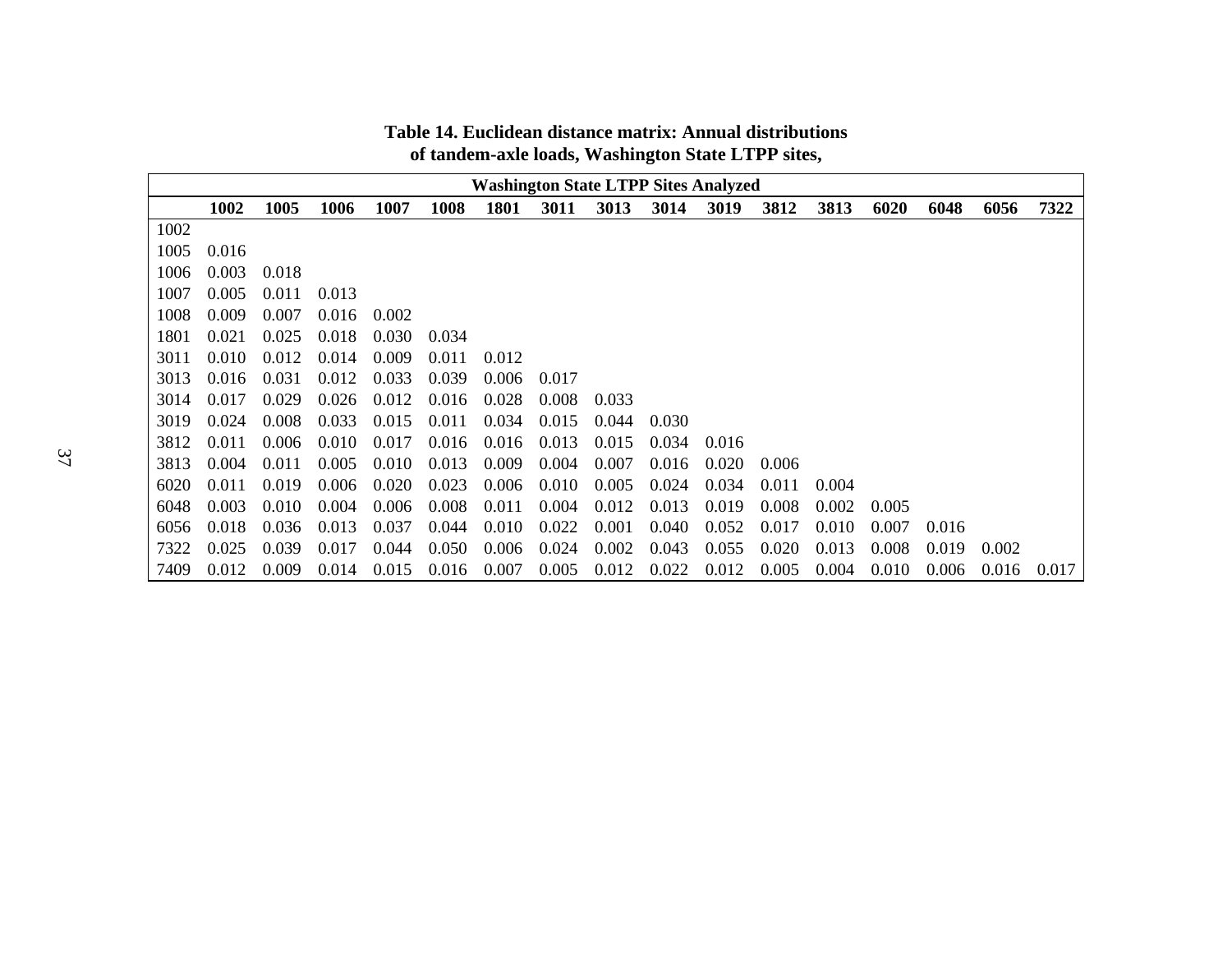|                |                   |                      | <b>Euclidean</b> |
|----------------|-------------------|----------------------|------------------|
| <b>Cluster</b> | <b>First Item</b> | <b>Second Item</b>   | <b>Distance</b>  |
| 1              | 6056              | 3013                 | 0.001            |
| $\overline{2}$ | 1008              | 1007                 | 0.002            |
| 3              | 6048              | 3813                 | 0.002            |
| 4              | Cluster 1         | 7322                 | 0.003            |
| 5              | 1006              | 1002                 | 0.005            |
| 6              | Cluster 3         | 3011                 | 0.007            |
| 7              | 7409              | 3812                 | 0.005            |
| 8              | 6020              | 1801                 | 0.006            |
| 9              | 3019              | 1005                 | 0.008            |
| 10             | Cluster 7         | Cluster <sub>6</sub> | 0.022            |
| 11             | Cluster 8         | Cluster 4            | 0.028            |
| 12             | Cluster 10        | Cluster 5            | 0.036            |
| 13             | Cluster 9         | Cluster 2            | 0.045            |
| 14             | Cluster 12        | 3014                 | 0.059            |
| 15             | Cluster 14        | Cluster 13           | 0.078            |
| 16             | Cluster 15        | Cluster 11           | 0.132            |

**Table 15. Summary of clustering strategies and associated Euclidean distance: Annual distributions of tandem-axle loads, Washington State LTPP sites.**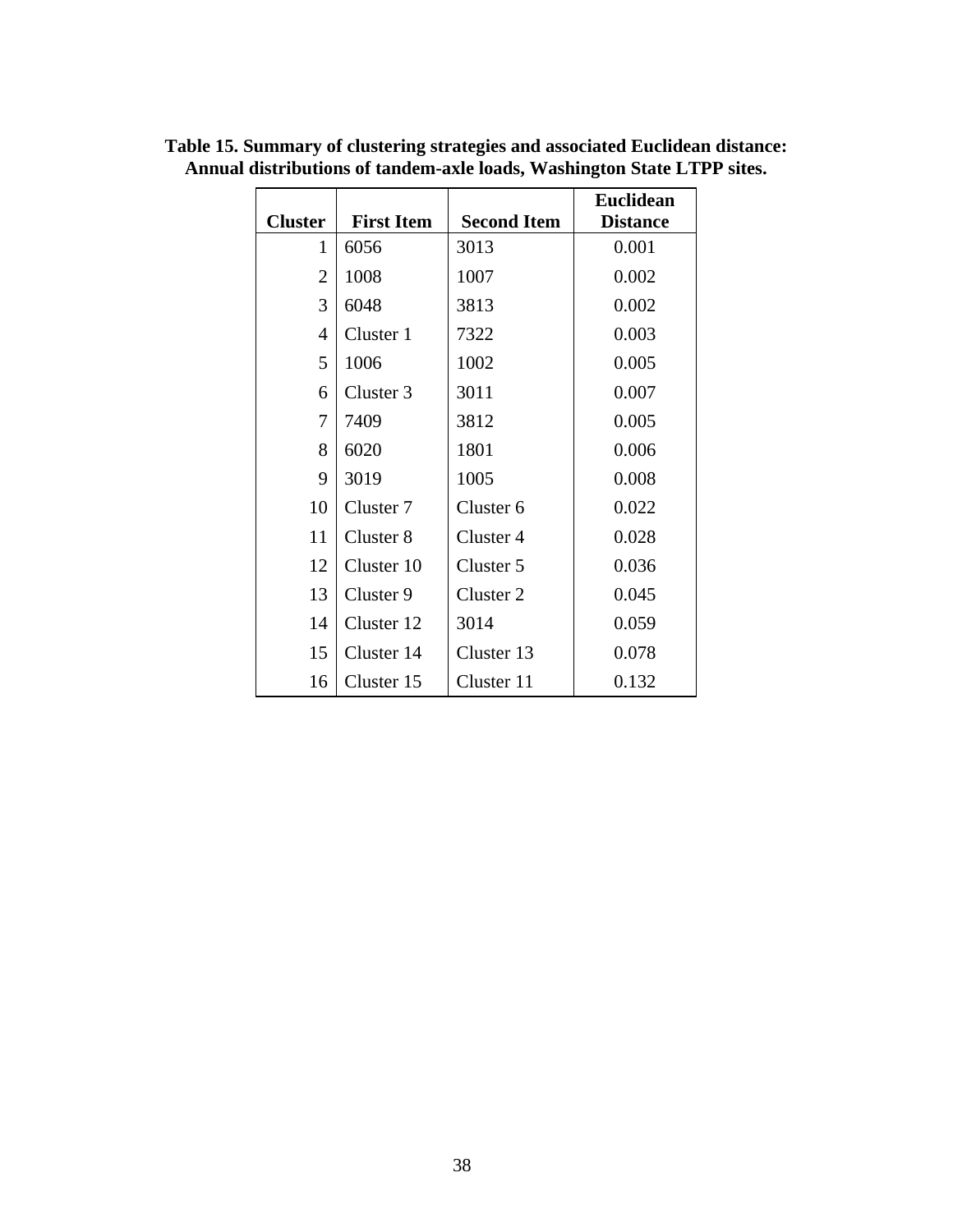

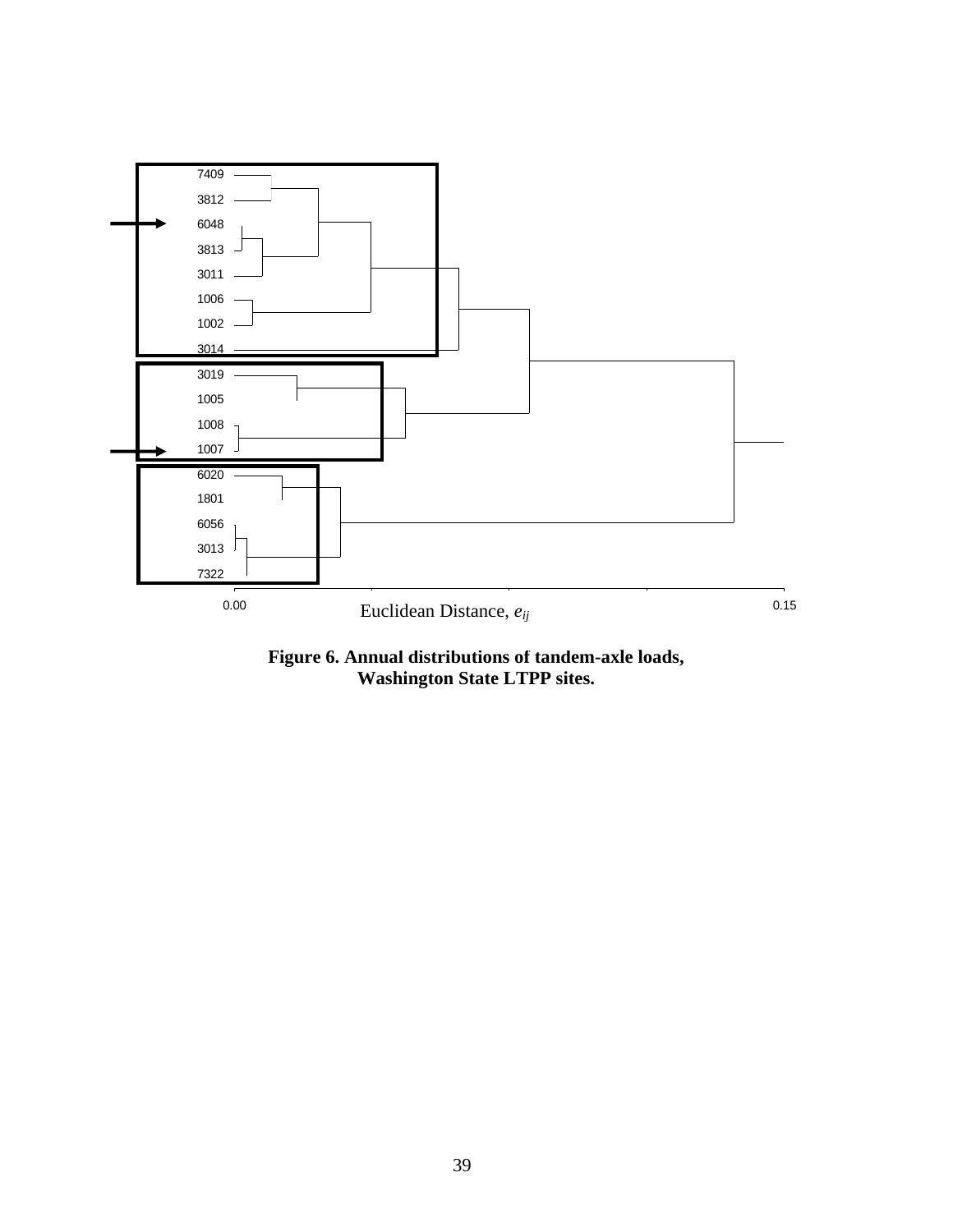

 1 kN=225 lbf **Figure 8. Tandem-axle load distributions for the cluster of Washington State LTPP site 1007.**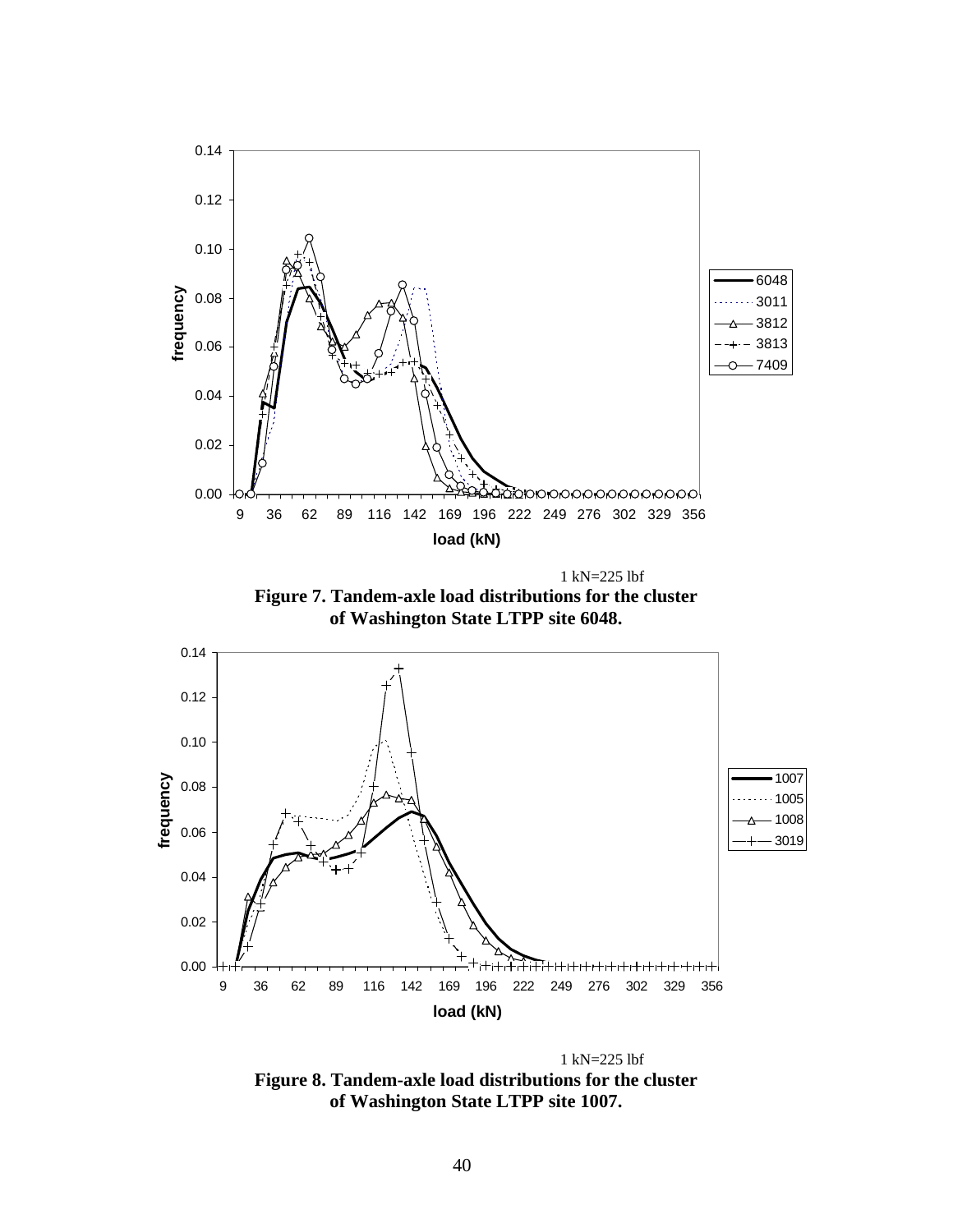| <b>State</b><br>Code |      |      |      |      |      | <b>Vehicle Classification Cluster Sites</b> |      |      |      |      |      |      |
|----------------------|------|------|------|------|------|---------------------------------------------|------|------|------|------|------|------|
| 9                    | 4008 | 4020 | 5001 |      |      |                                             |      |      |      |      |      |      |
| 9                    | 1803 |      |      |      |      |                                             |      |      |      |      |      |      |
| 18                   | 1028 | 5518 | 6012 | 9020 |      |                                             |      |      |      |      |      |      |
| 18                   | 4042 | 3031 | 2008 | 1037 |      |                                             |      |      |      |      |      |      |
| 18                   | 5538 | 5528 | 2009 | 5022 | 5043 | 3030                                        |      |      |      |      |      |      |
| 26                   | 1010 | 1001 | 1004 | -    |      |                                             |      |      |      |      |      |      |
| 26                   | 9030 | 9029 | 5363 |      |      |                                             |      |      |      |      |      |      |
| 26                   | 7072 | 4015 | 3069 | 1012 | 1013 |                                             |      |      |      |      |      |      |
| 27                   | 4055 | 1023 | 1028 | 1085 | 3003 | 4033                                        | 4040 | 4054 | 5076 | 6251 | 7090 | 9075 |
| 27                   | 1016 | 1019 | 1087 | 3013 | 4037 | 4050                                        |      |      |      |      |      |      |
| 28                   | 2807 | 1001 | 1016 | 3087 | 3089 | 4024                                        | 5025 |      |      |      |      |      |
| 28                   | 5006 | 3081 | 9030 | 7012 | 3094 | 3093                                        | 3019 | 3018 | 3099 | 5805 | 3091 | 1802 |
| 28                   | 3085 | 3083 | 3090 |      |      |                                             |      |      |      |      |      |      |
| 50                   | 1682 | 1002 | 1681 | 1683 |      |                                             |      |      |      |      |      |      |
| 50                   | 1004 |      |      |      |      |                                             |      |      |      |      |      |      |
| 53                   | 1007 | 1005 | 1801 | 3014 | 3019 | 7409                                        |      |      |      |      |      |      |
| 53                   | 7322 | 6056 | 3013 | 3813 | 3011 | 1002                                        |      |      |      |      |      |      |
| 53                   | 6048 | 1006 | 1008 | 3812 | 6020 |                                             |      |      |      |      |      |      |

**Table 16. LTPP sites used for obtaining regional vehicle classification data.** 

Note: The 30 sites used for the detailed sensitivity analysis are shaded.

**Table 17. LTPP sites used for obtaining regional axle-load data.** 

| <b>State</b> |      |      |      |      |      |      |      |                                       |      |      |      |      |      |      |
|--------------|------|------|------|------|------|------|------|---------------------------------------|------|------|------|------|------|------|
| Code         |      |      |      |      |      |      |      | <b>Tandem-Axle Load Cluster Sites</b> |      |      |      |      |      |      |
| 9            | 4008 | 1803 | 4020 | 5001 |      |      |      |                                       |      |      |      |      |      |      |
| 18           | 1028 | 2009 | 3030 | 3031 | 4042 | 5022 | 5043 | 5518                                  | 9020 |      |      |      |      |      |
| 18           | 6012 | 1037 | 2008 |      |      |      |      |                                       |      |      |      |      |      |      |
| 18           | 5538 | 5528 |      |      |      |      |      |                                       |      |      |      |      |      |      |
| 26           | 1010 | 1001 | 1004 | 1004 | 1012 | 1013 | 3069 | 4015                                  | 5363 | 7072 | 9029 | 9030 |      |      |
| 27           | 4055 | 1023 | 1028 | 4054 | 5076 |      |      |                                       |      |      |      |      |      |      |
| 27           | 6251 | 4050 | 4040 | 4037 | 4033 | 1019 | 1016 | 9075                                  | 1085 | 7090 | 1087 | 3003 |      |      |
| 27           | 3013 |      |      |      |      |      |      |                                       |      |      |      |      |      |      |
| 28           | 2807 | 1001 | 1016 | 1802 | 3018 | 3019 | 3083 | 3085                                  | 3087 | 3089 | 3090 | 3091 | 4024 | 5025 |
| 28           | 9030 | 3099 | 3094 | 3093 | 5805 | 5006 | 3081 | 7012                                  |      |      |      |      |      |      |
| 50           | 1682 | 1002 | 1004 | 1681 | 1683 |      |      |                                       |      |      |      |      |      |      |
| 53           | 1007 | 1005 | 1008 | 3019 |      |      |      |                                       |      |      |      |      |      |      |
| 53           | 6020 | 1801 | 6056 | 3013 | 7322 |      |      |                                       |      |      |      |      |      |      |
| 53           | 6048 | 1002 | 1006 | 3011 | 3014 | 3812 | 3813 | 7409                                  |      |      |      |      |      |      |

Note: The 30 sites used for the detailed sensitivity analysis are shaded.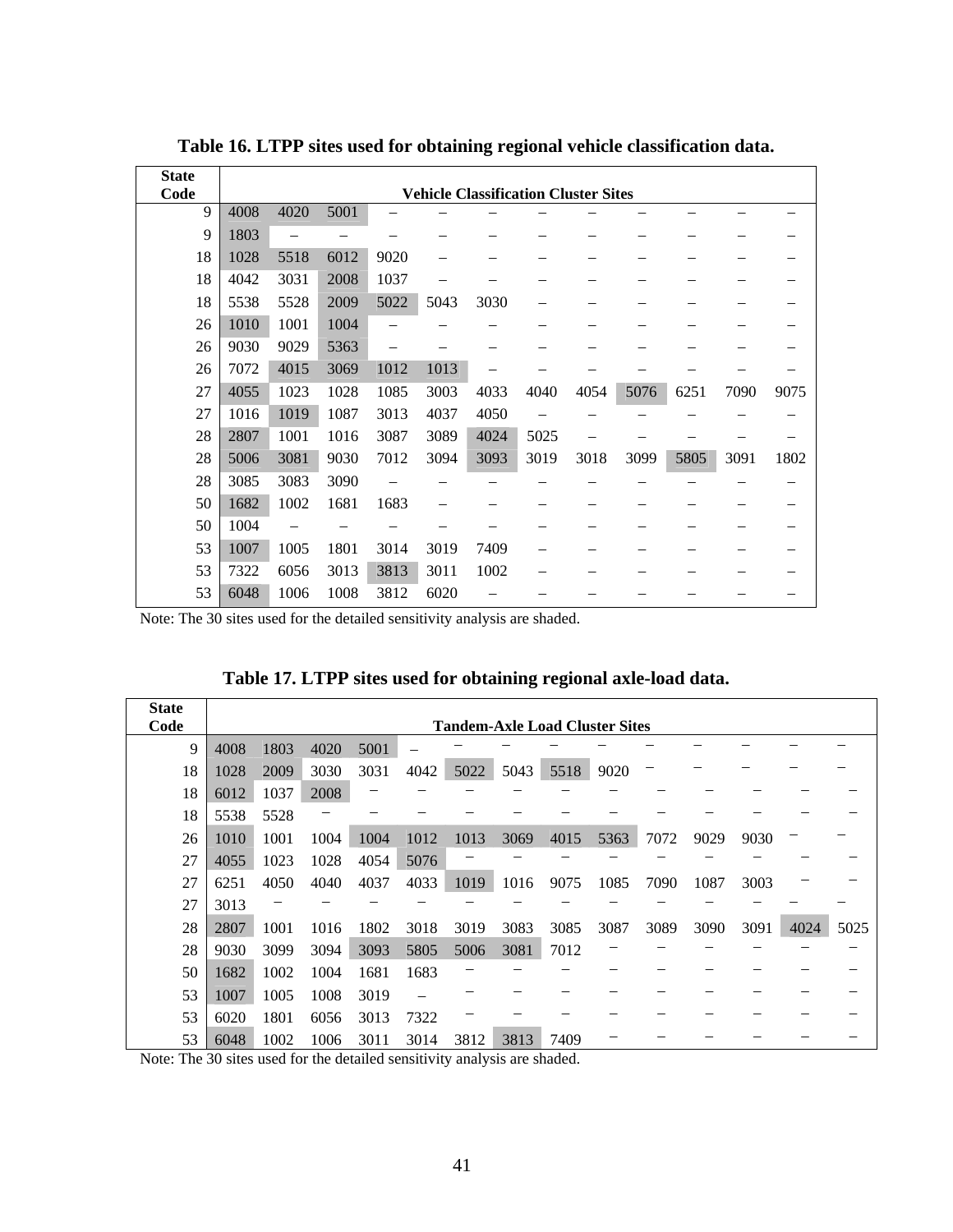#### **SIMULATING TRAFFIC DATA COLLECTION SCENARIOS**

As described in the literature review, obtaining traffic input to the NCHRP 1-37A design guide from short-term traffic samples involves considerable calculations in factoring the site-specific data available using representative regional or national vehicle distribution and axle-load distributions. TrafLoad<sup> $(13)$ </sup> could be used to carry out these calculations; however, it accepts as input raw data (e.g., card-4 and card-7) and therefore, was not directly applicable to the daily summary data format used in this study. More important, TrafLoad could not be used to analyze all of the possible combinations of data used in simulating short-term scenarios from extendedcoverage WIM data (1 month/season of data involves  $3^4 = 81$  combinations of months, as described later). Therefore, it was decided to develop customized software for computing the traffic data input to the NCHRP 1-37A design guide. The software developed is written in Microsoft Visual Basic<sup>®</sup>. It reads daily traffic data summaries from the Microsoft Access database extracted from the CTDB and computes the traffic input elements to the NCHRP 1-37A design guide following the procedures described in the  $2001 \text{ TMG}^{(3)}$  Furthermore, it adopts the traffic ratio approach in factoring short-term counts, as described by NCHRP  $1-39$ .<sup>(13)</sup> Accordingly, equations 15, 16, and 17 for factor ratios are used. (The subscripts *i* for vehicle class and *l* for direction were dropped for brevity.)

$$
MDWTR = \frac{MADW}{AADT} \tag{15}
$$

$$
MTR = \frac{MADT}{AADT}
$$
 (16)

$$
DTR = \frac{AADW}{AADT} \tag{17}
$$

Where:

|             | $MDWTR =$ Monthly DOW traffic ratios. |
|-------------|---------------------------------------|
| <b>MADW</b> | $=$ Monthly average day of week.      |
| <b>MTR</b>  | $=$ Monthly traffic ratios.           |
| <b>MADT</b> | $=$ Monthly average daily traffic.    |
| <b>DTR</b>  | $=$ Daily traffic ratios.             |
| <b>AADW</b> | $=$ Annual average day of week.       |

For each of the traffic data collection scenarios, the software computes the mean and the standard deviation (SD) for each of the NCHRP 1-37A design guide traffic data input elements outlined in table 6. The methodology used for doing so follows.

#### **Scenario 1-0: Site-Specific Continuous WIM Data**

This scenario represents the most complete traffic data set for generating input to the NCHRP 1-37A design guide, and for this reason, it is defined as the truth in traffic data. For the 30 sites analyzed, WIM data coverage ranged from more than 299 days per year to more than 359 days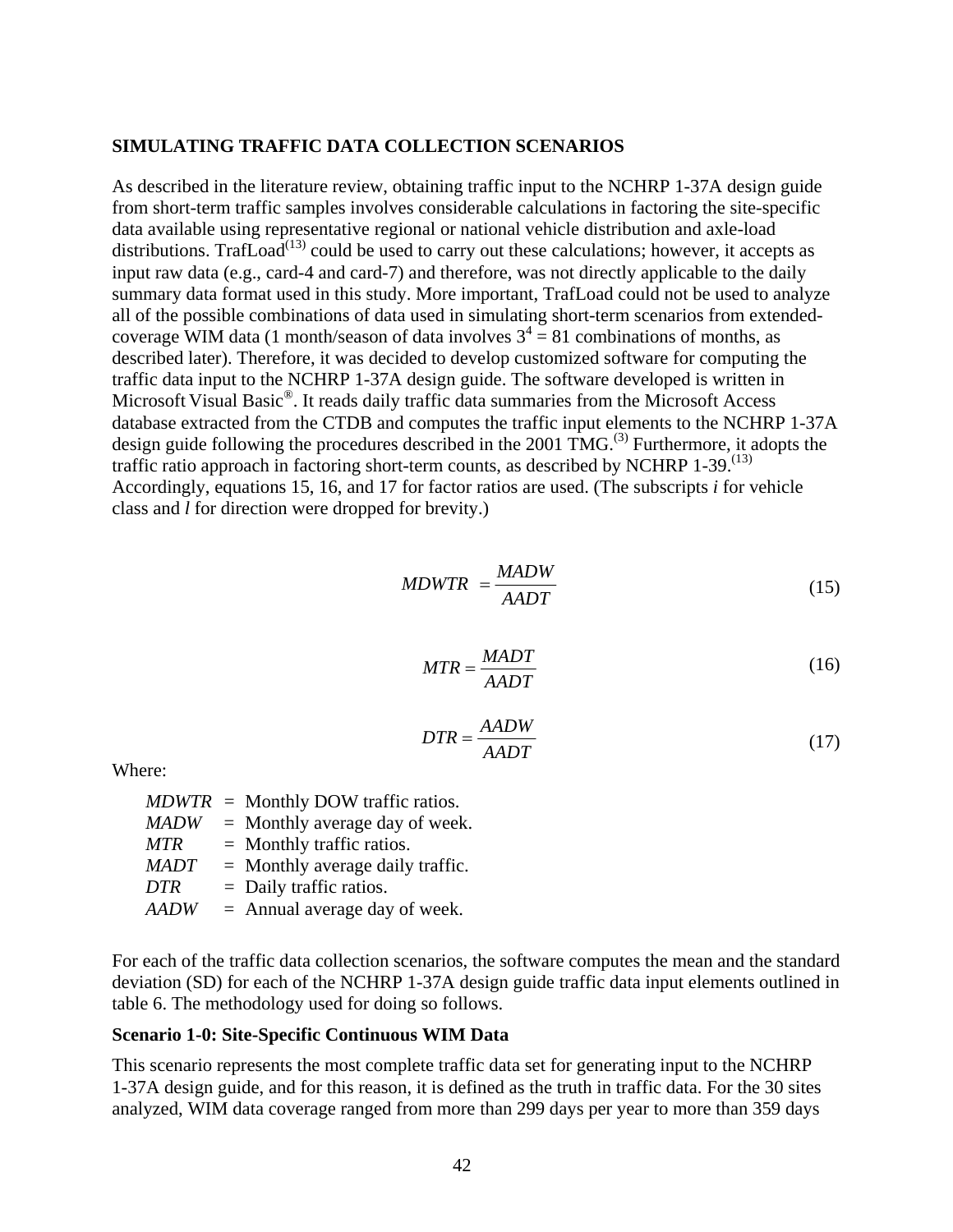per year. Following is an explanation of how the five traffic data input components to the NCHRP 1-37A design guide (refer to table 6) were computed:

- Component 5 of the NCHRP 1-37A Design Guide Input (Axle-Load Distributions):
	- − Browse the daily summary data table to obtain the number of days per DOW (from Sunday through Saturday) for each month that has traffic records.
	- − For each month and DOW, sum the axle passes per truck class for each axle type and each load bin.
	- − Divide each sum by the number of days of data computed above to obtain the average number of daily axle passes per bin, per axle type, per truck class for each DOW and month.
	- − Average the number of daily axle passes per bin for the seven DOWs to obtain the monthly average number of axle passes by axle type, load bin, and truck class for each month.
	- − Translate the number of passes per bin into load distributions (percent) by axle type, truck class, and month.
- Component 4 of the NCHRP 1-37A Design Guide Input (Number of Axles per Truck):
	- − Compute the average daily number of axles by axle type and truck class, regardless of load bin, over the 12-month period.
	- − Compute the average daily number of trucks by class.
	- − Divide the two values computed above to obtain the average number of axles by truck class and axle type.
- Components 1, 2, and 3 of the NCHRP 1-37A Design Guide Input (AADTT, Truck Class Distribution, and MAFs):
	- − For each month and DOW, sum the number of trucks by class.
	- − Divide each sum by the number of days of data computed above to obtain the average number of daily vehicle passes by truck class per DOW and month.
	- − Average the number of trucks by class for the seven DOWs to obtain the monthly average number of trucks by class per month.
	- − Average the number of trucks for the 12 months to obtain AADTT by truck class.
	- − Translate these average values into frequencies (percentage).
	- − Add the number of trucks for all classes to obtain AADTT.
	- − Compute MAFs by truck class using the data above and equation 5.

The procedure described above accommodates WIM traffic data sets with missing data days. For some of the WIM sites that have the largest number of missing days (i.e., 299 days of WIM data per year or more), additional assumptions had to be made:

- Where entire months of data are missing, data are assumed to have values equal to the average of the data for the months available.
- Where entire DOWs are missing for a particular month, data are assumed to have values equal to the average of the data for the available DOWs for the same month.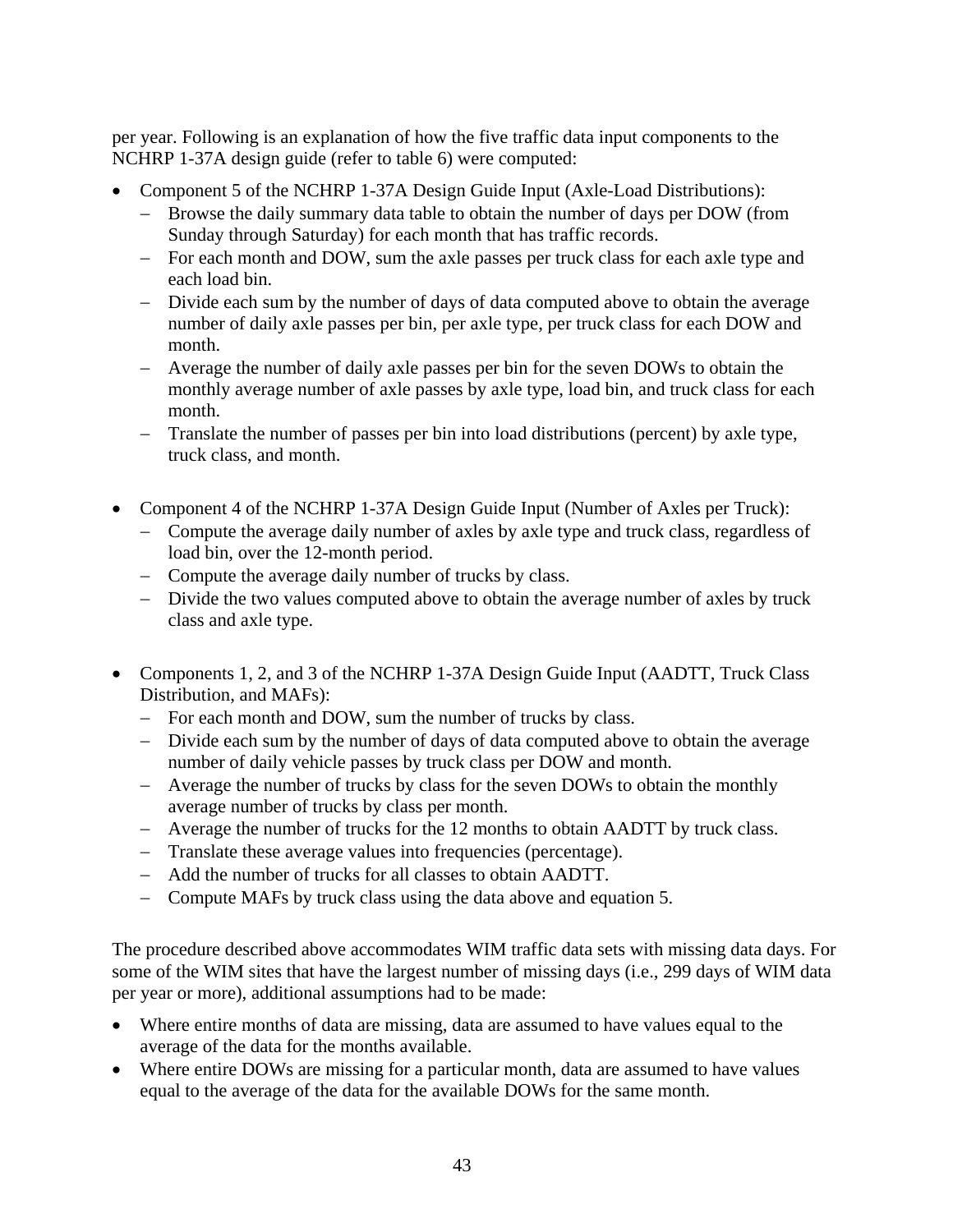#### **Scenario 1-1: Site-Specific WIM Data for 1 Month/4 Seasons**

This scenario involves WIM data that cover 1 month in each of 4 seasons. It is simulated from the continuous WIM data set of the 30 sites selected and is carried out by computing all of the necessary traffic input to the NCHRP 1-37A design guide from random combinations of sets of 4 months, each from a different season (a maximum of 81 combinations is possible). Only months with more than 25 days of data were considered for this analysis. The challenge in simulating this scenario is that the traffic volume by truck class is not known for all months of the year. All that is known for the site is the volume for 4 months of the year. The following paragraphs describe the methodology used in obtaining each of the five traffic data components input to the NCHRP 1-37A design guide (table 6).

### **Component 3 of the NCHRP 1-37A Design Guide Input (MAFs):**

There are a number of alternative algorithms for computing traffic volumes and, as a result, MAFs by vehicle classification for the months considered missing. The one selected for this study uses the average regional MAF values for all truck classes to estimate truck volumes by class for the missing months. This algorithm is explained in the following example, and it is demonstrated in table 18.

| Month              | $R$ MAF(all<br>truck<br>classes) | <b>Measured</b><br>VOL by<br><b>Class</b> | <b>Estimating VOL</b><br>by Class | VOL by<br><b>Class</b> | <b>Estimated</b><br><b>SS MAF by</b><br><b>Class</b> |
|--------------------|----------------------------------|-------------------------------------------|-----------------------------------|------------------------|------------------------------------------------------|
| January            | 0.8                              | 900                                       |                                   | 900                    | 0.85                                                 |
| February           | 0.9                              |                                           | $8,489x0.9/8.06=$                 | 948                    | 0.90                                                 |
| March              | 1.09                             |                                           | $8,489x1.09/8.06=$                | 1,148                  | 1.09                                                 |
| April              | 1.05                             | 1,100                                     |                                   | 1,100                  | 1.04                                                 |
| May                | 1.12                             |                                           | $8,489x1.12/8.06=$                | 1,180                  | 1.12                                                 |
| June               | 1.15                             |                                           | $8,489x1.15/8.06=$                | 1,211                  | 1.15                                                 |
| July               | 1.1                              | 1,200                                     |                                   | 1,200                  | 1.14                                                 |
| August             | 1                                | $\overline{\phantom{0}}$                  | $8,489x1/8.06=$                   | 1,053                  | 1.00                                                 |
| September          | 1                                | -                                         | $8,489x1/8.06=$                   | 1,053                  | 1.00                                                 |
| October            | 0.99                             | 950                                       |                                   | 950                    | 0.90                                                 |
| November           | 0.95                             |                                           | $8,489x0.95/8.06=$                | 1,001                  | 0.95                                                 |
| December           | 0.85                             |                                           | $8,489x0.85/8.06=$                | 895                    | 0.85                                                 |
| Sum of four MAFs   | 3.94                             | $Sum = 4,150$                             |                                   | $AADTT=$               | $Sum = 12.00$                                        |
|                    |                                  |                                           |                                   | 1,053                  |                                                      |
| 12 (sum of 4 MAFs) | 8.06                             | 8,489                                     |                                   |                        |                                                      |

**Table 18. Example of computing MAFs from regional data.** 

Consider that for a given truck class, daily traffic volumes (VOL) are available only for January, April, July, and October (they add up to a volume of 4,150 vehicles). Given the average regional MAF values above, compute the sum of them for the available months (i.e., 3.94). This suggests that the sum of the regional MAF values for the 8 missing months is  $8.06$  (=12−3.94), which gives a total volume of  $8,489 (= 4,150 \times 8.06/3.94)$  for these months. This, in turn, allows estimation of the traffic volume of the missing months (e.g., February volume is computed as 8,489×0.9/8.06 and so on). Note that this approach preserves the traffic volume for the available months.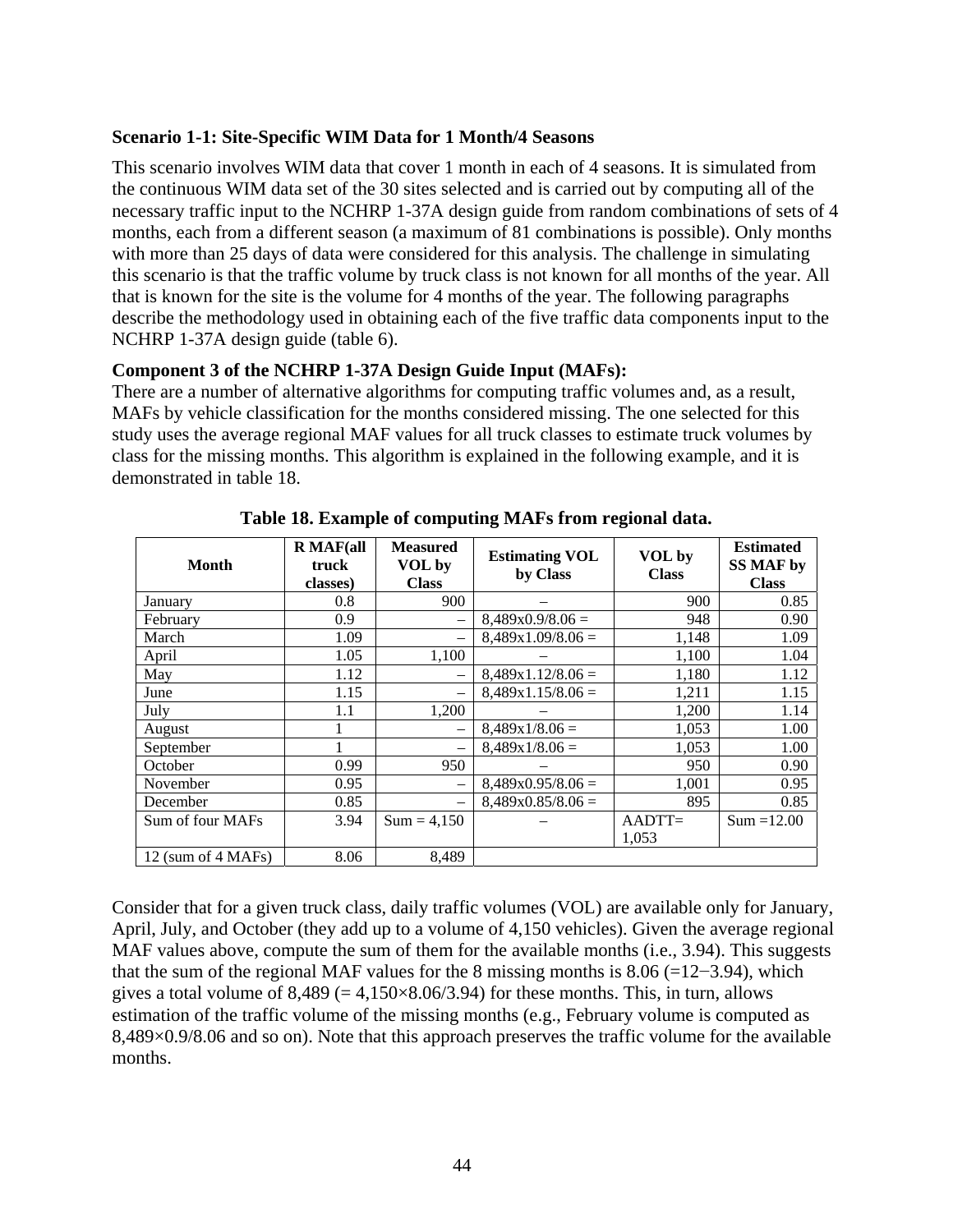The group of sites used for obtaining the regional MAF data was identified as the agencyspecific cluster that exhibited a similar truck classification pattern as the site under consideration (truck classification clusters are presented in appendix B and summarized in table 16). This was deemed to be reasonable compromise between using agencywide average MAF data for all truck classes and MAF cluster data for individual truck classes. Furthermore, it was practical to implement since the monthly vehicle classification distributions are relatively stable (table 19), and thus identifying a cluster from 4 months of traffic data is realistic.

|              | <b>Vehicle Class</b>    |      |     |     |     |      |     |     |     |     |
|--------------|-------------------------|------|-----|-----|-----|------|-----|-----|-----|-----|
| <b>Month</b> | $\overline{\mathbf{4}}$ | 5    | 6   | 7   | 8   | 9    | 10  | 11  | 12  | 13  |
| Jan.         | 2.3                     | 34.0 | 5.6 | 0.1 | 7.8 | 36.4 | 3.9 | 1.2 | 1.7 | 7.1 |
| Feb.         | 2.3                     | 34.2 | 6.1 | 0.2 | 7.9 | 35.5 | 3.8 | 1.2 | 1.8 | 7.2 |
| Mar.         | 1.2                     | 37.3 | 5.8 | 0.2 | 5.4 | 36.1 | 3.8 | 1.4 | 1.7 | 7.2 |
| Apr.         | 1.4                     | 41.7 | 5.9 | 0.3 | 5.8 | 31.6 | 3.6 | 1.1 | 1.6 | 7.0 |
| May          | 1.5                     | 43.4 | 6.3 | 0.3 | 6.4 | 29.8 | 3.4 | 1.1 | 1.5 | 6.4 |
| June         | 1.5                     | 42.6 | 6.2 | 0.2 | 6.9 | 29.2 | 3.8 | 1.1 | 1.4 | 7.0 |
| July         | 1.6                     | 49.4 | 5.8 | 0.3 | 7.4 | 24.4 | 3.2 | 0.6 | 1.2 | 6.2 |
| Aug.         | 1.4                     | 49.5 | 5.7 | 0.5 | 8.6 | 22.0 | 3.2 | 0.5 | 1.3 | 7.2 |
| Sept.        | 1.9                     | 45.2 | 5.8 | 0.2 | 9.5 | 25.0 | 2.9 | 0.6 | 1.3 | 7.8 |
| Oct.         | 1.5                     | 45.9 | 6.2 | 0.3 | 7.0 | 27.4 | 3.0 | 0.6 | 1.2 | 6.9 |
| Nov.         | 1.6                     | 46.3 | 6.3 | 0.4 | 4.9 | 29.0 | 3.5 | 0.6 | 1.3 | 6.3 |
| Dec.         | 1.6                     | 46.0 | 5.4 | 0.4 | 4.3 | 30.3 | 3.6 | 0.6 | 1.3 | 6.5 |
| Mean         | 1.7                     | 43.0 | 5.9 | 0.3 | 6.8 | 29.7 | 3.5 | 0.9 | 1.4 | 6.9 |

#### **Table 19. Monthly versus annual vehicle class distribution, AVC cluster, Washington State site 6048.**

### **Components 1, 2, and 5 of the NCHRP 1-37A Design Guide Input (AADTT, Truck Class, and Axle-Load Distribution):**

Having established the volumes by truck class for the missing months, the algorithm used for obtaining traffic data input components 1, 2, and 5 was identical to that for scenario 1-0.

### **Component 4 of the NCHRP 1-37A Design Guide Input (Number of Axles per Truck):**

The number of axles by axle configuration and truck class was assumed to be constant and equal to each statewide average for the sites analyzed. This assumption is justified considering that the number of axles for the most common truck classes (classes 5 and 9) is relatively constant. Tables 20 and 21 show the number of single and tandem axles per vehicle for the Washington State sites analyzed. It can be seen that the number of single and tandem axles for vehicle classes 5 and 9 varies only slightly between sites. This is not the case for vehicle classes 7 and 11; however, they account for less than 4 percent of the total truck volumes. Another reason for this assumption was that the number of axles per vehicle type (i.e., 4 by 10 matrix) had to be input manually to the NCHRP 1-37A design guide software, and therefore, assuming it to be constant for each agency, significantly reduced the data input effort.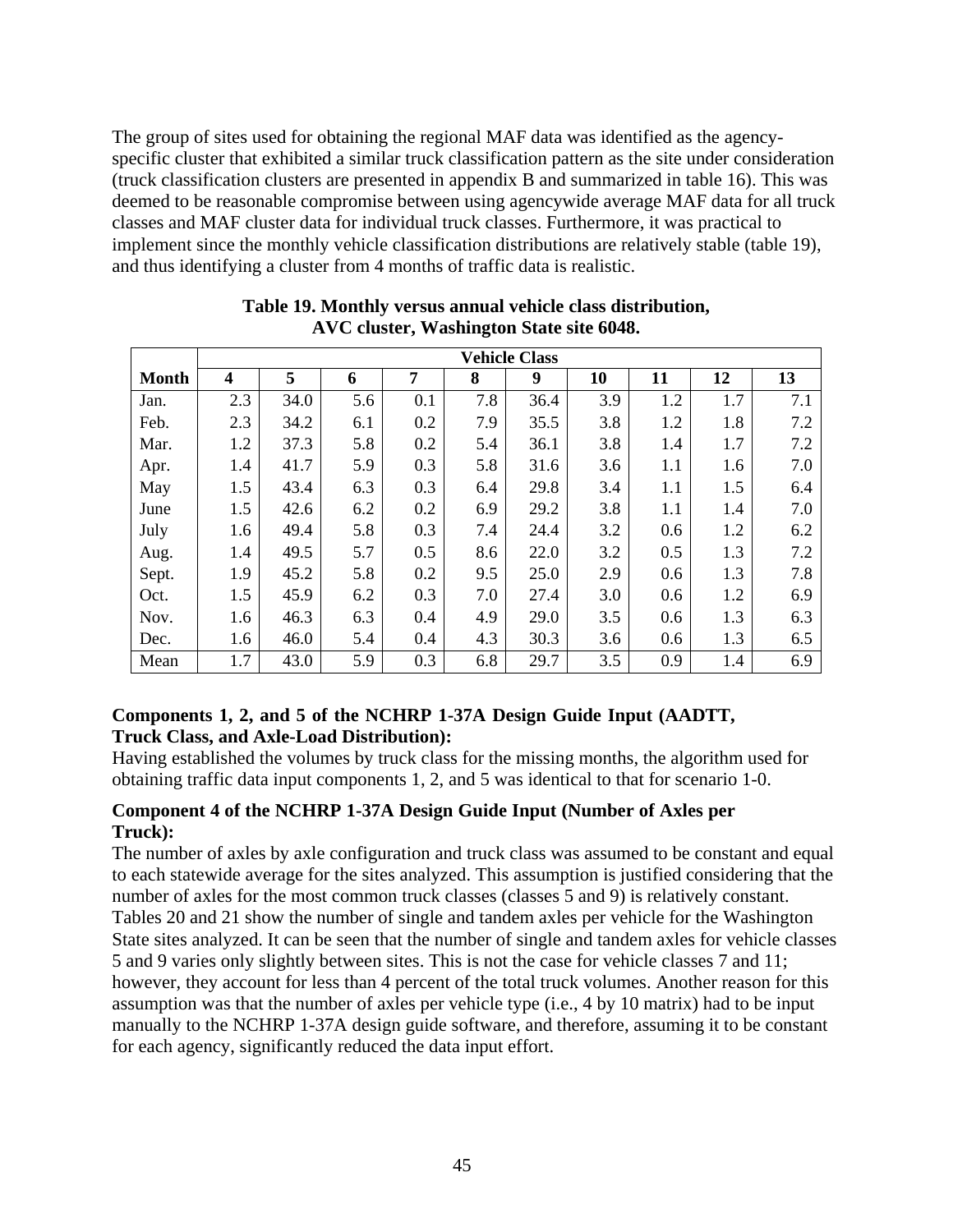|             | <b>Vehicle Class</b>    |      |      |      |      |      |      |      |      |      |
|-------------|-------------------------|------|------|------|------|------|------|------|------|------|
| <b>Site</b> | $\overline{\mathbf{4}}$ | 5    | 6    | 7    | 8    | 9    | 10   | 11   | 12   | 13   |
| 1002        | 1.59                    | 1.99 | 1.00 | 0.67 | 2.40 | 1.21 | 1.21 | 4.52 | 3.78 | 2.39 |
| 1005        | 1.21                    | 2.00 | 1.00 | 0.64 | 2.26 | 1.15 | 1.07 | 4.53 | 3.83 | 2.14 |
| 1006        | 1.36                    | 1.97 | 1.00 | 1.08 | 2.26 | 1.14 | 1.10 | 4.61 | 3.02 | 2.37 |
| 1007        | 1.49                    | 1.99 | 1.07 | 1.15 | 2.26 | 1.20 | 1.06 | 4.73 | 3.75 | 2.22 |
| 1008        | 1.21                    | 2.00 | 1.00 | 0.98 | 2.24 | 1.28 | 1.22 | 4.86 | 3.45 | 1.90 |
| 1801        | 1.59                    | 1.98 | 1.00 | 0.98 | 2.34 | 1.22 | 1.03 | 3.61 | 3.62 | 2.53 |
| 3011        | 1.25                    | 2.00 | 1.00 | 0.73 | 2.38 | 1.03 | 1.03 | 4.33 | 3.21 | 1.76 |
| 3013        | 1.29                    | 2.00 | 1.00 | 1.03 | 2.31 | 1.22 | 1.15 | 4.49 | 3.47 | 2.27 |
| 3014        | 1.65                    | 1.99 | 1.23 | 0.94 | 2.56 | 1.14 | 1.07 | 4.35 | 3.62 | 2.29 |
| 3019        | 1.52                    | 1.99 | 1.00 | 0.67 | 2.38 | 1.09 | 1.15 | 4.34 | 3.57 | 2.13 |
| 3812        | 1.81                    | 2.00 | 1.00 | 0.44 | 2.59 | 1.10 | 1.07 | 4.34 | 3.65 | 1.82 |
| 3813        | 1.82                    | 2.00 | 1.00 | 1.00 | 2.53 | 1.15 | 1.01 | 3.75 | 3.70 | 1.91 |
| 6020        | 1.26                    | 2.00 | 1.00 | 1.25 | 2.24 | 1.13 | 1.35 | 4.66 | 3.34 | 2.25 |
| 6048        | 1.43                    | 2.00 | 1.00 | 0.98 | 2.34 | 1.14 | 1.04 | 4.07 | 2.80 | 1.46 |
| 6056        | 1.41                    | 1.99 | 1.05 | 1.24 | 2.31 | 1.25 | 1.12 | 4.21 | 3.48 | 2.06 |
| 7322        | 1.50                    | 2.00 | 1.12 | 0.78 | 2.32 | 1.28 | 1.12 | 4.70 | 3.73 | 2.04 |
| 7409        | 1.71                    | 2.00 | 1.00 | 0.97 | 2.16 | 1.09 | 1.12 | 3.97 | 3.58 | 2.38 |
| Mean        | 1.48                    | 1.99 | 1.03 | 0.91 | 2.35 | 1.17 | 1.11 | 4.36 | 3.51 | 2.11 |

**Table 20. Number of single axles per vehicle, annual Washington State data.** 

**Table 21. Number of tandem axles per vehicle, annual Washington State data.** 

|             | <b>Vehicle Class</b> |      |      |      |      |      |      |      |      |      |
|-------------|----------------------|------|------|------|------|------|------|------|------|------|
| <b>Site</b> | 4                    | 5    | 6    | 7    | 8    | 9    | 10   | 11   | 12   | 13   |
| 1002        | 0.73                 | 0.06 | 1.00 | 1.00 | 0.66 | 1.88 | 1.06 | 0.67 | 1.10 | 2.21 |
| 1005        | 0.79                 | 0.02 | 1.00 | 1.26 | 0.77 | 1.92 | 1.02 | 0.27 | 1.05 | 2.48 |
| 1006        | 0.72                 | 0.03 | 1.00 | 0.84 | 0.75 | 1.92 | 0.99 | 0.96 | 1.21 | 2.06 |
| 1007        | 0.92                 | 0.05 | 0.97 | 0.84 | 0.81 | 1.90 | 0.92 | 0.25 | 1.06 | 2.13 |
| 1008        | 0.79                 | 0.01 | 1.00 | 1.06 | 0.76 | 1.85 | 1.06 | 0.27 | 1.11 | 2.04 |
| 1801        | 0.72                 | 0.07 | 1.00 | 0.65 | 0.72 | 1.89 | 0.93 | 0.86 | 1.09 | 2.17 |
| 3011        | 0.76                 | 0.01 | 1.00 | 1.28 | 0.58 | 1.98 | 1.06 | 0.47 | 1.32 | 2.45 |
| 3013        | 0.73                 | 0.00 | 1.00 | 1.67 | 0.69 | 1.88 | 1.14 | 0.47 | 1.20 | 2.33 |
| 3014        | 0.36                 | 0.01 | 0.89 | 0.13 | 0.61 | 1.93 | 0.93 | 0.26 | 1.11 | 2.34 |
| 3019        | 0.54                 | 0.03 | 1.00 | 0.83 | 0.64 | 1.95 | 0.96 | 0.34 | 1.17 | 2.01 |
| 3812        | 0.21                 | 0.00 | 1.00 | 1.54 | 0.42 | 1.94 | 0.96 | 0.39 | 1.11 | 2.52 |
| 3813        | 0.38                 | 0.01 | 1.00 | 0.77 | 0.48 | 1.92 | 0.98 | 0.80 | 1.06 | 2.57 |
| 6020        | 0.75                 | 0.01 | 1.00 | 0.90 | 0.76 | 1.93 | 1.34 | 0.41 | 1.19 | 2.36 |
| 6048        | 0.59                 | 0.00 | 1.00 | 0.29 | 0.66 | 1.91 | 1.00 | 0.42 | 1.07 | 1.18 |
| 6056        | 0.77                 | 0.01 | 0.98 | 1.35 | 0.71 | 1.87 | 1.14 | 0.56 | 1.23 | 2.25 |
| 7322        | 0.72                 | 0.00 | 0.94 | 1.68 | 0.73 | 1.85 | 1.17 | 0.34 | 1.07 | 2.26 |
| 7409        | 0.54                 | 0.01 | 1.00 | 0.51 | 0.84 | 1.95 | 1.04 | 0.63 | 1.19 | 2.34 |
| Mean        | 0.65                 | 0.02 | 0.99 | 0.98 | 0.68 | 1.91 | 1.04 | 0.49 | 1.14 | 2.22 |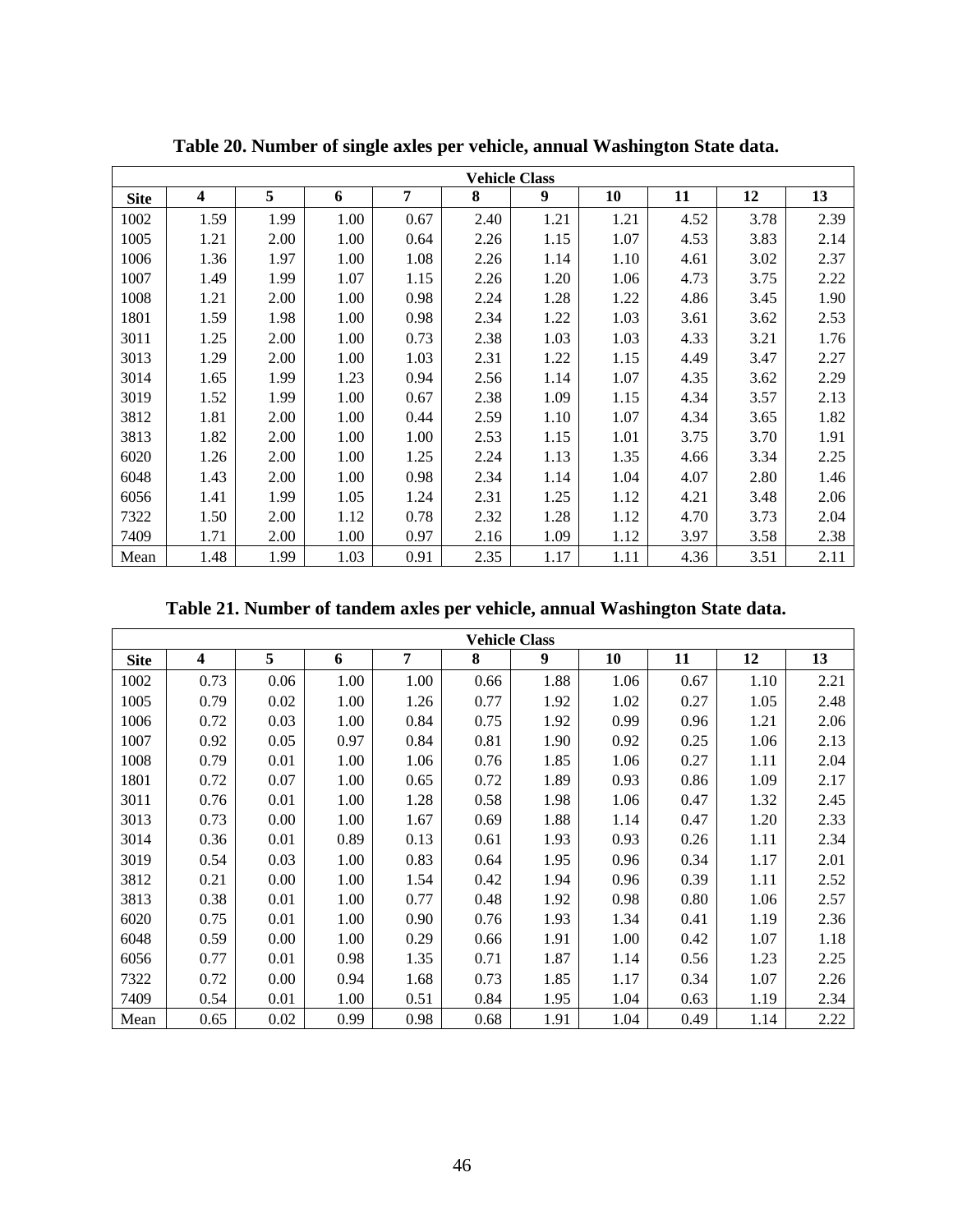### **Scenario 1-2: Site-Specific WIM Data for 1 Week/Season**

This scenario was simulated in a manner similar to the one described under scenario 1-1. The difference was that only 1 week per season of WIM data was considered available. For each season, a week was selected at random, after excluding the dates involving national holidays and those having incomplete data. This simply yielded a higher number of combinations to be simulated (i.e., depending on data coverage, up to 20,736 combinations). Each week was assumed to be representative of the entire month. The handling of the remaining elements of the NCHRP 1-37A design guide input was identical to that described under scenario 1-1.

### **Scenario 2-0: Continuous Site-Specific AVC Data and Regional WIM Data**

This scenario used only the vehicle classification information that is available from the 30 WIM sites being analyzed. NCHRP 1-37A design guide inputs 1, 2, and 3 were obtained in an identical manner as done for scenario 1-0. For input 4, the number of axles by configuration and vehicle class, the agencywide average was used for reasons explained earlier. Input 5, which uses the load frequency distribution by axle configuration, had to be estimated from regional WIM data. In doing so, it was assumed that although there are no site-specific WIM data, there is sufficient qualitative information for truck weights for the site to allow classification of it into one of the axle-load clusters determined within a particular agency. As a result, input 5 was obtained from the average WIM data of the appropriate cluster, rather than from agencywide WIM data.

# **Scenario 2-1: Site-Specific AVC Data for 1 Month/Season and Regional WIM Data**

This scenario was simulated in a manner similar to that for scenario 1-1. The difference was that traffic data input 5, the load distribution by axle configuration, was obtained from regional WIM data as described under scenario 2-0.

# **Scenario 2-2: Site-Specific AVC Data for 1 Week/Season and Regional WIM Data**

This scenario was simulated in a manner similar to that for scenario 1-2. The difference was that traffic data input 5, the load distribution by axle configuration, was obtained from regional WIM data as described under scenario 2-0.

# **Scenario 2-3: Site-Specific AVC Data for 1 Week/Year and Regional WIM Data**

This scenario was simulated by assuming that the week of data considered available is representative of the month to which it belongs. After excluding those involving national holidays and those having incomplete data, weeks were selected at random, and subsequently, in traffic data input 3, the MAFs were estimated from the regional vehicle classification cluster corresponding to the site in question. Traffic data inputs 1, 2, and 4 were also estimated as per scenario 1-1. Finally, traffic data element 5, the load distributions by axle type, were obtained from regional WIM data as described under scenario 2-0.

### **Scenario 3-0: Continuous Site-Specific ATR Data, Regional AVC Data, and Regional WIM Data**

This scenario consists of continuous site-specific vehicle counts for an entire year combined with regional AVC and regional WIM data. These vehicle counts include vehicle classes 1 through 3: motorcycles, passenger cars, and light four-tire trucks. Although no site-specific vehicle classification or load information is available, it was assumed that there exists qualitative information to assign the site correctly to one of the AVC clusters and one of the WIM clusters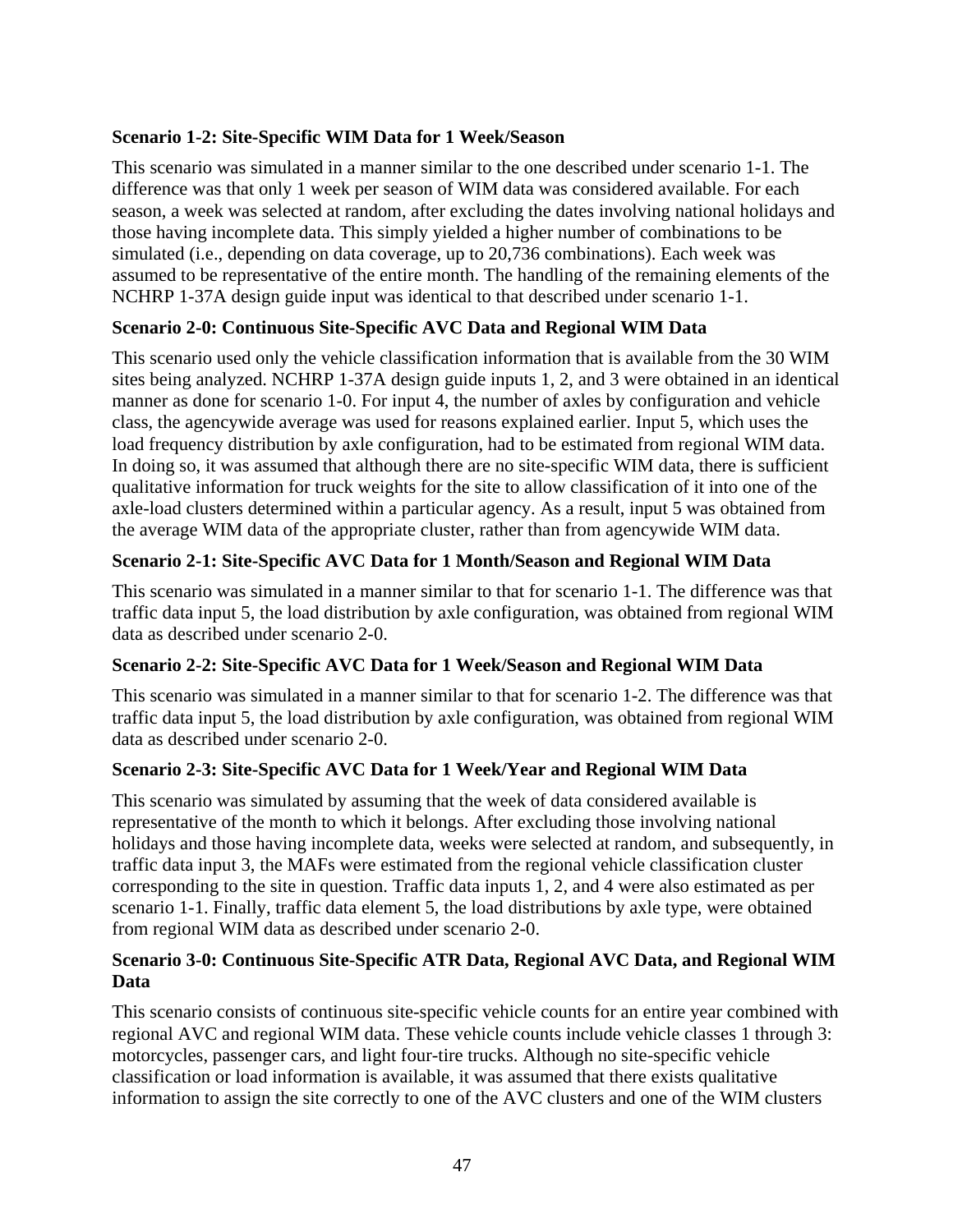developed for the agencies analyzed; therefore, the percentage of trucks at the site (classes 4 through 13) was assumed to be equal to the average of the percentage of trucks at the sites that belong to the actual AVC cluster for this site. This allowed calculation of AADTT according to the method described under scenario 1-0. Traffic data input 2 was obtained as the average of the vehicle classification distribution for the sites that belong to the actual AVC cluster for the site. Similarly, traffic data input 3 was obtained as the average of the MAFs for the sites that belong to the actual AVC cluster for the site. Traffic data input 4, the number of axles by type and vehicle class, was assumed to be equal to the statewide average for the reasons described under scenario 1-1. Traffic data input 5, the load distribution by axle configuration, was obtained as the average of the data for the actual WIM cluster to which the site belongs. It should be noted that this scenario results in a far lower variation in traffic data input than most of the scenarios described earlier because it relies on continuous regional data for the majority of the input.

### **Scenario 3-1: Site-Specific ATR Data for 1 Week/Season, Regional AVC Data, and Regional WIM Data**

This scenario was simulated in a manner similar to scenario 3-0. The only difference is that vehicle volume data are considered known only for 1 month for each of 4 seasons. Traffic data input 2, 3, 4, and 5 were obtained in a similar manner to scenario 3-0. Traffic data input 1, the AADTT, was computed as described under scenario 1-1.

### **Scenario 4-0: Continuous Site-Specific ATR Data, Regional AVC Data, and National WIM Data**

This scenario is similar to scenario 3-0. The only difference was that the axle-load information from the WIM cluster was replaced with information from national average WIM data. The latter was assumed to be equal to the default axle-load distributions embedded into the NCHRP 1-37A design guide software. This assumption affected only traffic data input 5, the load distribution by axle configuration.

### **Scenario 4-1: Site-Specific ATR Data for 1 Week/Season, Regional AVC Data, and National WIM Data**

This scenario was simulated in a manner similar to scenario 3-1. The difference was that the axle-load information from the WIM cluster was replaced with information from national average WIM data. The latter was assumed to be equal to the default axle-load distributions embedded into the NCHRP 1-37A design guide software.

### **Scenario 4-2: Site-Specific ATR Data for 1 Week/Year, Regional AVC Data, and National WIM Data**

This scenario is a variation of scenario 4-1, where only a single week of data is available per year. As in scenario 2-3, 1 week was selected at random after excluding those weeks that involved national holidays or incomplete traffic data. This week was assumed to be representative of the entire year. As in scenario 3-0, regional AVC cluster data were used to compute percentage of trucks and average MAF values were used to obtain the traffic volumes by month and truck class. National WIM data (the default values in the NCHRP 1-37A design guide software) were used for traffic data input 5.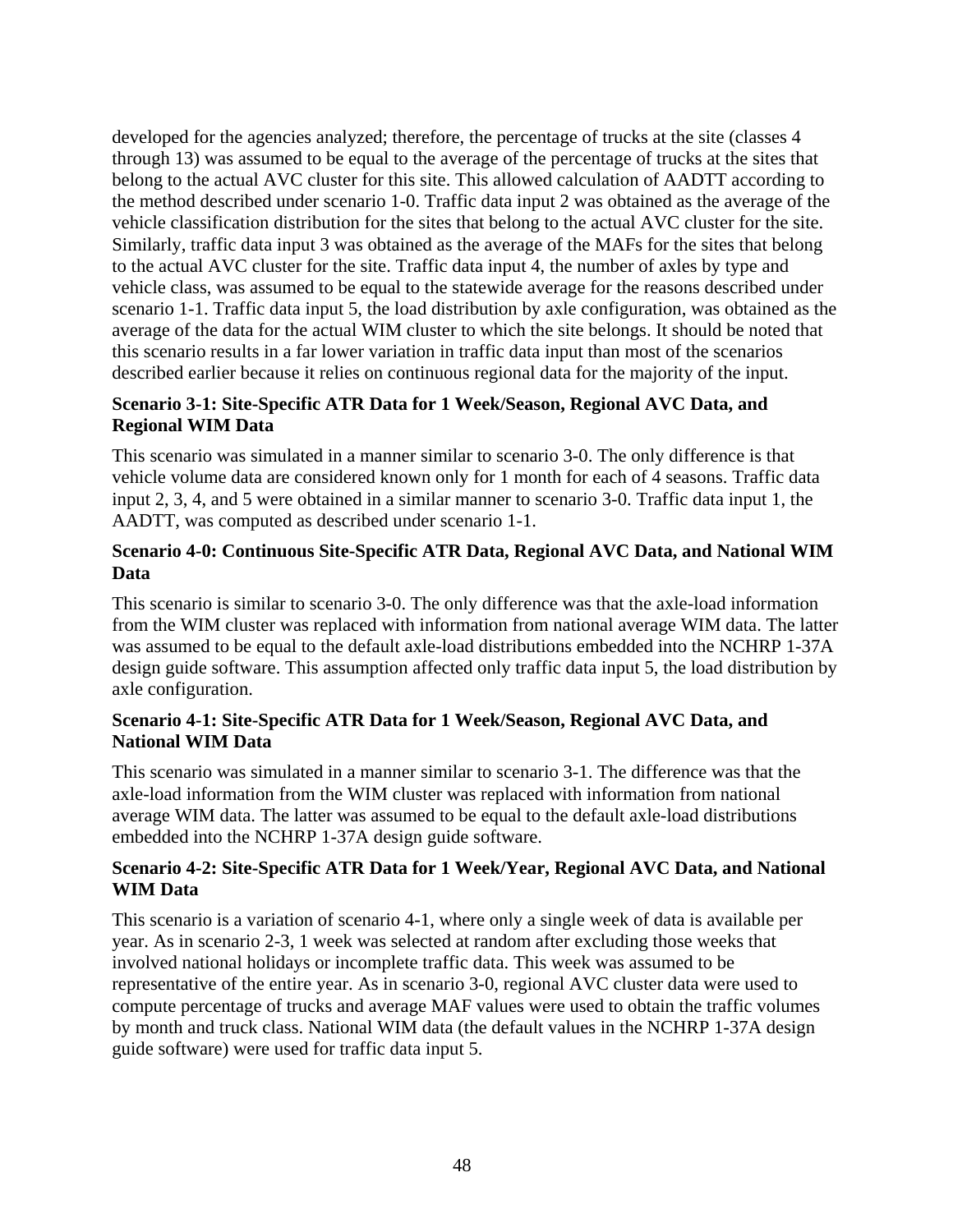### **Scenario 4-3: Site-Specific ATR Data for 1 Weekday Plus 1 Weekend/Year, Regional AVC Data, and National WIM Data**

This scenario involves ATR counts from 1 weekday and 1 weekend day. Traffic volumes on these days were weighted by 5 and 2, respectively, to compute weekly traffic volumes. All weeks that did not involve holidays or missing data were considered at random under this scenario. Subsequently, all traffic data input elements were computed as described under scenario 4-2.

### **Scenarios 4-4 through 4-7: Various-Coverage, Site-Specific ATR Data, National AVC Data, and National WIM Data**

These scenarios are essentially identical to scenarios 4-0, 4-1, 4-2, and 4-3, respectively. The only difference is that traffic data inputs 2 and 3 were not computed from the regional AVC data, but rather from national data. For the latter, the default vehicle classification values embedded into the NCHRP 1-37A design guide were used. In doing so, the default classification distribution for truck traffic class (TTC) type 1 was arbitrarily selected and described as a major single-trailer truck route (i.e., predominantly class 9 trucks). The default MAF values embedded into the NCHRP 1-37A design guide were 1.00 for all months and vehicle classes. For each time coverage in site-specific ATR data, the method used for computing each of the traffic data input elements to the NCHRP 1-37A design guide was described earlier.

# **ESTIMATING TRAFFIC INPUT**

The preceding discussion documents in detail the methodology and assumptions used in obtaining each of the five traffic data input elements to the NCHRP 1-37A design guide (table 6) for each of the 17 traffic data collection scenarios considered (table 8). A summary of the source of data used in computing each traffic data input element to the NCHRP 1-37A design guide is given in table 22.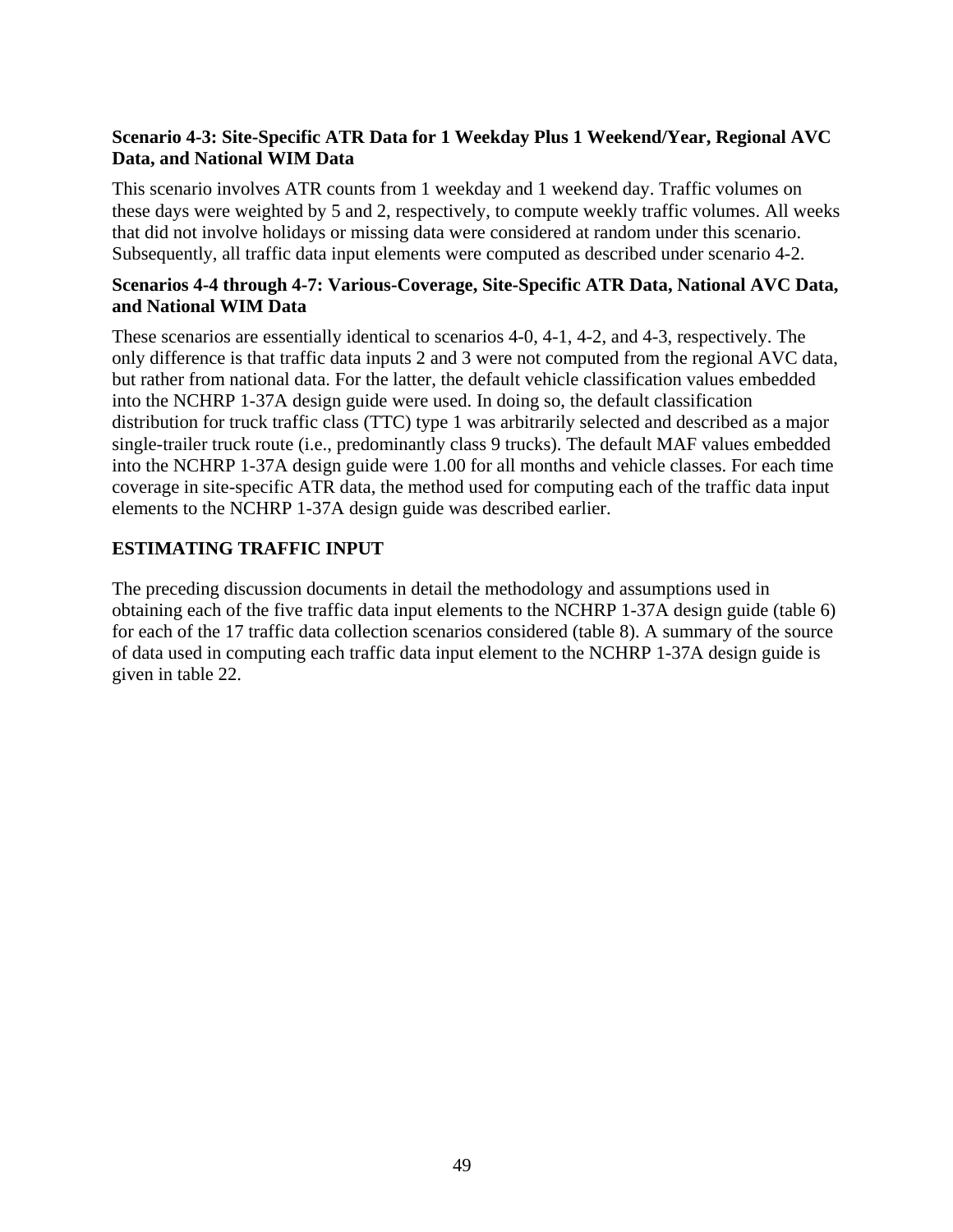|                 | <b>NCHRP 1-37A Design Guide Input</b> |                                   |                                                                |                  |                                  |                                              |  |
|-----------------|---------------------------------------|-----------------------------------|----------------------------------------------------------------|------------------|----------------------------------|----------------------------------------------|--|
| <b>Scenario</b> | TICKY                                 | <b>Percent Trucks</b><br>by Class | <b>Vehicle</b><br><b>Classification</b><br><b>Distribution</b> | <b>MAFs</b>      | No. of Axles per<br><b>Truck</b> | <b>Load Frequency</b><br><b>Distribution</b> |  |
| $1-0$           | SS                                    | <b>SS</b>                         | SS                                                             | <b>SS</b>        | <b>SS</b>                        | <b>SS</b>                                    |  |
| $1-1$           | SS                                    | SS                                | <b>SS</b>                                                      | From VC cluster  | State average                    | <b>SS</b>                                    |  |
| $1 - 2$         | SS                                    | SS                                | SS                                                             | From VC cluster  | State average                    | <b>SS</b>                                    |  |
| $2 - 0$         | SS                                    | SS                                | SS                                                             | <b>SS</b>        | State average                    | From WIM cluster                             |  |
| $2 - 1$         | SS                                    | SS                                | <b>SS</b>                                                      | From VC cluster  | State average                    | From WIM cluster                             |  |
| $2 - 2$         | SS                                    | SS                                | SS                                                             | From VC cluster  | State average                    | From WIM cluster                             |  |
| $2 - 3$         | SS                                    | SS                                | <b>SS</b>                                                      | From VC cluster  | State average                    | From WIM cluster                             |  |
| $3-0$           | SS                                    | From VC cluster                   | From VC cluster                                                | From VC cluster  | State average                    | From WIM cluster                             |  |
| $3-1$           | SS                                    | From VC cluster                   | From VC cluster                                                | From VC cluster  | State average                    | From WIM cluster                             |  |
| $4-0$           | SS                                    | From VC cluster                   | From VC cluster                                                | From VC cluster  | State average                    | National average                             |  |
| $4 - 1$         | SS                                    | From VC cluster                   | From VC cluster                                                | From VC cluster  | State average                    | National average                             |  |
| $4 - 2$         | SS                                    | From VC cluster                   | From VC cluster                                                | From VC cluster  | State average                    | National average                             |  |
| $4 - 3$         | SS                                    | From VC cluster                   | From VC cluster                                                | From VC cluster  | State average                    | National average                             |  |
| $4 - 4$         | SS                                    | National average                  | National average                                               | National average | National average                 | National average                             |  |
| $4 - 5$         | SS                                    | National average                  | National average                                               | National average | National average                 | National average                             |  |
| $4 - 6$         | SS                                    | National average                  | National average                                               | National average | National average                 | National average                             |  |
| $4 - 7$         | SS                                    | National average                  | National average                                               | National average | National average                 | National average                             |  |

### **Table 22. Summary of the source of traffic data input to the NCHRP 1-37A design guide for the selected scenarios.**

Table 23 shows the number of possible time-coverage combinations analyzed for each scenario. Obviously, the continuous data coverage scenarios (i.e., scenarios 1-0, 2-0, 3-0, 4-0, and 4-4) involve only a single time-coverage combination and, as a result, yield singular estimates of the traffic data input elements of the NCHRP 1-37A design guide (table 6). On the other hand, the discontinuous scenarios yield one set of traffic data input elements per data coverage combination. Statistics for this traffic data input were computed and their range was established as a function of the desired level of confidence.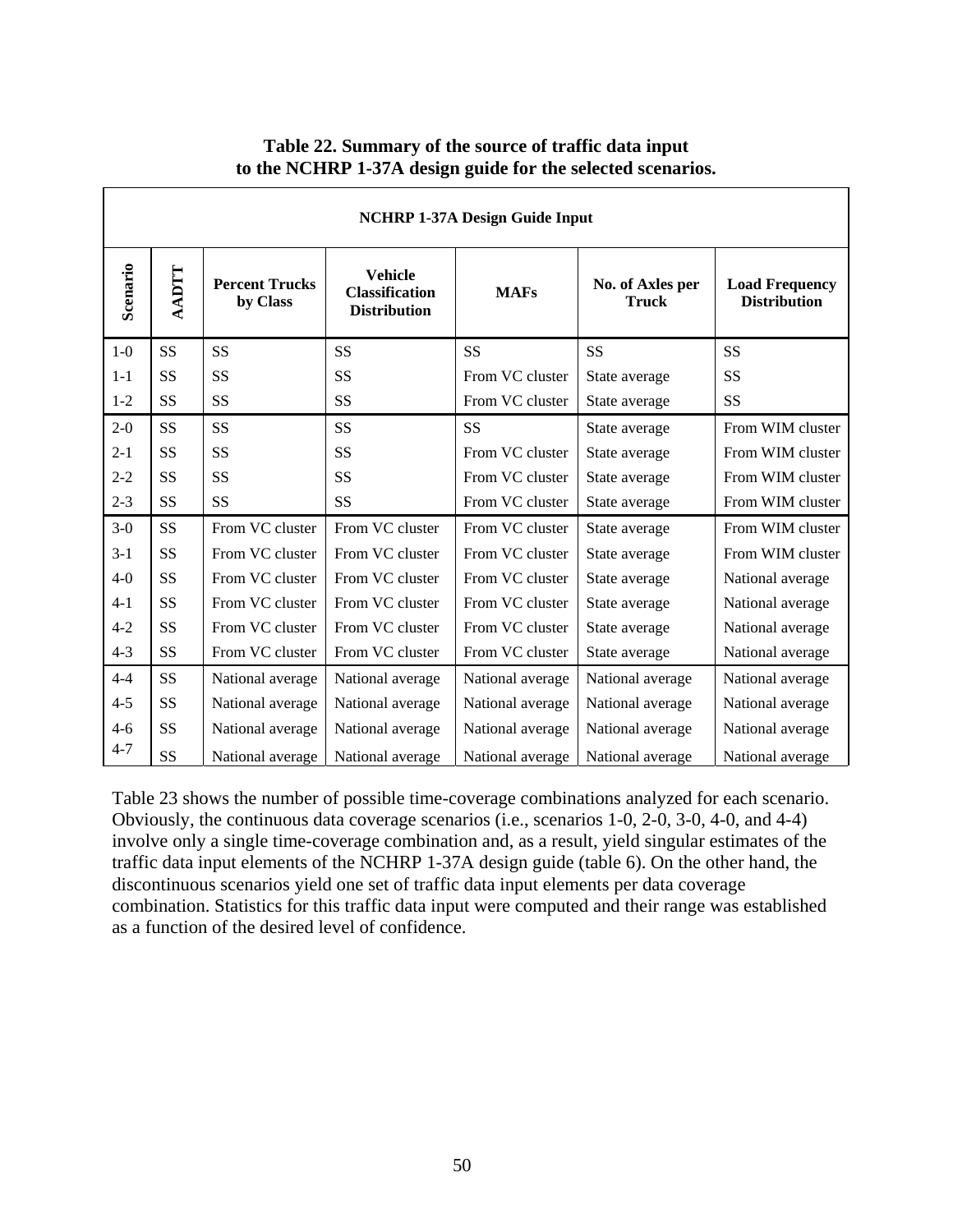| <b>Scenario</b> | <b>Time-Coverage</b> |
|-----------------|----------------------|
|                 | <b>Combinations</b>  |
| $1-0$           | 1                    |
| $1 - 1$         | 81                   |
| $1 - 2$         | 20,736               |
| $2 - 0$         | 1                    |
| $2 - 1$         | 81                   |
| $2 - 2$         | 20,736               |
| $2 - 3$         | 48                   |
| $3-0$           | 1                    |
| $3-1$           | 81                   |
| $4 - 0$         | 1                    |
| $4 - 1$         | 20,736               |
| $4 - 2$         | 48                   |
| $4 - 3$         | 480                  |
| $4 - 4$         | $\mathbf{1}$         |
| $4 - 5$         | 20,736               |
| $4 - 6$         | 48                   |
| $4 - 7$         | 480                  |

**Table 23. Number of possible traffic sampling combinations by scenario.** 

For each confidence level, NCHRP 1-37A design guide simulations for the discontinuous timecoverage scenarios were conducted by considering the lowest percentile for all traffic input elements simultaneously (i.e., 1, 2, 3, and 5 as identified in table 6). The reason for considering traffic underprediction as critical is because it results in pavement designs that are thinner than required, which, in turn, would fail prematurely. The reason for specifying the lowest percentile of all traffic input simultaneously is because it allows computation of the statistical maximum error in pavement life predictions given a confidence level. As a result, it reflects the confidence that this level of error will not be exceeded, which, in turn, is the reliability in the pavement design process. In performing these NCHRP 1-37A design guide simulations, it was decided to keep the traffic growth rate constant for all vehicle classes (4 percent annually) to ensure comparable results between sites. The effect of the actual traffic growth rate on pavementperformance predictions for each site was studied separately and is detailed in chapter 5 of this report.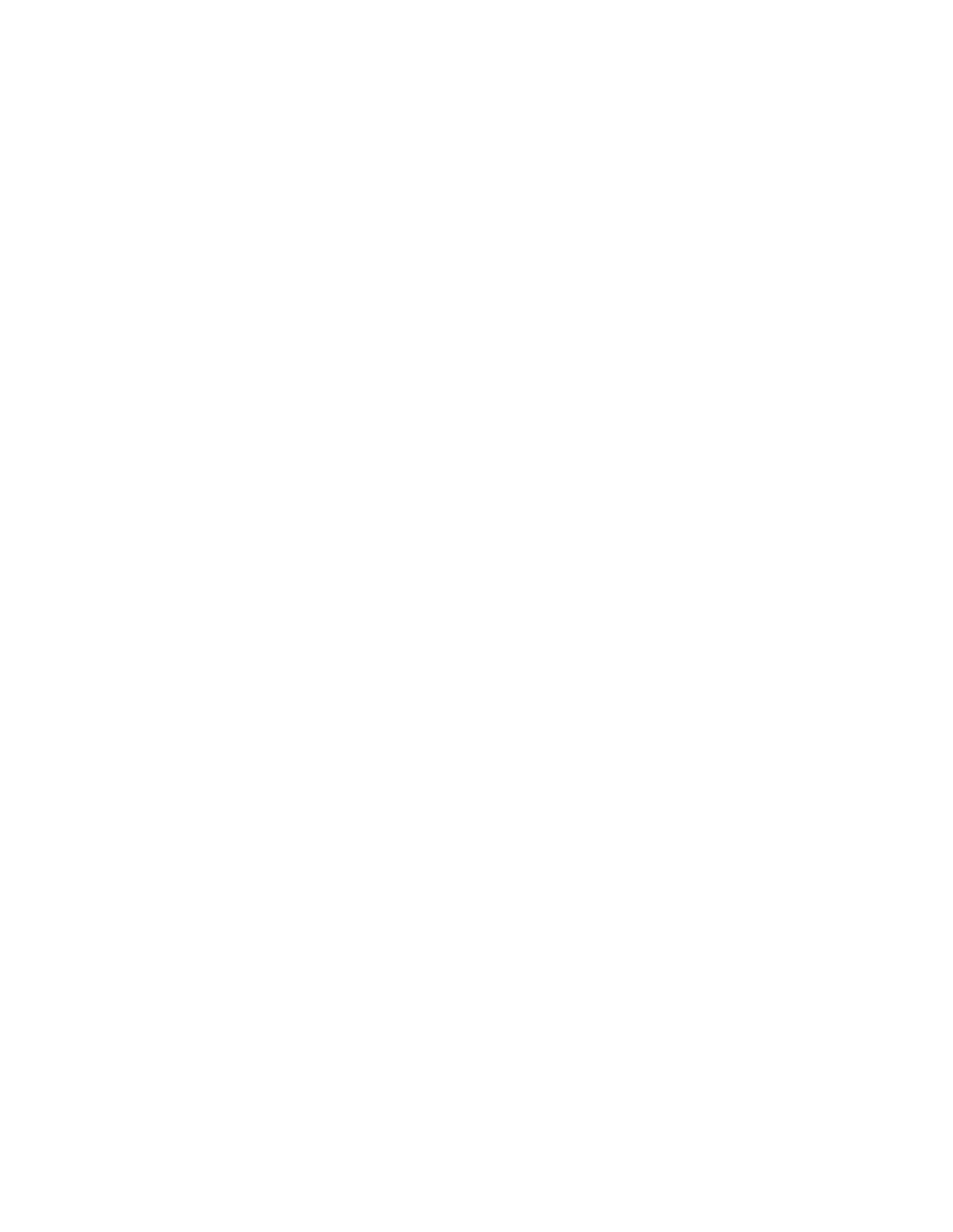### **CHAPTER 5. SENSITIVITY ANALYSIS**

### **EFFECT OF TRAFFIC DATA COLLECTION SCENARIO**

The 30 LTPP sections described in tables 11 and 12 were used in conducting the detailed sensitivity analysis of the NCHRP 1-37A design guide related to traffic input. The traffic data were simulated according to the scenarios described above. The NCHRP 1-37A design guide analysis was conducted using site-specific layer thicknesses and climatic data as summarized in appendix C; however, no site-specific pavement layer moduli were used because the available data were in the process of being reevaluated at the time of this study. A total of 1,950 NCHRP 1-37A design guide runs were planned (i.e., 30 pavement sites  $\times$  (5 continuous-coverage scenarios  $+ 12$  variable-coverage scenarios  $\times$  5 reliability levels)). For the variable-coverage scenarios, five runs accommodate only one-sided reliability (i.e., traffic underprediction, which is critical), as explained earlier. However, early in the sensitivity analysis, it was concluded that only scenario 1-0 is capable of providing 99.9 percent reliability. As a result, NCHRP 1-37A design guide simulations for this level of confidence were not conducted for all of the sections, nor were they considered in developing the final traffic data collection recommendations. Instead, a number of NCHRP 1-37A design guide runs were conducted to simulate the performance of some of the selected sections on the other end of the confidence interval (traffic overprediction) to establish the complete range of pavement life prediction estimates. NCHRP 1- 37A design guide pavement-performance predictions are in terms of particular distress parameters versus time. In defining pavement life, the limiting values of these parameters had to be assumed, as described in table 24.

| <b>Pavement Type</b>                                                    | <b>Failure Mode</b>   | Limit                              |  |
|-------------------------------------------------------------------------|-----------------------|------------------------------------|--|
|                                                                         | <b>Rutting</b>        | $10 \text{ mm}$ (0.40 inches)      |  |
| Asphalt concrete                                                        |                       | 20 percent or 200 meters per       |  |
| (AC)                                                                    | Longitudinal cracking | kilometer (m/km)                   |  |
|                                                                         |                       | $(1,056$ feet per mile $(ft/min))$ |  |
| Jointed plain<br>reinforced concrete<br>(JPRC)                          | Slabs cracked         | 50 percent of total slabs          |  |
| Continuously<br>reinforced concrete<br>$\mathbb{C}\mathrm{R}\mathrm{C}$ | <b>Punchouts</b>      | 19/km (30/mi)                      |  |

**Table 24. Failure criteria for each pavement type.** 

Pavement life was defined as the length of time it takes to reach the limiting value for one of these distresses, called the "critical distress parameter." An example of these pavement life predictions is shown in figure 9 for section 181028, which was estimated to fail in rutting. Note that for clarity, only the results from the continuous-coverage scenarios are shown. For the particular site, it can be seen that the traffic data collection scenarios do have a significant effect on estimated pavement life. For this example, pavement life ranges from 26 years for scenario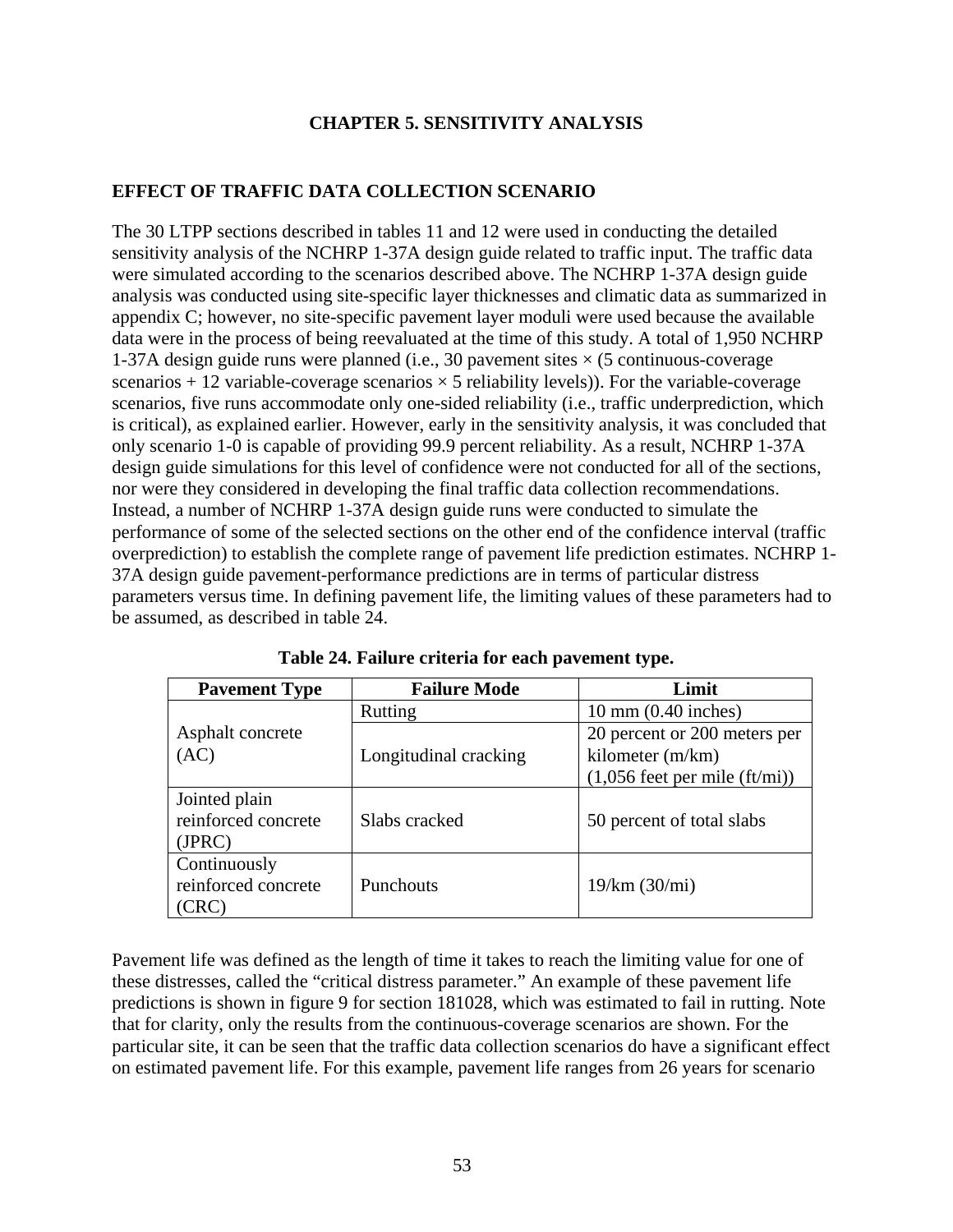3-0 to 43 years for scenario 4-4, but where the true estimate (i.e., obtained under scenario 1-0) is 28 years.



**Figure 9. Example of NCHRP 1-37A design guide output, site 181028 in Indiana.** 

Obtaining pavement life from the output of the multitude of NCHRP 1-37A design guide simulations performed was automated using a macro that identified the critical pavement distress parameter and the number of years that it took to reach it. A summary of the estimated lives in years under scenario 1-0 and the critical distress parameters are given in tables 25 and 26 for the flexible and rigid sections, respectively. To facilitate interpretation of the pavement life prediction results across scenarios and confidence levels, it was decided to focus on a particular distress parameter, selected for each site, to be the one critical parameter under scenario 1-0. Furthermore, this approach allowed testing of the sensitivity of individual damage models to traffic input. As mentioned earlier, the life predictions in these two tables were obtained under an assumed annual AADTT growth rate of 4 percent. For each of the 30 sites analyzed, the results were summarized by plotting pavement life versus traffic data collection scenario by confidence level (figures 10 through 14).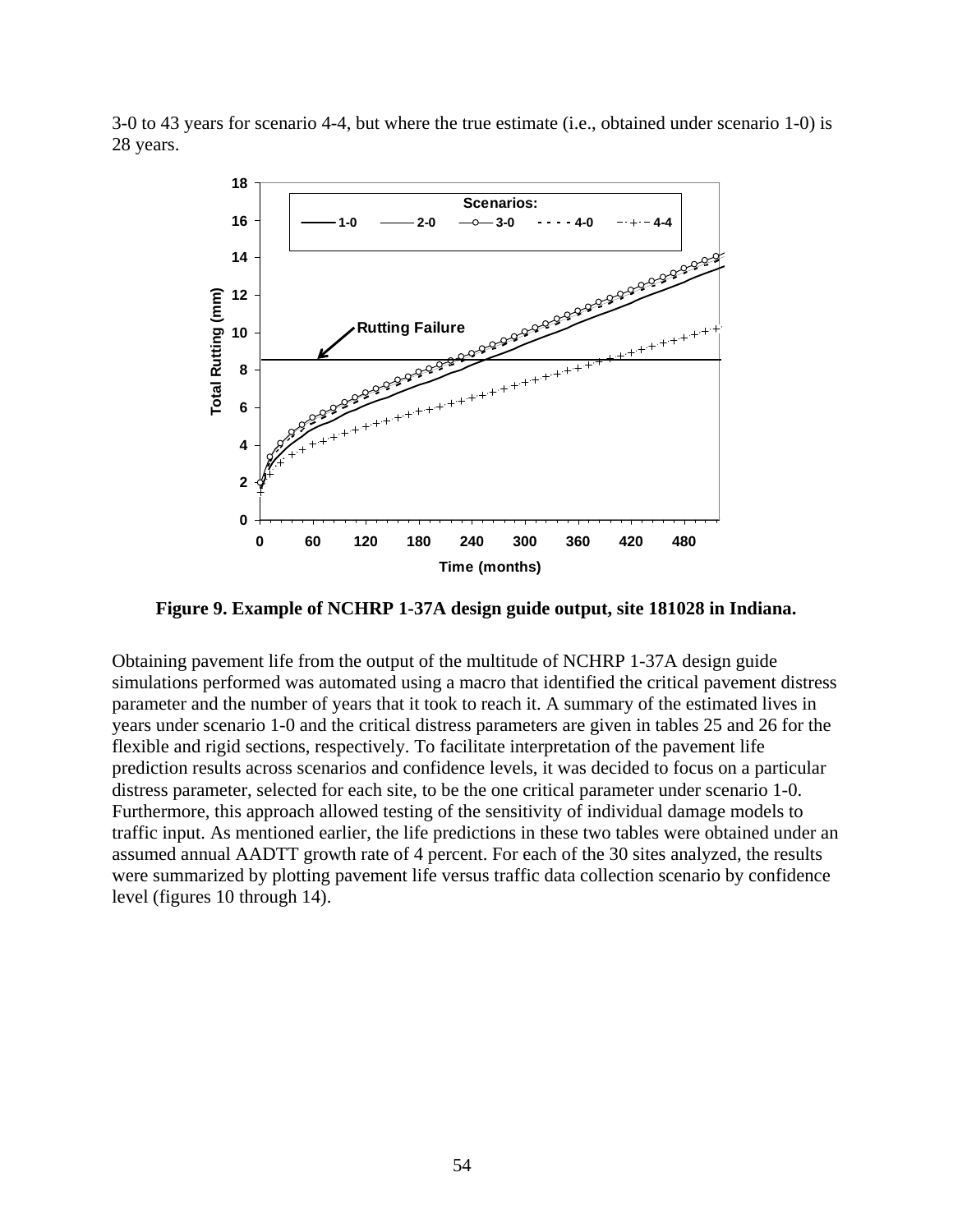| <b>Site</b> | <b>AADTT Level</b> | Life (years) | <b>Critical Distress</b>                |
|-------------|--------------------|--------------|-----------------------------------------|
| 091803      |                    | > 99         | No distresses                           |
| 261004      |                    | 30           | $\text{Rut} > 10 \text{ mm}$ (0.4 inch) |
| 271019      |                    | 44           | $\text{Rut} > 10 \text{ mm}$ (0.4 inch) |
|             |                    | 5.9          | Longitudinal cracking                   |
| 282807      |                    |              | $>$ 20 percent length                   |
| 531007      | $AADTT \leq 800$   | $\lt$ 3      | Premature failure                       |
| 182008      |                    | > 99         | No distresses                           |
| 182009      |                    | > 99         | No distresses                           |
| 261010      |                    | 41           | $\text{Rut} > 10 \text{ mm}$ (0.4 inch) |
| 536048      |                    | 9.8          | $\text{Rut} > 10 \text{ mm}$ (0.4 inch) |
|             |                    | 16.08        | Longitudinal cracking                   |
| 261012      |                    |              | $>$ 20 percent length                   |
| 181028      |                    | 30           | $\text{Rut} > 10 \text{ mm}$ (0.4 inch) |
| 186012      | $AA$ DTT > 800     | 26           | $\text{Rut} > 10 \text{ mm}$ (0.4 inch) |
| 261013      |                    | 26           | $\text{Rut} > 10 \text{ mm}$ (0.4 inch) |
|             |                    | 6.8          | Longitudinal cracking                   |
| 283081      |                    |              | $>$ 20 percent length                   |
| 283093      |                    | $\lt$ 3      | Premature failure                       |

**Table 25. Scenario 1-0: Life prediction and critical distress, flexible pavement sites.** 

**Table 26. Scenario 1-0: Life prediction and critical distress, rigid pavement sites.** 

| <b>Site</b> | Configuration | <b>AADTT Level</b>    | Life (years) | <b>Critical Distress</b>      |
|-------------|---------------|-----------------------|--------------|-------------------------------|
| 094020      | <b>JRCP</b>   |                       | > 99         | No distresses                 |
| 263069      | <b>JRCP</b>   |                       | > 99         | No distresses                 |
| 284024      | <b>JRCP</b>   | <b>AADTT</b>          | > 99         | No distresses                 |
| 501682      | <b>JRCP</b>   | $\leq 1200$           | 23.6         | Cracking $> 50$ percent slabs |
| 533813      | <b>JRCP</b>   |                       | 18.7         | Cracking $> 50$ percent slabs |
| 185022      | <b>CRCP</b>   |                       | 20.7         | Punchouts $> 19/km$ (30/mile) |
| 94008       | <b>JRCP</b>   |                       | 5.6          | Cracking $> 50$ percent slabs |
| 265363      | <b>CRCP</b>   |                       | 45           | Cracking $> 50$ percent slabs |
| 274055      | <b>JRCP</b>   |                       | > 99         | No distresses                 |
| 275076      | <b>CRCP</b>   |                       | 20.7         | Punchouts $> 19/km$ (30/mile) |
| 95001       | <b>CRCP</b>   | <b>AADTT</b><br>>1200 | $<$ 3        | Premature failure             |
| 185518      | <b>CRCP</b>   |                       | 11.7         | Punchouts $> 19/km$ (30/mile) |
| 264015      | <b>JRCP</b>   |                       | > 99         | No distress                   |
| 285006      | <b>CRCP</b>   |                       | $<$ 3        | Premature failure             |
| 285805      | <b>CRCP</b>   |                       | $\lt$ 3      | Premature failure             |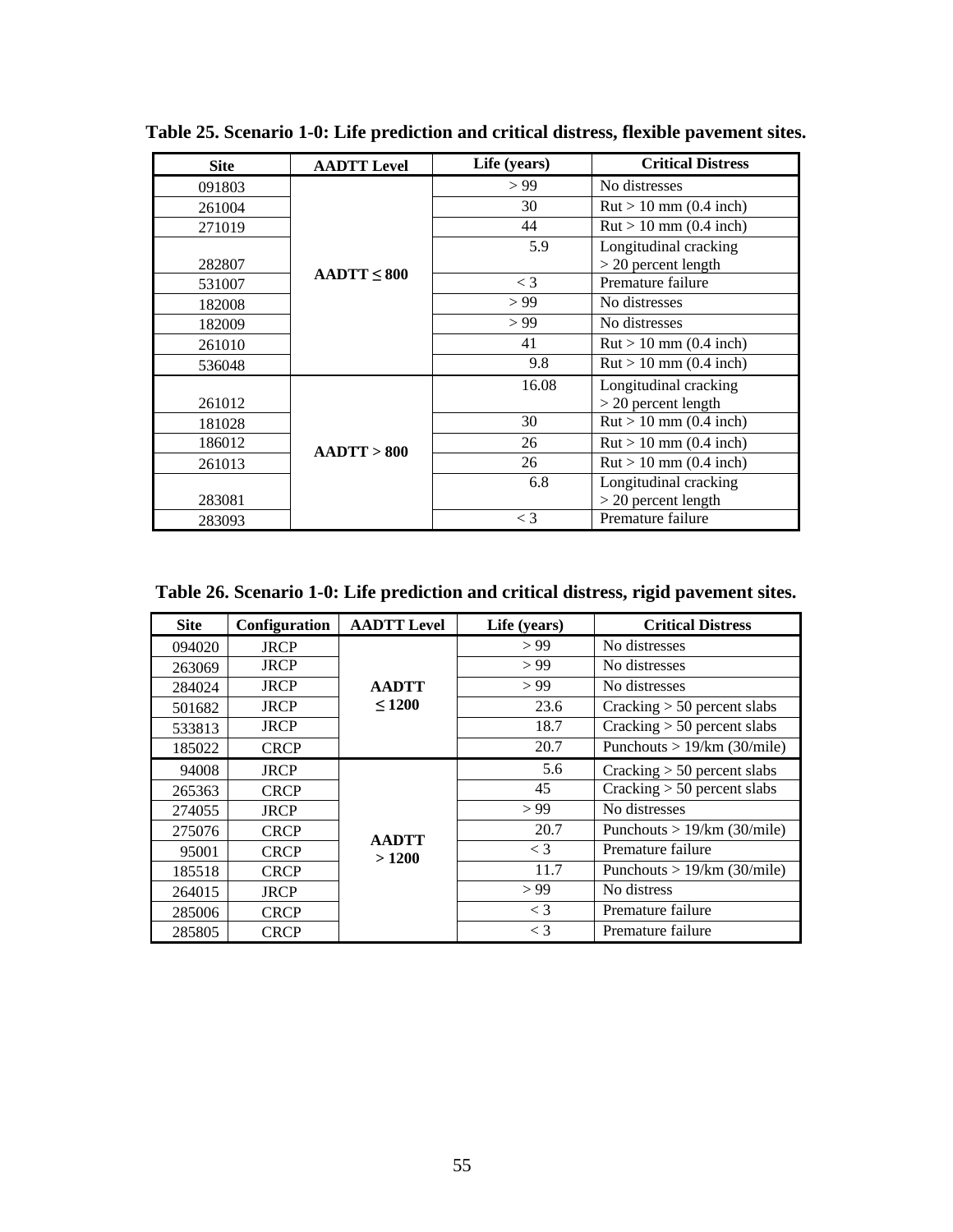

**Figure 10. Summary of mean in life predictions, site 181028 in Indiana, confidence 50 percent.** 



**Figure 11. Summary of the range in predictions, site 181028 in Indiana, confidence 75 percent.**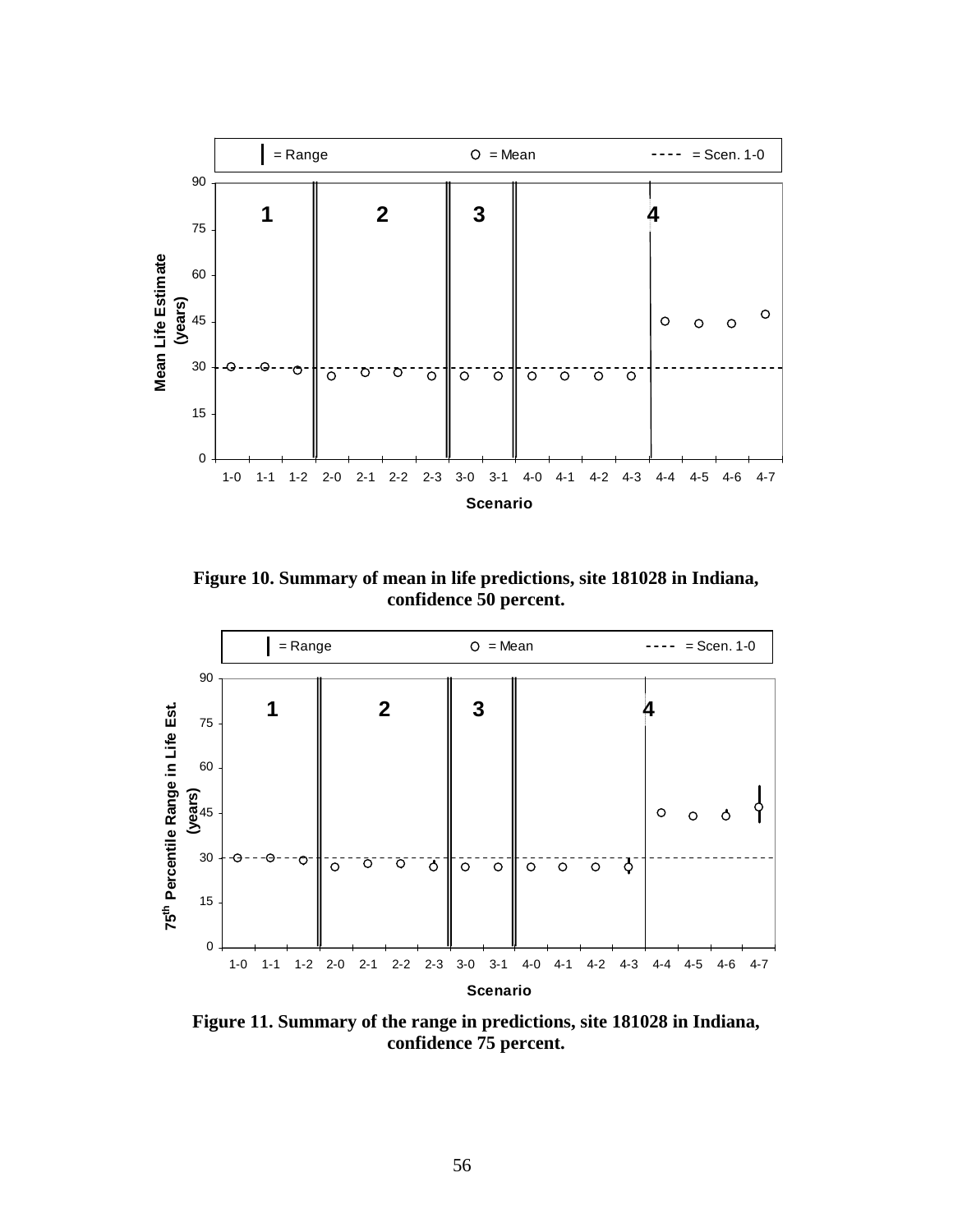

**Figure 12. Summary of the range in predictions, site 181028 in Indiana, confidence 85 percent.** 



**Figure 13. Summary of the range in predictions, site 181028 in Indiana, confidence 95 percent.**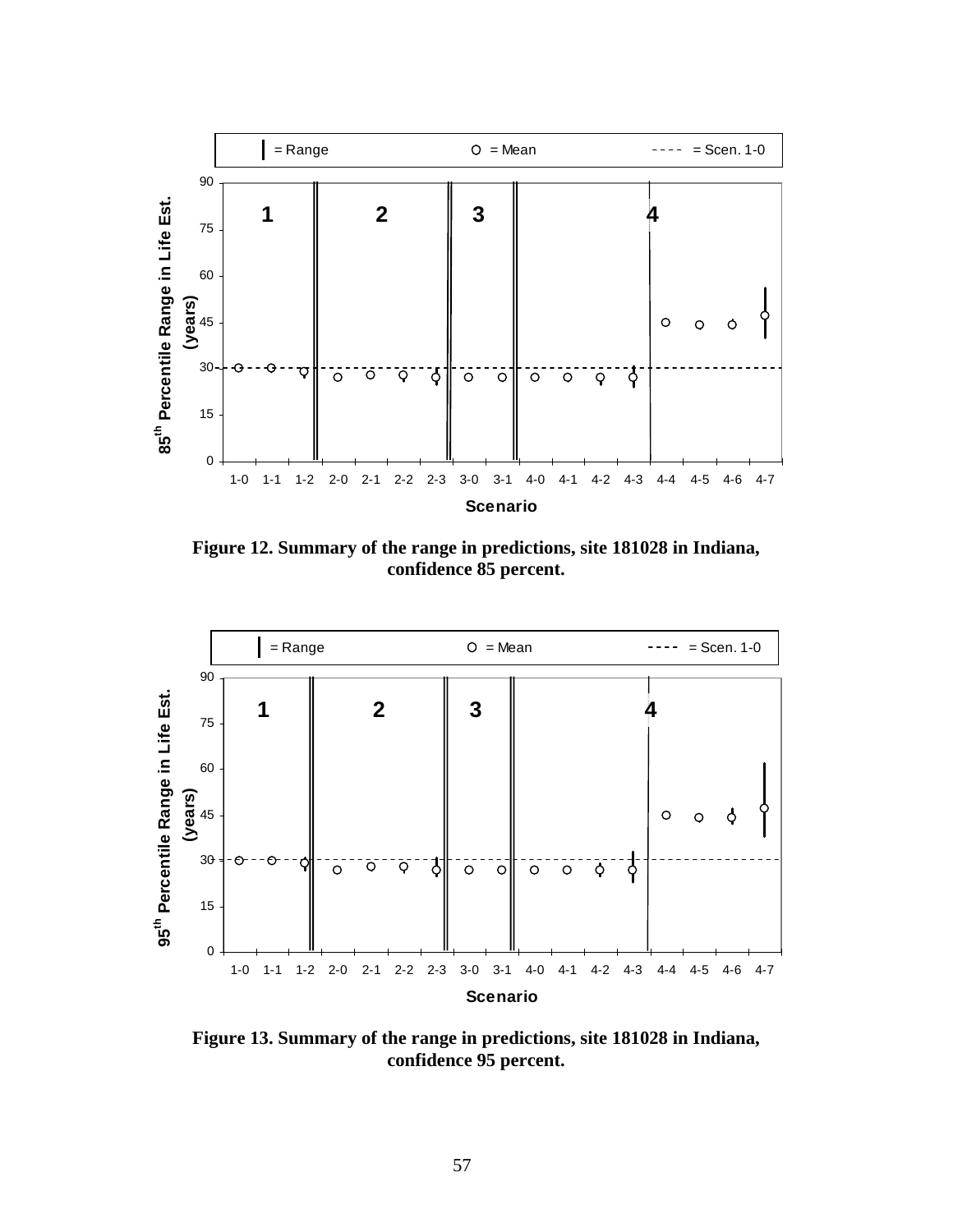

**Figure 14. Summary of the range in predictions, site 181028 in Indiana, confidence 99.9 percent.** 

These plots show life predictions for both ends of the confidence interval to offer an idea of the range in pavement life predictions obtained from the discontinuous data coverage scenarios. Appendix D contains a series of tables summarizing the estimated lives by section for all scenarios and confidence levels.

#### **EFFECT OF AADTT GROWTH RATE**

The sensitivity analysis conducted so far considered that the annual growth rate in AADTT was 4 percent for all of the scenarios simulated. Additional analyses were conducted to establish the actual annual growth rate in AADTT for the sections that had multiple traffic data years. A compound traffic formula was used for this purpose. Pavement life predictions were obtained with the NCHRP 1-37A design guide software using the actual AADTT growth rate under scenario 1-0 input. The actual growth rates calculated and the resulting pavement life predictions are shown in tables 27 and 28 for the flexible and rigid sections, respectively. In general, the actual annual AADTT growth rates differed significantly from the assumed value of 4 percent, ranging from −29 percent to +28 percent. Where actual annual AADTT growth rates were estimated to be negative, they were assumed to be equal to zero in predicting pavement performance. Furthermore, it was not possible to capacity constrain future AADTT, where the calculated annual AADTT growth rates were unusually high (i.e., the NCHRP 1-37A design guide software does not allow changing of the traffic growth rates during the analysis period). A comparison of the resulting pavement life predictions between scenario 1-0 with the assumed 4 percent annual AADTT growth rate and the actual annual AADTT growth rate are shown in figures 15 and 16, respectively.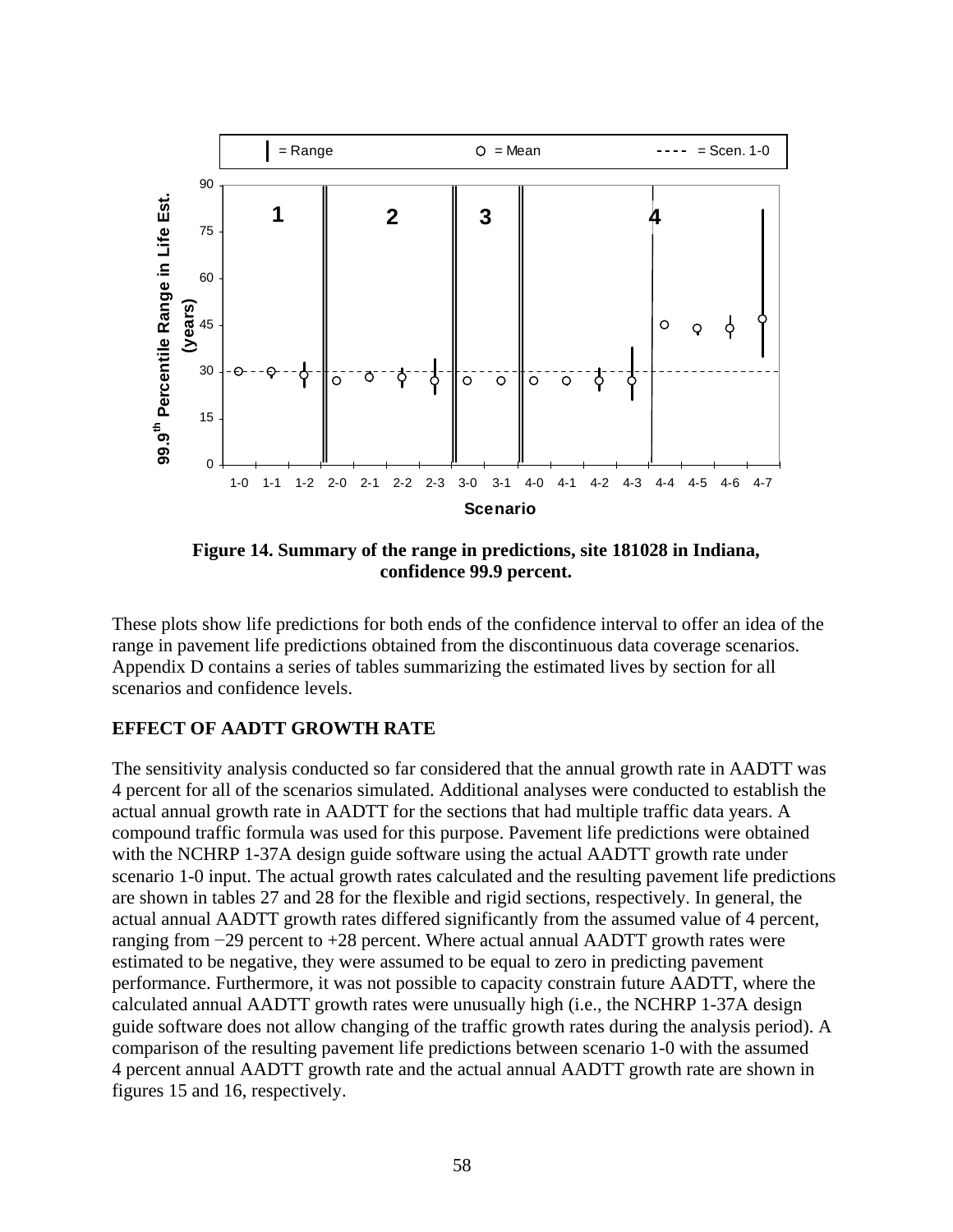| <b>Site</b> | <b>Compound Annual Growth Rate</b><br>in AADTT for<br><b>Truck Classes 4 Through 13</b><br>(percentage) | Life (years)      |
|-------------|---------------------------------------------------------------------------------------------------------|-------------------|
| 091803      | 18.6                                                                                                    | 21.8              |
| 261004      | 28.1                                                                                                    | 11.8              |
| 271019      | 6.2                                                                                                     | 32.4              |
| 282807      | 6.3                                                                                                     | 5.1               |
| 531007      | 9.4                                                                                                     | Premature failure |
| 182008      | 11.5                                                                                                    | No distress       |
| 182009      |                                                                                                         |                   |
| 261010      | 11.2                                                                                                    | 23                |
| 536048      |                                                                                                         |                   |
| 261012      | 13.9                                                                                                    | 10.8              |
| 181028      | 28.1                                                                                                    | 11.7              |
| 186012      | 1.8                                                                                                     | No distress       |
| 261013      | 22.5                                                                                                    | 11.8              |
| 283081      |                                                                                                         |                   |
| 283093      | 9.1                                                                                                     | Premature failure |

# **Table 27. Summary of computed AADTT growth rates and corresponding scenario 1-0 pavement lives, flexible pavement sites.**

– Indicates only one data year available.

### **Table 28. Summary of computed AADTT growth rates and corresponding scenario 1-0 pavement lives, rigid pavement sites.**

| <b>Site</b> | <b>Compound Annual Growth Rate</b><br>in AADTT for<br><b>Truck Classes 4 Through 13</b><br>(percentage) | Life (years) |
|-------------|---------------------------------------------------------------------------------------------------------|--------------|
| 094020      |                                                                                                         |              |
| 263069      | 15.6                                                                                                    | No distress  |
| 284024      | $-29.3$ (assumed to be 0.0)                                                                             | No distress  |
| 501682      | 3.8                                                                                                     | 23.9         |
| 533813      | 8.7                                                                                                     | 14.0         |
| 185022      |                                                                                                         |              |
| 94008       | 3.7                                                                                                     | 5.6          |
| 265363      | $-4.1$<br>(assumed to be $0.0$ )                                                                        | No distress  |
| 274055      | 2.9                                                                                                     | 21.8         |
| 275076      |                                                                                                         |              |
| 095001      |                                                                                                         |              |
| 185518      | 6.8                                                                                                     | 8.3          |
| 264015      | 10.0                                                                                                    | No distress  |
| 285006      | 7.9                                                                                                     | Premature    |
|             |                                                                                                         | failure      |
| 285805      | 6.0                                                                                                     | Premature    |
|             |                                                                                                         | failure      |

– Indicates only one data year available.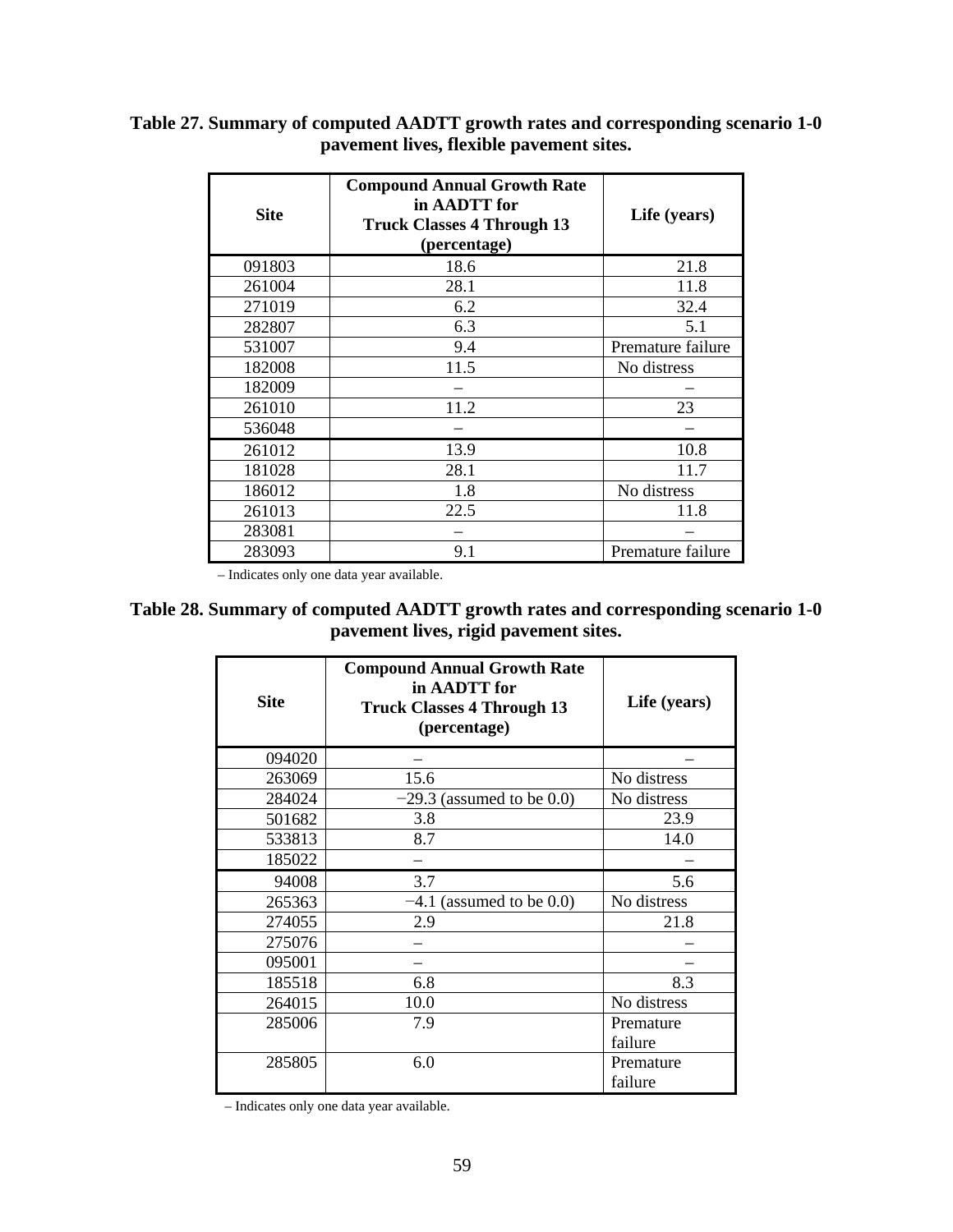

**Figure 15. Pavement life prediction comparison between actual annual AADTT growth rate and 4 percent annual AADTT growth rate, flexible pavement sites.** 



**Figure 16. Pavement life prediction comparison between actual annual AADTT growth rate and 4 percent annual AADTT growth rate, rigid pavement sites.** 

As anticipated, the greater the difference between the annual AADTT growth rate and the assumed 4 percent value, the greater the difference in estimated pavement lives. These differences in pavement life were as high as 256 percent (i.e., for flexible section 181028).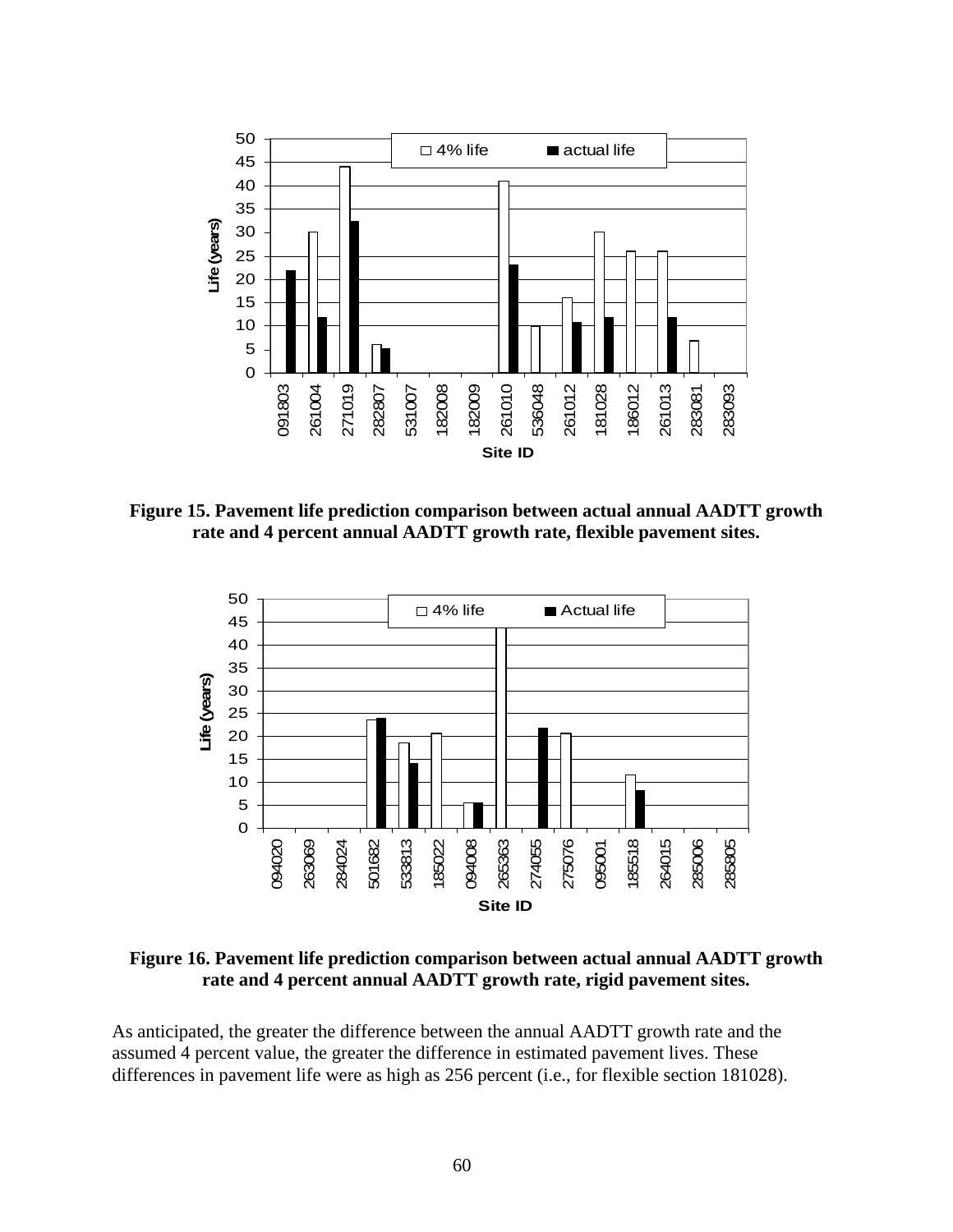#### **CHAPTER 6. DEFINE TRAFFIC COLLECTION REQUIREMENTS**

From a pavement design point of view, traffic data collection requirements need to be established as a function of the tolerable error and the desirable confidence in NCHRP 1-37A design guide life predictions. The error is defined as the difference between pavement life predictions obtained under a particular scenario and those obtained under true traffic (scenario 1-0). This error, expressed in percentage, was determined from the series of pavement life prediction plots presented in appendix D. It comprises two components, as shown schematically in figure 17, which are labeled as "A" and "B." "A" is the estimated error from the traffic input of a continuous scenario or the mean traffic input of a discontinuous time-coverage scenario. "B" is the additional error possible in discontinuous-coverage scenarios by considering the lowest percentile input for all traffic input estimates simultaneously. Although doing so is very conservative, it allows establishment of the statistical maximum error in predicting pavement life, and therefore, it answers the question of reliability, as explained earlier.



### **Figure 17. Components of the percentage difference between pavement life predictions for scenario X and those for scenario 1-0.**

Statistics for quantity "A" were computed by scenario type using the NCHRP 1-37A design guide performance predictions for the sites analyzed. These results are plotted by pavement type and traffic level in figures 18 through 21. In interpreting these results, consideration was given to the source of traffic input for each scenario, as outlined in table 22. To facilitate interpretation, the scenarios in these figures were arranged in three groups:

- SS AVC, SS, or R WIM, which indicates site-specific vehicle classification distribution data combined with site-specific or regional axle-load distribution data.
- R AVC, R WIM, which indicates regional vehicle classification distribution data combined with regional axle-load distribution data.
- R or N AVC, N WIM, which indicates regional or national vehicle classification distribution data combined with national axle-load distribution data.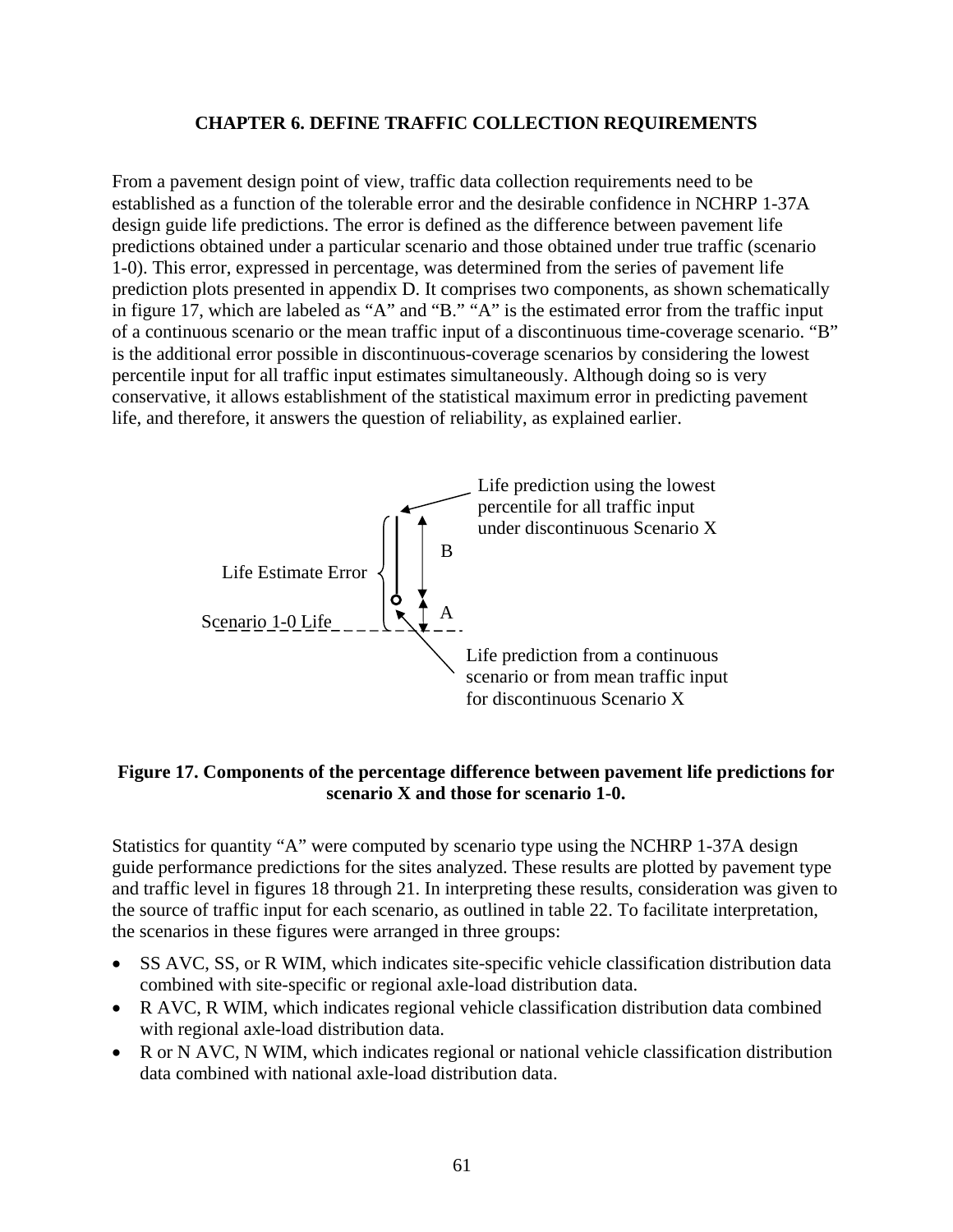Analysis of figures 18 through 21 reveals the following information:

- For scenarios 1-1 through 2-3 (i.e., site-specific AVC, site-specific or regional WIM), the mean errors are relatively small and, in general, increase as site-specific information and time coverage decreases. They range from −10.8 percent to +9.9 percent.
- For the remaining scenarios (i.e., 3-0 through 4-7), the mean errors are considerably larger. This is not surprising because they rely increasingly on regional or national vehicle classification and axle-load distribution data.
- The sign of the mean errors seems random (i.e., some scenarios underpredict pavement life, while others overpredict it). For scenarios 1-1 through 2-3, this largely depends on whether the estimated MAFs resulted in higher or lower seasonal damage accumulation, respectively, than the actual MAFs. For scenarios 3-0 through 4-7, this depends on whether the regional or national vehicle classification and axle-load distributions used were heavier or lighter, respectively, than the actual ones. Given the random nature of the signs of these mean errors, it is anticipated that if a considerably larger sample of pavement-performance predictions was available, the mean errors for all of the scenarios would become negligible.
- Overall, it is observed that the standard deviation in the errors decreases as the truck traffic volumes increase (i.e., the AADTT > 800 and AADTT > 1,200 sections exhibit lower error variation than the AADTT  $\leq 800$  and AADTT  $\leq 1,200$  sections, respectively). This is not surprising, considering that short-term sampling yields more accurate AADTT estimates where traffic volumes are high.
- For scenarios 1-1 through 2-3, the standard deviation in the errors increases as site-specific information and time coverage decreases. In general, it ranges from 1.8 percent to 23 percent.
- For the remaining scenarios (i.e., 3-0 through 4-7), the standard deviation in the errors is considerably higher and, in general, it increases as site-specific information and time coverage decreases. In general, it ranges from 14.3 percent to as high as 70 percent.

Statistics for pavement prediction error component "A" were computed for all 17 sites analyzed (table 29).

Indeed, the mean values of this error component are negligible. Ranges in these errors were estimated as a function of the selected level of confidence (i.e., 100 percent minus the probability of exceeding that error), assuming that the mean error values are zero. Because the sample size is small, the Student's t-standard deviate was used. The values corresponding to one-sided probabilities of 75 percent, 85 percent, and 95 percent for 17 observations are 0.69, 1.07, and 1.74, respectively. The error ranges obtained as a function of the probability of exceeding them are listed in table 29 and plotted in figure 22.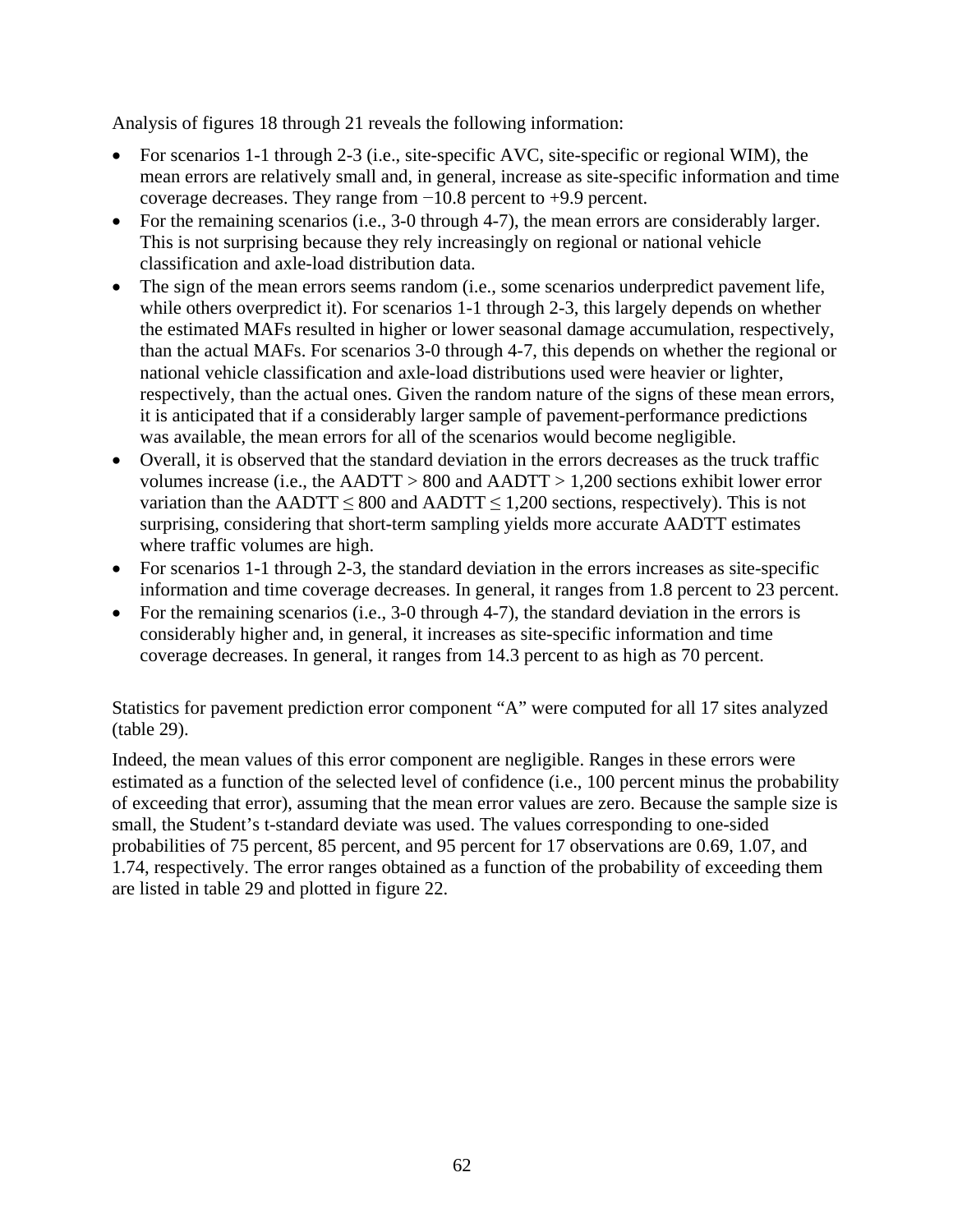

**Figure 18. Statistics for error component "A" in life predictions (percent), flexible pavement sites with AADTT ≤ 800 trucks/day/lane.** 



**Scenario**

**Figure 19. Statistics for error component "A" in life predictions (percentage), flexible pavement sites with AADTT > 800 trucks/day/lane.**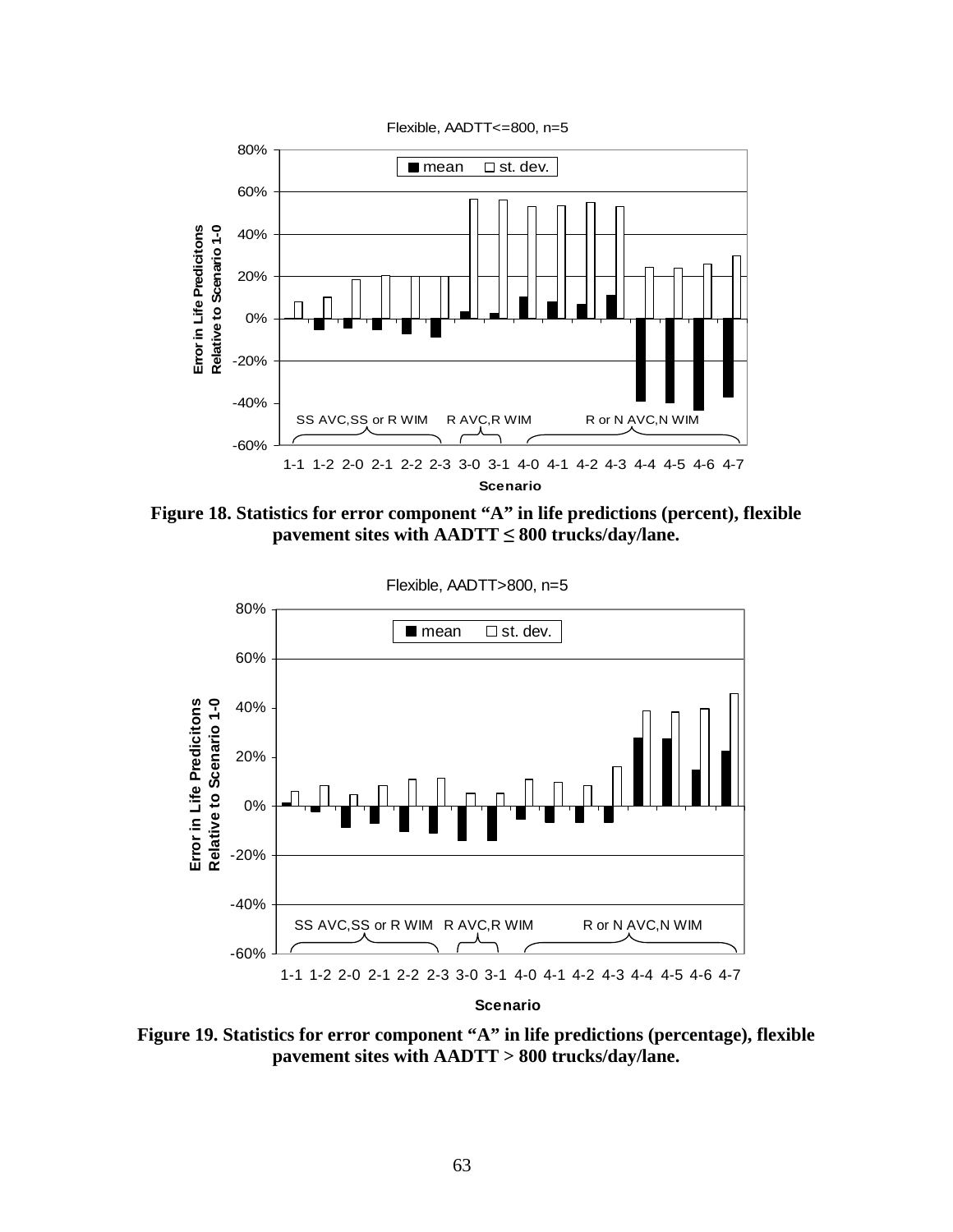

**Scenario**

**Figure 20. Statistics for error component "A" in life predictions (percentage), rigid pavement sites with AADTT ≤ 1,200 trucks/day/lane.** 





**Scenario**

**Figure 21. Statistics for error component "A" in life predictions (percentage), rigid pavement sites with AADTT > 1,200 trucks/day/lane.**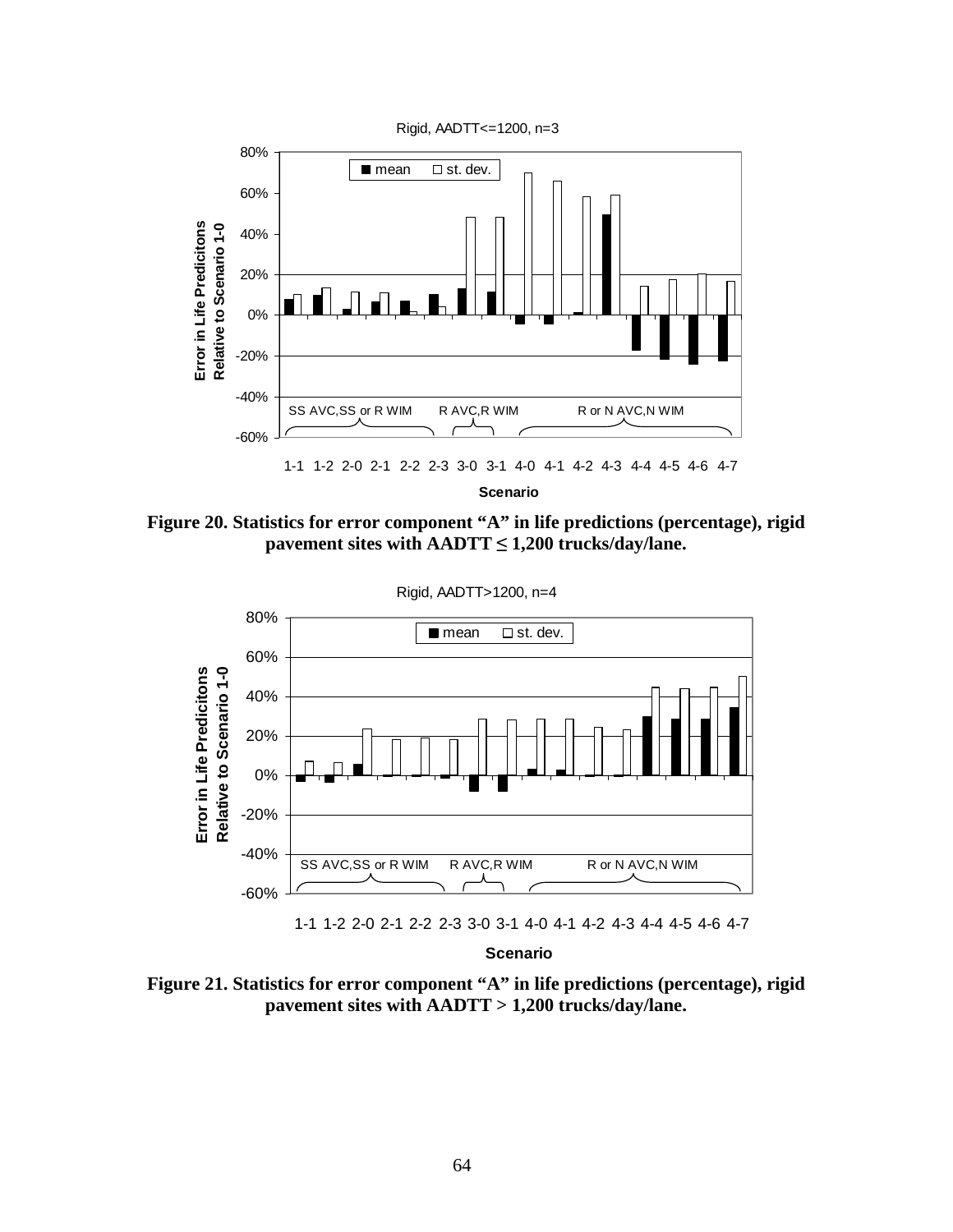|                 | <b>Error Statistics</b> |           | <b>Error Range by Probability</b><br>of Exceeding Them |            |           |  |
|-----------------|-------------------------|-----------|--------------------------------------------------------|------------|-----------|--|
| <b>Scenario</b> | <b>Mean</b>             | <b>SD</b> | 25 percent                                             | 15 percent | 5 percent |  |
| $1 - 1$         |                         | 8         | 5.32                                                   | 8.26       | 13.42     |  |
| $1 - 2$         | $^{-1}$                 | 10        | 6.87                                                   | 10.66      | 17.33     |  |
| $2 - 0$         | $-2$                    | 16        | 10.74                                                  | 16.65      | 27.08     |  |
| $2 - 1$         | $-3$                    | 15        | 10.28                                                  | 15.94      | 25.91     |  |
| $2 - 2$         | $-4$                    | 16        | 10.72                                                  | 16.62      | 27.03     |  |
| $2 - 3$         | $-4$                    | 16        | 10.94                                                  | 16.97      | 27.59     |  |
| $3-0$           | $-3$                    | 37        | 25.29                                                  | 39.22      | 63.78     |  |
| $3 - 1$         | $-3$                    | 36        | 25.00                                                  | 38.77      | 63.05     |  |
| $4-0$           | 1                       | 39        | 27.08                                                  | 41.99      | 68.29     |  |
| $4 - 1$         | $\theta$                | 38        | 26.38                                                  | 40.90      | 66.51     |  |
| $4 - 2$         | 0                       | 36        | 25.11                                                  | 38.94      | 63.32     |  |
| $4 - 3$         | 10                      | 41        | 28.48                                                  | 44.17      | 71.83     |  |
| $4 - 4$         | 1                       | 44        | 30.17                                                  | 46.78      | 76.08     |  |
| $4 - 5$         | $-1$                    | 44        | 30.38                                                  | 47.10      | 76.60     |  |
| $4 - 6$         | -6                      | 44        | 30.12                                                  | 46.71      | 75.96     |  |
| $4 - 7$         | 0                       | 47        | 32.49                                                  | 50.39      | 81.94     |  |

**Table 29. Statistics and ranges for the percentage life prediction errors from mean traffic input (i.e., quantity "A"), n=17.** 



**Figure 22. Estimated range in NCHRP 1-37A design guide pavement life prediction errors from mean traffic input.**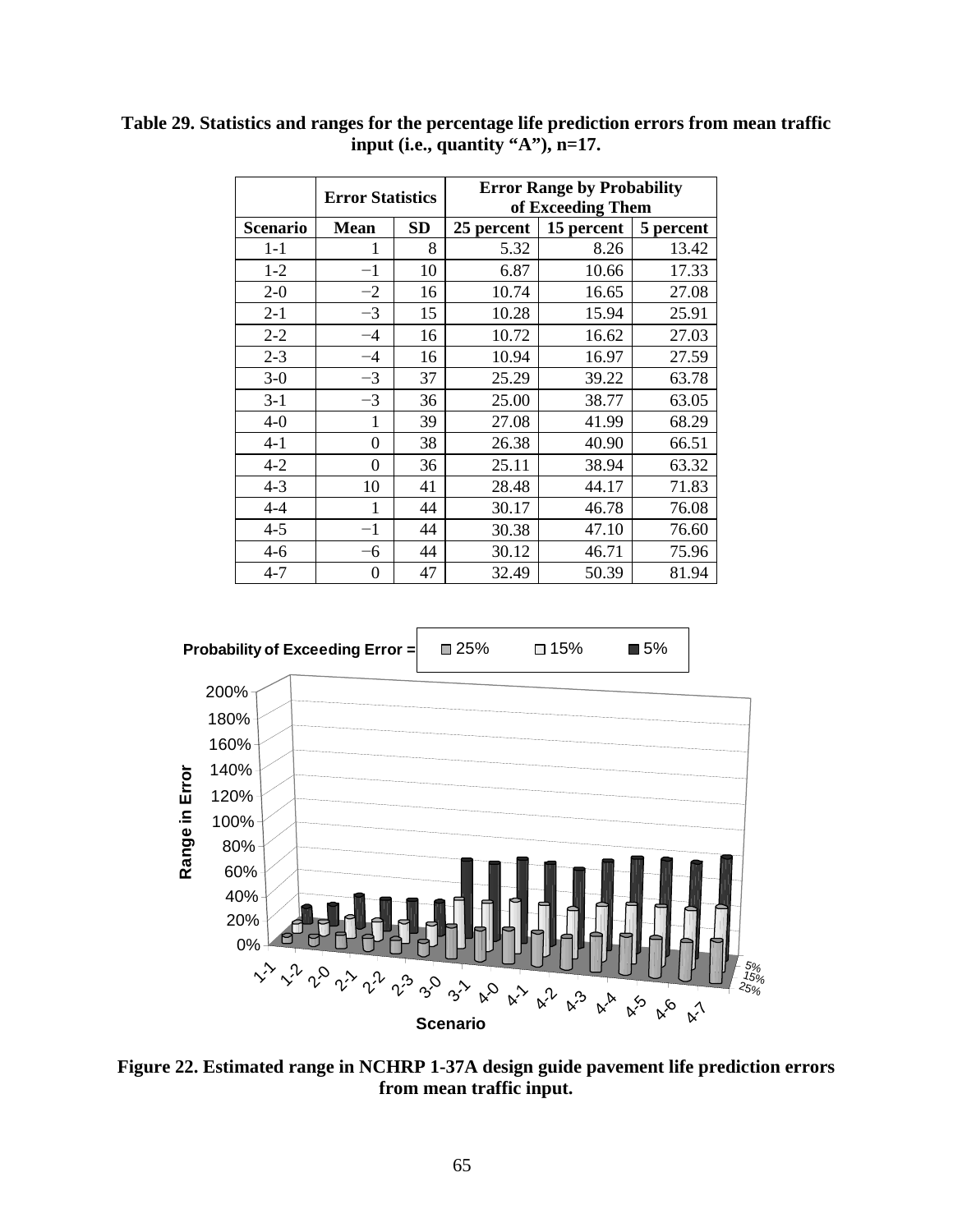Assuming mean traffic input, figure 22 can be used to establish the least effort traffic data collection scenario that will provide a maximum acceptable pavement life prediction error under a selected level of confidence. For example, scenarios 3-0, 3-1, and 4-2 are among the least effort scenarios capable of a 25-percent maximum error in predicting pavement life (e.g., 3.5 years in a 14-year design period) with a 75-percent confidence. A better traffic data collection scenario would be needed to either decrease the level of the acceptable error or increase the confidence that it will not be exceeded.

The error ranges described above were obtained assuming mean traffic input for each discontinuous traffic data collection scenario. Additional errors were computed because of the variation in traffic input resulting from the sampling scheme used within each of the traffic data collection scenarios that involved discontinuous time coverage. These reflect the error component "B" defined in figure 17. As described earlier, this error component in predicting pavement life was computed from the NCHRP 1-37A design guide life estimates obtained by inputting the low percentile for all of the traffic elements simultaneously. Table 30 shows the mean and the standard deviation of these errors by traffic input percentile level. It also shows the standard deviation in the mean errors computed by dividing the standard deviation of the errors by the square root of the number of degrees of freedom (i.e.,  $\sqrt{16} = 4$ ), according to the central limit theorem. Table 31 gives the ranges in the mean error component "B" by traffic input percentile level. These were computed from the data in table 30 by summing the mean error plus the product of the standard deviation of the mean error multiplied by the Student's t-deviate (i.e., 0.69, 1.07, and 1.74, as described earlier).

The combined range in the two error components "A" and "B" was computed by percentile level by adding the range in the error component "A" to the range in the mean of the error of component "B." The results are shown in table 32 and plotted in figure 23. Figure 23 was compiled assuming that the lowest percentile of all of the traffic input for a discontinuouscoverage scenario could be input simultaneously during design. As mentioned earlier, this is very conservative; however, it addresses the question of reliability to guarantee the designer that a particular error level will not be exceeded given a level of confidence.

Assuming low-percentile traffic input, figure 23 can be used to establish the least-effort traffic data collection scenario that will provide a maximum acceptable pavement life prediction error under a selected level of confidence. Compared to the earlier example, scenario 3-0 is the only one among the least effort scenarios identified earlier capable of a 25-percent minimum error in predicting pavement life with a 75-percent confidence. A better traffic data collection scenario would be needed to either decrease the level of the acceptable error or increase the confidence that it will not be exceeded.

The main observations drawn from figure 23 are summarized below:

• Discontinuous traffic data collection scenarios involving site-specific WIM data (scenarios 1-1 and 1-2) are inferior to continuous-coverage, site-specific AVC data (scenario 2-0). This is because partial WIM coverage does not yield site-specific MAFs, which are necessary for accurately modeling seasonal damage in the NCHRP 1-37A design guide.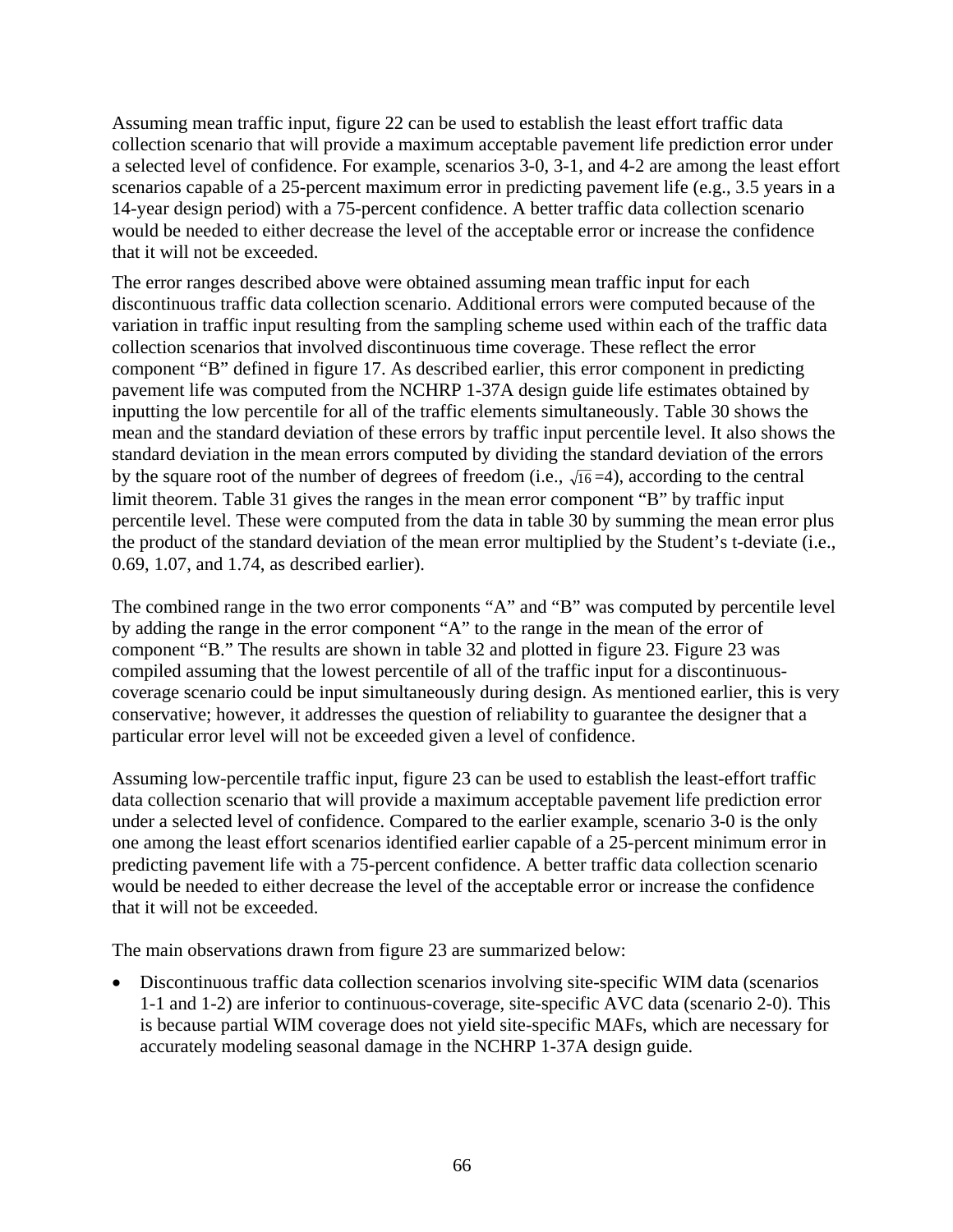- Scenario 2-0 is capable of predicting pavement life with an error lower than 10 percent, 16 percent, and 27 percent for confidence levels of 75 percent, 85 percent, and 95 percent, respectively.
- Where continuous site-specific truck counts are combined with regional load and classification data (scenario 3-0), life prediction errors may range from 25 percent to 64 percent, depending on the desired confidence level.
- Where continuous site-specific truck counts are combined with regional classification and national load data (scenario 4-0), life prediction errors may range from 27 percent to 68 percent, depending on the desired confidence level.
- Where continuous site-specific truck counts are combined with national axle-load and classification data (scenario 4-4), life prediction errors may range from 30 percent to 76 percent, depending on the desired confidence level.

|                             |                  | <b>Mean Error</b>                                          |                 |                  | <b>Stand. Dev. of Error</b> |                 |                             | <b>Stand. Dev. in Mean Error</b> |                 |  |
|-----------------------------|------------------|------------------------------------------------------------|-----------------|------------------|-----------------------------|-----------------|-----------------------------|----------------------------------|-----------------|--|
|                             |                  | by Traffic Input Percentile<br>by Traffic Input Percentile |                 |                  |                             |                 | by Traffic Input Percentile |                                  |                 |  |
| <b>Scenario</b>             | $25^{\text{th}}$ | $15^{\text{th}}$                                           | $5^{\text{th}}$ | $25^{\text{th}}$ | $15^{\text{th}}$            | $5^{\text{th}}$ | $25^{\text{th}}$            | $15^{\text{th}}$                 | $5^{\text{th}}$ |  |
| $1 - 1$                     | 12.69            | 15.79                                                      | 23.74           | 16.65            | 19.72                       | 25.52           | 4.16                        | 4.93                             | 6.38            |  |
| $1-2$                       | 17.75            | 20.00                                                      | 2.80            | 22.99            | 30.50                       | 32.94           | 5.75                        | 7.63                             | 8.24            |  |
| $2 - 0$                     |                  |                                                            |                 |                  |                             |                 |                             |                                  |                 |  |
| $2 - 1$                     | 19.17            | 21.40                                                      | 27.82           | 30.49            | 30.81                       | 30.30           | 7.62                        | 7.70                             | 7.57            |  |
| $2 - 2$                     | 11.24            | 16.89                                                      | 15.31           | 10.62            | 17.61                       | 11.42           | 2.65                        | 4.40                             | 2.85            |  |
| $2 - 3$                     | 22.82            | 29.75                                                      | 51.49           | 20.19            | 29.38                       | 62.59           | 5.05                        | 7.35                             | 15.65           |  |
| $3-0$                       |                  |                                                            |                 |                  |                             |                 |                             |                                  |                 |  |
| $3 - 1$                     | 4.32             | 6.06                                                       | 9.53            | 4.33             | 5.49                        | 8.31            | 1.08                        | 1.37                             | 2.08            |  |
| $4 - 0$                     |                  |                                                            |                 |                  |                             |                 |                             |                                  |                 |  |
| 4-1                         | 4.91             | 5.38                                                       | 8.59            | 4.92             | 6.94                        | 9.59            | 1.23                        | 1.74                             | 2.40            |  |
| $4 - 2$                     | 18.83            | 28.31                                                      | 36.16           | 19.05            | 30.77                       | 35.84           | 4.76                        | 7.69                             | 8.96            |  |
| $4 - 3$                     | 30.37            | 41.31                                                      | 68.03           | 27.84            | 40.35                       | 69.18           | 6.96                        | 10.09                            | 17.30           |  |
| $4 - 4$                     |                  |                                                            |                 |                  |                             |                 |                             |                                  |                 |  |
| $4 - 5$                     | 4.08             | 5.99                                                       | 8.40            | 5.21             | 7.34                        | 10.24           | 1.30                        | 1.84                             | 2.56            |  |
| $4-6$                       | 34.55            | 55.29                                                      | 81.06           | 31.88            | 59.85                       | 102.17          | 7.97                        | 14.96                            | 25.54           |  |
| $4 - 7$                     | 45.22            | 74.99                                                      | 110.08          | 35.48            | 80.46                       | 85.41           | 8.87                        | 20.11                            | 21.35           |  |
| $a_{16}$ decrees of freedom |                  |                                                            |                 |                  |                             |                 |                             |                                  |                 |  |

#### **Table 30. Statistics for percentage additional error in life predictions from lowest percentile traffic input (i.e., quantity "B").**

<sup>a</sup>16 degrees of freedom

– Indicates no data available.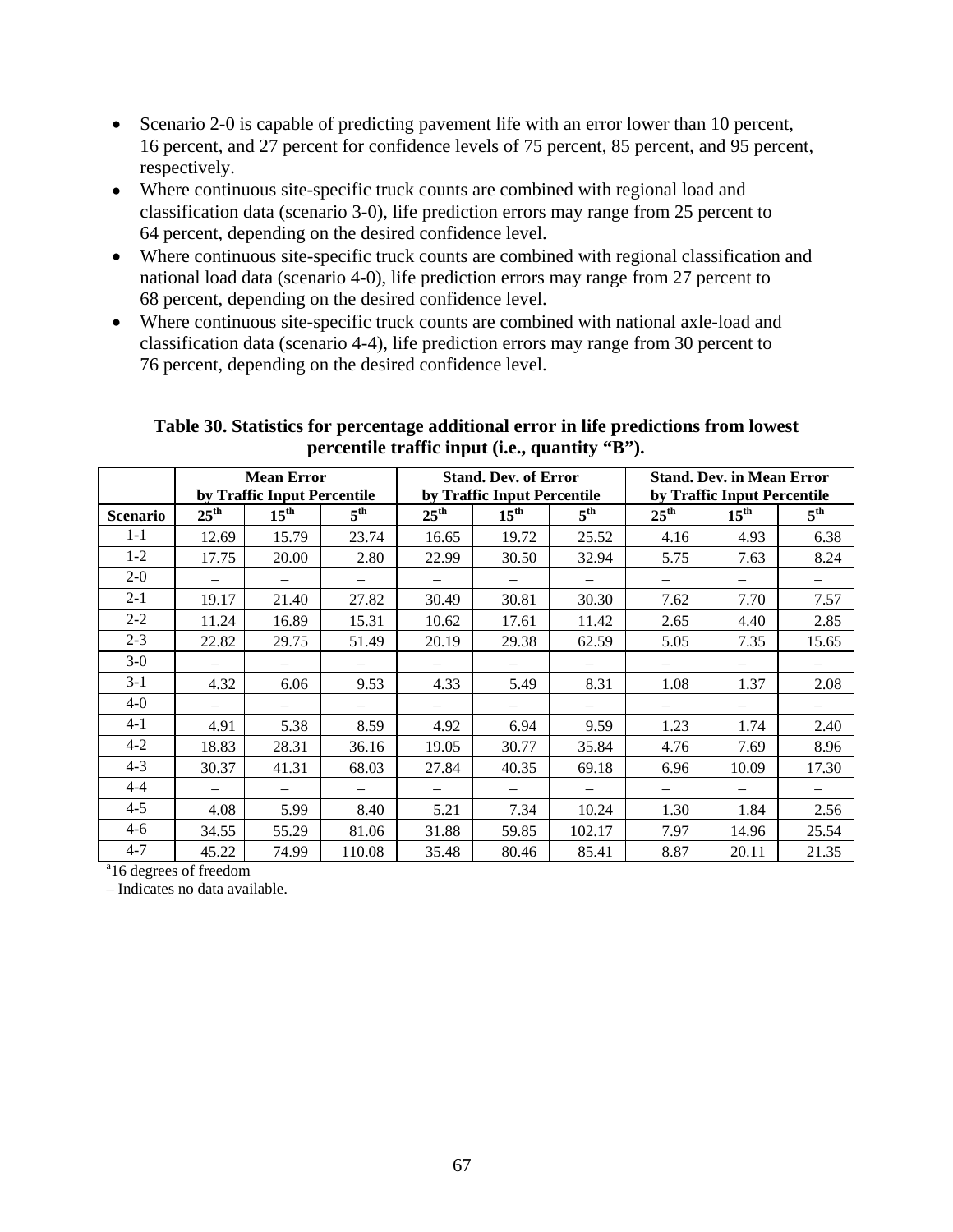|                 | <b>Range in Mean "B" Errors</b> |                  |                 |  |  |  |
|-----------------|---------------------------------|------------------|-----------------|--|--|--|
|                 | by Traffic Input Percentile     |                  |                 |  |  |  |
| <b>Scenario</b> | $25^{\text{th}}$                | $15^{\text{th}}$ | 5 <sup>th</sup> |  |  |  |
| $1-1$           | 15.56                           | 19.19            | 28.15           |  |  |  |
| $1 - 2$         | 21.72                           | 25.26            | 38.48           |  |  |  |
| $2 - 0$         |                                 |                  |                 |  |  |  |
| $2 - 1$         | 24.43                           | 26.72            | 33.05           |  |  |  |
| $2 - 2$         | 13.07                           | 19.93            | 17.28           |  |  |  |
| $2 - 3$         | 26.30                           | 34.82            | 62.28           |  |  |  |
| $3-0$           |                                 |                  |                 |  |  |  |
| $3-1$           | 5.07                            | 7.00             | 10.96           |  |  |  |
| $4-0$           |                                 |                  |                 |  |  |  |
| $4 - 1$         | 5.76                            | 6.57             | 10.24           |  |  |  |
| $4 - 2$         | 22.11                           | 33.62            | 42.35           |  |  |  |
| $4 - 3$         | 35.17                           | 48.27            | 79.96           |  |  |  |
| $4 - 4$         |                                 |                  |                 |  |  |  |
| $4 - 5$         | 4.98                            | 7.26             | 10.17           |  |  |  |
| $4-6$           | 40.05                           | 65.61            | 98.69           |  |  |  |
| $4 - 7$         | 51.34                           | 88.87            | 124.81          |  |  |  |

 **Table 31. Range in mean "B" errors.** 

**Table 32. Overall range in pavement life prediction errors ("A" plus "B" components) by probability of exceeding them.** 

| Range in Combined "A" and "B" Errors           |            |            |           |  |  |  |  |
|------------------------------------------------|------------|------------|-----------|--|--|--|--|
| by Percentile of Probability of Exceeding Them |            |            |           |  |  |  |  |
| <b>Scenario</b>                                | 25 percent | 15 percent | 5 percent |  |  |  |  |
| $1 - 1$                                        | 20.89      | 27.45      | 41.57     |  |  |  |  |
| $1 - 2$                                        | 28.59      | 35.91      | 55.81     |  |  |  |  |
| $2 - 0$                                        | 10.74      | 16.65      | 27.08     |  |  |  |  |
| $2 - 1$                                        | 34.70      | 42.65      | 58.96     |  |  |  |  |
| $2 - 2$                                        | 23.79      | 36.55      | 44.31     |  |  |  |  |
| $2 - 3$                                        | 37.24      | 51.79      | 89.88     |  |  |  |  |
| $3-0$                                          | 25.29      | 39.22      | 63.78     |  |  |  |  |
| $3 - 1$                                        | 30.07      | 45.78      | 74.02     |  |  |  |  |
| $4-0$                                          | 27.08      | 41.99      | 68.29     |  |  |  |  |
| $4 - 1$                                        | 32.14      | 47.47      | 76.75     |  |  |  |  |
| $4 - 2$                                        | 47.22      | 72.55      | 105.66    |  |  |  |  |
| $4 - 3$                                        | 63.66      | 92.44      | 151.79    |  |  |  |  |
| $4 - 4$                                        | 30.17      | 46.78      | 76.08     |  |  |  |  |
| $4 - 5$                                        | 35.36      | 54.36      | 86.77     |  |  |  |  |
| $4 - 6$                                        | 70.17      | 112.32     | 174.65    |  |  |  |  |
| $4 - 7$                                        | 83.84      | 139.25     | 206.75    |  |  |  |  |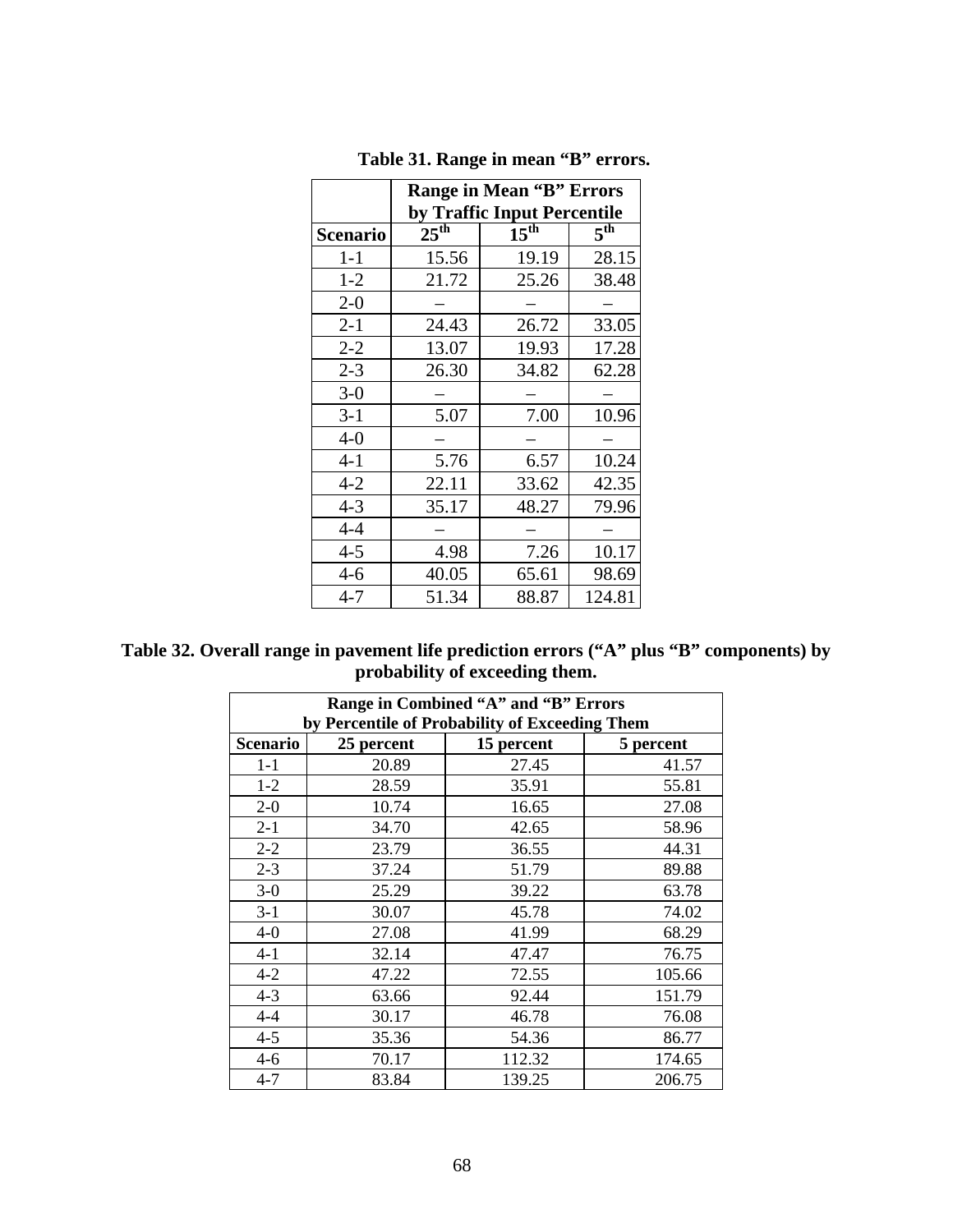

 **Figure 23. Estimated range in NCHRP 1-37A design guide pavement life prediction errors from low-percentile traffic input.**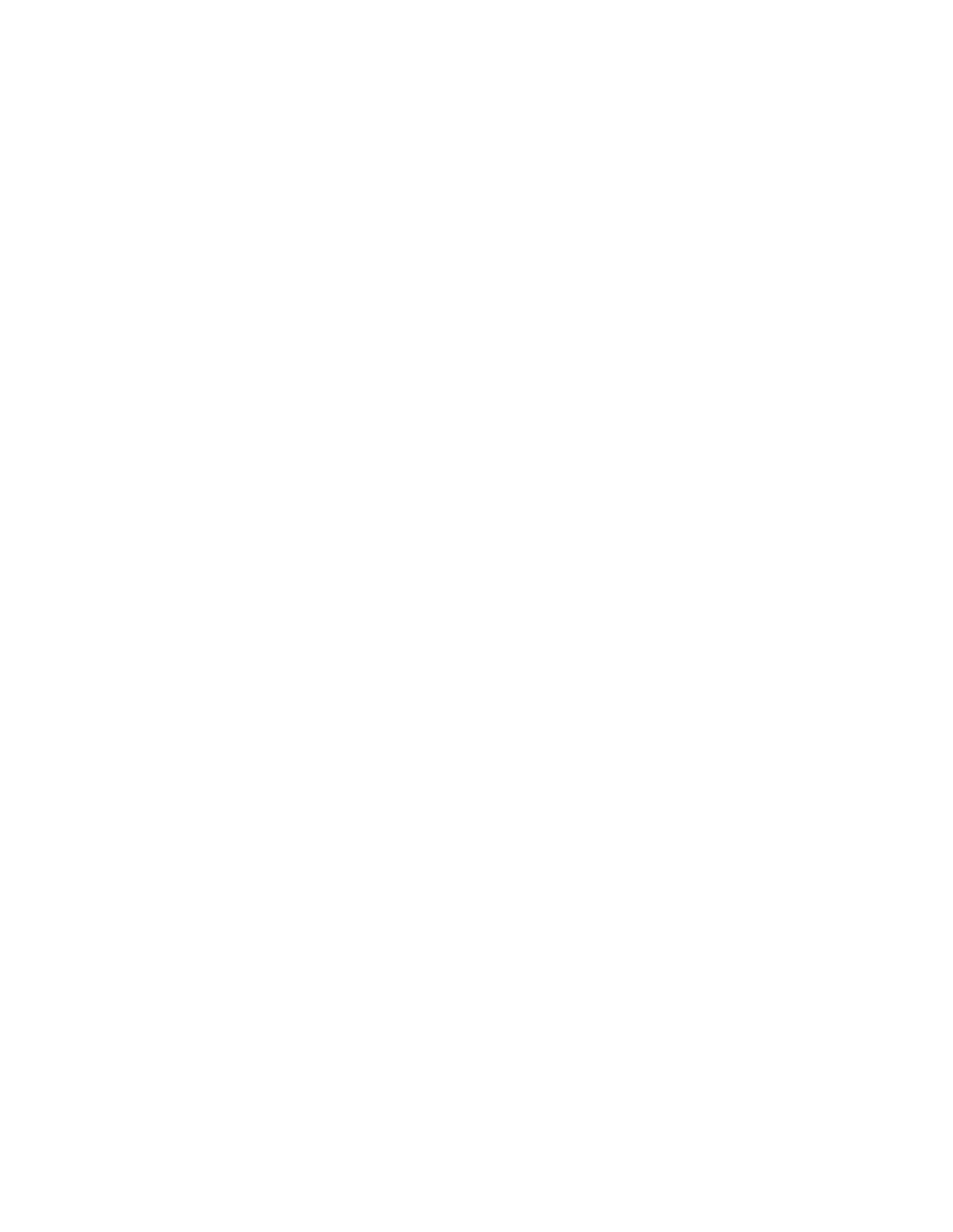## **CHAPTER 7. SUMMARY**

This study presented a comprehensive approach for establishing the minimum traffic data collection effort required for pavement design applications satisfying a maximum acceptable error under a prescribed confidence level. This approach consists of simulating the traffic data input to the new NCHRP 1-37A design guide for 17 distinct traffic data collection scenarios using extended-coverage WIM data from the LTPP database.

Extended coverage was defined as 299 or more days per year of level E WIM data. Analysis of Data Release 16.0 revealed a total of 178 GPS sites that satisfied this requirement. For all of these sites, CTDB data were extracted in the form of daily summaries (level 3). From these sites, a total of 30 sites (15 flexible and 15 rigid) were selected for NCHRP 1-37A design guide simulation. The selection was based on the widest possible distribution of AADTT volumes and structural thicknesses.

A number of the traffic data collection scenarios simulated involved continuous site-specific data coverage for axle loads, classification, or counts, while others involved discontinuous sitespecific data coverage (e.g., 1 month per season, 1 week per season, and so on). Data elements that were assumed to be unavailable at a site for simulation purposes were estimated from regional data. Regional vehicle classification and load data were obtained from the remaining LTPP sites identified using clustering techniques. Scenarios involving national data used the default traffic input in the NCHRP 1-37A design guide. For each of the traffic data collection scenarios involving discontinuous coverage of site-specific data, statistics for each traffic data element were computed by considering all possible time-coverage combinations. This allowed establishment of the lowest percentiles for each of these input to simulate underestimation of the actual traffic volumes/loads at a site. This was considered to be critical because it would result in thinner pavement designs that failed prematurely. Three confidence levels were selected: 75 percent, 85 percent, and 95 percent. Traffic inputs for the continuous-coverage traffic data collection scenarios involved no variation because of the sampling scheme used. All scenarios were simulated using a 4-percent annual growth in AADTT. Additional analyses were conducted to compute the annual growth rate in AADTT and its effect on pavement life predictions.

The NCHRP 1-37A design guide pavement life predictions for each scenario were analyzed to compute percentage errors in pavement life predictions with respect to the life predictions obtained under continuous site-specific WIM data (scenario 1-0). Reasonable life predictions were obtained for 17 of the 30 sections analyzed (the remainder experienced either premature failures or no failure at all). Two error components were identified:

- "A" is the estimated error from the traffic input of a continuous scenario or from the mean traffic input of a discontinuous time-coverage scenario.
- "B" is the additional error possible in discontinuous-coverage scenarios by inputting the lowest percentile input for all of the traffic input estimates simultaneously.

Computing statistics for error component "A" for all 17 sections revealed that its mean is negligible for all of the scenarios analyzed. Its standard deviation allowed for the establishment of a range of errors by confidence level (table 29 and figure 22). Statistics for error component "B" were processed to yield the mean error and the standard deviation in the mean error by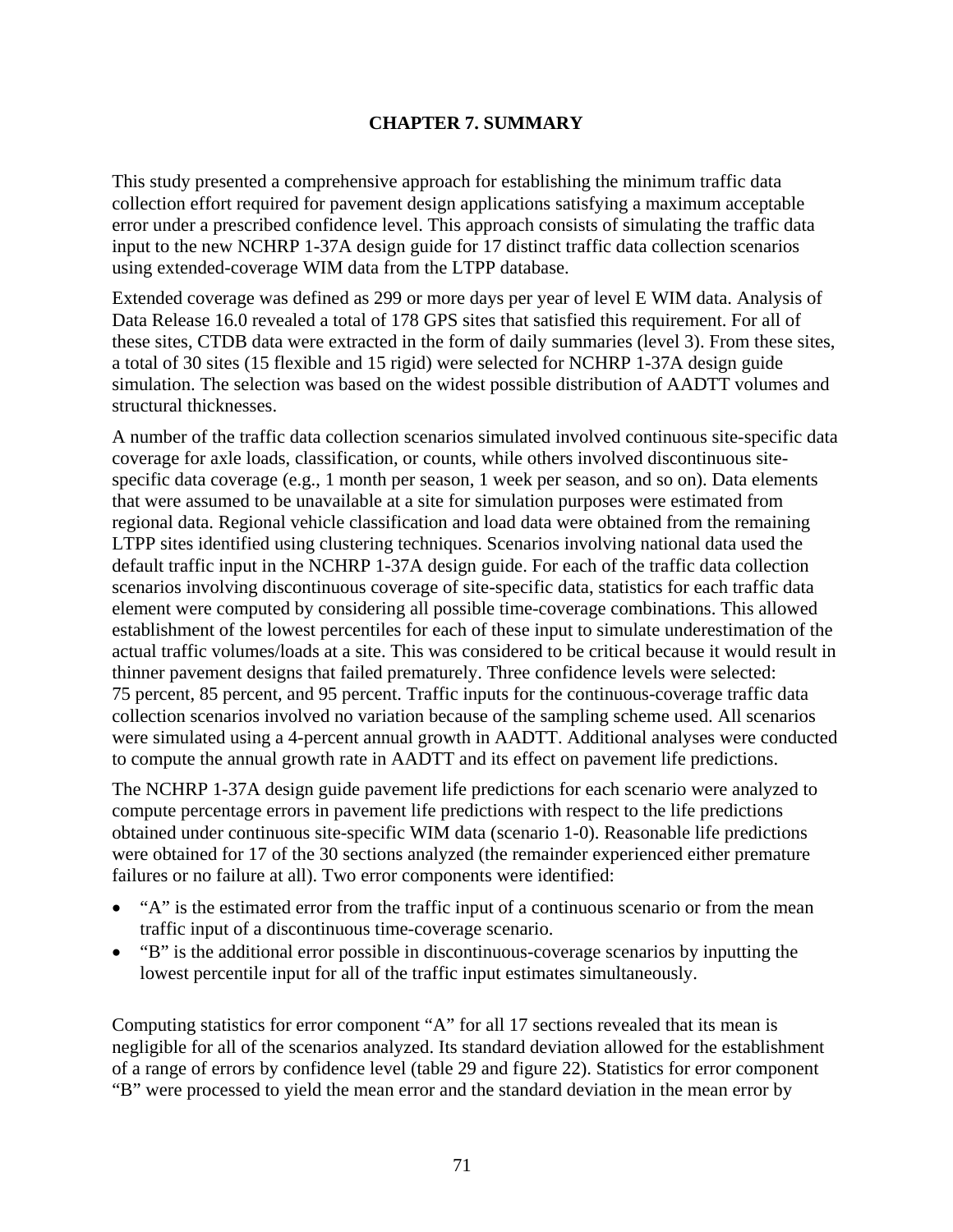traffic data collection scenario. This allowed computation of the range in mean error resulting from specifying the lowest percentile for all of the traffic input simultaneously. It was noted that this is very conservative; however, it addresses the question of reliability, guaranteeing the designer that given a level of confidence, a particular error level will not be exceeded. Overall error was computed by adding the range in error from component "A" to the range in mean error from component "B." The results were plotted in a three-dimensional plot, indicating the maximum error by confidence level for each of the traffic data collection scenarios analyzed (table 32 and figure 23). Figure 23 can be used to establish the minimum required traffic data collection effort given the acceptable error and the desirable level of confidence.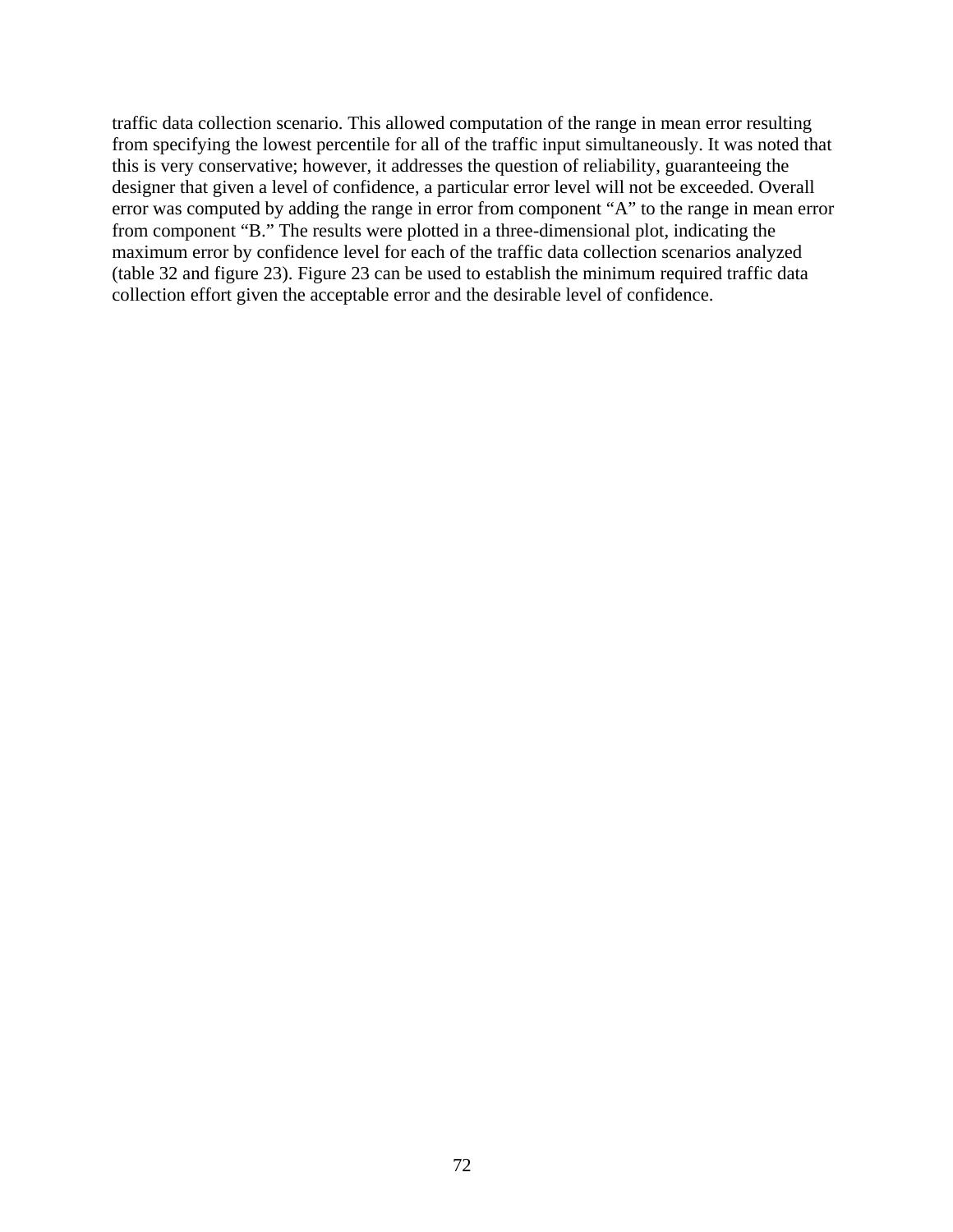# **APPENDIX A. CARD-4 AND CARD-7 DESCRIPTIONS**

| <b>Columns</b> | Width          | <b>Description</b>                                                        |
|----------------|----------------|---------------------------------------------------------------------------|
|                |                | Vehicle classification record code (4)                                    |
| $2 - 3$        | $\overline{2}$ | State code                                                                |
| $4 - 5$        | $\overline{2}$ | Functional classification                                                 |
| $6 - 8$        | 3              | Station identification number                                             |
| 9              |                | Direction of travel                                                       |
| $10 - 11$      | $\overline{c}$ | Year of data                                                              |
| $12 - 13$      | $\overline{2}$ | Month of data                                                             |
| $14 - 15$      | $\overline{2}$ | Date of month                                                             |
| $16 - 17$      | $\mathbf{2}$   | Hour of day                                                               |
| $18 - 19$      | $\overline{2}$ | Number of motorcycles (optional)                                          |
| $20 - 23$      | $\overline{4}$ | Number of passenger cars or all two-axle, four-tire, single-unit vehicles |
| $24 - 26$      | 3              | Number of other two-axle, four-tire, single-unit vehicles                 |
| $27 - 28$      | $\overline{2}$ | Number of buses                                                           |
| $29 - 31$      | 3              | Number of two-axle, six-tire, single-unit trucks                          |
| $32 - 33$      | $\overline{2}$ | Number of three-axle, single-unit trucks                                  |
| $34 - 35$      | $\overline{2}$ | Number of four- or more axle, single-unit trucks                          |
| $36 - 37$      | $\overline{2}$ | Number of four- or less axle, single-trailer trucks                       |
| $38 - 40$      | 3              | Number of five-axle, single-trailer trucks                                |
| $41 - 42$      | $\overline{2}$ | Number of six- or more axle, single-trailer trucks                        |
| $43 - 44$      | $\overline{2}$ | Number of five- or less axle, multi-trailer trucks                        |
| $45 - 46$      | $\mathbf{2}$   | Number of six-axle, multi-trailer trucks                                  |
| $47 - 48$      | $\overline{2}$ | Number of seven- or more axle, multi-trailer trucks                       |
| 49             | $\mathbf{1}$   | Motorcycle reporting indicator                                            |
| 50             | $\mathbf{1}$   | Vehicle class combination indicator                                       |
| 51             | $\mathbf{1}$   | Lane of travel: $0 =$ combined lanes, $1 =$ outside (rightmost) lane,     |
|                |                | 2 through $9 =$ other lanes in order toward innermost lane                |
| $52 - 80$      | 31             | Blank or optional State data                                              |

## **Table 33. Card-4: Vehicle classification record.**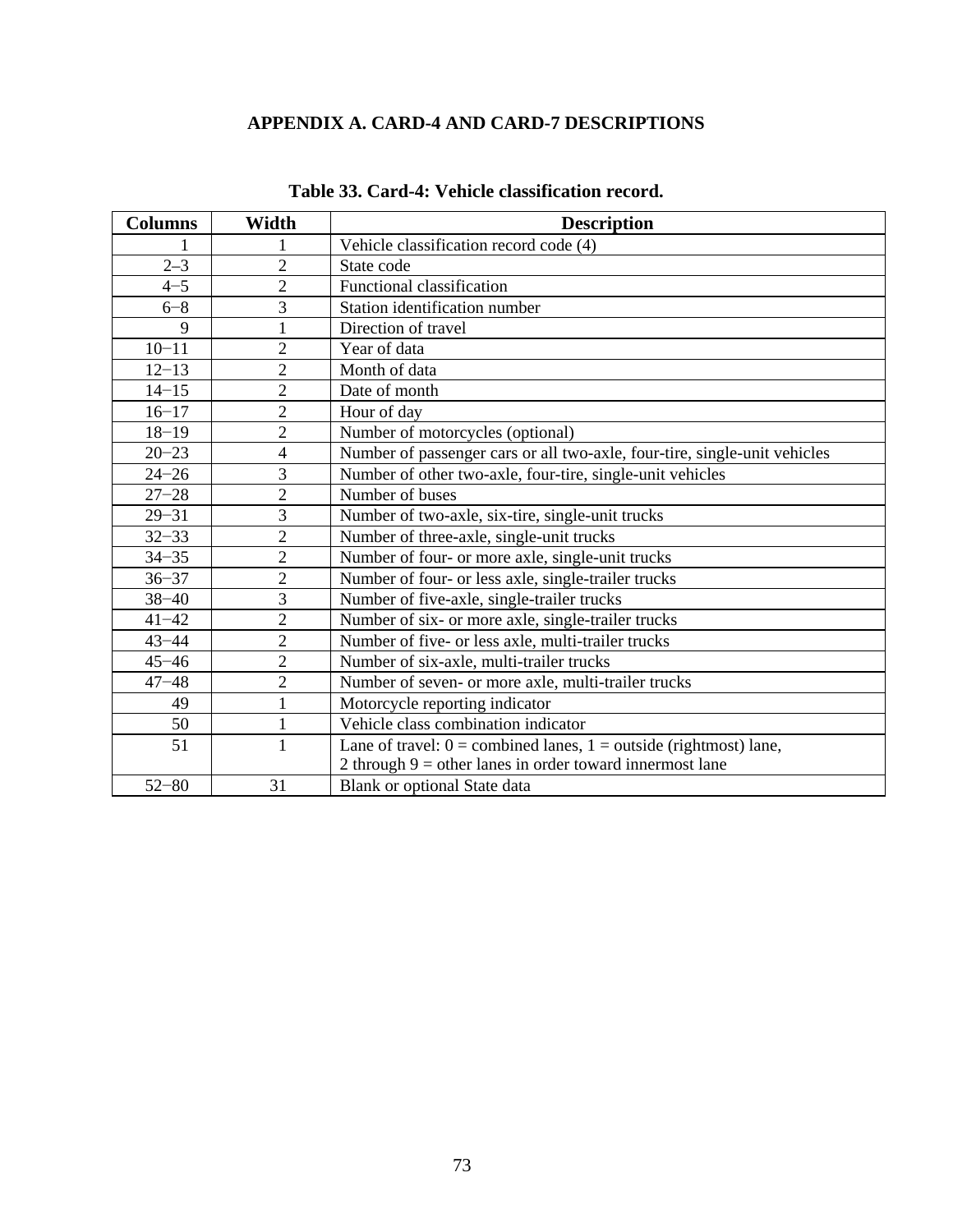| <b>Columns</b>                                                 | Width                   | <b>Description</b>                                    |  |  |  |  |
|----------------------------------------------------------------|-------------------------|-------------------------------------------------------|--|--|--|--|
|                                                                |                         | <b>FACE RECORD</b>                                    |  |  |  |  |
| 1                                                              | 1                       | Truck weight record code (7)                          |  |  |  |  |
| $2 - 3$                                                        | $\overline{2}$          | State code                                            |  |  |  |  |
| $4 - 5$                                                        | $\overline{2}$          | Functional classification                             |  |  |  |  |
| $6 - 8$                                                        | 3                       | Station identification number                         |  |  |  |  |
| $\mathbf{Q}$                                                   | 1                       | Direction of travel                                   |  |  |  |  |
| $10 - 11$                                                      | $\overline{2}$          | Year of data                                          |  |  |  |  |
| $12 - 13$                                                      | 2                       | Month of data                                         |  |  |  |  |
| $14 - 15$                                                      | $\overline{2}$          | Date of month                                         |  |  |  |  |
| $16 - 17$                                                      | $\overline{2}$          | Hour of day                                           |  |  |  |  |
| $18 - 23$                                                      | 6                       | Vehicle type code                                     |  |  |  |  |
| $24 - 27$                                                      | 4                       | (open)                                                |  |  |  |  |
| 28                                                             | 1                       | Day of week (optional)                                |  |  |  |  |
| $29 - 34$                                                      | 6                       | (open)                                                |  |  |  |  |
| 35                                                             | $\mathbf{1}$            | Lane of travel                                        |  |  |  |  |
| $36 - 41$                                                      | 6                       | (open)                                                |  |  |  |  |
| $42 - 45$                                                      | 4                       | Total weight of truck or combination                  |  |  |  |  |
| $46 - 48$                                                      | 3                       | A axle weight (hundreds of pounds)                    |  |  |  |  |
| $49 - 51$                                                      | 3                       | B axle weight (hundreds of pounds)                    |  |  |  |  |
| $52 - 54$                                                      | 3                       | C axle weight (hundreds of pounds)                    |  |  |  |  |
| $55 - 57$                                                      | 3                       | D axle weight (hundreds of pounds)                    |  |  |  |  |
| $58 - 60$                                                      | 3                       | E axle weight (hundreds of pounds)                    |  |  |  |  |
| $61 - 63$                                                      | 3                       | A-B axle spacing (feet and tenths)                    |  |  |  |  |
| $64 - 66$                                                      | 3                       | B-C axle spacing (feet and tenths)                    |  |  |  |  |
| $67 - 69$                                                      | 3                       | C-D axle spacing (feet and tenths)                    |  |  |  |  |
| $70 - 72$                                                      | 3                       | D-E axle spacing (feet and tenths)                    |  |  |  |  |
| $73 - 76$                                                      | $\overline{4}$          | Total wheelbase (feet and tenths)                     |  |  |  |  |
| $77 - 79$                                                      | 3                       | Record serial number                                  |  |  |  |  |
| 80                                                             | 1                       | Continuation indicator: $0 = no$ continuation record, |  |  |  |  |
| $1 =$ has a continuation record<br><b>CONTINUATION RECORD*</b> |                         |                                                       |  |  |  |  |
| $1 - 23$                                                       | 23                      | Same as columns 1 through 23 of the face record       |  |  |  |  |
| $23 - 28$                                                      | 5                       | (open)                                                |  |  |  |  |
| $29 - 31$                                                      | 3                       | F axle weight (hundreds of pounds)                    |  |  |  |  |
| $32 - 34$                                                      | 3                       | G axle weight (hundreds of pounds)                    |  |  |  |  |
| $35 - 37$                                                      | 3                       | H axle weight (hundreds of pounds)                    |  |  |  |  |
| $38 - 40$                                                      | 3                       | I axle weight (hundreds of pounds)                    |  |  |  |  |
| $41 - 43$                                                      | 3                       | J axle weight (hundreds of pounds)                    |  |  |  |  |
| $44 - 46$                                                      | $\overline{\mathbf{3}}$ | K axle weight (hundreds of pounds)                    |  |  |  |  |
| $47 - 49$                                                      | 3                       | L axle weight (hundreds of pounds)                    |  |  |  |  |
| $50 - 52$                                                      | 3                       | M axle weight (hundreds of pounds)                    |  |  |  |  |
| $53 - 55$                                                      | 3                       | $E-F$ axle spacing (feet and tenths)                  |  |  |  |  |
| $56 - 58$                                                      | $\overline{3}$          | F-G axle spacing (feet and tenths)                    |  |  |  |  |
| $59 - 61$                                                      | 3                       | G-H axle spacing (feet and tenths)                    |  |  |  |  |
| $62 - 64$                                                      | 3                       | H-I axle spacing (feet and tenths)                    |  |  |  |  |
| $65 - 67$                                                      | 3                       | I-J axle spacing (feet and tenths)                    |  |  |  |  |
| $68 - 70$                                                      | 3                       | J-K axle spacing (feet and tenths)                    |  |  |  |  |
| $71 - 73$                                                      | $\overline{3}$          | K-L axle spacing (feet and tenths)                    |  |  |  |  |
|                                                                | 3                       | L-M axle spacing (feet and tenths)                    |  |  |  |  |
| $74 - 76$                                                      |                         |                                                       |  |  |  |  |

| Table 34. Card-7: Truck weight record. |
|----------------------------------------|
|----------------------------------------|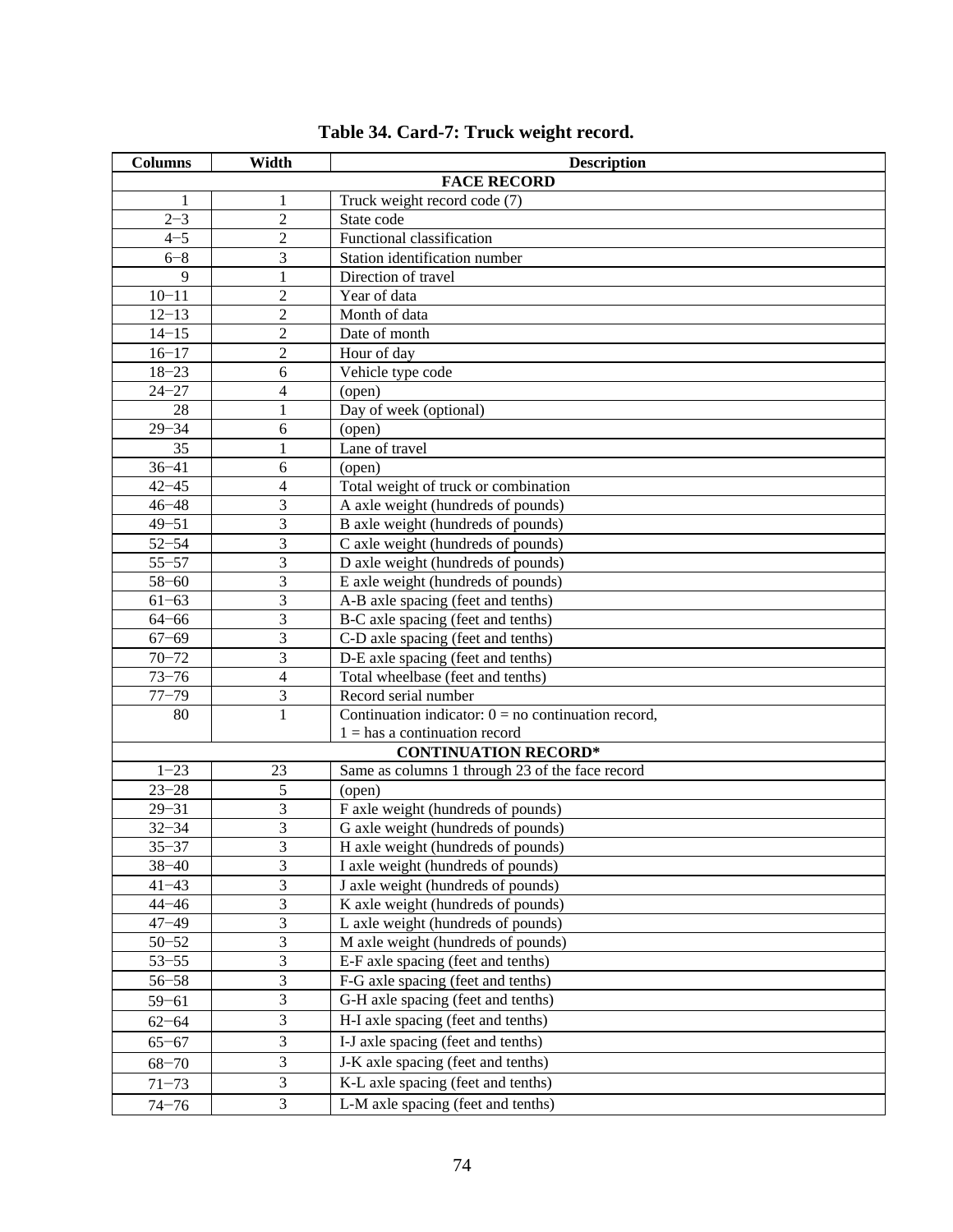| <b>CONTINUATION RECORD*</b> |       |                                                                       |  |  |  |
|-----------------------------|-------|-----------------------------------------------------------------------|--|--|--|
| Columns                     | Width | <b>Description</b>                                                    |  |  |  |
| $77 - 79$                   |       | Record serial number (same as face record)                            |  |  |  |
| 80                          |       | Continuation indicator: $2 =$ first continuation record for a vehicle |  |  |  |
|                             |       | with more than 13 axles, $9 =$ last continuation record               |  |  |  |

# **Table 34. Card-7: Truck weight record (continued).**

<sup>a</sup> Used only for truck combinations having six or more axles. Immediately follows the face record.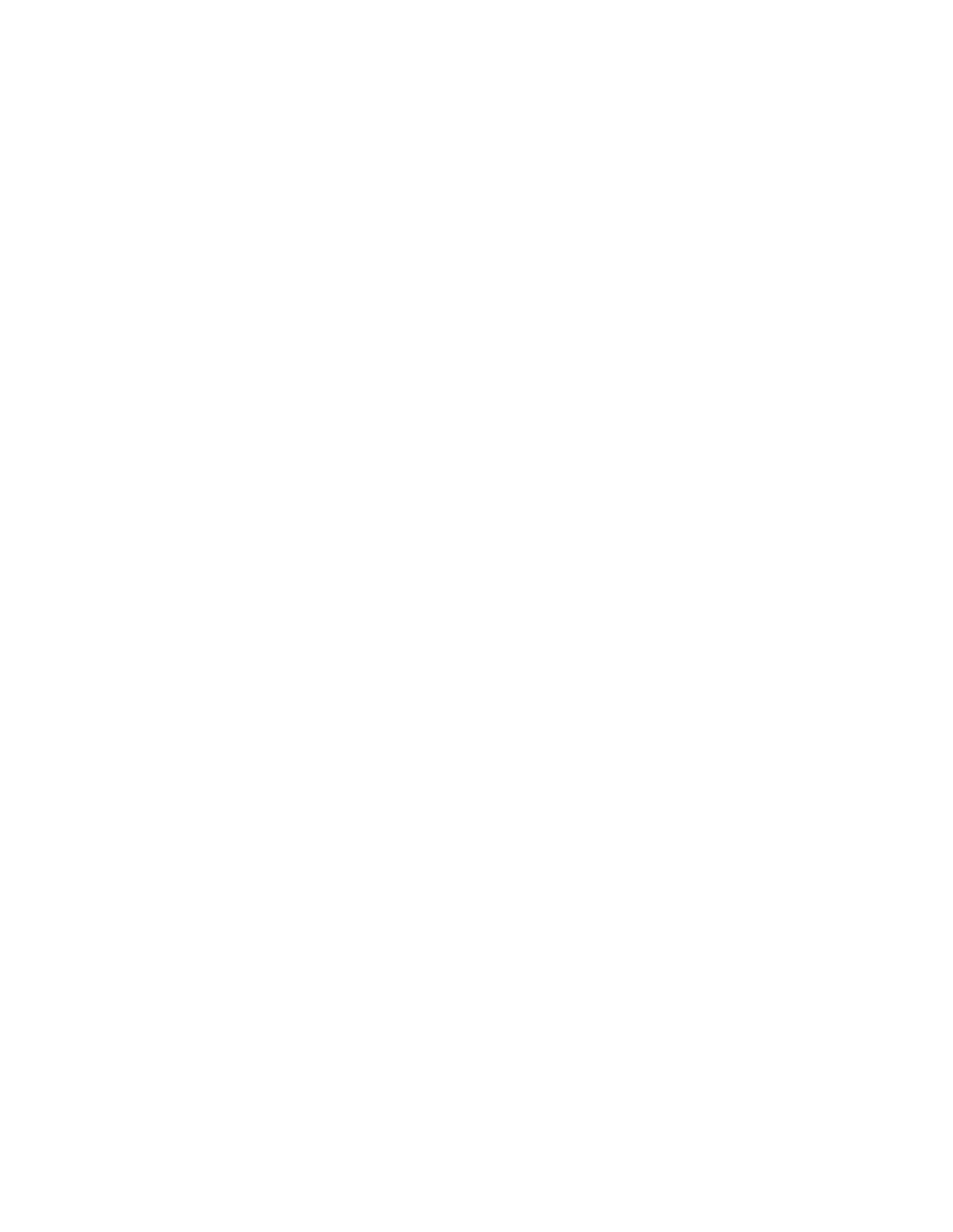# **APPENDIX B. CLUSTER ANALYSIS RESULTS**



**Figure 24. Clusters of LTPP sites by annual tandem-axle load distribution, Washington State.**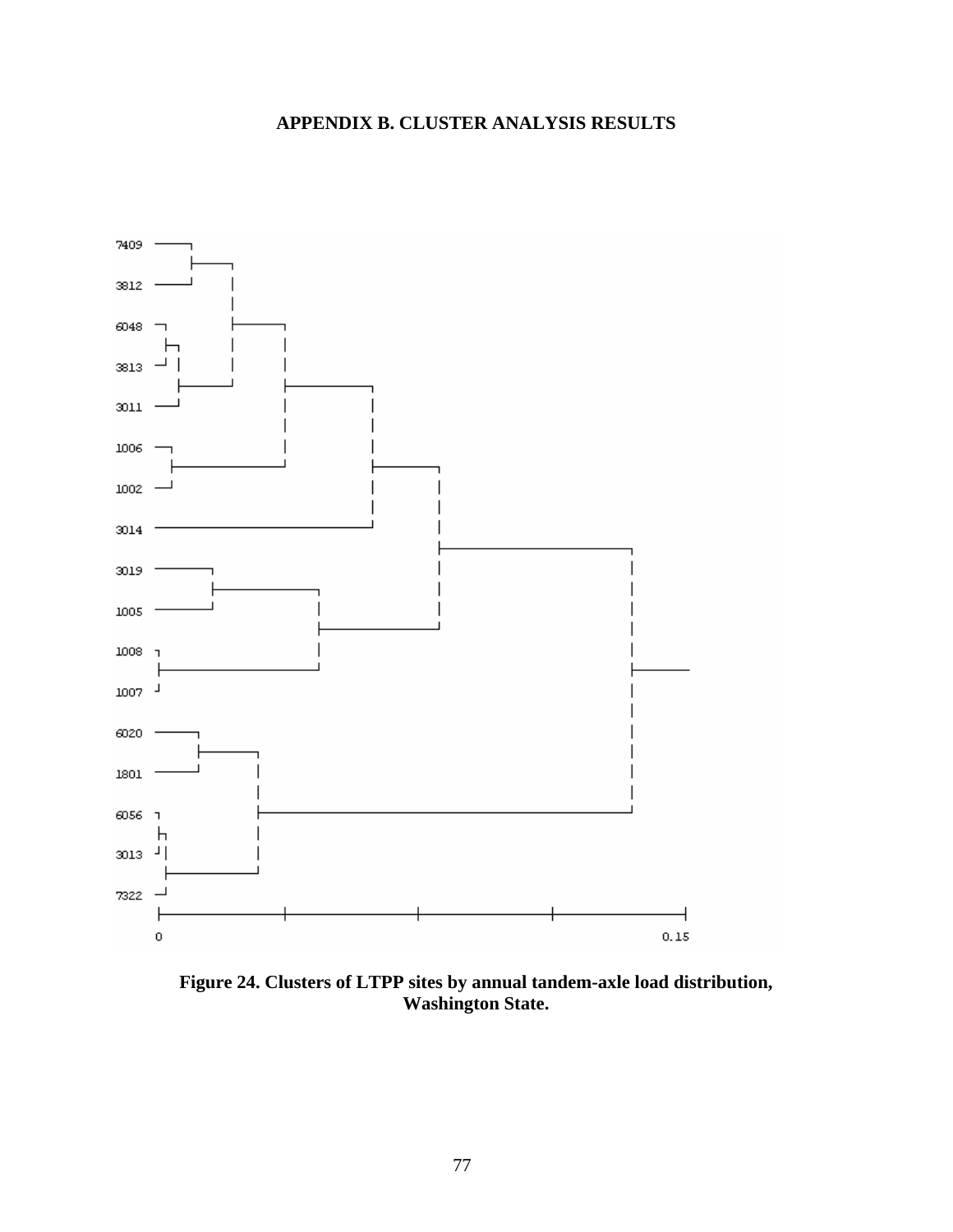

**Figure 25. Clusters of LTPP sites by annual tandem-axle load distribution, Vermont.**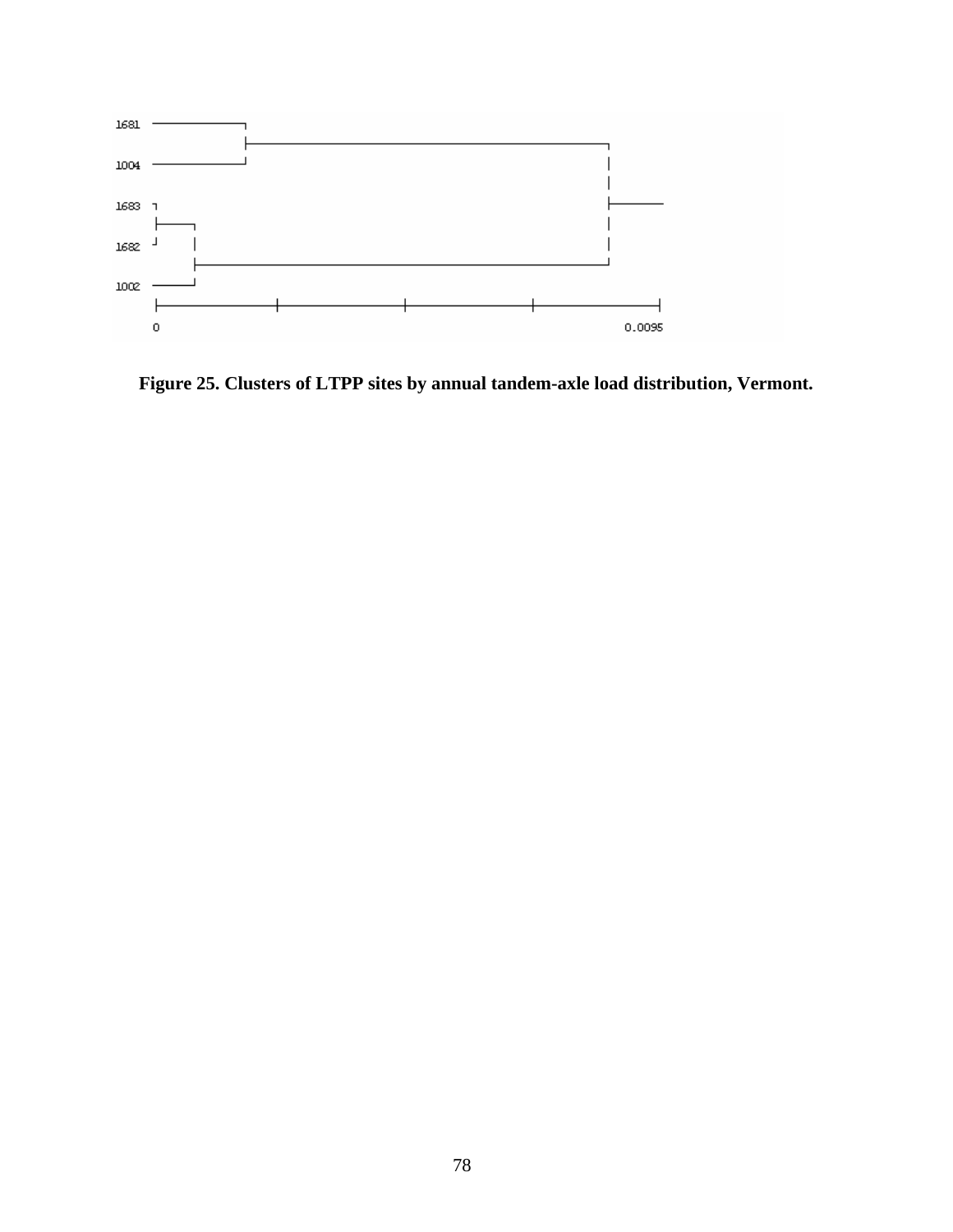

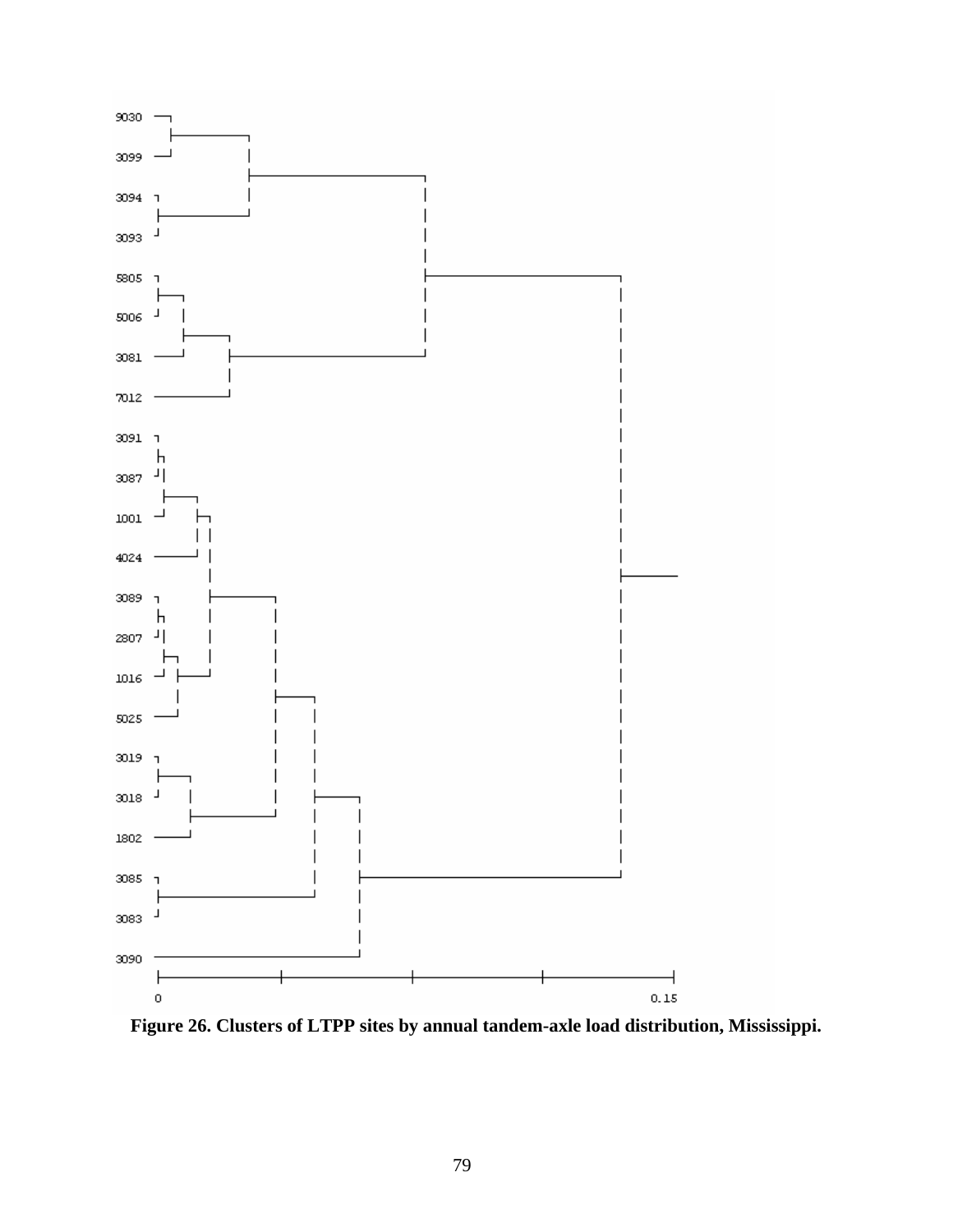

**Figure 27. Clusters of LTPP sites by annual tandem-axle load distribution, Minnesota.**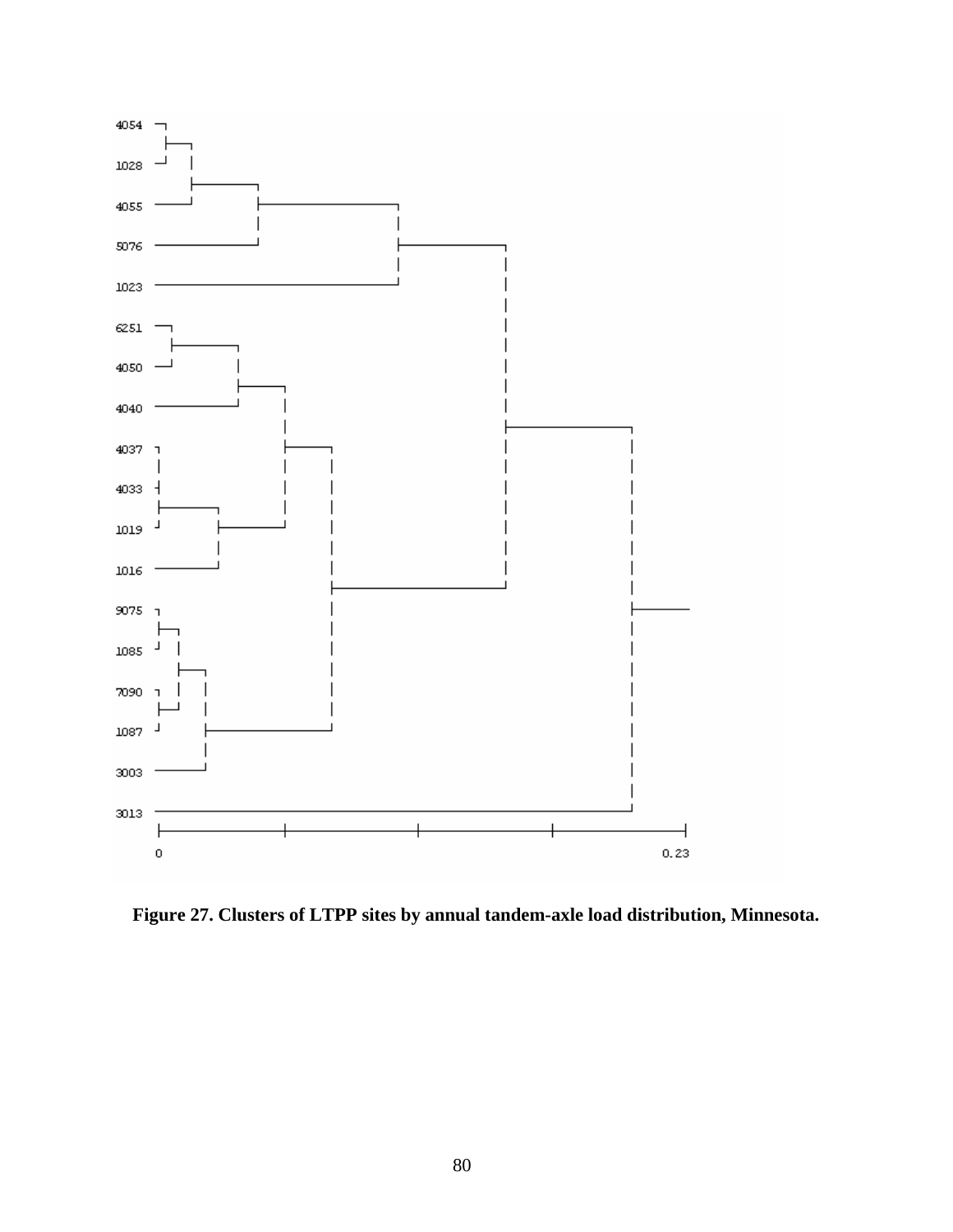

**Figure 28. Clusters of LTPP sites by annual tandem-axle load distribution, Michigan.**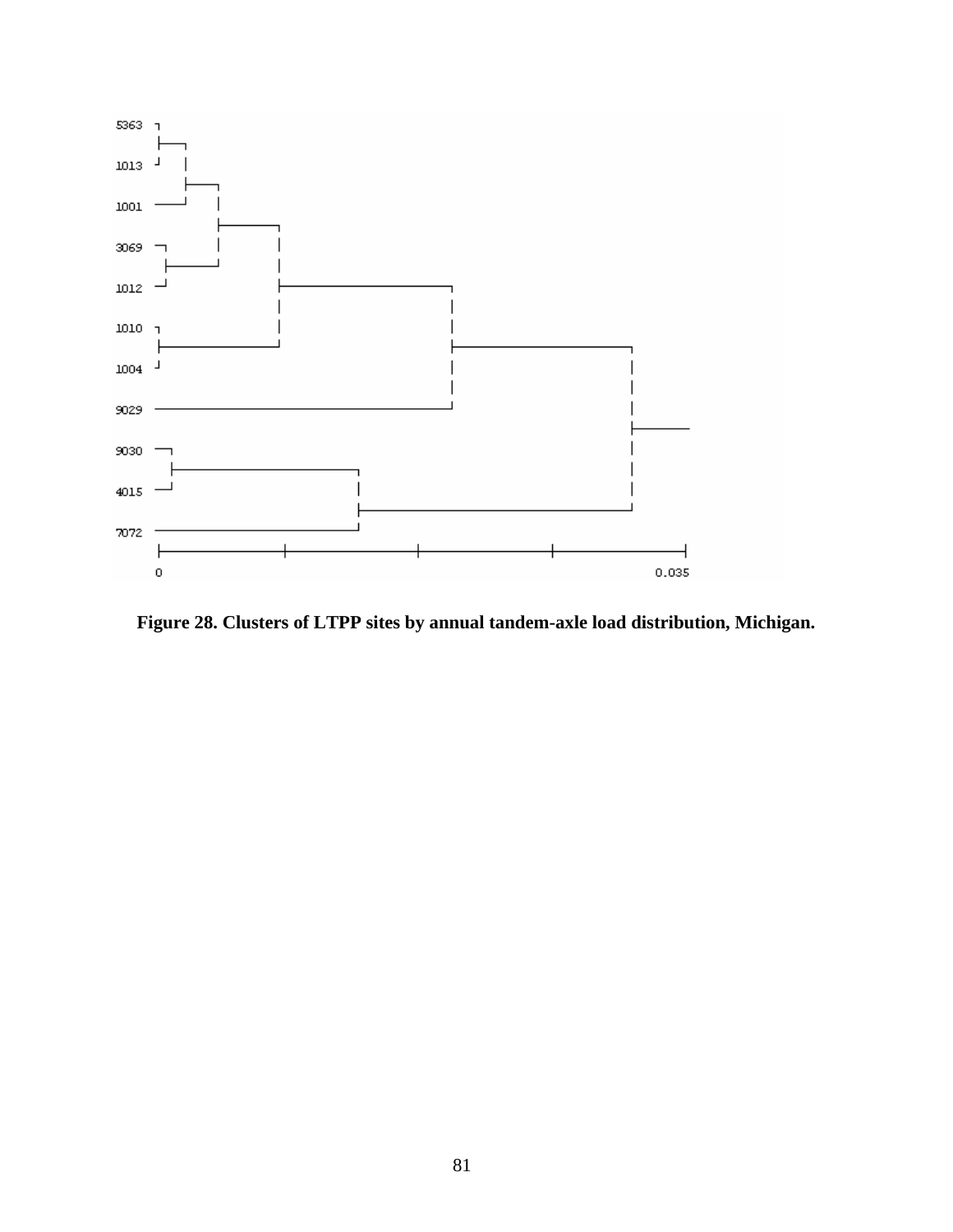

**Figure 29. Clusters of LTPP sites by annual tandem-axle load distribution, Indiana.**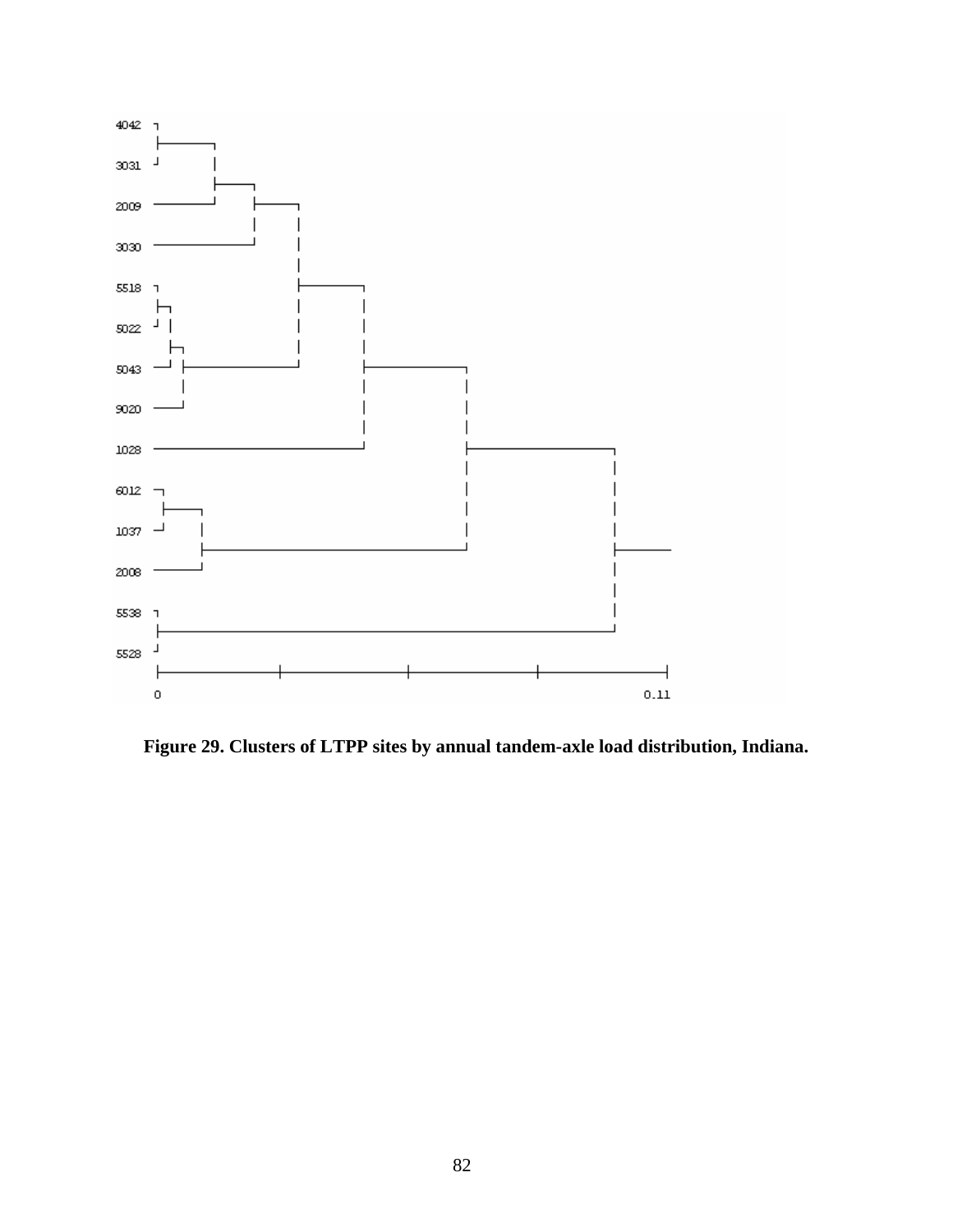

**Figure 30. Clusters of LTPP sites by annual tandem-axle load distribution, Connecticut.**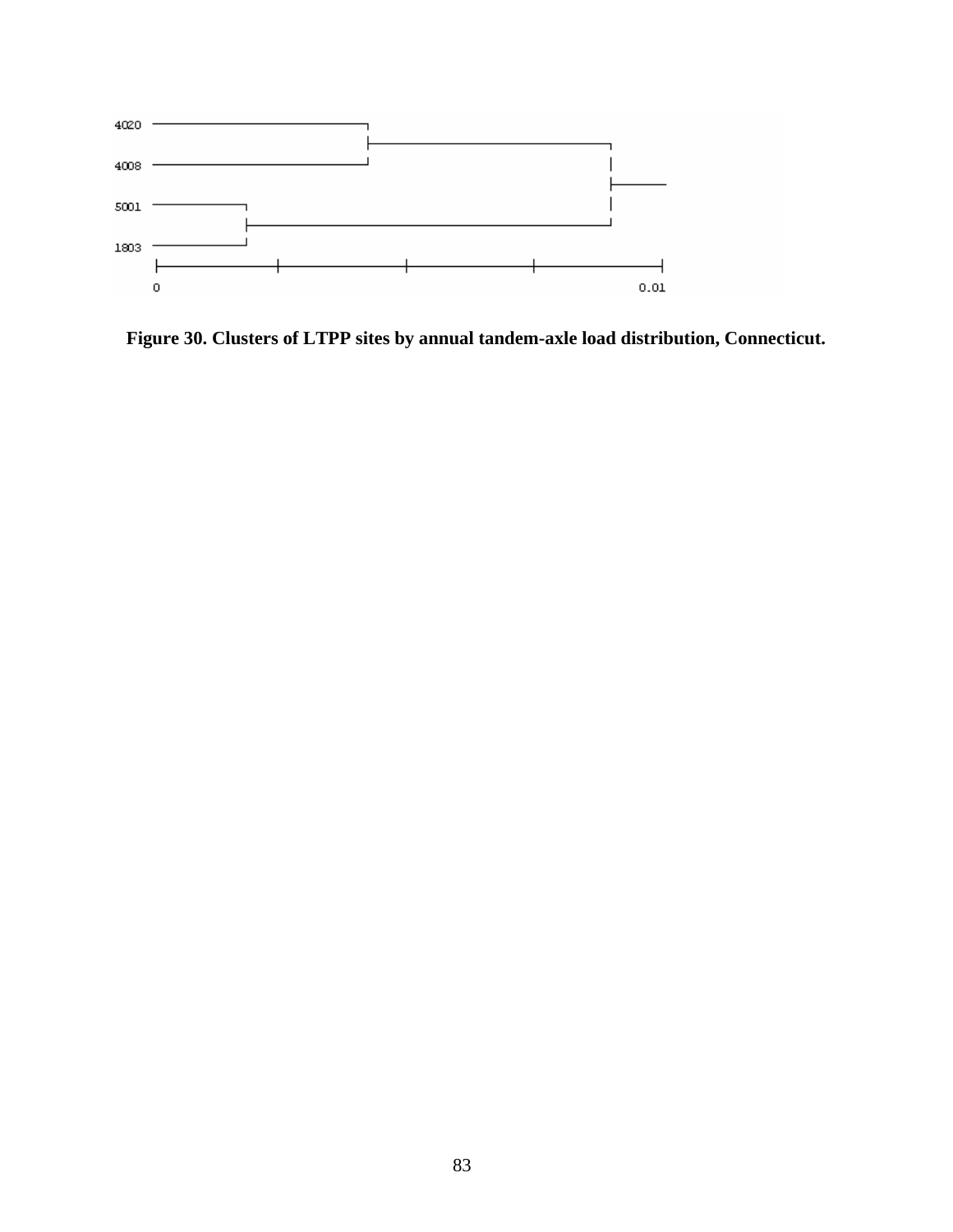

**Figure 31. Clusters of LTPP sites by annual average truck class distribution, Washington State.**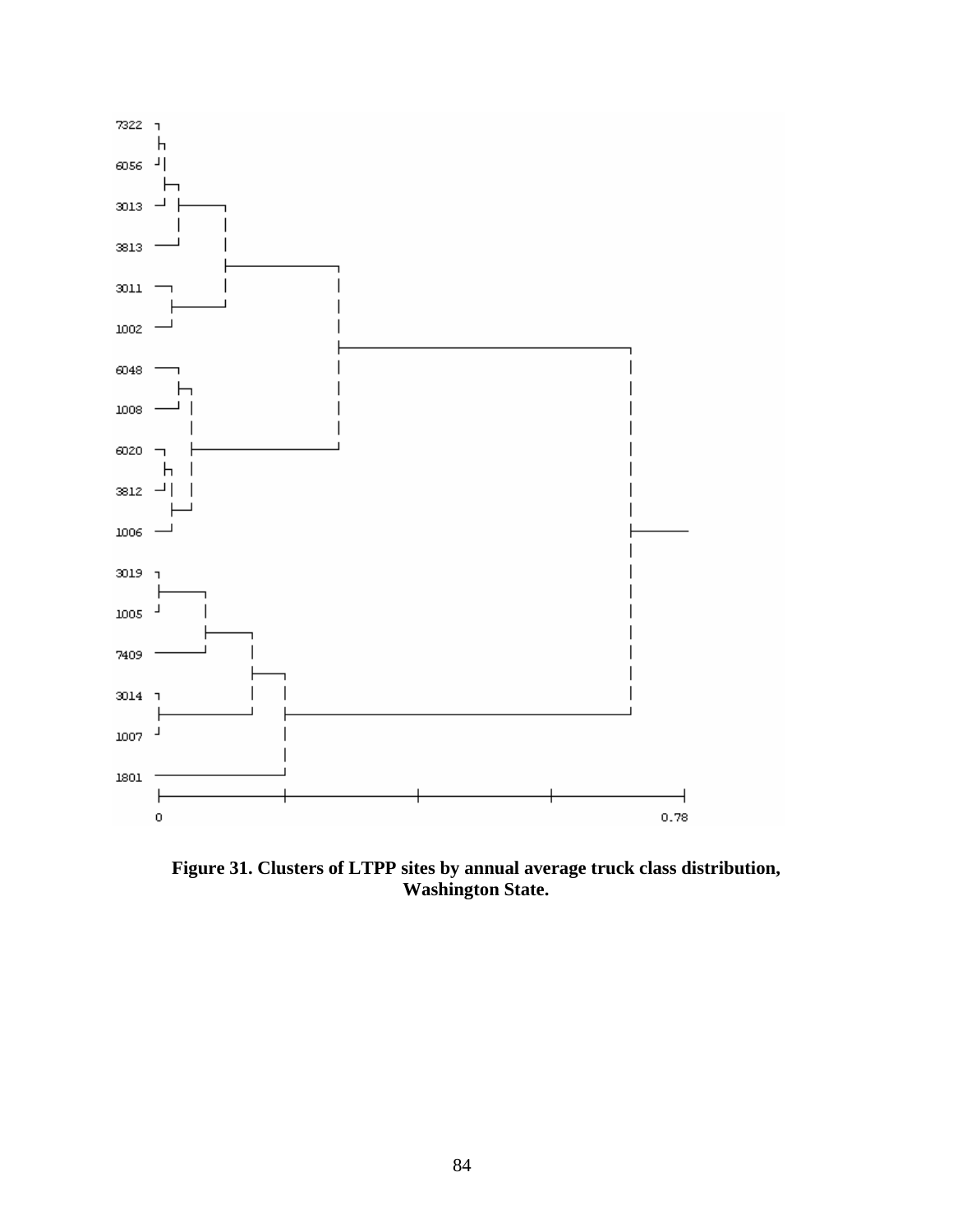

**Figure 32. Clusters of LTPP sites by annual average truck class distribution, Vermont.**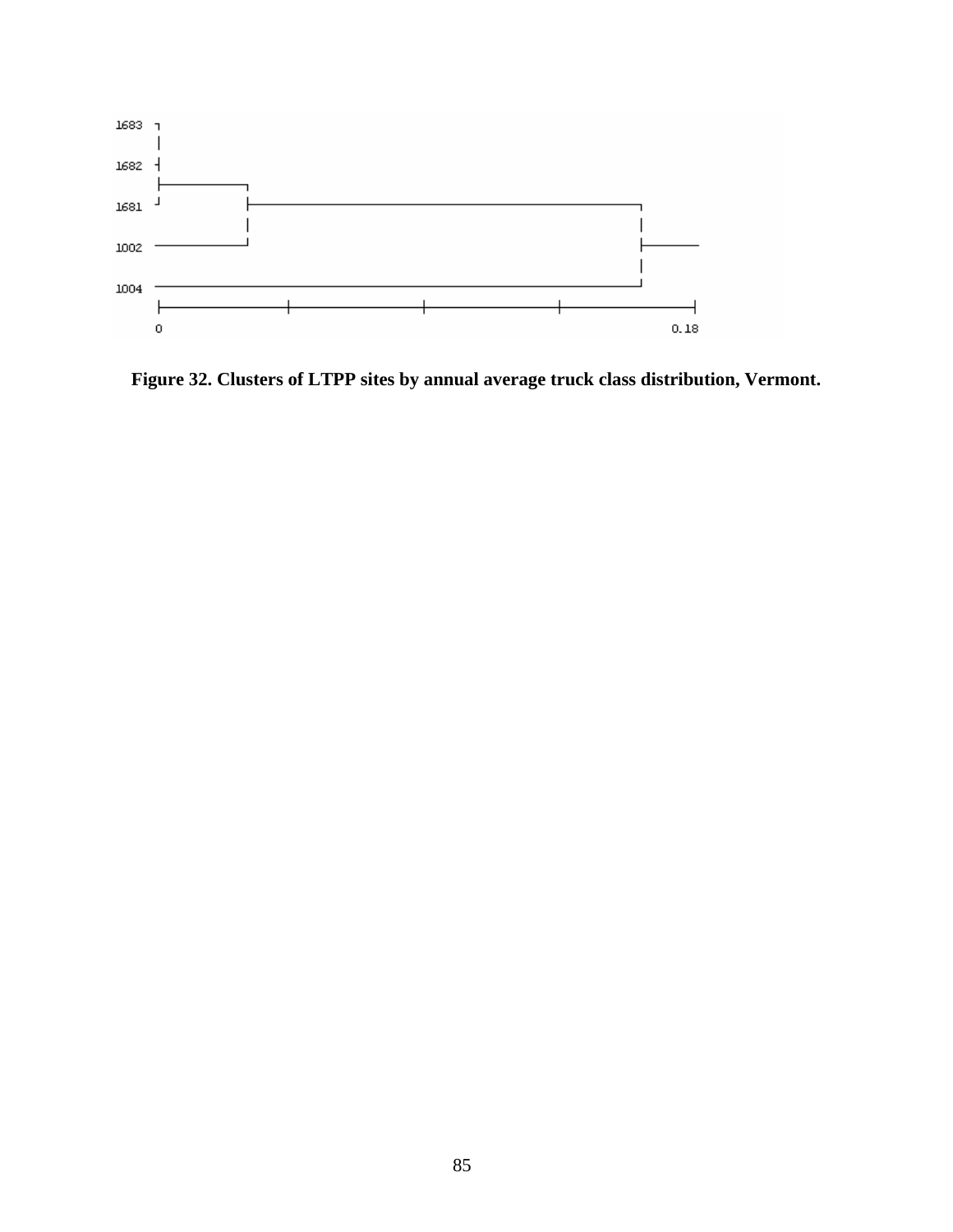

**Figure 33. Clusters of LTPP sites by annual average truck class distribution, Mississippi.**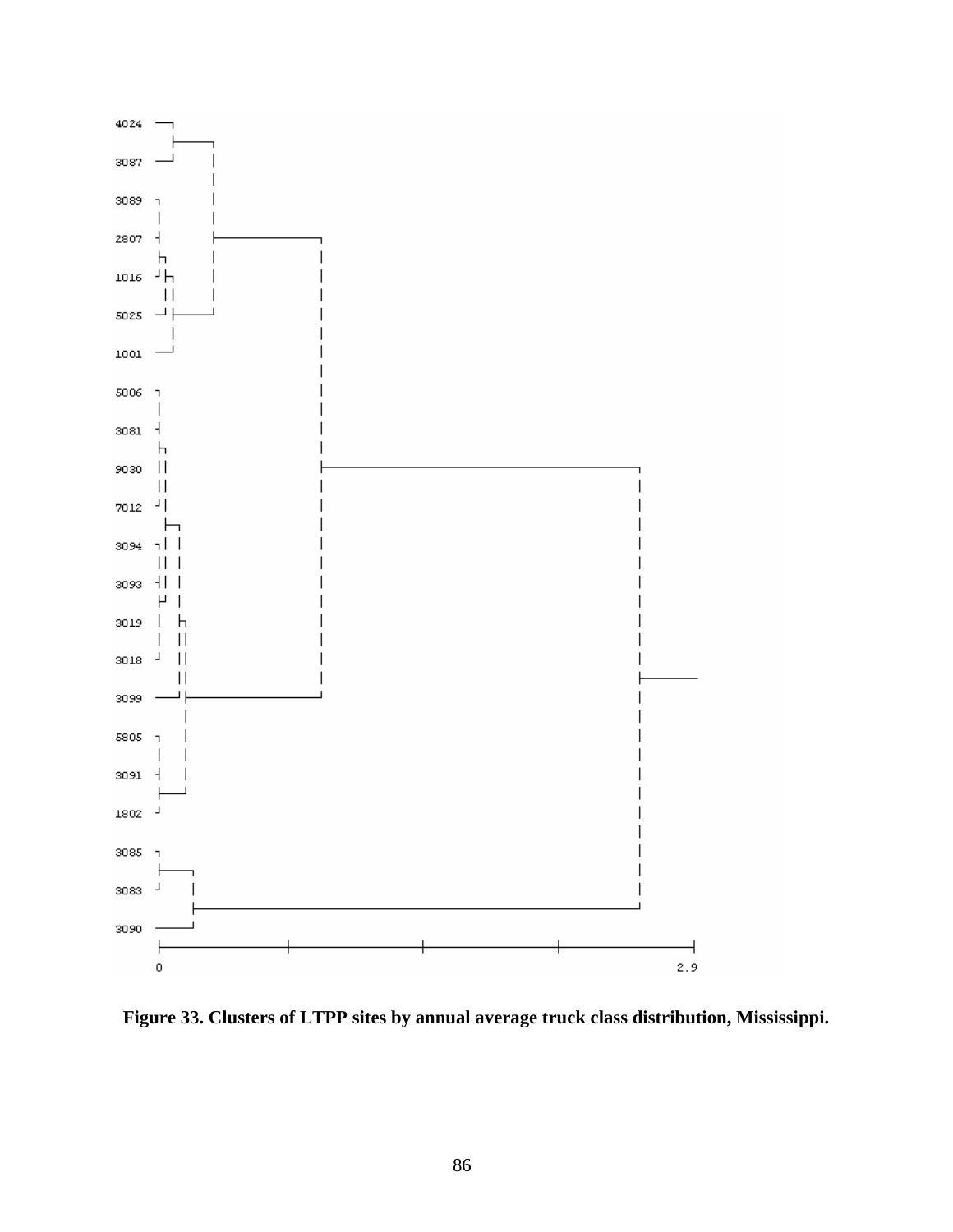

**Figure 34. Clusters of LTPP sites by annual average truck class distribution, Minnesota.**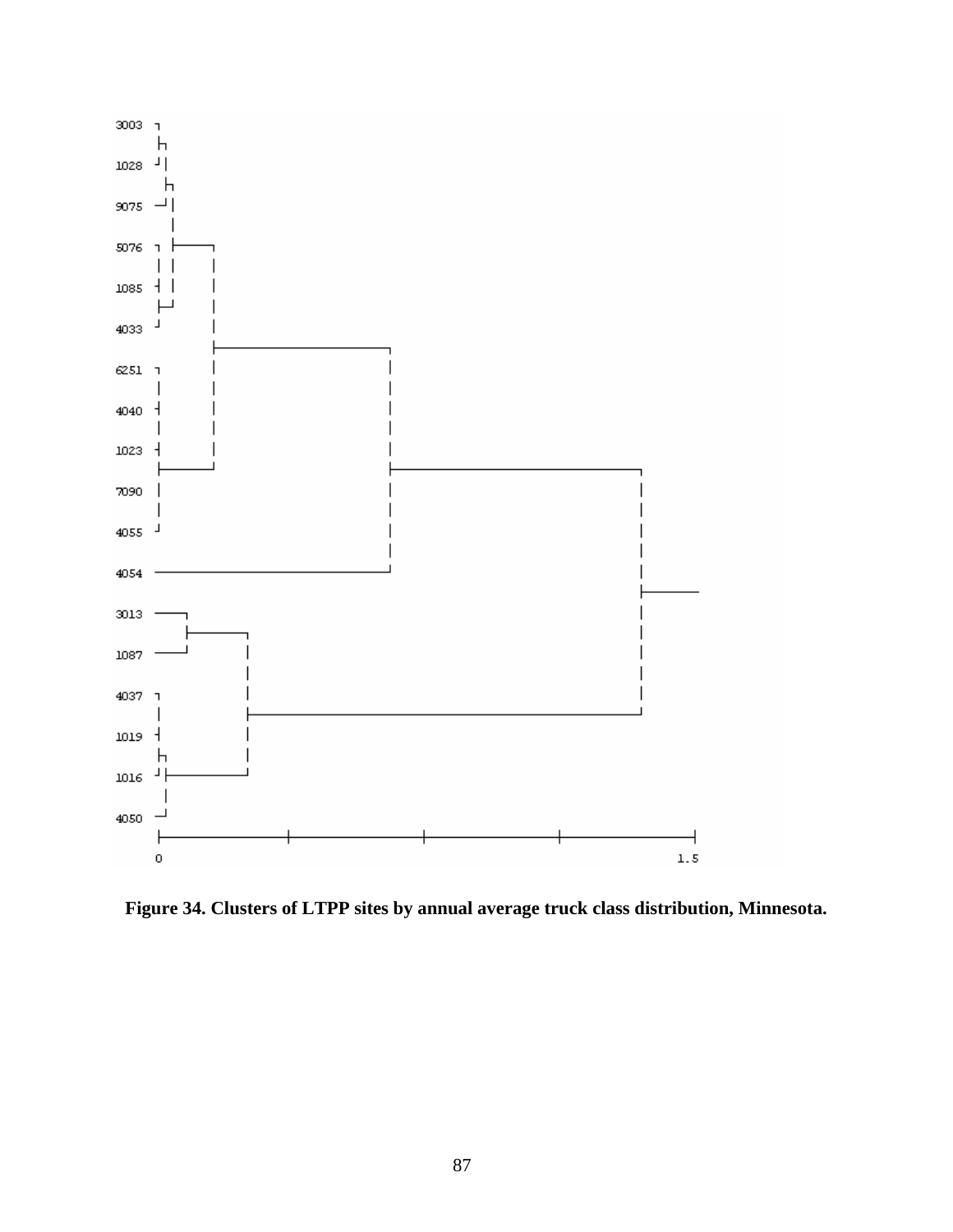

**Figure 35. Clusters of LTPP sites by annual average truck class distribution, Michigan.**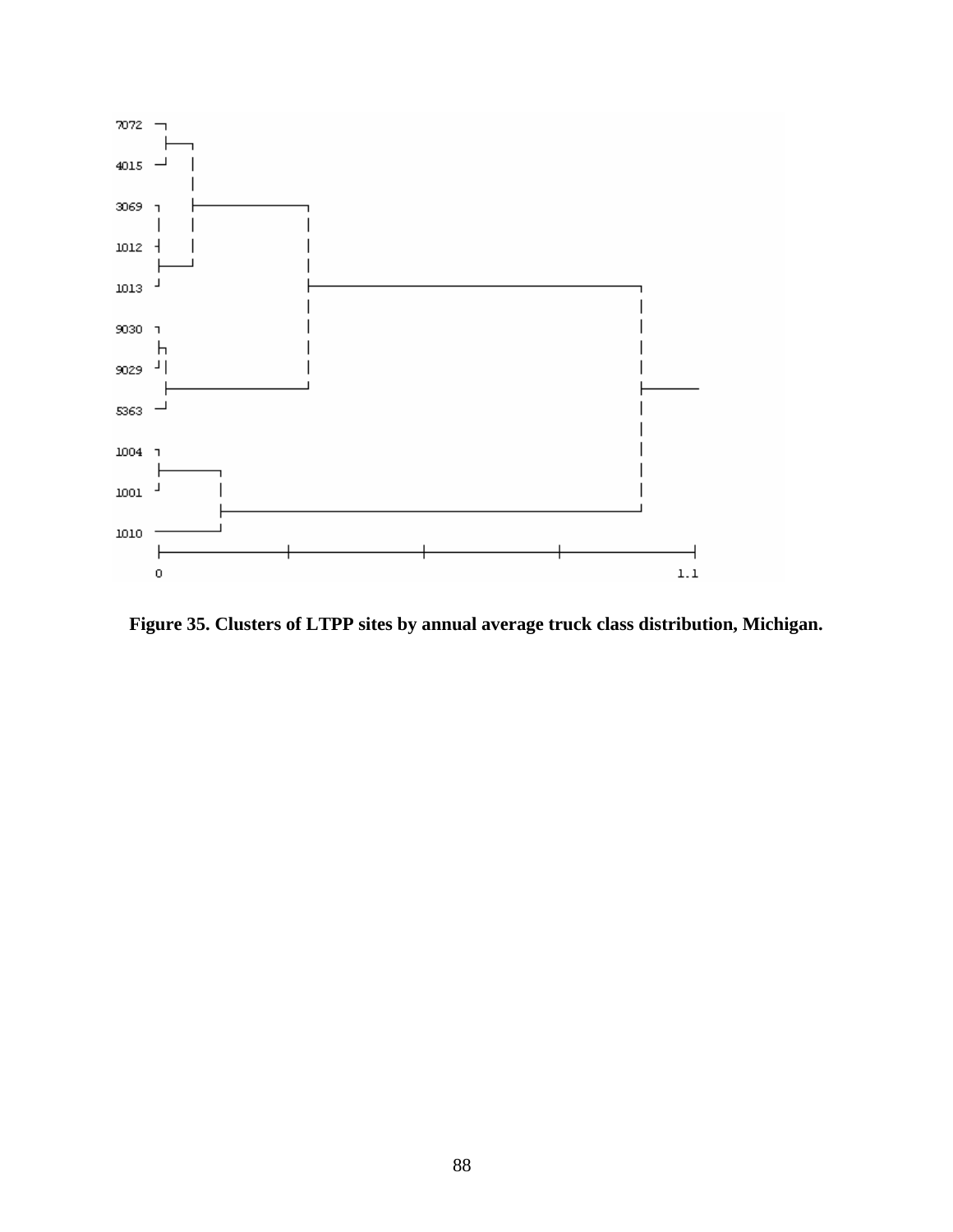

**Figure 36. Clusters of LTPP sites by annual average truck class distribution, Indiana.**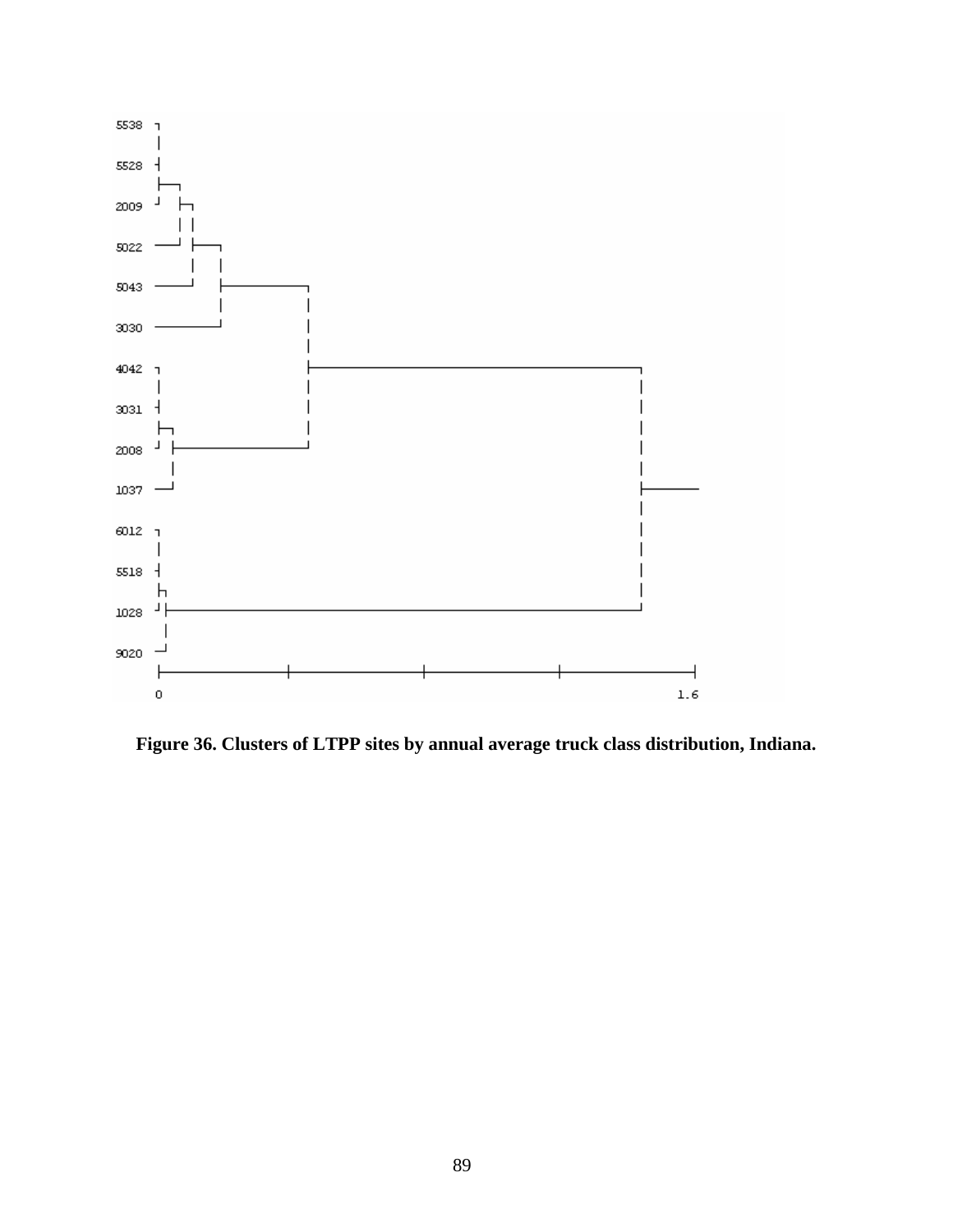

**Figure 37. Clusters of LTPP sites by annual average truck class distribution, Connecticut.**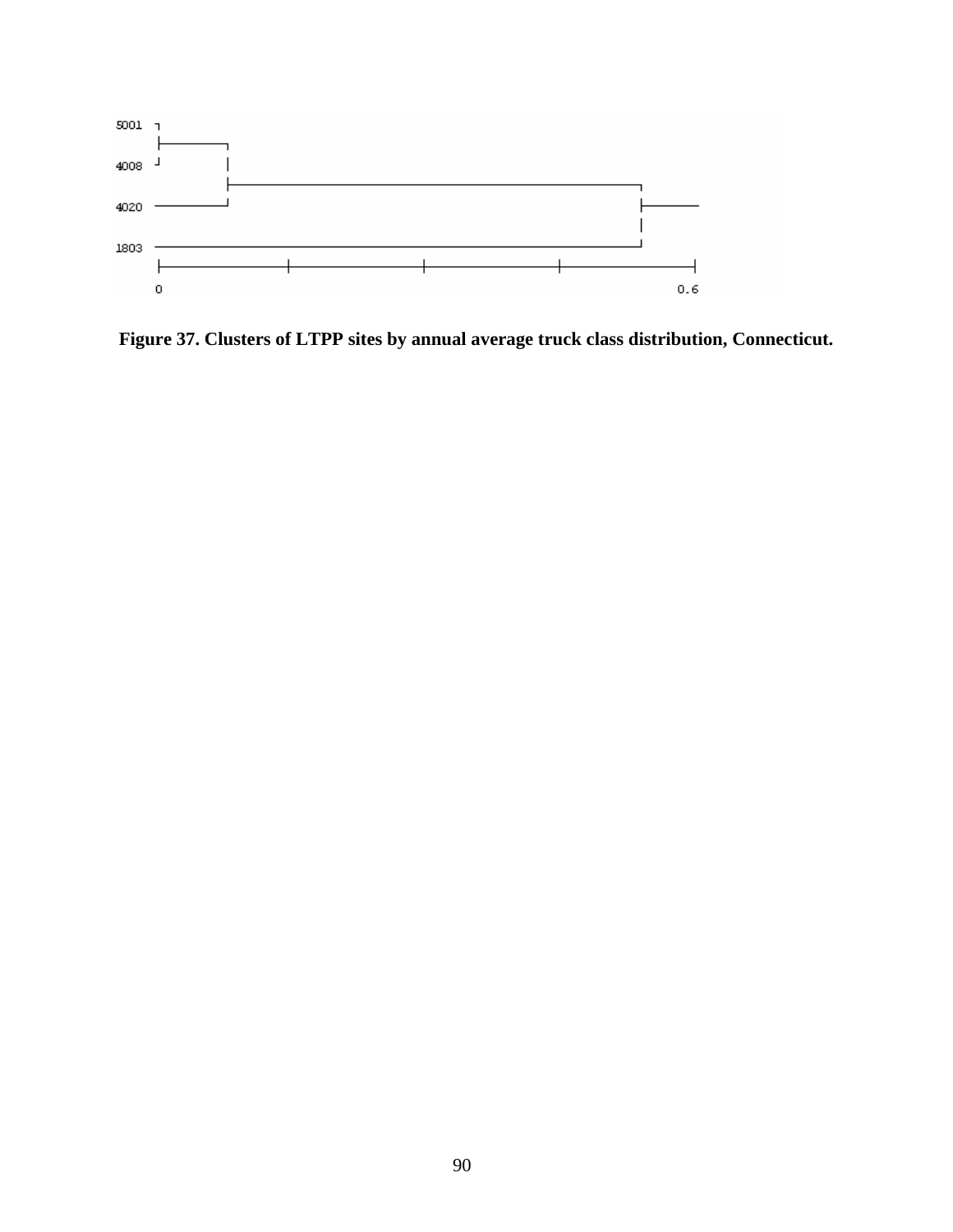## **APPENDIX C. STRUCTURAL AND CLIMATIC INPUT**

This appendix lists the structural and climatic input values used for the *2002 Pavement Design Guide* (PDG) for the detailed sensitivity analysis LTPP sites. The structural input is listed in the order in which it is entered into the PDG.

## **STRUCTURE: JOINTED PORTLAND CEMENT CONCRETE PAVEMENT**

- 1) Design features
	- a) Slab thickness: Variable (table 9)
	- b) Permanent curl/warp effective temperature difference: 23.3 degrees Celsius (ºC) (75 degrees Fahrenheit (°F))
	- c) Joint spacing:  $3.7 \text{ m}$  (12 ft)
	- d) Sealant type: Liquid
	- e) Doweled transverse joints
	- f) Dowel diameter: 32 mm (1.25 inches)
	- g) Dowel bar spacing: 305 mm (12 inches)
	- h) Edge support: None
	- i) Base type: Granular
	- j) PCC-base interface: Bonded
	- k) Erodibility index: Erosion resistant (3)
	- l) Loss of bond age (months): 60
- 2) Drainage and surface properties
	- a) Surface shortwave absorptivity: 0.85
	- b) Infiltration: Minor (10 percent)
	- c) Drainage path length: 3.7 m (12 ft)
		- i) Pavement cross slope (percent): 2
- 3) Layers
	- a) PCC
		- i) Thermal
			- (1) PCC material: JPCP
			- (2) Layer thickness: Variable (table 9)
			- (3) Unit weight: 2400 kilograms per cubic meter  $(kg/m<sup>3</sup>)$  $(159$  pounds per cubic foot  $(l\bar{b}/ft^3)$
			- (4) Poisson's ratio: 0.20
			- (5) Coefficient of thermal expansion:  $9.9 \times 10^{-6} \,^{\circ}C^{-1}$  (5.5 x  $10^{-6} \,^{\circ}F^{-1}$ )
			- (6) Thermal conductivity: 2.16 watts  $(W)/m$ <sup>-o</sup>C (1.25 British thermal units  $(BTU)/h$ -ft- ${}^{\circ}F)$
			- (7) Heat capacity: 0.33 W-h/kg-ºC (0.28 BTU/lb-ºF)
		- ii) Mix
			- (1) Cement type: Type II
			- (2) Cementitious material content:  $178 \text{ kg/m}^3$  (600 pounds per cubic yard (lb/yd<sup>3</sup>))
			- (3) Water-cement ratio: 0.4
			- (4) Aggregate type: Gabbro
			- (5) PCC zero-stress temperature (ºF): Computed by PDG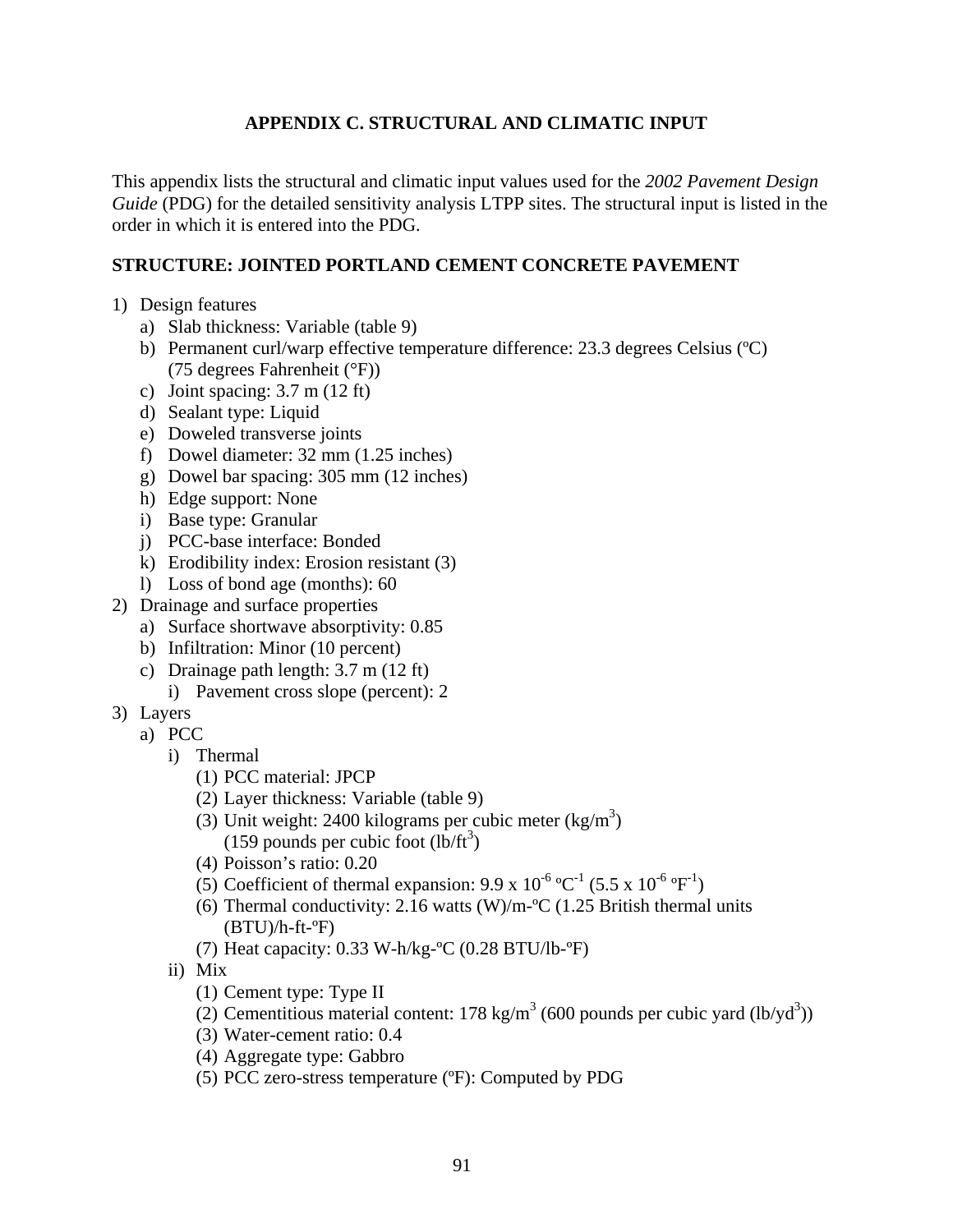- (6) Ultimate shrinkage at 40 percent relative humidity (RH) (microstrain): Computed by PDG
- (7) Reversible shrinkage (percent of ultimate shrinkage): Computed by PDG
- (8) Time to develop 50 percent of ultimate shrinkage (days): Computed by PDG
- (9) Curing method: Curing compound
- iii) Strength: Level 2 (table C.1)

| <b>Time</b>      | <b>Compressive Strength</b><br>(kilopascals (kPa)) | <b>Compressive Strength</b><br>(pounds force per square<br>inch $(lbf/inch2)$ |
|------------------|----------------------------------------------------|-------------------------------------------------------------------------------|
| 7 days           | 24,500                                             | 3560                                                                          |
| 14 days          | 26,900                                             | 3900                                                                          |
| 28 days          | 29,000                                             | 4200                                                                          |
| 90 days          | 32,500                                             | 4700                                                                          |
| 20 years/28 days |                                                    |                                                                               |

**Table 35. PC strength properties for level 2 input.** 

### **STRUCTURE: CONTINUOUSLY REINFORCED CONCRETE PAVEMENT**

- 1) Design features
	- a) Slab thickness: Variable (table 9)
	- b) Shoulder type: Asphalt
		- i) Permanent curl/warp effective temperature difference: 23.3 ºC (−10 ºF)
	- c) Steel reinforcement
		- i) Percent steel (percent): 0.7
		- ii) Bar diameter: 16 mm (0.625 inch)
		- iii) Steel depth: 356 mm (4 inches)
	- d) Base properties
		- i) Base type: Granular
		- ii) Erodibility index: Erosion resistant (3)
		- iii) Base/slab friction coefficient: 4
	- e) Crack spacing: Generate using model
- 2) Drainage and surface properties
	- a) Surface shortwave absorptivity: 0.85
	- b) Infiltration: Minor (10 percent)
	- c) Drainage path length: 3.7 m (12 ft)
		- i) Pavement cross slope (percent): 2
- 3) Layers
	- a) PCC
		- i) Thermal
			- (1) PCC material: CRCP
			- (2) Layer thickness: Variable (table 9)
			- (3) Unit weight:  $2400 \text{ kg/m}^3$  (150 lb/ft<sup>3</sup>)
			- (4) Poisson's ratio: 0.20
			- (5) Coefficient of thermal expansion:  $9.9 \times 10^{-6} \,^{\circ}C^{-1}$  (5.5 x  $10^{-6} \,^{\circ}F^{-1}$ )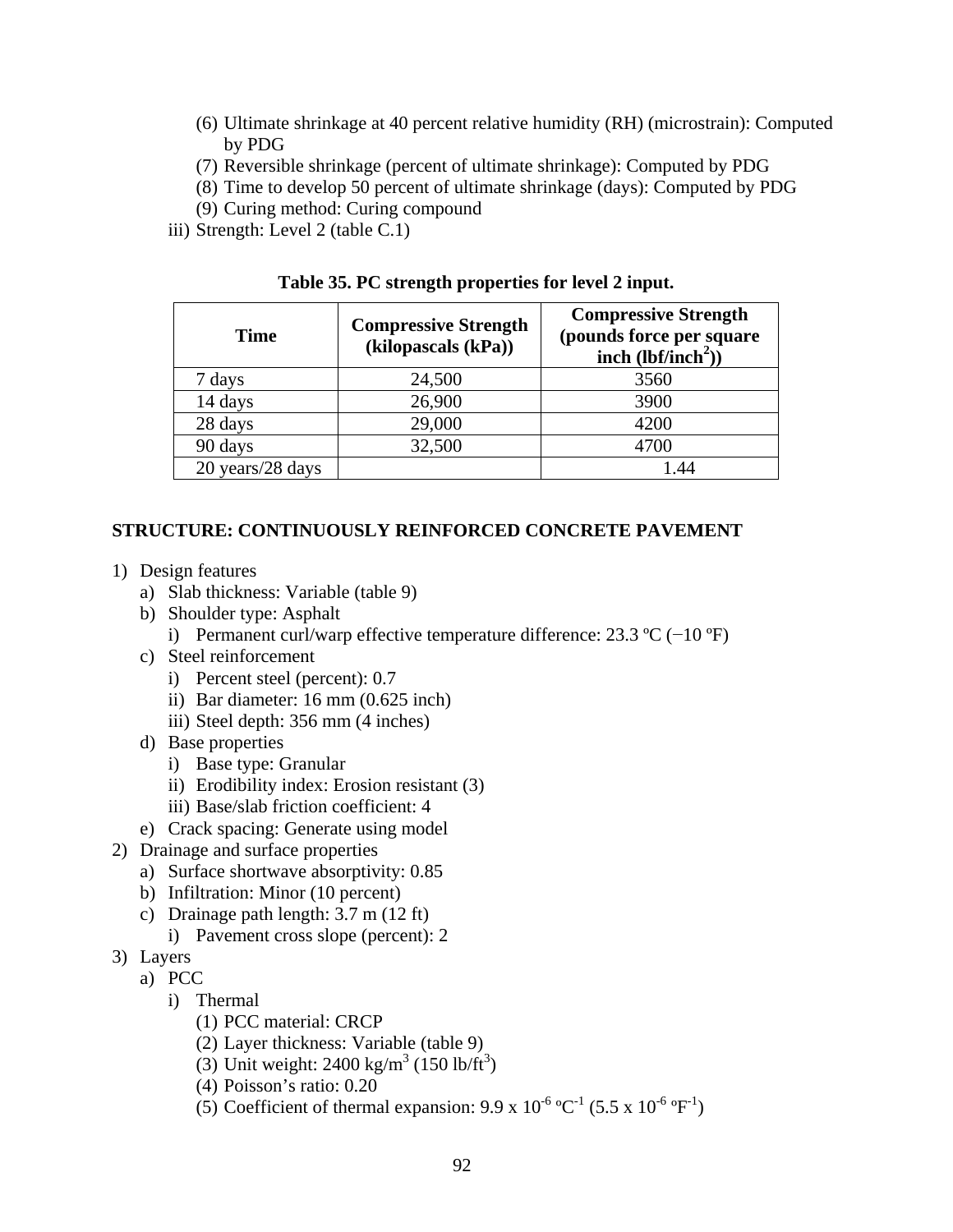- (6) Thermal conductivity:  $2.16 \text{ W/m-}^{\circ}\text{C}$  (1.25 BTU/h-ft- $^{\circ}\text{F}$ )
- (7) Heat capacity: 0.33 W-h/kg-ºC (0.28 BTU/lb-ºF)
- ii) Mix
	- (1) Cement type: Type II
	- (2) Cementitious material content:  $178 \text{ kg/m}^3$  (600 lb/yd<sup>3</sup>)
	- (3) Water-cement ratio: 0.4
	- (4) Aggregate Type: Gabbro
	- (5) PCC zero-stress temperature (ºF): Computed by PDG
	- (6) Ultimate shrinkage at 40 percent RH (microstrain): Computed by PDG
	- (7) Reversible shrinkage (percent of ultimate shrinkage): Computed by PDG
	- (8) Curing method: Curing compound
- iii) Strength: Level 2 (table 35)

#### **STRUCTURE: ASPHALT CONCRETE PAVEMENT**

- 1) Drainage and surface properties
	- a) Surface shortwave absorptivity: 0.85
- 2) Layers
	- a) AC
		- i) Input level: 3
		- ii) Asphalt material type: Asphalt concrete
		- iii) Layer thickness: Variable (table 36)

| <b>Site</b> | Layer 1<br>(Surface) | $h_1$ (mm<br>(inches) | <b>LAYER</b><br>$\mathbf{2}$<br>$(USCS)^a$ | $\mathbf{h}_2$ (mm<br>(inches) | Layer 3<br>(USCS) <sup>a</sup> | $\mathbf{h}_3$ (mm<br>(inches) | Layer 4<br>$(USCS)^a$    | $h_4$ (mm<br>(inches)    |
|-------------|----------------------|-----------------------|--------------------------------------------|--------------------------------|--------------------------------|--------------------------------|--------------------------|--------------------------|
| 181028      | AC                   | 401 (15.8)            | CL                                         | 305 (12.0)                     | CL                             | $\infty$                       | -                        | $\overline{\phantom{m}}$ |
| 261010      | AC                   | 58 (2.3)              | <b>GW</b>                                  | 279 (11.0)                     | <b>SW</b>                      | 508<br>(20.0)                  | ML                       | $\infty$                 |
| 282807      | AC                   | 267 (10.5)            | <b>GW</b>                                  | 762 (30.0)                     | ML                             | $\infty$                       | $\overline{\phantom{0}}$ | $\qquad \qquad -$        |
| 531007      | AC                   | 4.6(1.8)              | <b>GW</b>                                  | 335 (13.2)                     | MH                             | $\infty$                       | $\qquad \qquad -$        | $\overline{\phantom{m}}$ |
| 536048      | AC                   | 152(6.0)              | GW                                         | 86 (3.4)                       | GW                             | 254<br>(10.0)                  | <b>GW</b>                | $\infty$                 |
| 091803      | AC                   | 178 (7.0)             | GW                                         | 254 (10.0)                     | ML                             | $\infty$                       | $\qquad \qquad -$        | $\overline{\phantom{m}}$ |
| 182008      | AC                   | 401 (15.8)            | ML                                         | $\infty$                       |                                |                                | $\overline{\phantom{0}}$ | $\overline{\phantom{m}}$ |
| 182009      | AC                   | 450 (17.7)            | <b>SW</b>                                  | 610(24.0)                      | ML                             | $\infty$                       | $\qquad \qquad$          | $\overline{\phantom{m}}$ |
| 186012      | AC                   | 523 (20.6)            | <b>GW</b>                                  |                                | CL                             | $\infty$                       | $\qquad \qquad -$        | $\overline{\phantom{m}}$ |
| 261004      | AC                   | 64(2.5)               | <b>GW</b>                                  | 102(4.0)                       | ML                             | $\infty$                       | $\overline{\phantom{m}}$ | $\overline{\phantom{m}}$ |
| 261012      | AC                   | 152(6.0)              | <b>GW</b>                                  | 114(4.5)                       | <b>SW</b>                      | $\infty$                       | $\overline{\phantom{m}}$ | $\qquad \qquad$          |
| 261013      | AC                   | 191 (7.5)             | <b>GW</b>                                  | 114(4.5)                       | <b>SW</b>                      | $\infty$                       | -                        | $\overline{\phantom{m}}$ |
| 271019      | AC                   | 122(4.8)              | <b>GW</b>                                  | 152(6.0)                       | ML                             | $\infty$                       | $\overline{\phantom{m}}$ | $\overline{\phantom{m}}$ |
| 283081      | AC                   | 229(9.0)              | <b>GW</b>                                  | $\infty$                       |                                | $\overline{\phantom{m}}$       | $\overline{\phantom{0}}$ | $\overline{\phantom{m}}$ |
| 283093      | AC                   | 305 (12.0)            | <b>GW</b>                                  | $\infty$                       |                                |                                |                          |                          |

#### **Table 36. Layer types and thicknesses for all sites.**

<sup>a</sup> Codes based on Unified Soil Classification System (USCS) standards.<sup>(19)</sup>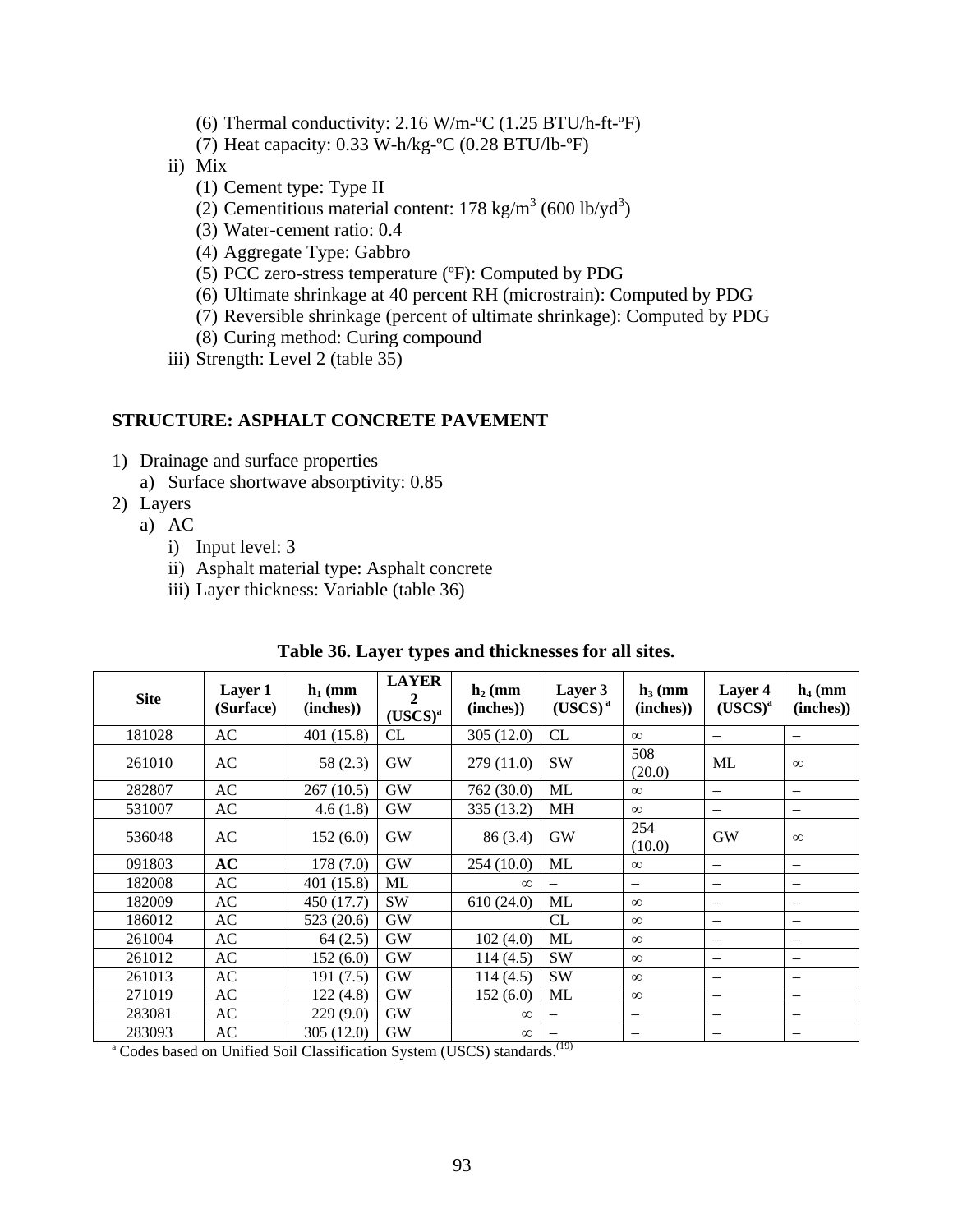- iv) Asphalt mix
	- (1) Cumulative percent retained on the 19.0-mm (0.75-inch) sieve: 0
	- (2) Cumulative percent retained on the 12.5-mm (0.375-inch) sieve: 5
	- (3) Cumulative percent retained on the 4.75-mm (#4) sieve: 30
	- (4) Percent passing the 0.075-mm (#200) sieve: 5
- v) Asphalt binder
	- (1) Conventional viscosity grade: AC 20
- vi) Asphalt general
	- (1) Reference temperature: 21.1 ºC (70 Fº)
	- (2) Volumetric properties: As built
		- (a) Effective binder content (percent): 11.0
		- (b) Air voids (percent): 8.5
		- (c) Total unit weight:  $2370 \text{ kg/m}^3$  (148 lb/ft<sup>3</sup>)
	- (3) Poisson's ratio: 0.35
	- (4) Thermal properties
		- (a) Thermal conductivity of asphalt:  $1.16$  W/m- $\degree$ C (0.67 BTU/h-ft  $\degree$ F)
		- (b) Heat capacity of asphalt: 0.27 W-h/kg-ºC (0.23 BTU/lb-ºF)

### **STRUCTURE: UNBOUND BASE**

1) Unbound material: Variable (table 37)

| <b>Layer Type</b><br>(USCS) <sup>a</sup> | <b>Layer</b><br><b>Description</b> | <b>Modulus</b><br>(megapascals<br>(MPa) (kips<br>per square<br>inch (ksi) |
|------------------------------------------|------------------------------------|---------------------------------------------------------------------------|
| GW                                       | Gravel                             | 690<br>(100)                                                              |
| <b>SW</b>                                | Sand                               | 276 (40)                                                                  |
| <b>SM</b>                                | <b>Silty Sand</b>                  | 138 (20)                                                                  |
| CL                                       | <b>Silty Clay</b>                  | 138 (20)                                                                  |
| ML                                       | Clayey Silt                        | 138 (20)                                                                  |
| MН                                       | Silt                               | 138                                                                       |

#### **Table 37. Assumed layer moduli.**

<sup>a</sup> Codes based on Unified Soil Classification System (USCS) standards. <sup>(19)</sup>

- 2) Thickness: Variable (table 36)
- 3) Strength properties
	- a) Input level: 3
	- b) Poisson's ratio: 0.35
	- c) Coefficient of lateral earth pressure: K=0.5
	- d) Material property
		- i) Modulus: Variable (table 37)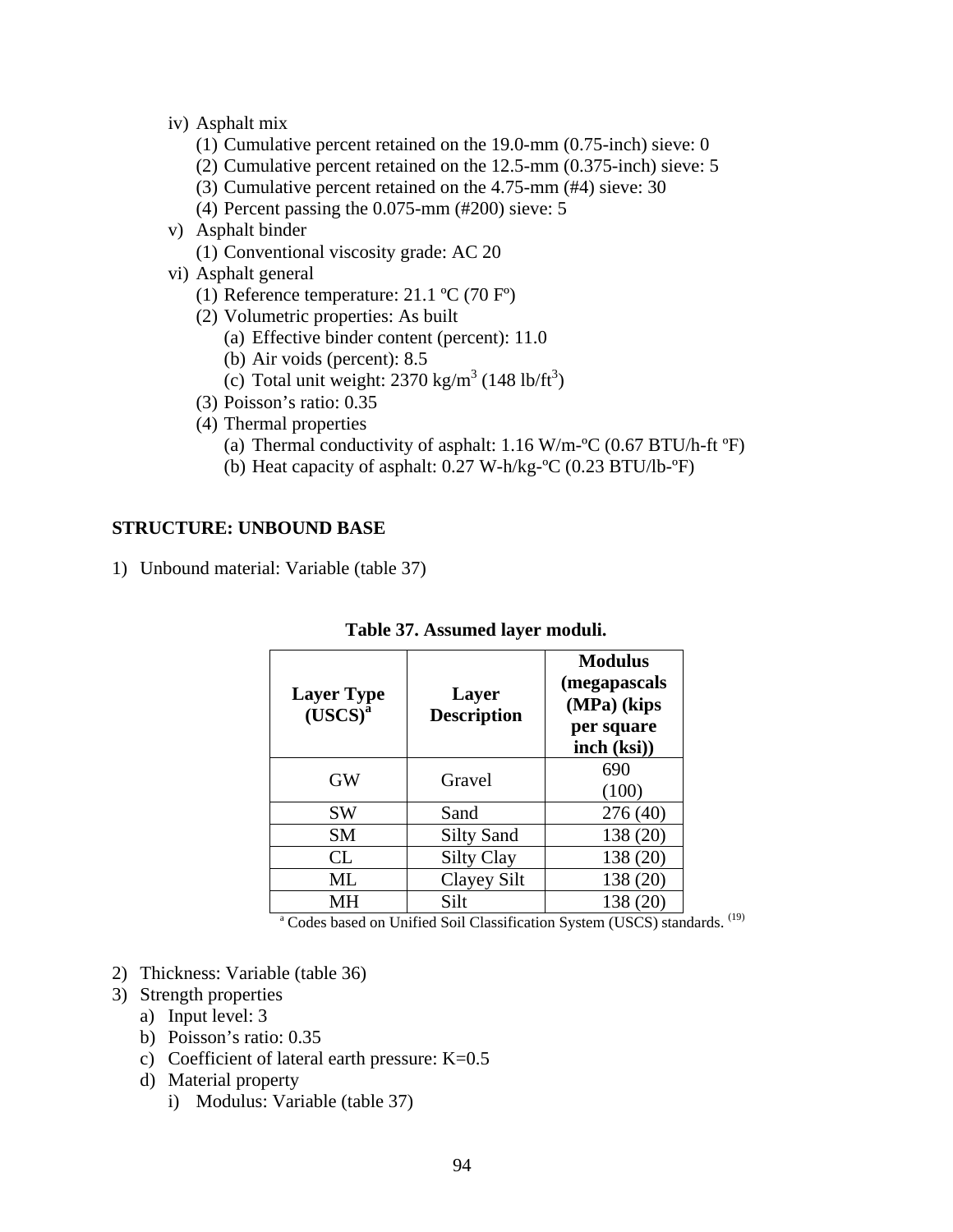- e) Analysis type:
	- i) Integrated Climatic Model (ICM) calculated modulus: ICM input
- 4) Integrated Climate Model (ICM)
	- a) Gradation and plasticity index: Computed by PDG
	- b) Calculated/Derived parameters: Computed by PDG
	- c) Soil characteristic curve fit parameters: Computed by PDG

Compacted, unbound materials

# **CLIMATE**

The climatic data for the detailed analysis sites were computed by the PDG as a function of the latitude/longitude of each site (table 38). Weather station data from the nearest three or four weather sites were used to estimate the site-specific weather data. The actual elevation of each site was used; however, all groundwater table elevations were set at 30.5 m (100 ft) to eliminate the resulting variations in pavement performance.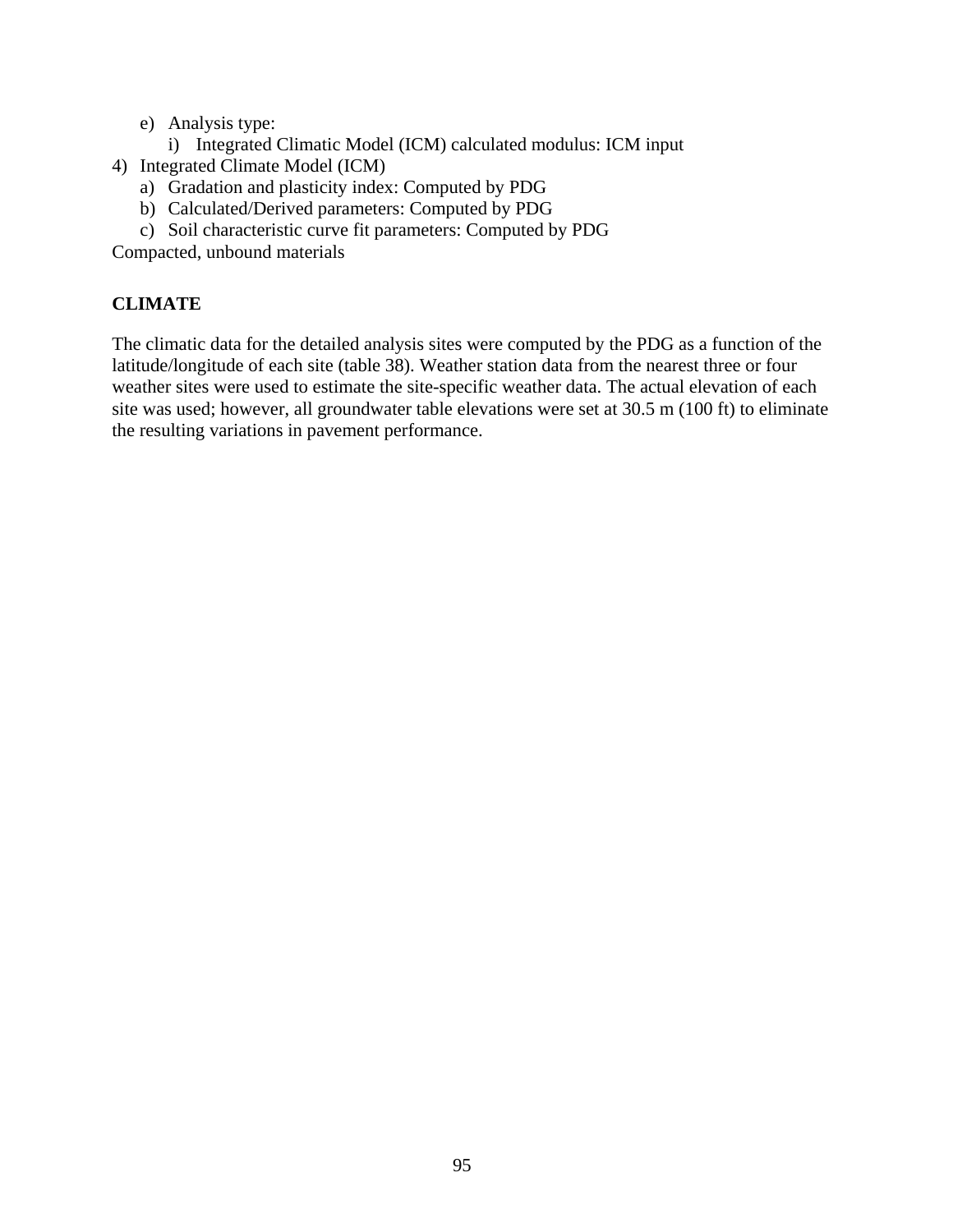| <b>Site</b> | Longitude           | Latitude            | <b>Elevation</b> |
|-------------|---------------------|---------------------|------------------|
|             | (decimal of degree) | (decimal of degree) | (m(ft))          |
| 094008      | $-72.558$           | 41.798              | 47 (155)         |
| 181028      | $-87.016$           | 38.196              | 134 (441)        |
| 185518      | $-86.853$           | 40.477              | 20(65)           |
| 261010      | $-83.656$           | 43.179              | 241 (792)        |
| 274055      | $-94.074$           | 45.424              | 299 (980)        |
| 275076      | $-92.975$           | 45.034              | 300 (985)        |
| 282807      | $-89.655$           | 34.356              | 90 (295)         |
| 284024      | $-91.041$           | 33.359              | 300 (125)        |
| 501682      | $-73.241$           | 44.326              | 122 (400)        |
| 531007      | $-119.602$          | 46.048              | 275 (903)        |
| 536048      | $-122.138$          | 47.788              | 37 (120)         |
| 091803      | $-72.0273$          | 41.3949             | 50(165)          |
| 094020      | $-72.5677$          | 41.7020             | 61(201)          |
| 095001      | $-72.4399$          | 41.8485             | 163 (534)        |
| 182008      | $-85.0578$          | 40.9456             | 242 (793)        |
| 182009      | $-86.0046$          | 40.0308             | 239 (785)        |
| 185022      | $-86.0719$          | 39.6278             | 255 (836)        |
| 186012      | $-87.4925$          | 38.1673             | 144 (472)        |
| 261004      | $-88.6100$          | 47.1000             | 300 (984)        |
| 261012      | $-83.5300$          | 43.7100             | 315 (1032)       |
| 261013      | $-85.4918$          | 43.4408             | 274 (900)        |
| 263069      | $-84.8745$          | 43.8713             | 285 (935)        |
| 264015      | $-82.7996$          | 42.9779             | 238 (780)        |
| 265363      | $-83.3915$          | 42.1866             | 195 (640)        |
| 271019      | $-93.6021$          | 45.5909             | 300 (980)        |
| 283081      | $-88.4405$          | 34.2400             | 97 (317)         |
| 283093      | $-88.6736$          | 30.4327             | 7(24)            |
| 285006      | $-88.8100$          | 34.3300             | 100 (329)        |
| 285805      | $-89.0600$          | 30.4400             | 9(30)            |
| 533813      | $-122.4600$         | 45.5800             | 134 (440)        |

**Table 38. Site locations used for interpolation of weather station data.**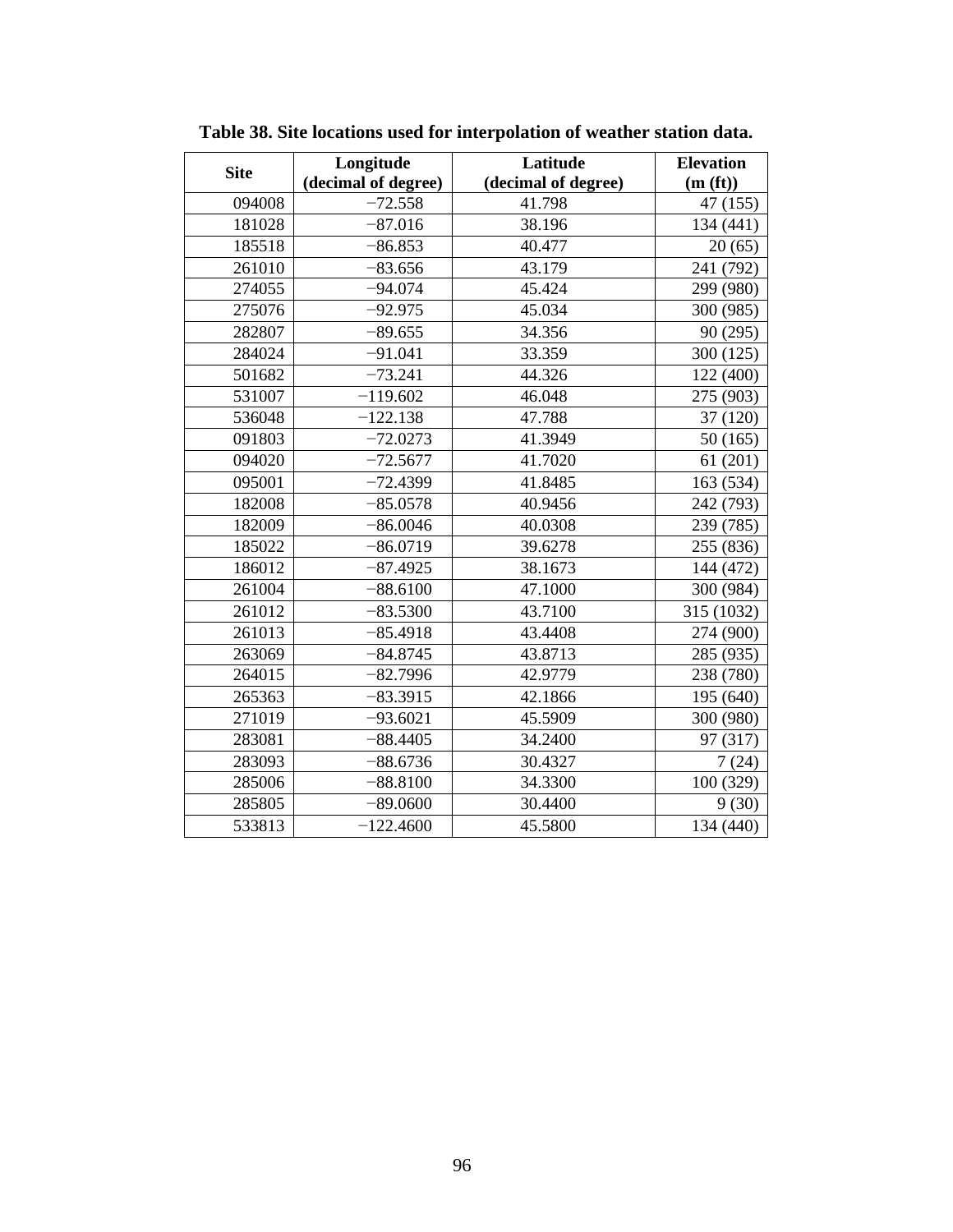## **APPENDIX D. PAVEMENT-PERFORMANCE RESULTS**

All pavement sections were analyzed using the 2002 PDG. This section contains the life of the pavement sections in absolute terms (years).

|             |                 | <b>Traffic Input Percentile</b>        |                          |        |        |           |                          |      |      |       |  |  |  |
|-------------|-----------------|----------------------------------------|--------------------------|--------|--------|-----------|--------------------------|------|------|-------|--|--|--|
| <b>Site</b> | <b>Scenario</b> | 50%                                    | $-75%$                   | $-85%$ | $-95%$ | $-99.9\%$ | <b>75%</b>               | 85%  | 95%  | 99.9% |  |  |  |
|             |                 | <b>Life to Rutting Failure (years)</b> |                          |        |        |           |                          |      |      |       |  |  |  |
|             | $1-0$           | 30.0                                   |                          |        |        |           |                          |      |      |       |  |  |  |
|             | $1 - 1$         | 30.0                                   | 30.0                     | 29.0   | 30.0   | 30.0      | 29.0                     | 29.0 | 29.0 | 28.0  |  |  |  |
|             | $1-2$           | 29.0                                   | 30.0                     | 30.0   | 31.0   | 32.0      | 28.0                     | 27.0 | 27.0 | 25.0  |  |  |  |
|             | $2 - 0$         | 27.0                                   |                          |        |        |           |                          |      |      |       |  |  |  |
|             | $2 - 1$         | 28.0                                   | 28.0                     | 28.0   | 29.0   | 29.0      | 28.0                     | 28.0 | 27.0 | 27.0  |  |  |  |
|             | $2 - 2$         | 27.0                                   | 28.0                     | 29.0   | 29.0   | 30.0      | 27.0                     | 26.0 | 26.0 | 25.0  |  |  |  |
|             | $2 - 3$         | 27.0                                   | 29.0                     | 29.0   | 30.0   | 32.0      | 26.0                     | 25.0 | 25.0 | 23.0  |  |  |  |
|             | $3-0$           | 27.0                                   |                          |        |        |           |                          |      |      |       |  |  |  |
| 181028      | $3-1$           | 27.0                                   | 27.0                     | 27.0   | 27.0   | 27.0      | 26.0                     | 26.0 | 26.0 | 26.0  |  |  |  |
|             | $4 - 0$         | 27.0                                   |                          |        |        |           | $\overline{\phantom{0}}$ |      |      |       |  |  |  |
|             | $4-1$           | 27.0                                   | 27.0                     | 27.0   | 28.0   | 28.0      | 26.0                     | 26.0 | 26.0 | 26.0  |  |  |  |
|             | $4 - 2$         | 27.0                                   | 28.0                     | 28.0   | 29.0   | 30.0      | 26.0                     | 25.0 | 25.0 | 24.0  |  |  |  |
|             | $4 - 3$         | 27.0                                   | 29.0                     | 30.0   | 31.0   | 34.0      | 25.0                     | 24.0 | 23.0 | 21.0  |  |  |  |
|             | $4 - 4$         | 45.0                                   | $\overline{\phantom{0}}$ |        |        |           | $\overline{\phantom{0}}$ |      |      |       |  |  |  |
|             | $4 - 5$         | 44.0                                   | 44.0                     | 44.0   | 45.0   | 45.0      | 43.0                     | 43.0 | 43.0 | 42.0  |  |  |  |
|             | $4-6$           | 44.0                                   | 45.0                     | 45.0   | 45.0   | 46.0      | 43.0                     | 43.0 | 42.0 | 41.0  |  |  |  |
|             | $4 - 7$         | 46.0                                   | 49.0                     | 50.0   | 52.0   | 58.0      | 42.0                     | 40.0 | 38.0 | 35.0  |  |  |  |

## **Table 39. Life prediction estimates by scenario and traffic input percentile level, section 181028.**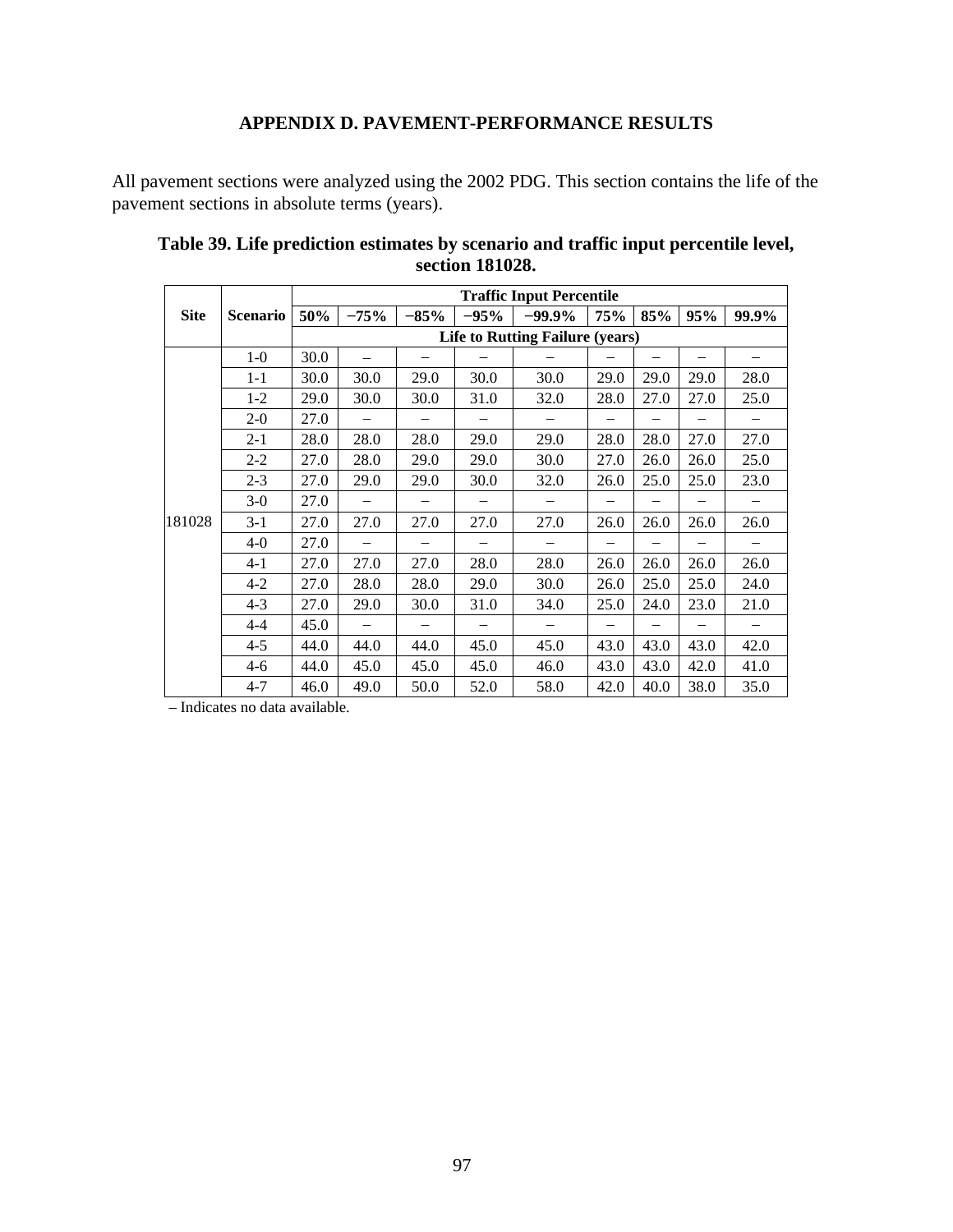|             |                 | <b>Traffic Input Percentile</b>        |                          |        |        |           |      |      |                          |       |  |  |  |
|-------------|-----------------|----------------------------------------|--------------------------|--------|--------|-----------|------|------|--------------------------|-------|--|--|--|
| <b>Site</b> | <b>Scenario</b> | 50%                                    | $-75%$                   | $-85%$ | $-95%$ | $-99.9\%$ | 75%  | 85%  | 95%                      | 99.9% |  |  |  |
|             |                 | <b>Life to Rutting Failure (years)</b> |                          |        |        |           |      |      |                          |       |  |  |  |
|             | $1-0$           | 41.0                                   |                          |        |        |           |      |      |                          |       |  |  |  |
|             | $1 - 1$         | 46.0                                   | 51.0                     | 52.0   | 52.0   | 56.0      | 44.0 | 43.0 | 43.0                     | 38.0  |  |  |  |
|             | $1 - 2$         | 46.0                                   | 55.0                     | 57.0   | 60.0   | 49.0      | 41.0 | 40.0 | 37.0                     | 34.0  |  |  |  |
|             | $2-0$           | 44.0                                   |                          |        |        |           |      |      |                          |       |  |  |  |
|             | $2 - 1$         | 43.0                                   | 45.0                     | 45.0   | 47.0   | 49.0      | 39.0 | 39.0 | 38.0                     | 35.0  |  |  |  |
|             | $2 - 2$         | 42.0                                   | 46.0                     | 47.0   | 49.0   | 54.0      | 37.0 | 36.0 | 35.0                     | 31.0  |  |  |  |
|             | $2 - 3$         | 41.0                                   | 48.0                     | 51.0   | 56.0   | 100.0     | 35.0 | 33.0 | 31.0                     | 27.0  |  |  |  |
|             | $3-0$           | 33.0                                   |                          |        |        |           |      |      |                          |       |  |  |  |
| 261010      | $3-1$           | 33.0                                   | 34.0                     | 34.0   | 35.0   | 36.0      | 32.0 | 32.0 | 31.0                     | 30.0  |  |  |  |
|             | $4 - 0$         | 38.0                                   |                          |        |        |           |      |      |                          |       |  |  |  |
|             | $4-1$           | 37.0                                   | 39.0                     | 40.0   | 41.0   | 43.0      | 35.0 | 34.0 | 33.0                     | 31.0  |  |  |  |
|             | $4 - 2$         | 37.0                                   | 42.0                     | 44.0   | 47.0   | 61.0      | 31.0 | 30.0 | 28.0                     | 25.0  |  |  |  |
|             | $4 - 3$         | 37.0                                   | 46.0                     | 49.0   | 57.0   | 100.0     | 29.0 | 28.0 | 26.0                     | 22.0  |  |  |  |
|             | $4 - 4$         | 25.0                                   | $\overline{\phantom{0}}$ |        | -      |           |      |      | $\overline{\phantom{0}}$ |       |  |  |  |
|             | $4 - 5$         | 24.0                                   | 26.0                     | 27.0   | 28.0   | 31.0      | 22.0 | 22.0 | 21.0                     | 18.8  |  |  |  |
|             | $4-6$           | 24.0                                   | 29.0                     | 31.0   | 34.0   | 44.0      | 19.9 | 18.9 | 17.6                     | 15.0  |  |  |  |
|             | $4 - 7$         | 24.0                                   | 31.0                     | 33.0   | 37.0   | 100.0     | 18.9 | 17.9 | 16.8                     | 13.9  |  |  |  |

**Table 40. Life prediction estimates by scenario and traffic input percentile level, section 261010.**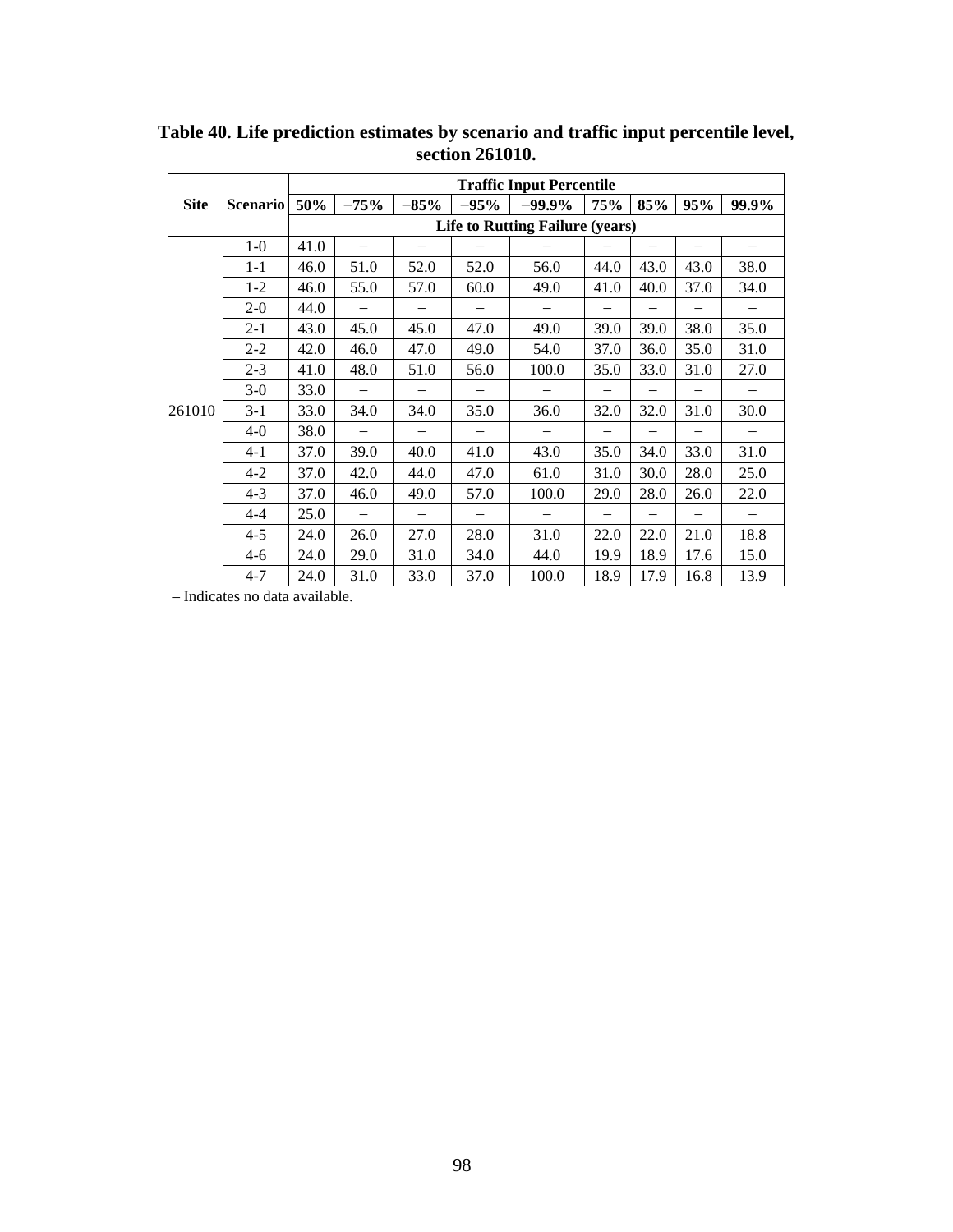|             |                 |                                                      | <b>Traffic Input Percentile</b> |        |        |          |      |                          |      |       |  |  |  |  |
|-------------|-----------------|------------------------------------------------------|---------------------------------|--------|--------|----------|------|--------------------------|------|-------|--|--|--|--|
| <b>Site</b> | <b>Scenario</b> | 50%                                                  | $-75%$                          | $-85%$ | $-95%$ | $-99.9%$ | 75%  | 85%                      | 95%  | 99.9% |  |  |  |  |
|             |                 | <b>Life to Longitudinal Cracking Failure (years)</b> |                                 |        |        |          |      |                          |      |       |  |  |  |  |
|             | $1-0$           | 5.9                                                  |                                 |        |        |          |      |                          |      |       |  |  |  |  |
|             | $1 - 1$         | 5.9                                                  | 7.9                             | 8.0    | 8.9    | 9.9      | 4.9  | 5.0                      | 4.9  | 4.1   |  |  |  |  |
|             | $1 - 2$         | 5.1                                                  | 8.9                             | 10.0   | 10.8   | 10.0     | 4.8  | 6.8                      | 4.0  | 5.0   |  |  |  |  |
|             | $2 - 0$         | 7.0                                                  | -                               |        |        |          |      | $\overline{\phantom{0}}$ |      |       |  |  |  |  |
|             | $2 - 1$         | 6.9                                                  | 7.1                             | 7.1    | 7.9    | 12.0     | 6.8  | 6.1                      | 6.0  | 5.9   |  |  |  |  |
|             | $2 - 2$         | 6.8                                                  | 7.9                             | 8.0    | 8.9    | 10.1     | 5.9  | 5.9                      | 5.1  | 4.9   |  |  |  |  |
|             | $2 - 3$         | 6.8                                                  | 9.0                             | 9.9    | 15.8   | 21.0     | 5.0  | 5.0                      | 4.8  | 3.9   |  |  |  |  |
|             | $3-0$           | 12.0                                                 | -                               |        |        |          |      | -                        |      |       |  |  |  |  |
| 282807      | $3-1$           | 11.9                                                 | 12.1                            | 12.8   | 12.9   | 13.8     | 11.8 | 11.8                     | 11.0 | 10.9  |  |  |  |  |
|             | $4-0$           | 12.0                                                 |                                 |        |        |          |      |                          |      |       |  |  |  |  |
|             | $4 - 1$         | 11.9                                                 | 12.1                            | 12.9   | 13.0   | 14.0     | 10.9 | 10.9                     | 10.8 | 9.9   |  |  |  |  |
|             | $4 - 2$         | 11.9                                                 | 14.0                            | 14.9   | 16.8   | 22.0     | 9.9  | 9.0                      | 8.9  | 7.1   |  |  |  |  |
|             | $4 - 3$         | 12.0                                                 | 14.9                            | 16.0   | 18.1   | 25.0     | 9.9  | 9.0                      | 8.9  | 7.0   |  |  |  |  |
|             | $4 - 4$         | 6.1                                                  |                                 |        |        |          |      |                          |      |       |  |  |  |  |
|             | $4 - 5$         | 6.0                                                  | 6.8                             | 6.9    | 7.0    | 8.0      | 5.8  | 5.1                      | 5.0  | 4.9   |  |  |  |  |
|             | $4 - 6$         | 5.9                                                  | 7.9                             | 8.8    | 9.9    | 15.0     | 4.9  | 4.9                      | 4.0  | 3.9   |  |  |  |  |
|             | $4 - 7$         | 6.8                                                  | 10.0                            | 11.8   | 15.0   | 100.0    | 4.9  | 4.1                      | 4.0  | 3.0   |  |  |  |  |

**Table 41. Life prediction estimates by scenario and traffic input percentile level, section 282807.**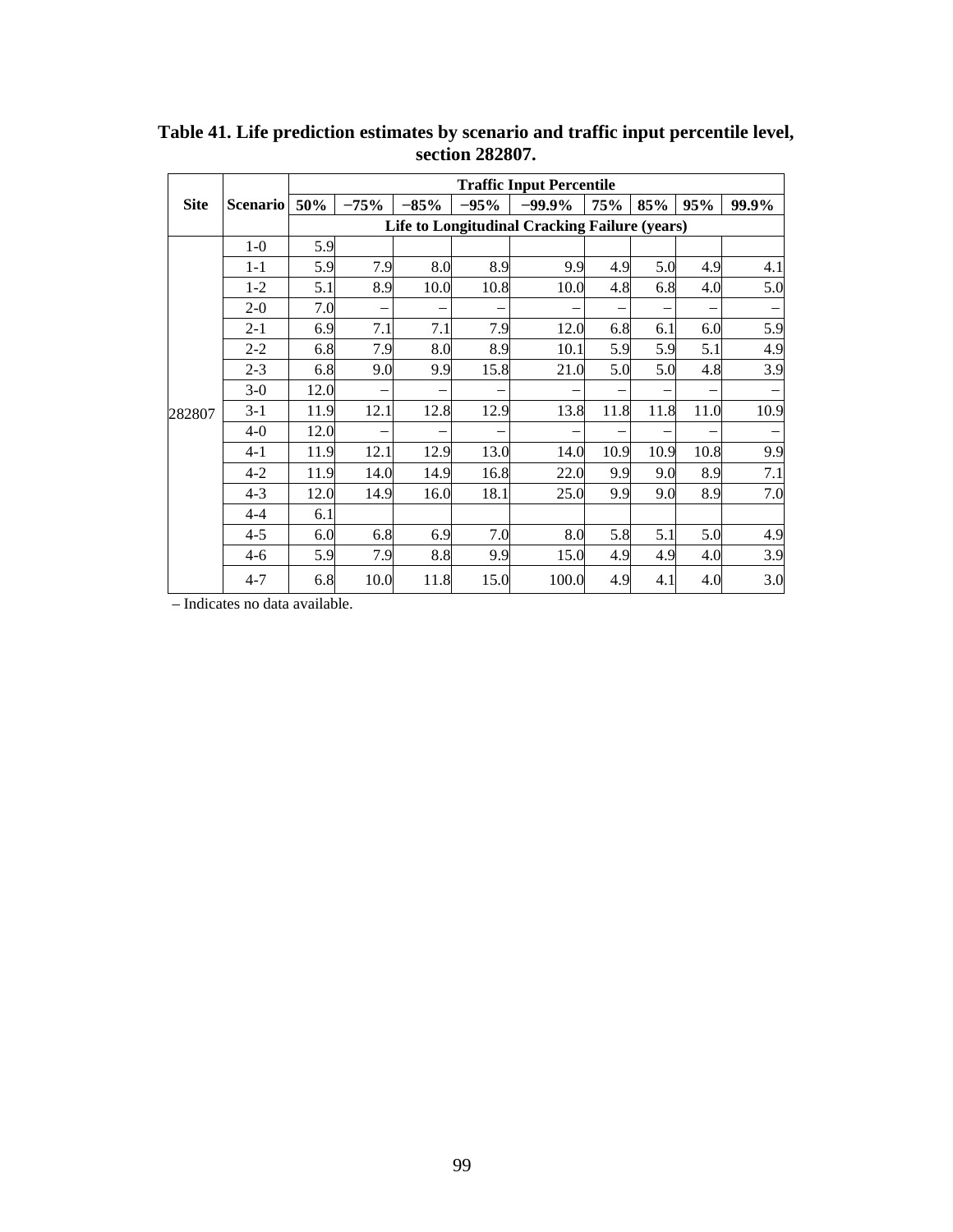|             |                 | <b>Traffic Input Percentile</b> |                          |        |                          |                                        |                          |     |     |       |  |  |  |
|-------------|-----------------|---------------------------------|--------------------------|--------|--------------------------|----------------------------------------|--------------------------|-----|-----|-------|--|--|--|
| <b>Site</b> | <b>Scenario</b> | 50%                             | $-75%$                   | $-85%$ | $-95%$                   | $-99.9\%$                              | <b>75%</b>               | 85% | 95% | 99.9% |  |  |  |
|             |                 |                                 |                          |        |                          | <b>Life to Rutting Failure (years)</b> |                          |     |     |       |  |  |  |
|             | $1-0$           | 9.8                             |                          |        |                          |                                        |                          |     |     |       |  |  |  |
|             | $1 - 1$         | 9.1                             | 11.9                     | 12.9   | 14.0                     | 17.1                                   | 7.8                      | 7.0 | 7.0 | 5.9   |  |  |  |
|             | $1 - 2$         | 9.2                             | 14.0                     | 15.1   | 18.1                     | 24.0                                   | 6.8                      | 6.1 | 6.0 | 5.0   |  |  |  |
|             | $2 - 0$         | 6.9                             | -                        |        | -                        |                                        |                          |     |     |       |  |  |  |
|             | $2 - 1$         | 6.1                             | 7.0                      | 7.1    | 7.9                      | 8.9                                    | 5.9                      | 5.9 | 5.7 | 5.0   |  |  |  |
|             | $2 - 2$         | 6.1                             | 7.1                      | 7.9    | 8.0                      | 9.9                                    | 5.8                      | 5.5 | 5.0 | 4.8   |  |  |  |
|             | $2 - 3$         | 6.0                             | 8.2                      | 9.0    | 10.8                     | 16.0                                   | 5.0                      | 4.9 | 4.1 | 3.9   |  |  |  |
|             | $3-0$           | 6.1                             | $\overline{\phantom{0}}$ |        | -                        |                                        |                          |     |     |       |  |  |  |
| 536048      | $3-1$           | 6.0                             | 6.1                      | 6.2    | 6.7                      | 6.8                                    | 6.0                      | 6.0 | 6.0 | 5.9   |  |  |  |
|             | $4 - 0$         | 6.8                             | -                        |        | -                        |                                        | $\overline{\phantom{0}}$ |     |     |       |  |  |  |
|             | $4-1$           | 6.8                             | 6.9                      | 6.9    | 7.0                      | 7.2                                    | 6.1                      | 6.1 | 6.0 | 5.9   |  |  |  |
|             | $4 - 2$         | 6.1                             | 7.1                      | 7.8    | 8.0                      | 10.0                                   | 5.8                      | 5.6 | 5.0 | 4.8   |  |  |  |
|             | $4 - 3$         | 6.8                             | 7.9                      | 8.0    | 9.0                      | 11.9                                   | 5.8                      | 5.4 | 5.0 | 4.7   |  |  |  |
|             | $4 - 4$         | 4.2                             | $\overline{\phantom{0}}$ |        | $\overline{\phantom{0}}$ |                                        |                          |     |     |       |  |  |  |
|             | $4 - 5$         | 4.1                             | 4.5                      | 4.7    | 4.8                      | 4.9                                    | 4.0                      | 4.0 | 4.0 | 3.9   |  |  |  |
|             | $4-6$           | 4.1                             | 4.8                      | 4.9    | 5.0                      | 5.9                                    | 3.9                      | 3.9 | 3.8 | 3.3   |  |  |  |
|             | $4 - 7$         | 4.9                             | 7.8                      | 8.9    | 12.8                     | 100.0                                  | 3.8                      | 3.2 | 2.9 | 2.5   |  |  |  |

**Table 42. Life prediction estimates by scenario and traffic input percentile level, section 536048.**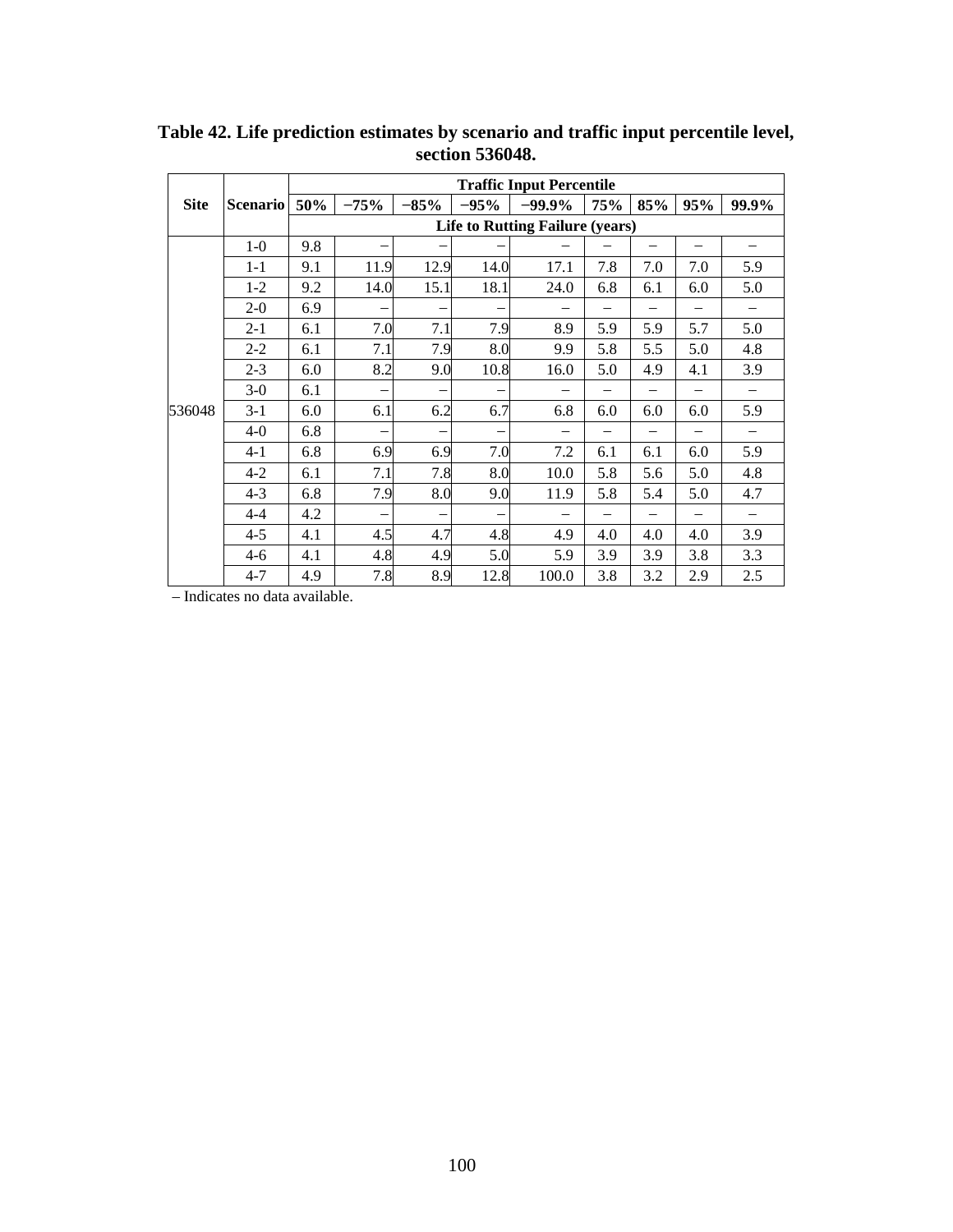|             |                 | <b>Traffic Input Percentile</b> |        |        |        |                                         |            |                          |      |       |  |  |  |
|-------------|-----------------|---------------------------------|--------|--------|--------|-----------------------------------------|------------|--------------------------|------|-------|--|--|--|
| <b>Site</b> | <b>Scenario</b> | 50%                             | $-75%$ | $-85%$ | $-95%$ | $-99.9\%$                               | <b>75%</b> | 85%                      | 95%  | 99.9% |  |  |  |
|             |                 |                                 |        |        |        | <b>Life to Punchout Failure (years)</b> |            |                          |      |       |  |  |  |
|             | $1-0$           | 11.7                            |        |        |        |                                         |            |                          |      |       |  |  |  |
|             | $1 - 1$         | 11.8                            | 13.8   | 14.4   | 15.2   | 18.3                                    | 10.5       | 10.3                     | 10.2 | 9.3   |  |  |  |
|             | $1-2$           | 11.8                            | 15.4   | 17.2   | 20.7   | 26.7                                    | 9.9        | 9.5                      | 9.4  | 8.4   |  |  |  |
|             | $2-0$           | 10.3                            |        |        |        |                                         |            | $\overline{\phantom{0}}$ | —    |       |  |  |  |
|             | $2 - 1$         | 9.7                             | 10.7   | 11.3   | 11.7   | 13.3                                    | 9.3        | 8.8                      | 8.7  | 8.3   |  |  |  |
|             | $2 - 2$         | 9.5                             | 10.3   | 11.4   | 11.8   | 13.7                                    | 8.8        | 8.7                      | 7.8  | 7.7   |  |  |  |
|             | $2 - 3$         | 9.4                             | 12.4   | 13.3   | 15.5   | 23.7                                    | 8.3        | 7.7                      | 7.4  | 6.6   |  |  |  |
|             | $3-0$           | 9.8                             |        |        |        |                                         |            | -                        | -    |       |  |  |  |
| 185518      | $3-1$           | 9.8                             | 10.3   | 10.3   | 10.4   | 10.8                                    | 9.4        | 9.4                      | 9.4  | 9.3   |  |  |  |
|             | $4-0$           | 11.4                            |        |        |        |                                         |            | -                        | -    |       |  |  |  |
|             | $4 - 1$         | 11.3                            | 11.8   | 12.2   | 12.3   | 13.6                                    | 10.6       | 10.5                     | 10.4 | 10.3  |  |  |  |
|             | $4-2$           | 11.3                            | 13.3   | 15.2   | 15.7   | 23.7                                    | 9.5        | 9.3                      | 8.8  | 8.1   |  |  |  |
|             | $4 - 3$         | 11.3                            | 13.7   | 14.3   | 17.0   | 23.7                                    | 9.6        | 9.3                      | 8.7  | 7.8   |  |  |  |
|             | $4 - 4$         | 18.7                            |        |        |        |                                         |            |                          |      |       |  |  |  |
|             | $4 - 5$         | 18.5                            | 18.7   | 19.4   | 19.6   | 22.7                                    | 18.1       | 17.7                     | 17.6 | 17.3  |  |  |  |
|             | $4 - 6$         | 18.5                            | 21.7   | 23.7   | 22.7   | 24.7                                    | 16.5       | 15.8                     | 15.3 | 13.9  |  |  |  |
|             | $4 - 7$         | 19.2                            | 23.7   | 23.7   | 24.7   | 25.7                                    | 16.3       | 15.5                     | 14.6 | 13.3  |  |  |  |

**Table 43. Life prediction estimates by scenario and traffic input percentile level, section 185518.**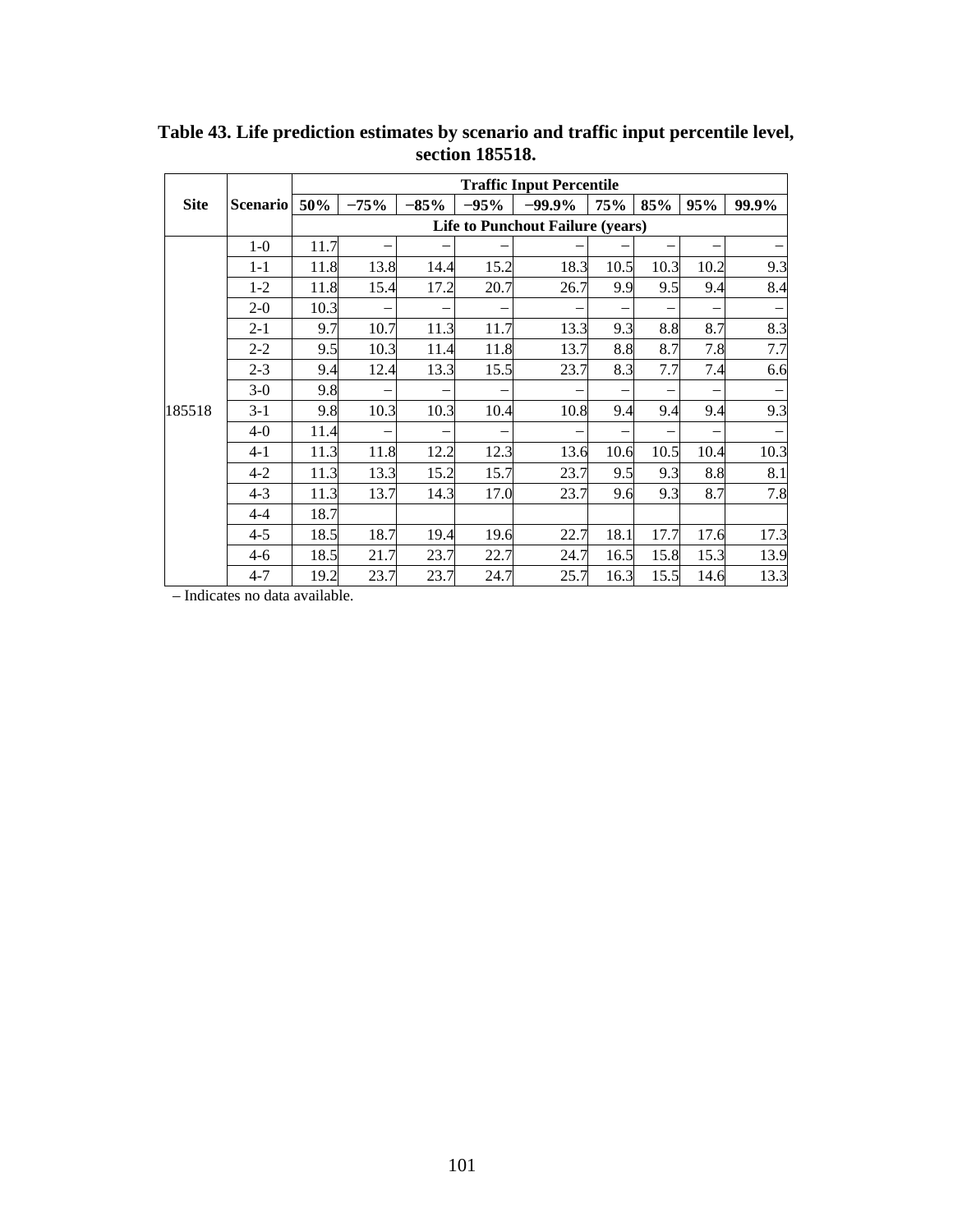|             |                 | <b>Traffic Input Percentile</b>         |                          |        |                          |                          |                          |      |      |       |  |  |  |
|-------------|-----------------|-----------------------------------------|--------------------------|--------|--------------------------|--------------------------|--------------------------|------|------|-------|--|--|--|
| <b>Site</b> | <b>Scenario</b> | 50%                                     | $-75%$                   | $-85%$ | $-95%$                   | $-99.9\%$                | <b>75%</b>               | 85%  | 95%  | 99.9% |  |  |  |
|             |                 | <b>Life to Punchout Failure (years)</b> |                          |        |                          |                          |                          |      |      |       |  |  |  |
|             | $1-0$           | 20.7                                    |                          |        |                          |                          |                          |      |      |       |  |  |  |
|             | $1 - 1$         | 20.7                                    | 23.7                     | 23.7   | 24.7                     | 26.7                     | 18.8                     | 18.9 | 18.8 | 17.8  |  |  |  |
|             | $1 - 2$         | 20.7                                    | 24.7                     | 25.7   | 26.7                     | 27.7                     | 18.8                     | 18.8 | 18.1 | 16.9  |  |  |  |
|             | $2 - 0$         | 17.8                                    |                          | -      | -                        |                          |                          |      |      |       |  |  |  |
|             | $2 - 1$         | 17.8                                    | 18.7                     | 22.7   | 19.3                     | 20.7                     | 16.8                     | 16.8 | 16.3 | 15.4  |  |  |  |
|             | $2 - 2$         | 17.7                                    | 18.8                     | 19.3   | 21.7                     | 21.7                     | 17.8                     | 16.3 | 15.8 | 14.7  |  |  |  |
|             | $2 - 3$         | 17.7                                    | 20.7                     | 21.7   | 22.7                     | 23.7                     | 15.5                     | 15.2 | 14.3 | 13.0  |  |  |  |
|             | $3-0$           | 11.5                                    |                          |        |                          |                          |                          |      |      |       |  |  |  |
| 275076      | $3 - 1$         | 11.8                                    | 12.2                     | 12.3   | 12.4                     | 13.1                     | 11.7                     | 11.7 | 11.5 | 11.2  |  |  |  |
|             | $4 - 0$         | 13.9                                    |                          |        |                          |                          |                          |      |      |       |  |  |  |
|             | $4-1$           | 13.8                                    | 14.6                     | 14.7   | 14.9                     | 15.7                     | 13.8                     | 13.7 | 13.4 | 12.8  |  |  |  |
|             | $4 - 2$         | 13.8                                    | 15.5                     | 16.1   | 16.8                     | 19.3                     | 12.8                     | 12.8 | 12.4 | 11.7  |  |  |  |
|             | $4 - 3$         | 14.1                                    | 16.3                     | 16.8   | 18.2                     | 21.7                     | 12.8                     | 12.5 | 11.8 | 10.9  |  |  |  |
|             | $4 - 4$         | 15.6                                    | $\overline{\phantom{0}}$ |        | $\overline{\phantom{0}}$ | $\overline{\phantom{0}}$ | $\overline{\phantom{0}}$ |      |      |       |  |  |  |
|             | $4 - 5$         | 15.3                                    | 15.6                     | 15.7   | 15.8                     | 16.5                     | 14.8                     | 14.7 | 14.6 | 14.3  |  |  |  |
|             | $4 - 6$         | 15.3                                    | 16.8                     | 16.9   | 17.8                     | 19.8                     | 13.8                     | 13.8 | 13.8 | 12.6  |  |  |  |
|             | $4 - 7$         | 15.8                                    | 19.7                     | 21.7   | 23.7                     | 25.7                     | 13.5                     | 12.8 | 12.3 | 10.8  |  |  |  |

**Table 44. Life prediction estimates by scenario and traffic input percentile level, section 275076.**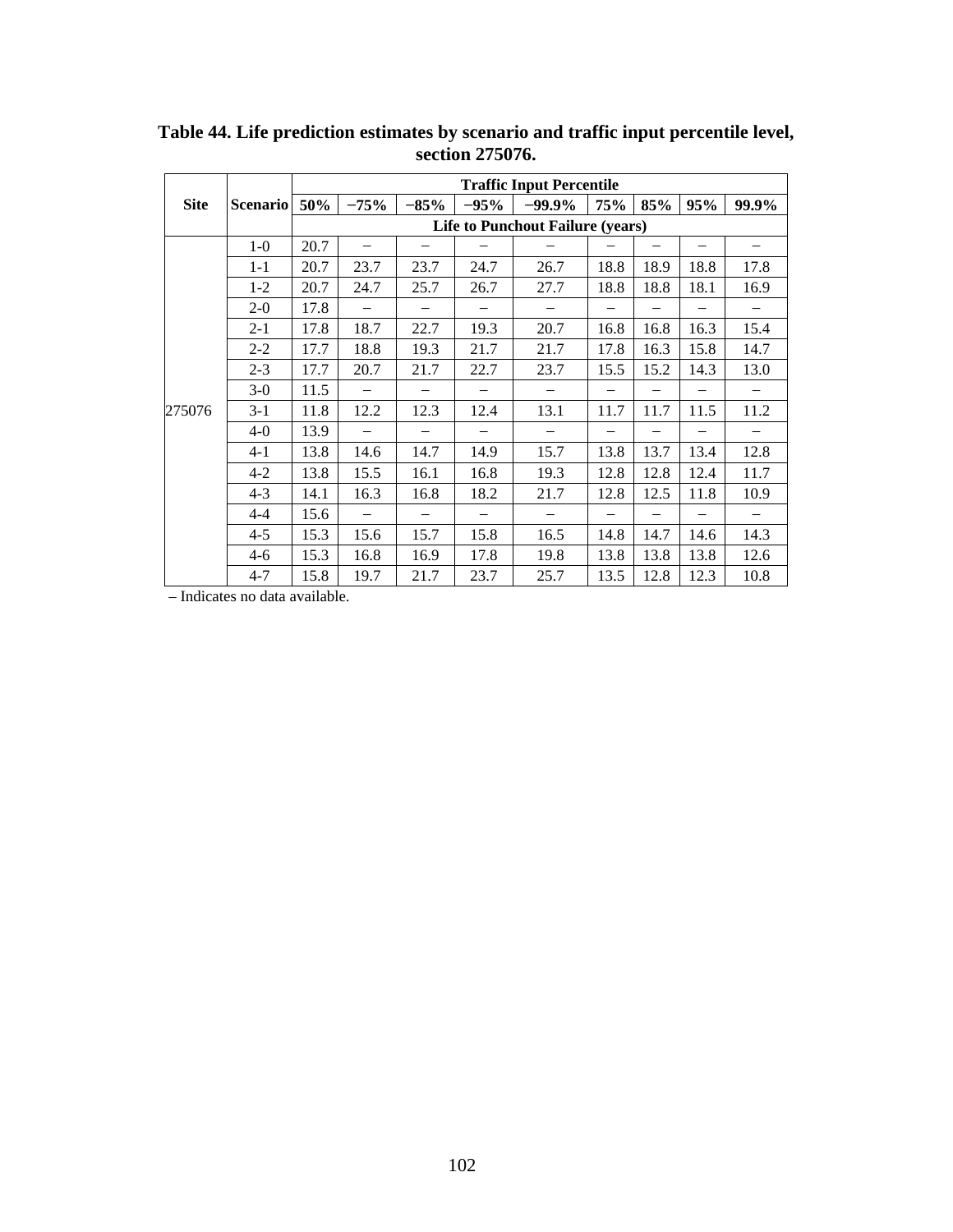|             |                 | <b>Traffic Input Percentile</b>              |                          |                          |         |           |            |     |     |       |  |  |  |
|-------------|-----------------|----------------------------------------------|--------------------------|--------------------------|---------|-----------|------------|-----|-----|-------|--|--|--|
| <b>Site</b> | <b>Scenario</b> | 50%                                          | $-75%$                   | $-85%$                   | $-95\%$ | $-99.9\%$ | <b>75%</b> | 85% | 95% | 99.9% |  |  |  |
|             |                 | <b>Life to Slab Cracking Failure (years)</b> |                          |                          |         |           |            |     |     |       |  |  |  |
|             | $1-0$           | 5.8                                          | $\overline{\phantom{0}}$ |                          |         |           |            |     |     |       |  |  |  |
|             | $1 - 1$         | 5.0                                          | 6.1                      | 6.8                      | 7.6     | 9.7       | 4.7        | 4.6 | 4.0 | 3.8   |  |  |  |
|             | $1 - 2$         | 5.0                                          | 6.8                      | 6.9                      | 8.0     | 11.7      | 4.6        | 4.0 | 3.9 | 3.7   |  |  |  |
|             | $2 - 0$         | 7.8                                          | -                        | $\overline{\phantom{0}}$ |         |           |            |     |     |       |  |  |  |
|             | $2 - 1$         | 6.8                                          | 8.1                      | 6.8                      | 9.7     | 11.8      | 6.0        | 5.8 | 5.8 | 5.0   |  |  |  |
|             | $2 - 2$         | 6.9                                          | 8.1                      | 8.8                      | 9.8     | 11.8      | 6.1        | 5.9 | 5.8 | 5.1   |  |  |  |
|             | $2 - 3$         | 6.7                                          | 12.0                     | 14.8                     | 23.6    | 36.6      | 4.6        | 4.0 | 3.8 | 3.0   |  |  |  |
|             | $3-0$           | 6.8                                          | -                        |                          |         |           |            |     |     |       |  |  |  |
| 094008      | $3 - 1$         | 6.8                                          | 7.0                      | 7.1                      | 7.7     | 7.9       | 6.6        | 6.1 | 5.9 | 5.8   |  |  |  |
|             | $4-0$           | 7.8                                          | $\overline{\phantom{0}}$ |                          | -       |           |            |     | -   |       |  |  |  |
|             | $4 - 1$         | 7.8                                          | 8.6                      | 7.1                      | 7.7     | 9.6       | 7.7        | 7.6 | 7.0 | 6.8   |  |  |  |
|             | $4 - 2$         | 7.1                                          | 10.8                     | 12.8                     | 15.7    | 100.0     | 5.8        | 5.1 | 4.8 | 3.9   |  |  |  |
|             | $4 - 3$         | 7.0                                          | 12.2                     | 15.1                     | 24.6    | 100.0     | 5.0        | 4.8 | 4.7 | 3.8   |  |  |  |
|             | $4 - 4$         | 9.8                                          |                          |                          | -       |           |            |     |     |       |  |  |  |
|             | $4 - 5$         | 9.8                                          | 9.8                      | 9.9                      | 10.1    | 10.8      | 9.6        | 9.2 | 9.0 | 8.8   |  |  |  |
|             | $4-6$           | 9.8                                          | 11.0                     | 11.8                     | 12.7    | 15.7      | 8.7        | 8.6 | 7.8 | 7.0   |  |  |  |
|             | $4 - 7$         | 10.7                                         | 14.8                     | 16.1                     | 20.6    | 35.6      | 8.1        | 7.8 | 7.1 | 6.0   |  |  |  |

**Table 45. Life prediction estimates by scenario and traffic input percentile level, section 094008.**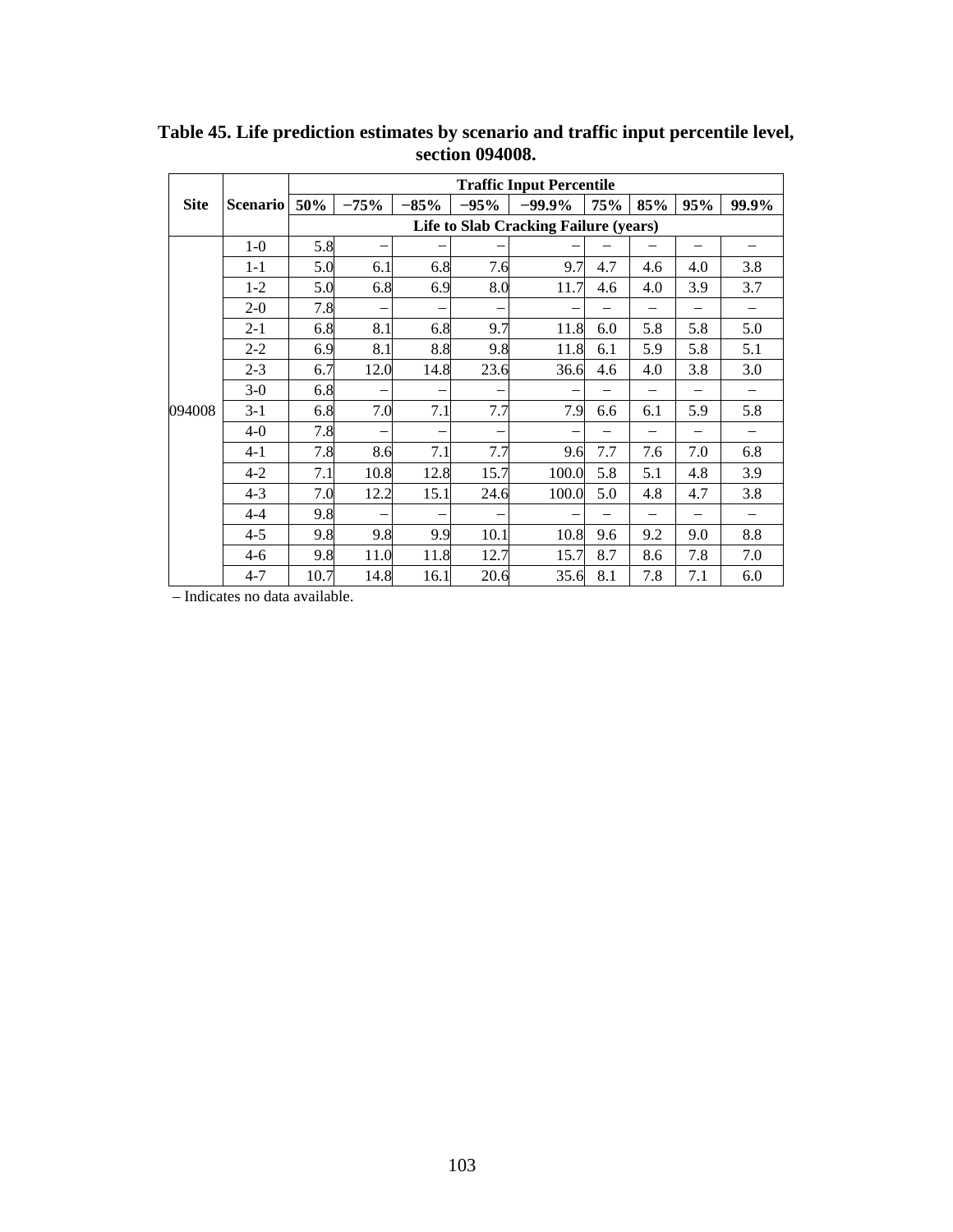|             |                 |                                       |        |        | <b>Traffic Input Percentile</b> |           |                          |      |                          |       |  |  |
|-------------|-----------------|---------------------------------------|--------|--------|---------------------------------|-----------|--------------------------|------|--------------------------|-------|--|--|
| <b>Site</b> | <b>Scenario</b> | 50%                                   | $-75%$ | $-85%$ | $-95%$                          | $-99.9\%$ | <b>75%</b>               | 85%  | 95%                      | 99.9% |  |  |
|             |                 | Life to Slab Cracking Failure (years) |        |        |                                 |           |                          |      |                          |       |  |  |
|             | $1-0$           | 23.6                                  |        |        |                                 |           |                          |      |                          |       |  |  |
|             | $1 - 1$         | 24.6                                  | 27.6   | 28.6   | 29.6                            | 31.6      | 22.6                     | 21.6 | 21.6                     | 19.7  |  |  |
|             | $1-2$           | 24.6                                  | 30.6   | 31.6   | 32.6                            | 34.6      | 19.8                     | 19.0 | 19.1                     | 15.8  |  |  |
|             | $2-0$           | 26.6                                  |        |        |                                 |           |                          |      |                          |       |  |  |
|             | $2 - 1$         | 26.6                                  | 26.6   | 26.6   | 27.6                            | 27.6      | 25.6                     | 25.6 | 24.6                     | 24.6  |  |  |
|             | $2 - 2$         | 25.6                                  | 26.6   | 27.6   | 27.6                            | 28.6      | 24.6                     | 24.6 | 23.6                     | 22.6  |  |  |
|             | $2 - 3$         | 25.6                                  | 28.6   | 28.6   | 29.6                            | 31.6      | 23.6                     | 23.6 | 22.6                     | 20.6  |  |  |
|             | $3-0$           | 27.6                                  |        |        |                                 |           |                          |      |                          |       |  |  |
| 501682      | $3-1$           | 26.6                                  | 26.6   | 26.6   | 27.6                            | 27.6      | 26.6                     | 26.6 | 26.6                     | 26.6  |  |  |
|             | $4-0$           | 40.6                                  |        |        |                                 |           |                          |      |                          |       |  |  |
|             | $4 - 1$         | 39.6                                  | 39.6   | 39.6   | 39.6                            | 40.6      | 36.6                     | 36.6 | 36.6                     | 35.6  |  |  |
|             | $4 - 2$         | 39.6                                  | 40.6   | 40.6   | 41.6                            | 42.6      | 35.6                     | 33.6 | 32.6                     | 31.6  |  |  |
|             | $4 - 3$         | 39.6                                  | 42.6   | 43.6   | 44.6                            | 100.0     | 33.6                     | 32.6 | 30.6                     | 27.6  |  |  |
|             | $4 - 4$         | 22.6                                  |        |        | $\overline{\phantom{0}}$        | -         | $\overline{\phantom{0}}$ |      | $\overline{\phantom{0}}$ |       |  |  |
|             | $4 - 5$         | 21.6                                  | 22.6   | 22.6   | 23.6                            | 23.6      | 21.6                     | 21.6 | 20.6                     | 20.6  |  |  |
|             | $4-6$           | 21.6                                  | 23.6   | 23.6   | 24.6                            | 26.6      | 20.6                     | 19.8 | 19.6                     | 18.0  |  |  |
|             | $4 - 7$         | 22.6                                  | 27.6   | 28.6   | 30.6                            | 35.6      | 18.7                     | 17.8 | 16.7                     | 14.1  |  |  |

**Table 46. Life prediction estimates by scenario and traffic input percentile level, section 501682.**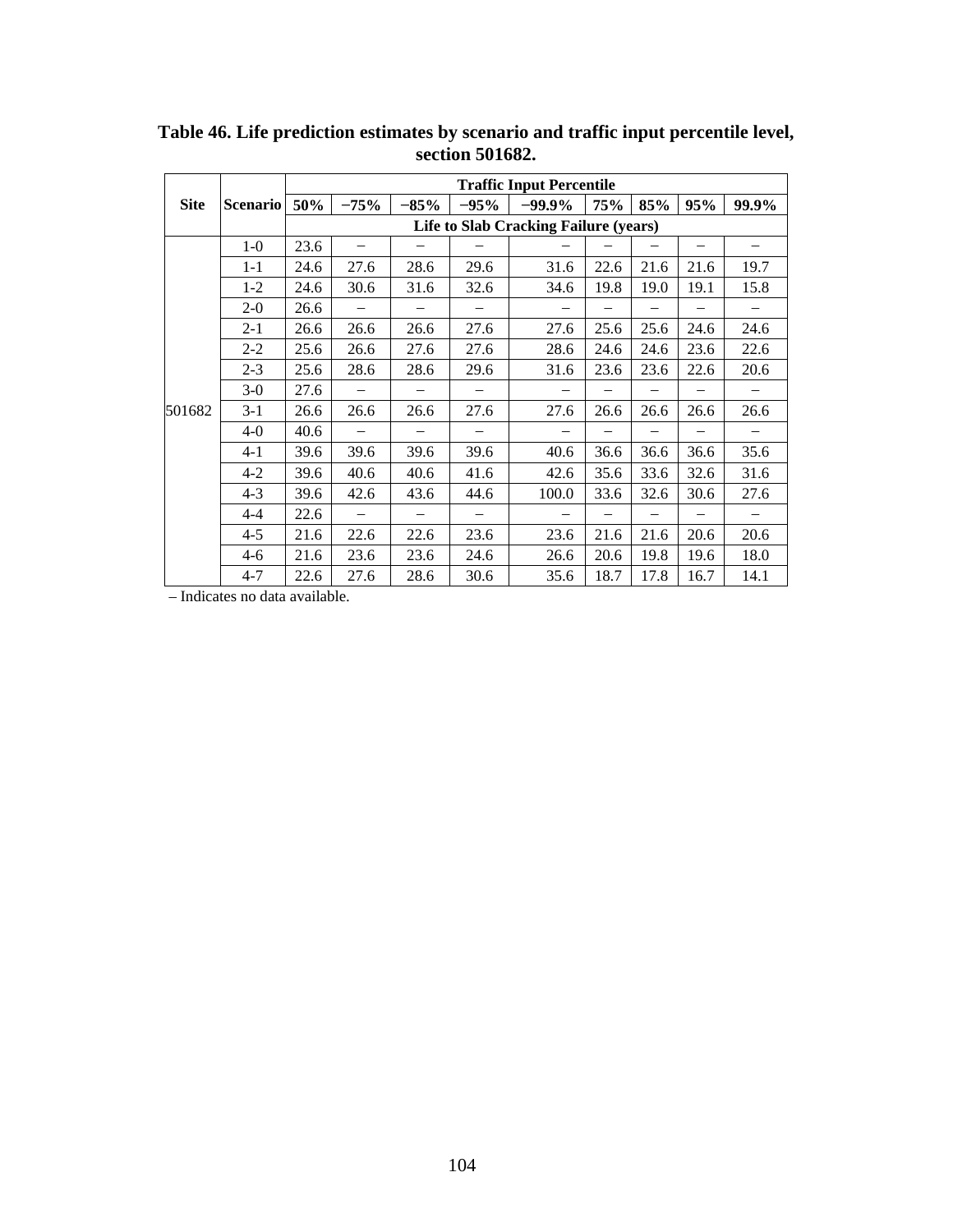|             |                 |      |                          | <b>Traffic Input Percentile</b>        |                          |           |
|-------------|-----------------|------|--------------------------|----------------------------------------|--------------------------|-----------|
| <b>Site</b> | <b>Scenario</b> | 50%  | $-75%$                   | $-85%$                                 | $-95%$                   | $-99.9\%$ |
|             |                 |      |                          | <b>Life to Rutting Failure (years)</b> |                          |           |
|             | $1-0$           | 28.0 | $\overline{\phantom{0}}$ |                                        |                          |           |
|             | $1 - 1$         | 26.0 | 31.0                     | 32.0                                   | 36.0                     |           |
|             | $1 - 2$         | 26.0 | 28.0                     | 30.0                                   | 33.0                     |           |
|             | $2-0$           | 26.0 | $\overline{\phantom{0}}$ |                                        |                          |           |
|             | $2 - 1$         | 24.0 | 28.0                     | 29.0                                   | 31.0                     |           |
|             | $2 - 2$         | 24.0 | 26.0                     | 27.0                                   | 28.0                     |           |
|             | $2 - 3$         | 23.0 | 29.0                     | 31.0                                   | 34.0                     |           |
|             | $3-0$           | 26.0 | $\overline{\phantom{0}}$ |                                        |                          |           |
| 186012      | $3 - 1$         | 26.0 | 27.0                     | 27.0                                   | 28.0                     |           |
|             | $4-0$           | 31.0 |                          |                                        |                          |           |
|             | $4-1$           | 30.0 | 32.0                     | 32.0                                   | 34.0                     |           |
|             | $4 - 2$         | 29.0 | 34.0                     | 36.0                                   | 39.0                     |           |
|             | $4 - 3$         | 33.0 | 43.0                     | 48.0                                   | 60.0                     |           |
|             | $4 - 4$         | 50.0 | $\overline{\phantom{0}}$ | $\overline{\phantom{0}}$               | $\overline{\phantom{0}}$ |           |
|             | $4 - 5$         | 50.0 | 50.0                     | 50.0                                   | 50.0                     |           |
|             | $4 - 6$         | 45.0 | 53.0                     | 54.0                                   | 59.0                     |           |
|             | $4 - 7$         | 51.0 | 65.0                     | 72.0                                   | 85.0                     |           |

**Table 47. Life prediction estimates by scenario and traffic input percentile level, section 186012.**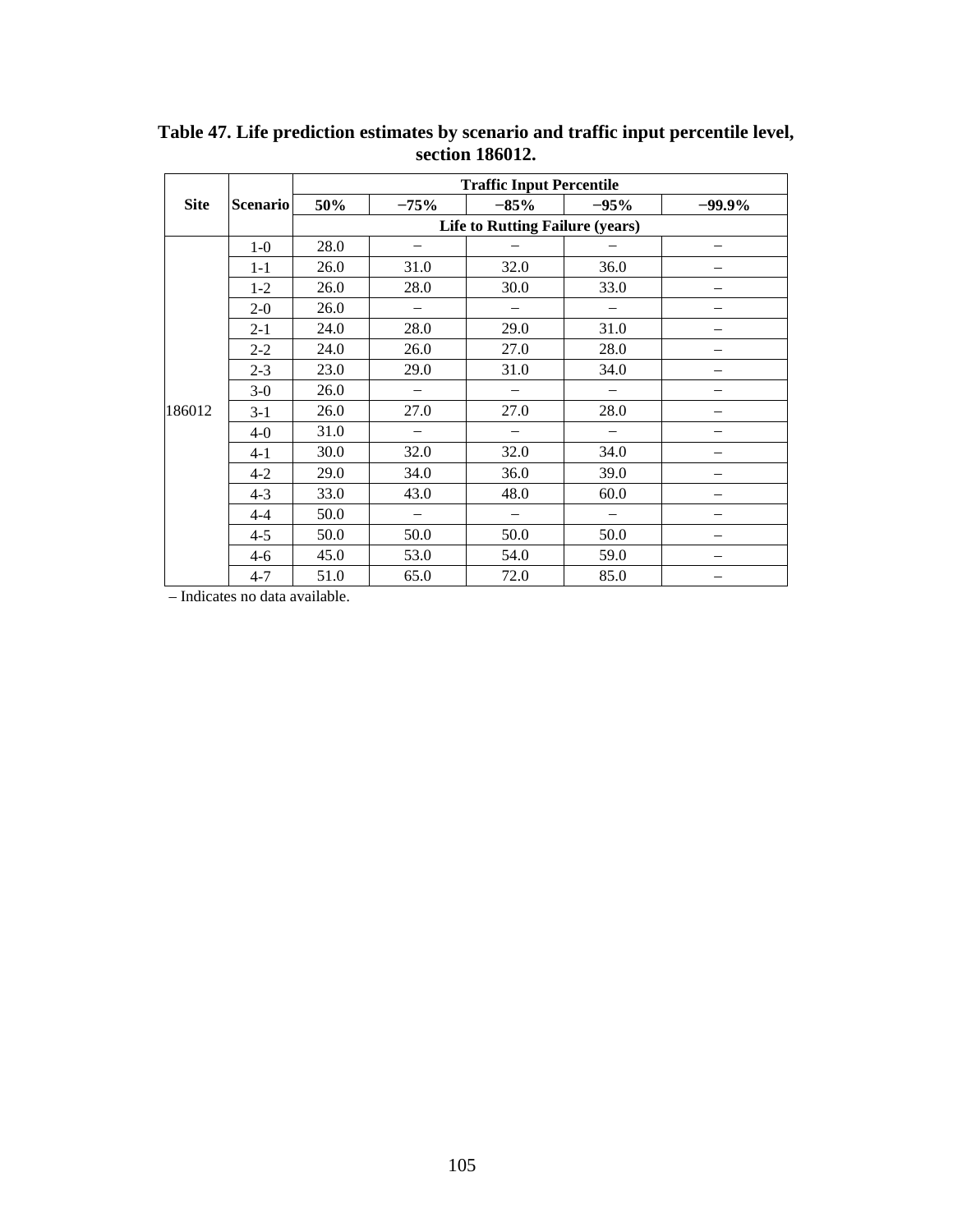|             |                 |      |                          | <b>Traffic Input Percentile</b>        |        |          |
|-------------|-----------------|------|--------------------------|----------------------------------------|--------|----------|
| <b>Site</b> | <b>Scenario</b> | 50%  | $-75%$                   | $-85%$                                 | $-95%$ | $-99.9%$ |
|             |                 |      |                          | <b>Life to Rutting Failure (years)</b> |        |          |
|             | $1-0$           | 30.0 | $\overline{\phantom{0}}$ |                                        |        |          |
|             | $1 - 1$         | 28.0 | 29.0                     | 30.0                                   | 31.0   |          |
|             | $1-2$           | 27.0 | 30.0                     | 32.0                                   | 34.0   |          |
|             | $2 - 0$         | 27.0 | $\overline{\phantom{0}}$ |                                        |        |          |
|             | $2 - 1$         | 29.0 | 32.0                     | 33.0                                   | 35.0   |          |
|             | $2 - 2$         | 29.0 | 31.0                     | 31.0                                   | 30.0   |          |
|             | $2 - 3$         | 28.0 | 37.0                     | 38.0                                   | 99.0   |          |
|             | $3-0$           | 26.0 |                          |                                        |        |          |
| 261004      | $3-1$           | 26.0 | 27.0                     | 28.0                                   | 28.0   |          |
|             | $4-0$           | 29.0 |                          |                                        |        |          |
|             | $4-1$           | 29.0 | 32.0                     | 33.0                                   | 36.0   |          |
|             | $4 - 2$         | 29.0 | 42.0                     | 50.0                                   | 99.0   | -        |
|             | $4 - 3$         | 31.0 | 58.0                     | 99.0                                   | 99.0   |          |
|             | $4 - 4$         | 15.9 | $\overline{\phantom{0}}$ | $\overbrace{\phantom{1232211}}$        |        |          |
|             | $4 - 5$         | 15.9 | 15.9                     | 15.9                                   | 15.9   |          |
|             | $4 - 6$         | 13.0 | 23.0                     | 27.0                                   | 46.0   |          |
|             | $4 - 7$         | 14.0 | 33.0                     | 57.0                                   | 99.0   |          |

**Table 48. Life prediction estimates by scenario and traffic input percentile level, section 261004.**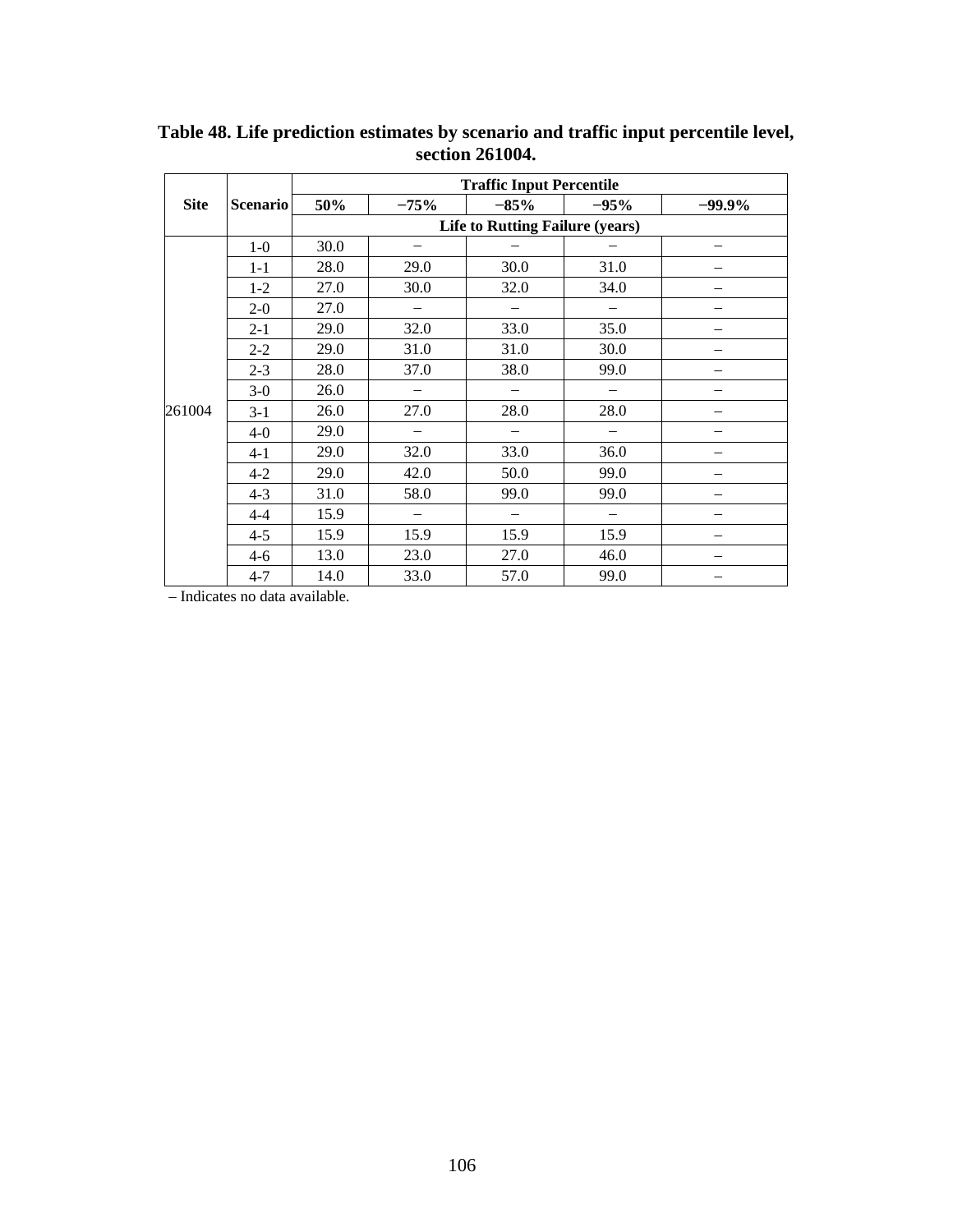|             |                 |      |                          | <b>Traffic Input Percentile</b>                      |                   |           |
|-------------|-----------------|------|--------------------------|------------------------------------------------------|-------------------|-----------|
| <b>Site</b> | <b>Scenario</b> | 50%  | $-75%$                   | $-85%$                                               | $-95%$            | $-99.9\%$ |
|             |                 |      |                          | <b>Life to Longitudinal Cracking Failure (years)</b> |                   |           |
|             | $1-0$           | 16.1 |                          |                                                      |                   |           |
|             | $1 - 1$         | 17.1 | 19.7                     | 20.0                                                 | 21.0              |           |
|             | $1 - 2$         | 16.9 | 17.7                     | 18.0                                                 | 18.8              |           |
|             | $2 - 0$         | 15.6 | $\overline{\phantom{0}}$ |                                                      |                   |           |
|             | $2 - 1$         | 16.5 | 17.6                     | 17.8                                                 | 18.1              |           |
|             | $2 - 2$         | 16.0 | 16.1                     | 16.1                                                 | 16.0              |           |
|             | $2 - 3$         | 16.0 | 17.3                     | 17.6                                                 | 17.3              |           |
|             | $3-0$           | 13.0 |                          |                                                      |                   |           |
| 261012      | $3 - 1$         | 13.0 | 13.3                     | 13.6                                                 | 13.7              |           |
|             | $4-0$           | 14.0 |                          |                                                      |                   |           |
|             | $4 - 1$         | 13.9 | 14.7                     | 14.8                                                 | 14.9              |           |
|             | $4 - 2$         | 13.6 | 16.1                     | 16.9                                                 | 18.7              |           |
|             | $4 - 3$         | 12.2 | 16.1                     | 17.6                                                 | 21.0              |           |
|             | $4 - 4$         | 14.6 | $\overline{\phantom{0}}$ |                                                      | $\qquad \qquad -$ |           |
|             | $4 - 5$         | 14.6 | 14.6                     | 14.6                                                 | 14.6              |           |
|             | $4 - 6$         | 11.9 | 16.3                     | 18.0                                                 | 23.0              |           |
|             | $4 - 7$         | 13.0 | 17.2                     | 18.8                                                 | 23.0              |           |

**Table 49. Life prediction estimates by scenario and traffic input percentile level, section 261012.**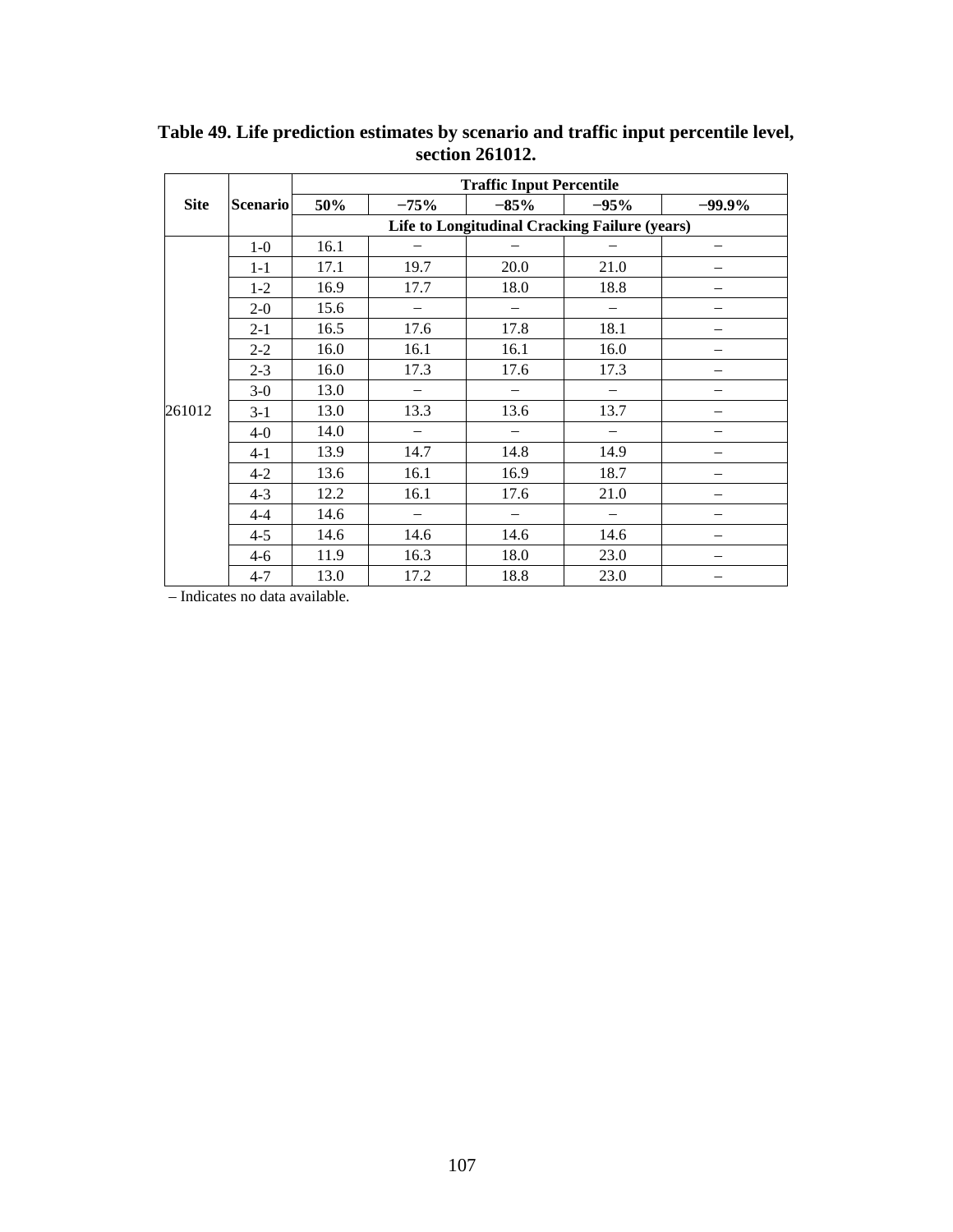|             |                 |      |                          | <b>Traffic Input Percentile</b>        |                          |           |
|-------------|-----------------|------|--------------------------|----------------------------------------|--------------------------|-----------|
| <b>Site</b> | <b>Scenario</b> | 50%  | $-75%$                   | $-85%$                                 | $-95%$                   | $-99.9\%$ |
|             |                 |      |                          | <b>Life to Rutting Failure (years)</b> |                          |           |
|             | $1-0$           | 26.0 | $\overline{\phantom{0}}$ |                                        |                          |           |
|             | $1-1$           | 28.0 | 37.0                     | 39.0                                   | 48.0                     |           |
|             | $1-2$           | 28.0 | 31.0                     | 31.0                                   | 29.0                     |           |
|             | $2 - 0$         | 24.0 | $\qquad \qquad -$        |                                        |                          |           |
|             | $2 - 1$         | 26.0 | 34.0                     | 37.0                                   | 41.0                     |           |
|             | $2 - 2$         | 26.0 | 29.0                     | 29.0                                   | 30.0                     |           |
|             | $2 - 3$         | 26.0 | 40.0                     | 43.0                                   | 99.0                     |           |
|             | $3-0$           | 21.0 | $\overline{\phantom{0}}$ |                                        |                          |           |
| 261013      | $3-1$           | 21.0 | 24.0                     | 25.0                                   | 27.0                     |           |
|             | $4-0$           | 22.0 | $\overline{\phantom{0}}$ |                                        |                          |           |
|             | $4 - 1$         | 22.0 | 26.0                     | 27.0                                   | 30.0                     |           |
|             | $4 - 2$         | 23.0 | 39.0                     | 49.0                                   | 99.0                     |           |
|             | $4 - 3$         | 22.0 | 41.0                     | 55.0                                   | 99.0                     |           |
|             | $4 - 4$         | 23.0 | $\overline{\phantom{m}}$ | $\overline{\phantom{m}}$               | $\overline{\phantom{m}}$ |           |
|             | $4 - 5$         | 23.0 | 23.0                     | 23.0                                   | 23.0                     |           |
|             | $4-6$           | 20.0 | 42.0                     | 63.0                                   | 99.0                     |           |
|             | $4 - 7$         | 20.0 | 44.0                     | 71.0                                   | 99.0                     |           |

**Table 50. Life prediction estimates by scenario and traffic input percentile level, section 261013.**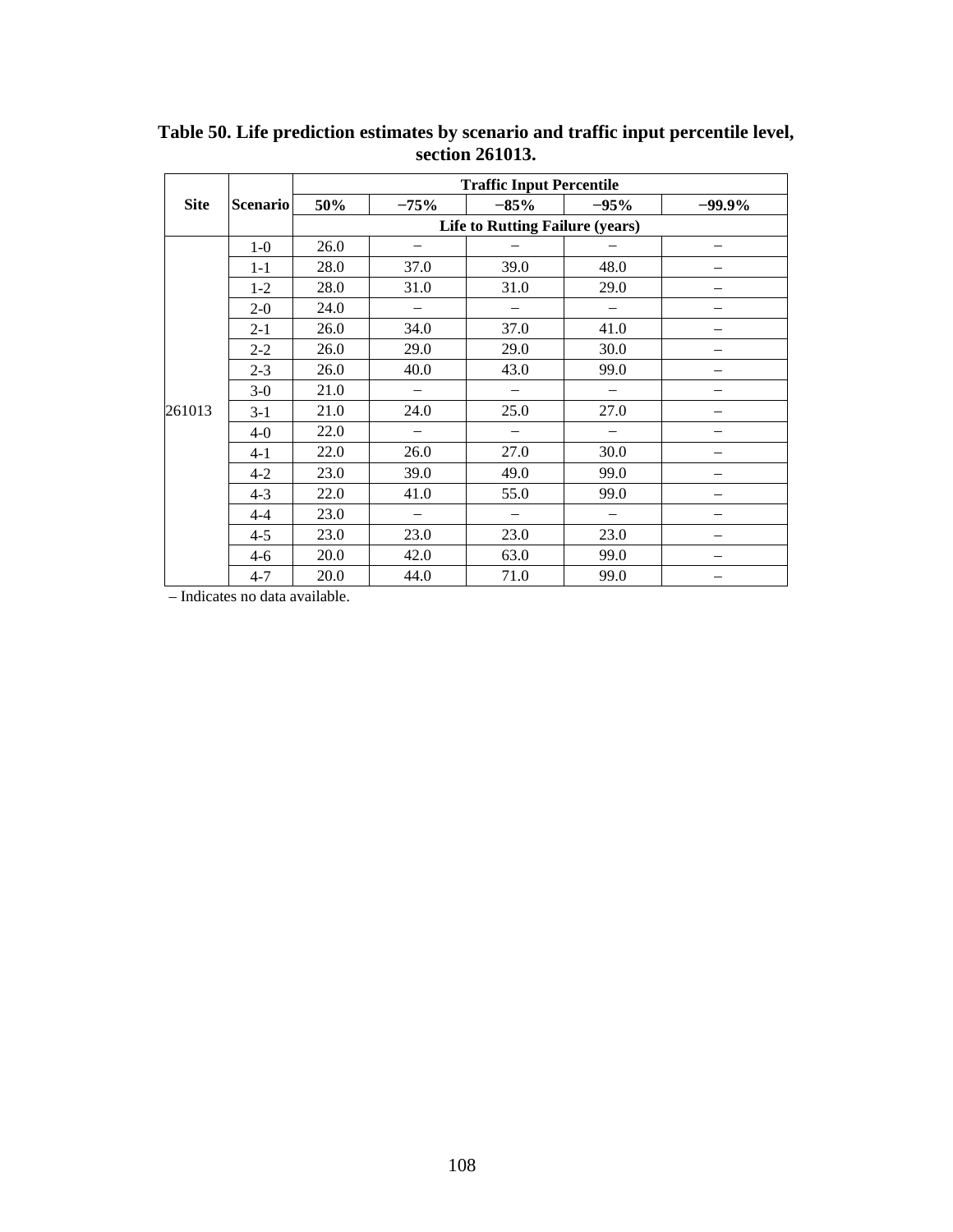|             |                 | <b>Traffic Input Percentile</b>        |                          |                          |                          |          |  |  |
|-------------|-----------------|----------------------------------------|--------------------------|--------------------------|--------------------------|----------|--|--|
| <b>Site</b> | <b>Scenario</b> | 50%                                    | $-75%$                   | $-85%$                   | $-95%$                   | $-99.9%$ |  |  |
|             |                 | <b>Life to Rutting Failure (years)</b> |                          |                          |                          |          |  |  |
|             | $1-0$           | 44.0                                   | $\overline{\phantom{0}}$ |                          |                          |          |  |  |
|             | $1 - 1$         | 44.0                                   | 51.0                     | 53.0                     | 59.0                     |          |  |  |
|             | $1-2$           | 41.0                                   | 45.0                     | 43.0                     | 45.0                     |          |  |  |
|             | $2 - 0$         | 41.0                                   | $\overline{\phantom{0}}$ |                          |                          |          |  |  |
|             | $2 - 1$         | 41.0                                   | 48.0                     | 50.0                     | 55.0                     |          |  |  |
|             | $2 - 2$         | 38.0                                   | 41.0                     | 42.0                     | 43.0                     |          |  |  |
|             | $2 - 3$         | 38.0                                   | 46.0                     | 47.0                     | 46.0                     |          |  |  |
|             | $3-0$           | 37.0                                   | $\overline{\phantom{0}}$ |                          |                          |          |  |  |
| 271019      | $3-1$           | 37.0                                   | 39.0                     | 39.0                     | 40.0                     |          |  |  |
|             | $4-0$           | 39.0                                   |                          |                          |                          |          |  |  |
|             | $4 - 1$         | 36.0                                   | 39.0                     | 39.0                     | 40.0                     |          |  |  |
|             | $4 - 2$         | 36.0                                   | 41.0                     | 42.0                     | 46.0                     |          |  |  |
|             | $4 - 3$         | 39.0                                   | 52.0                     | 59.0                     | 78.0                     |          |  |  |
|             | $4 - 4$         | 20.0                                   | $\overline{\phantom{m}}$ | $\overline{\phantom{m}}$ | $\overline{\phantom{m}}$ |          |  |  |
|             | $4 - 5$         | 20.0                                   | 20.0                     | 20.0                     | 20.0                     |          |  |  |
|             | $4-6$           | 16.9                                   | 22.0                     | 24.0                     | 29.0                     |          |  |  |
|             | $4 - 7$         | 19.0                                   | 30.0                     | 36.0                     | 56.0                     |          |  |  |

**Table 51. Life prediction estimates by scenario and traffic input percentile level, section 271019.**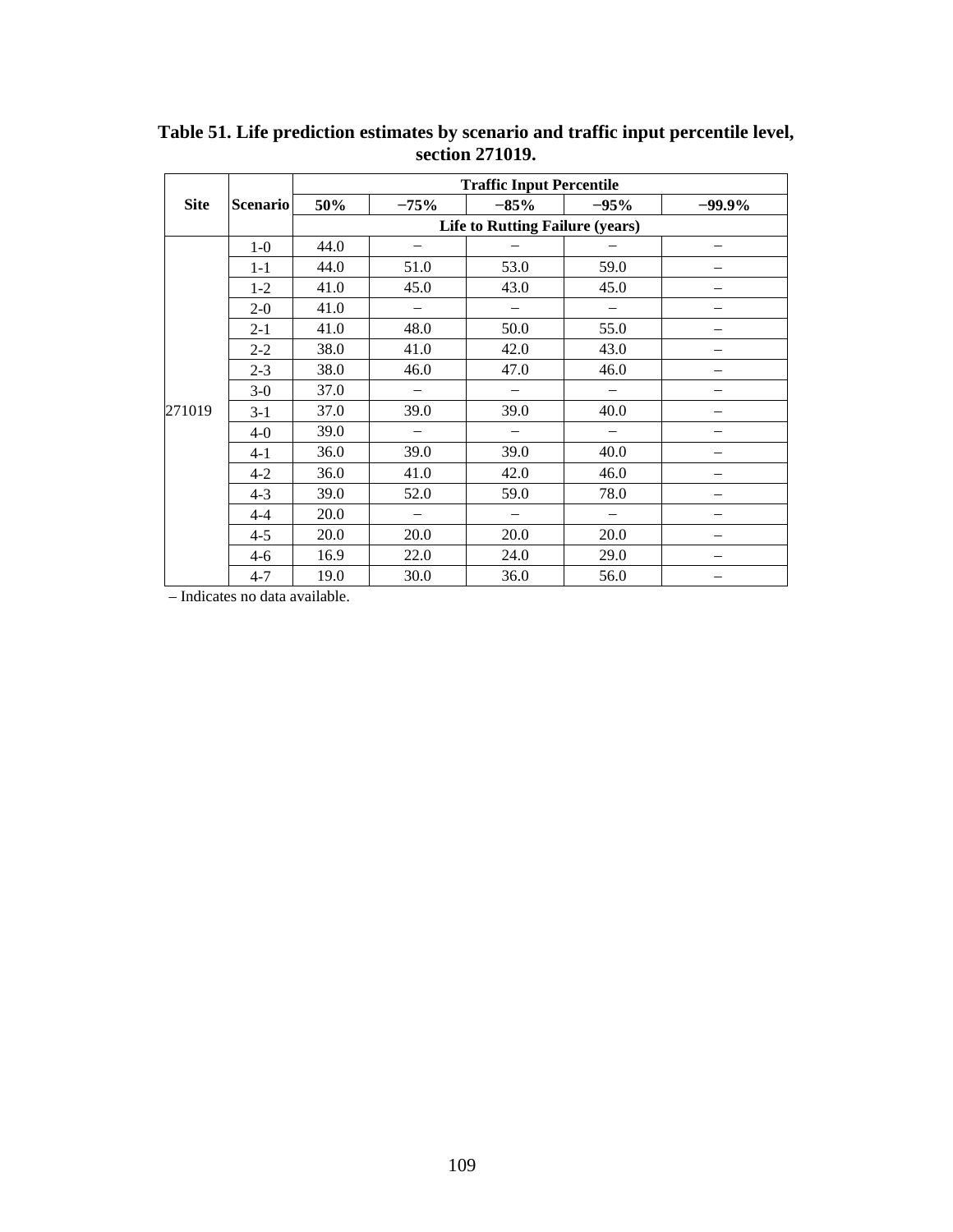|             |                 | <b>Traffic Input Percentile</b>               |        |        |        |          |  |
|-------------|-----------------|-----------------------------------------------|--------|--------|--------|----------|--|
| <b>Site</b> | <b>Scenario</b> | 50%                                           | $-75%$ | $-85%$ | $-95%$ | $-99.9%$ |  |
|             |                 | Life to Longitudinal Cracking Failure (years) |        |        |        |          |  |
|             | $1-0$           | 6.8                                           |        |        |        |          |  |
|             | $1 - 1$         | 6.8                                           | 6.8    | 6.8    | 6.8    |          |  |
|             | $1-2$           | 6.0                                           | 6.4    | 6.8    | 6.8    |          |  |
|             | $2 - 0$         | 5.8                                           |        |        |        |          |  |
|             | $2 - 1$         | 5.8                                           | 5.9    | 5.9    | 5.9    | —        |  |
|             | $2 - 2$         | 5.0                                           | 5.1    | 5.1    | 5.1    |          |  |
|             | $2 - 3$         | 5.1                                           | 5.9    | 5.9    | 5.9    |          |  |
|             | $3-0$           | 5.8                                           |        |        |        |          |  |
| 283081      | $3-1$           | 5.8                                           | 5.9    | 5.9    | 5.9    |          |  |
|             | $4-0$           | 6.9                                           |        |        |        |          |  |
|             | $4-1$           | 6.8                                           | 7.0    | 7.0    | 7.1    |          |  |
|             | $4 - 2$         | 6.8                                           | 7.7    | 7.9    | 8.0    |          |  |
|             | $4 - 3$         | 6.8                                           | 8.9    | 9.8    | 12.0   |          |  |
|             | $4 - 4$         | 9.0                                           |        |        |        |          |  |
|             | $4 - 5$         | 9.0                                           | 9.0    | 9.0    | 9.0    |          |  |
|             | $4 - 6$         | 7.9                                           | 10.9   | 12.8   | 15.1   |          |  |
|             | $4 - 7$         | 8.0                                           | 11.8   | 12.9   | 15.8   |          |  |

**Table 52. Life prediction estimates by scenario and traffic input percentile level, section 283081.**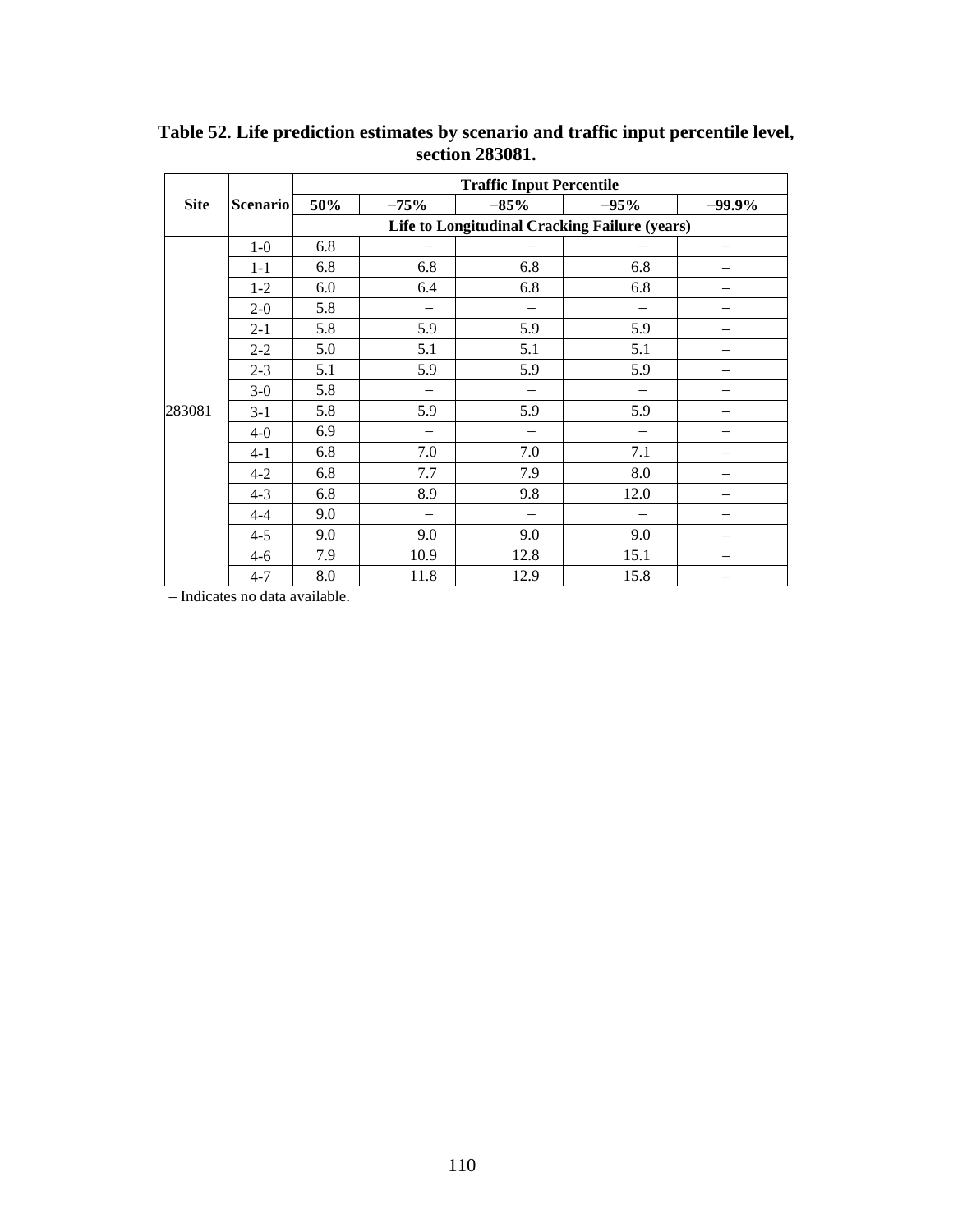|             |                 | <b>Traffic Input Percentile</b>  |                                 |                          |                          |           |  |  |
|-------------|-----------------|----------------------------------|---------------------------------|--------------------------|--------------------------|-----------|--|--|
| <b>Site</b> | <b>Scenario</b> | 50%                              | $-75%$                          | $-85%$                   | $-95%$                   | $-99.9\%$ |  |  |
|             |                 | Life to Punchout Failure (years) |                                 |                          |                          |           |  |  |
|             | $1-0$           | 20.7                             | $\overline{\phantom{0}}$        |                          |                          |           |  |  |
|             | $1 - 1$         | 24.7                             | 44.7                            | 44.7                     | 44.7                     |           |  |  |
|             | $1-2$           | 25.7                             | 44.7                            | 44.7                     | 44.7                     |           |  |  |
|             | $2 - 0$         | 18.8                             | $\overline{\phantom{0}}$        | $\qquad \qquad -$        | $\overline{\phantom{m}}$ |           |  |  |
|             | $2 - 1$         | 19.3                             | 38.7                            | 44.7                     | 44.7                     |           |  |  |
|             | $2 - 2$         | 21.7                             | 29.7                            | 34.7                     | 24.7                     |           |  |  |
|             | $2 - 3$         | 23.7                             | 44.7                            | 44.7                     | 44.7                     |           |  |  |
|             | $3-0$           | 32.7                             |                                 |                          |                          |           |  |  |
| 185022      | $3-1$           | 32.7                             | 36.7                            | 37.7                     | 40.7                     |           |  |  |
|             | $4-0$           | 44.7                             | $\overline{\phantom{0}}$        |                          |                          |           |  |  |
|             | $4-1$           | 44.7                             | 44.7                            | 44.7                     | 44.7                     |           |  |  |
|             | $4 - 2$         | 44.7                             | 44.7                            | 44.7                     | 44.7                     |           |  |  |
|             | $4 - 3$         | 40.7                             | 44.7                            | 44.7                     | 44.7                     |           |  |  |
|             | $4 - 4$         | 17.7                             | $\overbrace{\phantom{1232211}}$ | $\overline{\phantom{m}}$ | $\overline{\phantom{m}}$ |           |  |  |
|             | $4 - 5$         | 17.5                             | 19.6                            | 20.7                     | 22.7                     |           |  |  |
|             | $4-6$           | 17.3                             | 24.7                            | 29.7                     | 44.7                     |           |  |  |
|             | $4 - 7$         | 15.3                             | 20.1                            | 22.7                     | 34.7                     |           |  |  |

**Table 53. Life prediction estimates by scenario and traffic input percentile level, section 185022.**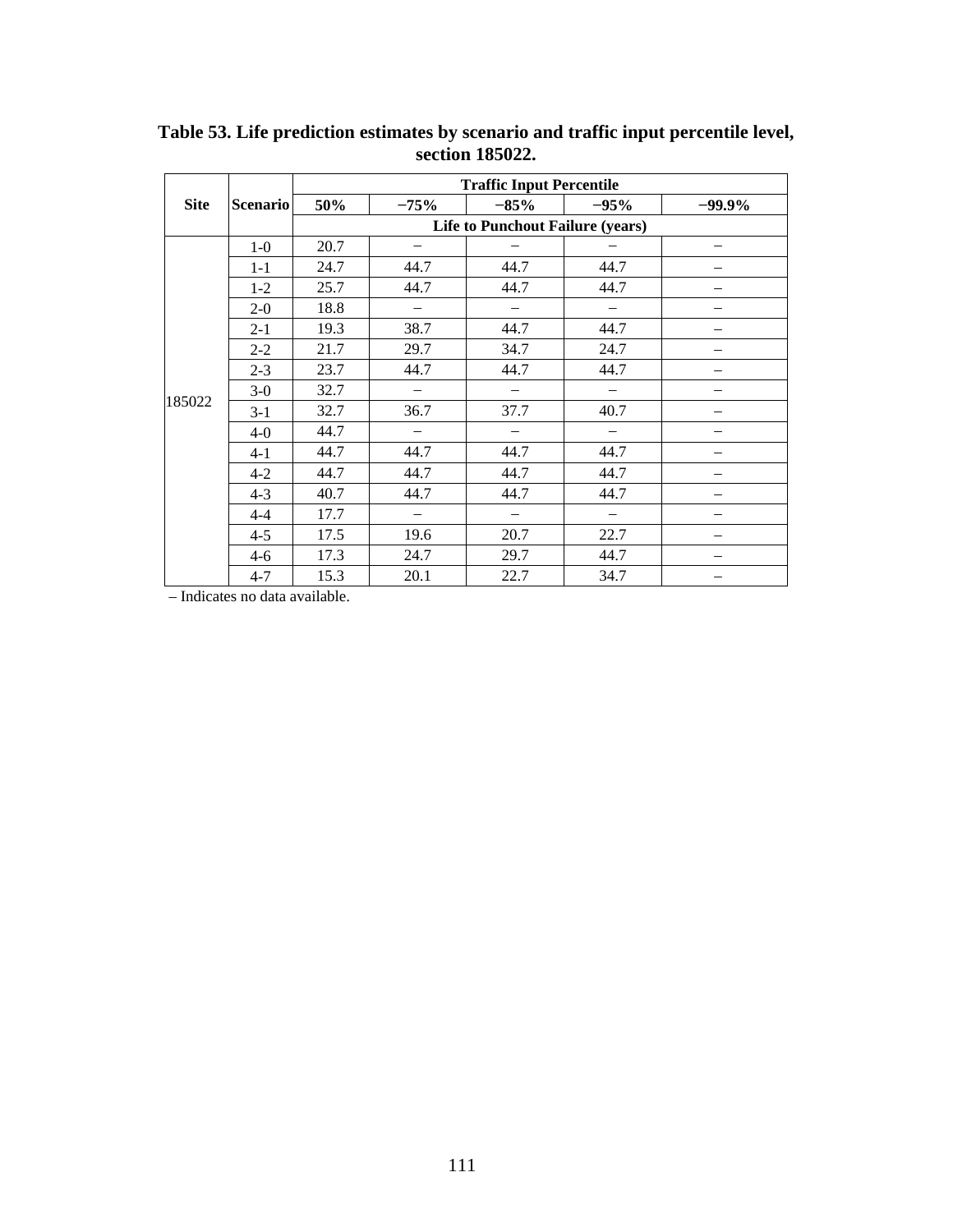|             |                 | <b>Traffic Input Percentile</b> |                                              |        |        |           |  |  |
|-------------|-----------------|---------------------------------|----------------------------------------------|--------|--------|-----------|--|--|
| <b>Site</b> | <b>Scenario</b> | 50%                             | $-75%$                                       | $-85%$ | $-95%$ | $-99.9\%$ |  |  |
|             |                 |                                 | <b>Life to Slab Cracking Failure (years)</b> |        |        |           |  |  |
|             | $1-0$           | 45.0                            |                                              |        |        |           |  |  |
|             | $1 - 1$         | 45.0                            | 99.0                                         | 45.0   | 99.0   |           |  |  |
|             | $1-2$           | 44.0                            | 99.0                                         | 32.0   | 99.0   |           |  |  |
|             | $2-0$           | 99.0                            | $\overline{\phantom{0}}$                     |        |        |           |  |  |
|             | $2 - 1$         | 99.0                            | 99.0                                         | 99.0   | 99.0   |           |  |  |
| 265363      | $2 - 2$         | 99.0                            | 99.0                                         | 99.0   | 99.0   |           |  |  |
|             | $2 - 3$         | 99.0                            | 99.0                                         | 99.0   | 99.0   |           |  |  |
|             | $3-0$           | 99.0                            |                                              |        |        |           |  |  |
|             | $3-1$           | 99.0                            | 99.0                                         | 99.0   | 99.0   |           |  |  |
|             | $4-0$           | 99.0                            |                                              |        |        |           |  |  |
|             | $4-1$           | 99.0                            | 99.0                                         | 99.0   | 99.0   |           |  |  |
|             | $4 - 2$         | 99.0                            | 99.0                                         | 99.0   | 99.0   | —         |  |  |
|             | $4 - 3$         | 99.0                            | 99.0                                         | 99.0   | 99.0   |           |  |  |
|             | $4 - 4$         | 99.0                            |                                              |        |        |           |  |  |
|             | $4 - 5$         | 99.0                            | 99.0                                         | 99.0   | 99.0   |           |  |  |
|             | $4 - 6$         | 99.0                            | 99.0                                         | 99.0   | 99.0   |           |  |  |
|             | $4 - 7$         | 99.0                            | 99.0                                         | 99.0   | 99.0   |           |  |  |

**Table 54. Life prediction estimates by scenario and traffic input percentile level, section 265363.**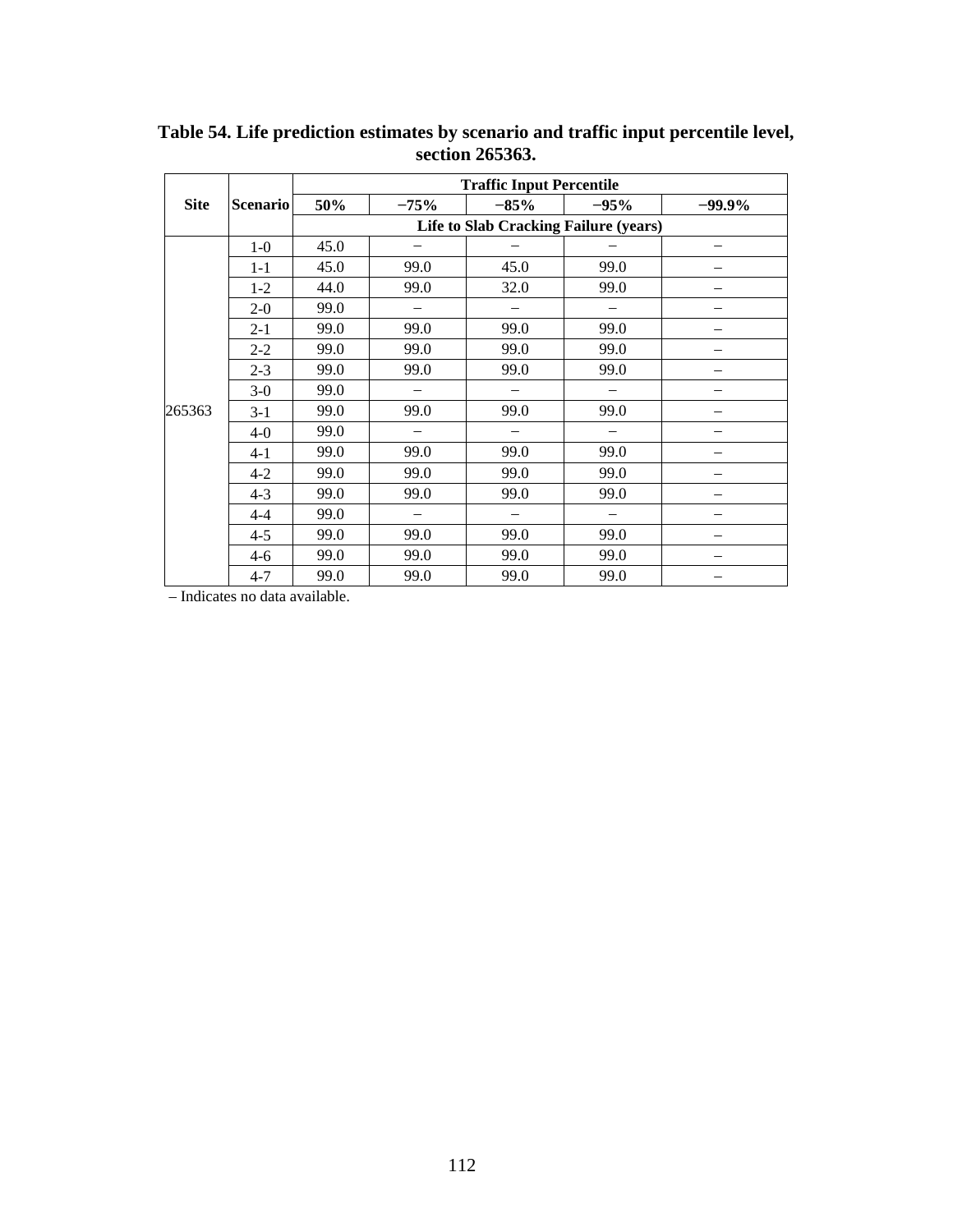|             |                 | <b>Traffic Input Percentile</b> |                          |                                               |                          |           |  |
|-------------|-----------------|---------------------------------|--------------------------|-----------------------------------------------|--------------------------|-----------|--|
| <b>Site</b> | <b>Scenario</b> | 50%                             | $-75%$                   | $-85%$                                        | $-95%$                   | $-99.9\%$ |  |
|             |                 |                                 |                          | <b>Life to Slabs Cracking Failure (years)</b> |                          |           |  |
|             | $1-0$           | 18.7                            |                          |                                               |                          |           |  |
|             | $1 - 1$         | 18.7                            | 22.0                     | 23.0                                          | 24.0                     |           |  |
|             | $1 - 2$         | 18.6                            | 23.0                     | 24.0                                          | 23.0                     |           |  |
|             | $2 - 0$         | 19.8                            | $\overline{\phantom{0}}$ |                                               |                          |           |  |
|             | $2 - 1$         | 21.0                            | 22.0                     | 23.0                                          | 24.0                     |           |  |
|             | $2 - 2$         | 19.9                            | 22.0                     | 22.0                                          | 23.0                     |           |  |
|             | $2 - 3$         | 19.9                            | 24.0                     | 25.0                                          | 28.0                     |           |  |
|             | $3-0$           | 11.8                            |                          |                                               |                          |           |  |
| 533813      | $3-1$           | 11.8                            | 12.1                     | 12.7                                          | 12.8                     |           |  |
|             | $4-0$           | 14.8                            |                          |                                               |                          |           |  |
|             | $4 - 1$         | 14.7                            | 15.8                     | 16.6                                          | 17.0                     |           |  |
|             | $4 - 2$         | 14.0                            | 17.6                     | 18.6                                          | 21.0                     |           |  |
|             | $4 - 3$         | 15.6                            | 24.0                     | 28.0                                          | 48.0                     |           |  |
|             | $4 - 4$         | 12.6                            | $\qquad \qquad -$        | $\overline{\phantom{m}}$                      | $\overline{\phantom{m}}$ |           |  |
|             | $4 - 5$         | 10.8                            | 11.8                     | 12.6                                          | 12.8                     |           |  |
|             | $4-6$           | 9.8                             | 19.9                     | 28.0                                          | 50.0                     |           |  |
|             | $4 - 7$         | 11.8                            | 21.0                     | 25.0                                          | 50.0                     |           |  |

**Table 55. Life prediction estimates by scenario and traffic input percentile level, section 533813.**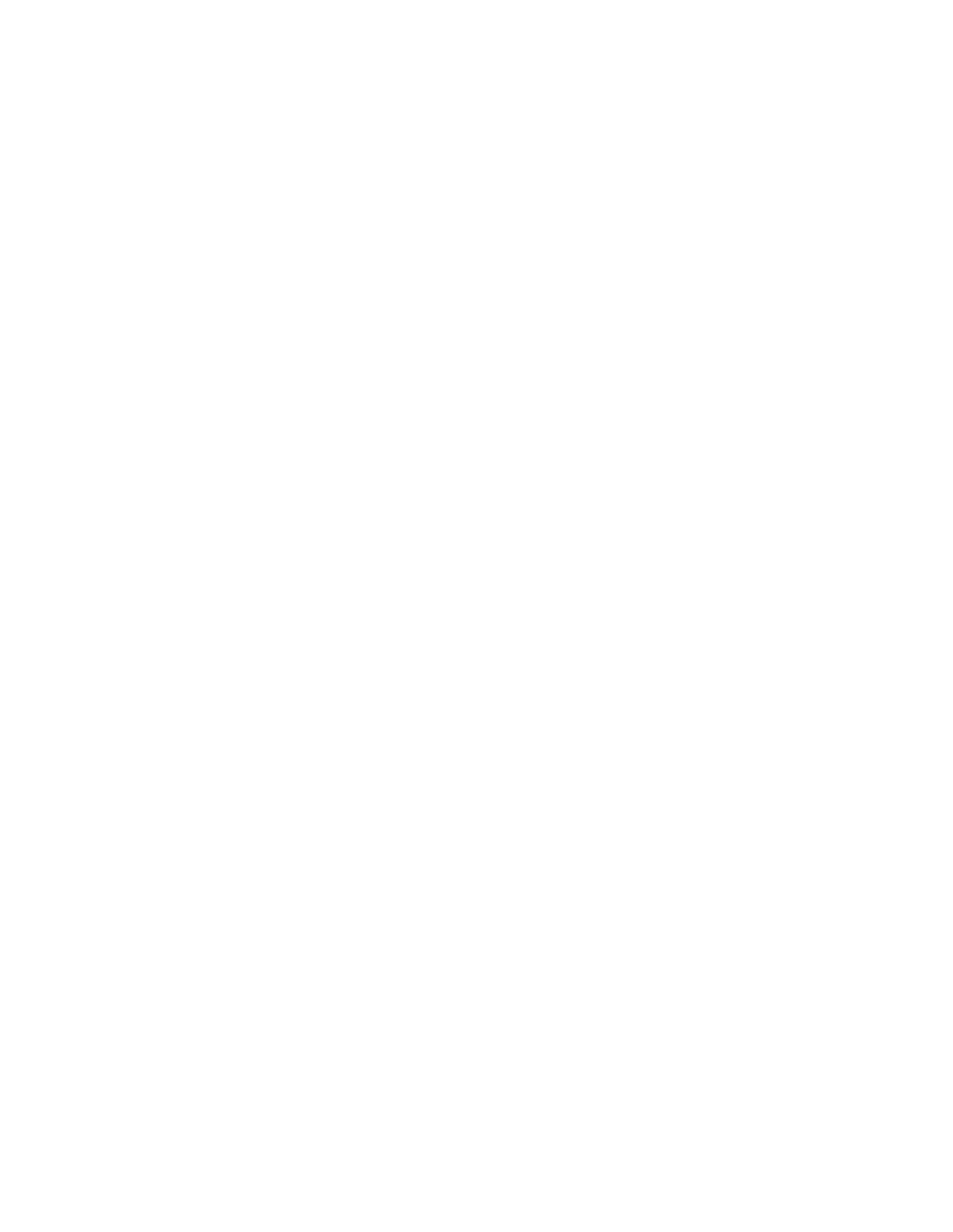## **REFERENCES**

- 1. National Cooperative Highway Research Program, *2002 Design Guide: Design of New and Rehabilitated Pavement Structures, Draft Final Report*, NCHRP Study 1-37A, Washington DC, July 2004.
- 2. Long-Term Pavement Performance Program, Federal Highway Administration, *Guide to LTPP Traffic Data Collection and Processing*, McLean, VA, Revised March 12, 2001.
- 3. Federal Highway Administration, *Traffic Monitoring Guide*, Versions 1992, 1995, and 2001, Report Nos. FHWA-PL-95-03, FHWA-PL-92-017, and FHWA-PL-01-021, respectively, Washington DC, October 1992.
- 4. National Cooperative Highway Research Program, *Traffic Data Collection, Analysis and Forecasting for Mechanistic Pavement Design, Draft Final Report*, NCHRP Study 1-39, Washington DC, October 2003.
- 5. National Cooperative Highway Research Program, "Development of the 2002 Guide for the Design of New and Rehabilitated Pavement Structures," workshop presented at the 81<sup>st</sup> Annual Transportation Research Board Meeting, Washington, DC, January 2002.
- 6. National Cooperative Highway Research Program, *Development of the 2002 Guide for the Design of New and Rehabilitated Pavement Structures: Determination of Traffic Information and Data for Pavement Structural Design and Evaluation, Interim Report*, NCHRP 1-37A, Washington DC, December 1999.
- 7. National Cooperative Highway Research Program, *Development of the 2002 Guide for the Design of New and Rehabilitated Pavement Structures: Traffic Input Guide, Interim Report*, NCHRP 1-37A, Washington DC, January 2000.
- 8. Ritchie, S.G., and M.E. Hallenbeck, *State-Wide Highway Data Rationalization Study*, Research Report No. WA-RD-83.1, Washington State Department of Transportation, Olympia, WA, 1986.
- 9. Joint Task Force on Traffic Monitoring Standards, American Association of State Highway and Transportation Officials, *Guidelines for Traffic Data Programs*, ISBN 1-56051-054-4, Washington DC, 1992.
- 10. Federal Highway Administration, *Use of Data From Continuous Monitoring Sites, Volume I: Recommendations*, and *Volume II: Documentation, Final Report*, Washington DC, August 1994.
- 11. Federal Highway Administration, *Accuracy of Traffic Load Monitoring and Projections Related to Traffic Data Collection Parameters*, Pooled-Fund Study SPR-2 (193), Washington DC, August 1998.
- 12. SAS Institute, Inc., *SAS/STAT User's Guide, Release 6.03*, Cary, NC, 1988.
- 13. Hallenbeck, M.E., and Soon-Gwam Kim, *Final Technical Report for Task A: Truck Loads and Flows*, Research Report No. WA-RD-320.3, Washington State Department of Transportation, Olympia, WA, November 1993.